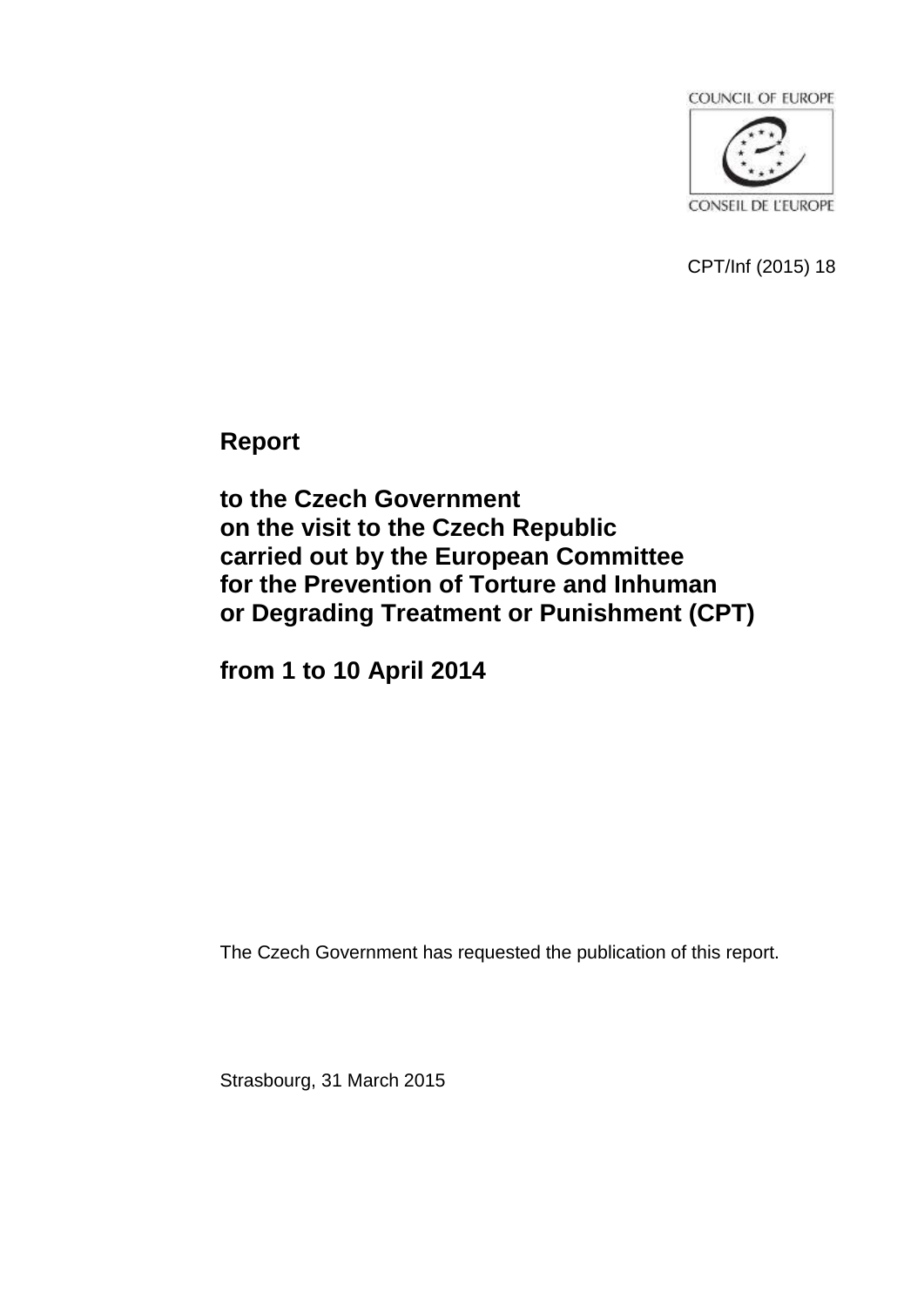# **CONTENTS**

| I.             |                  |                                                                           |  |  |  |
|----------------|------------------|---------------------------------------------------------------------------|--|--|--|
| A.             |                  |                                                                           |  |  |  |
| <b>B.</b>      |                  |                                                                           |  |  |  |
| $\mathbf{C}$ . |                  | Consultations held by the delegation and co-operation encountered 11      |  |  |  |
| D.             |                  | Immediate observation under Article 8, paragraph 5, of the Convention  12 |  |  |  |
| Е.             |                  |                                                                           |  |  |  |
| II.            |                  | FACTS FOUND DURING THE VISIT AND ACTION PROPOSED 14                       |  |  |  |
| A.             |                  |                                                                           |  |  |  |
|                | 1.               |                                                                           |  |  |  |
|                | 2.               |                                                                           |  |  |  |
|                | 3.               |                                                                           |  |  |  |
|                | $\overline{4}$ . |                                                                           |  |  |  |
|                | 5.               |                                                                           |  |  |  |
| <b>B.</b>      |                  |                                                                           |  |  |  |
|                | 1.               |                                                                           |  |  |  |
|                | 2.               |                                                                           |  |  |  |
|                | 3.               |                                                                           |  |  |  |
|                | 4.               |                                                                           |  |  |  |
|                | 5.               |                                                                           |  |  |  |
|                | 6.               |                                                                           |  |  |  |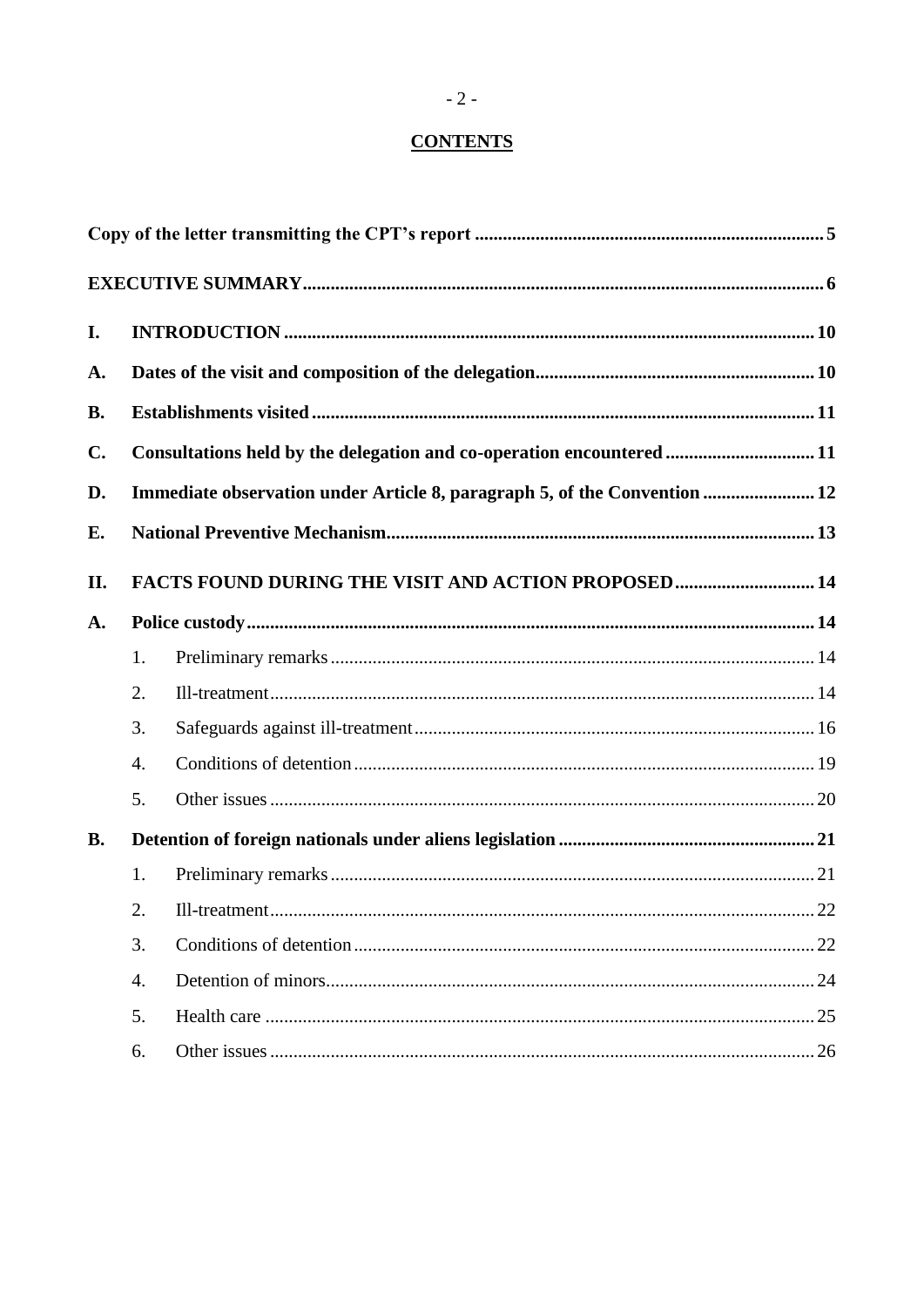| C. |    |                                                                               |  |
|----|----|-------------------------------------------------------------------------------|--|
|    | 1. |                                                                               |  |
|    | 2. |                                                                               |  |
|    |    | situation at Litoměřice and Pankrác Remand Prisons and Valdice Prison29<br>a. |  |
|    |    | $\mathbf b$ .                                                                 |  |
|    | 3. |                                                                               |  |
|    |    | a.                                                                            |  |
|    |    | $\mathbf b$ .                                                                 |  |
|    | 4. | Conditions of detention of juvenile remand prisoners                          |  |
|    | 5. |                                                                               |  |
|    |    | a.                                                                            |  |
|    |    | $\mathbf{b}$ .                                                                |  |
|    | 6. |                                                                               |  |
|    | 7. |                                                                               |  |
|    |    | a.                                                                            |  |
|    |    | b.                                                                            |  |
|    |    | $\mathcal{C}$ .                                                               |  |
|    |    | d.                                                                            |  |
|    |    | e.                                                                            |  |
| D. |    |                                                                               |  |
|    | 1. |                                                                               |  |
|    | 2. |                                                                               |  |
|    | 3. |                                                                               |  |
|    | 4. |                                                                               |  |
|    | 5. |                                                                               |  |
|    | 6. |                                                                               |  |
|    | 7. |                                                                               |  |
|    | 8. |                                                                               |  |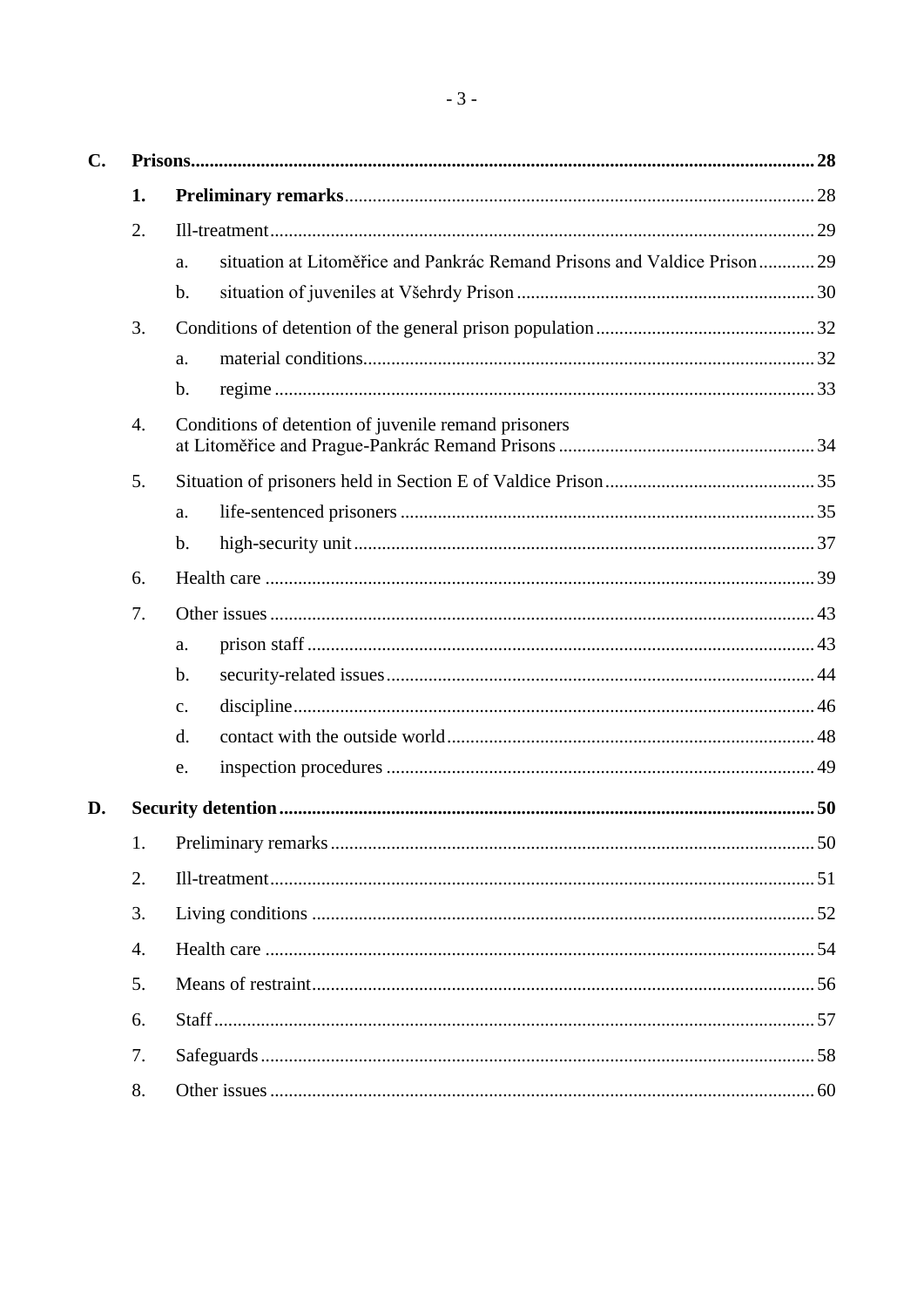| E.          |    |  |  |  |  |  |
|-------------|----|--|--|--|--|--|
|             |    |  |  |  |  |  |
|             | 2. |  |  |  |  |  |
|             | 3. |  |  |  |  |  |
|             | 4. |  |  |  |  |  |
|             | 5. |  |  |  |  |  |
| F.          |    |  |  |  |  |  |
| A DDENINIV. |    |  |  |  |  |  |

# APPENDIX:

| List of the national authorities, other bodies and organisations |  |
|------------------------------------------------------------------|--|
|                                                                  |  |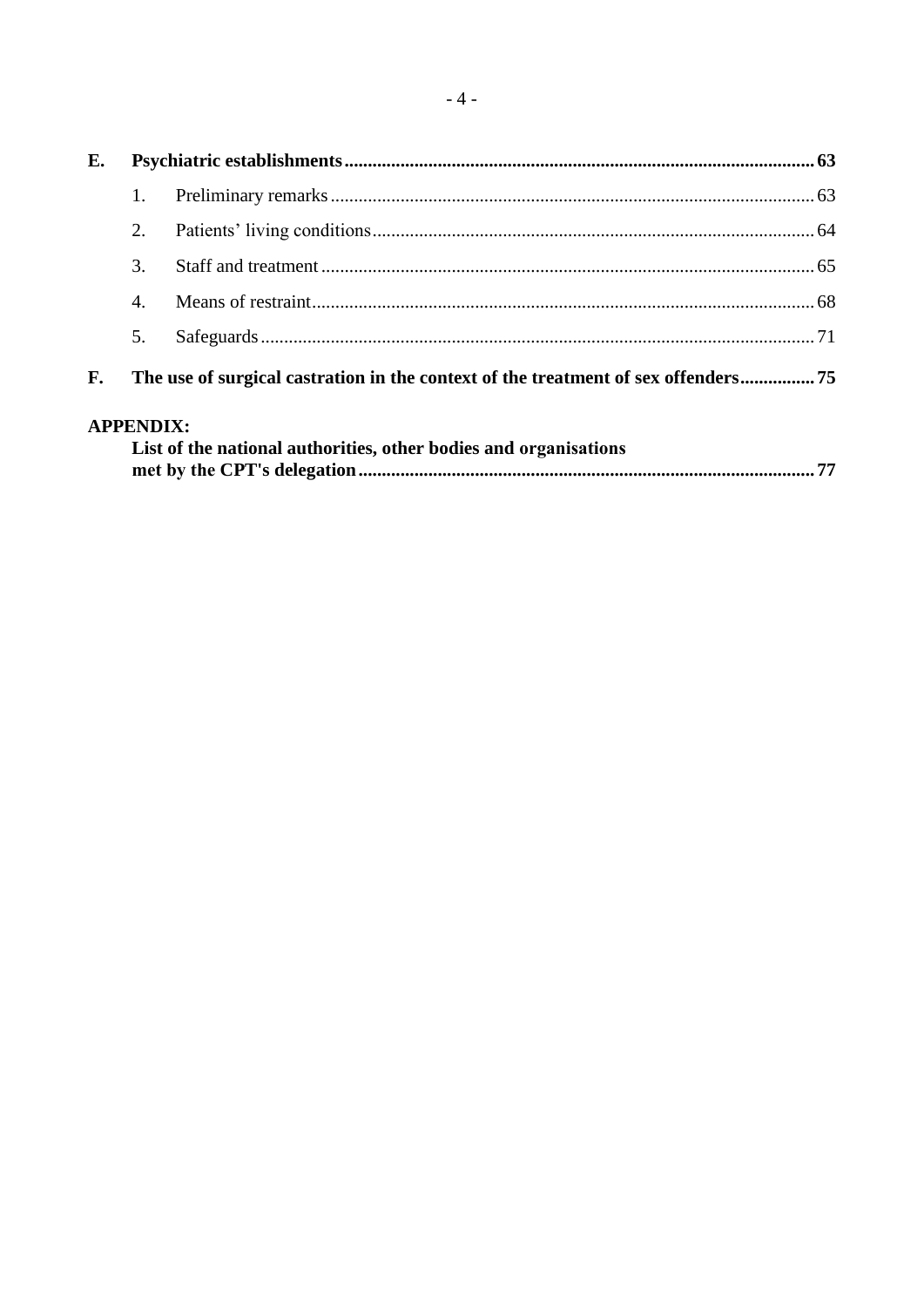#### <span id="page-4-0"></span>**Copy of the letter transmitting the CPT's report**

Mr Jakub Machačka Head of Secretariat Government Council of Human Rights Office of the Government of the Czech Republic Nábřeží Edvarda Beneše 4 CZ 118 01 – Praha 1 Czech Republic

Strasbourg, 17 December 2014

Dear Mr Machačka,

In pursuance of Article 10, paragraph 1, of the European Convention for the Prevention of Torture and Inhuman or Degrading Treatment or Punishment, I enclose herewith the report to the Czech Government drawn up by the European Committee for the Prevention of Torture and Inhuman or Degrading Treatment or Punishment (CPT) following its visit to the Czech Republic from 1 to 10 April 2014. The report was adopted by the CPT at its 85<sup>th</sup> meeting, held from 3 to 7 November 2014.

The various recommendations, comments and requests for information formulated by the CPT are highlighted in bold type in the body of the report. As regards more particularly the CPT's recommendations, having regard to Article 10, paragraph 1, of the Convention, the Committee requests the Czech authorities to provide within **six months** a response giving a full account of action taken to implement them. The CPT trusts that it will also be possible for the Czech authorities to provide, in their response, reactions to the comments and requests for information formulated in this report.

The CPT would ask, in the event of the response being forwarded in Czech, that it be accompanied by an English or French translation.

I am at your entire disposal if you have any questions concerning either the CPT's report or the future procedure.

Yours sincerely,

Lətif Hüseynov President of the European Committee for the Prevention of Torture and Inhuman or Degrading Treatment or Punishment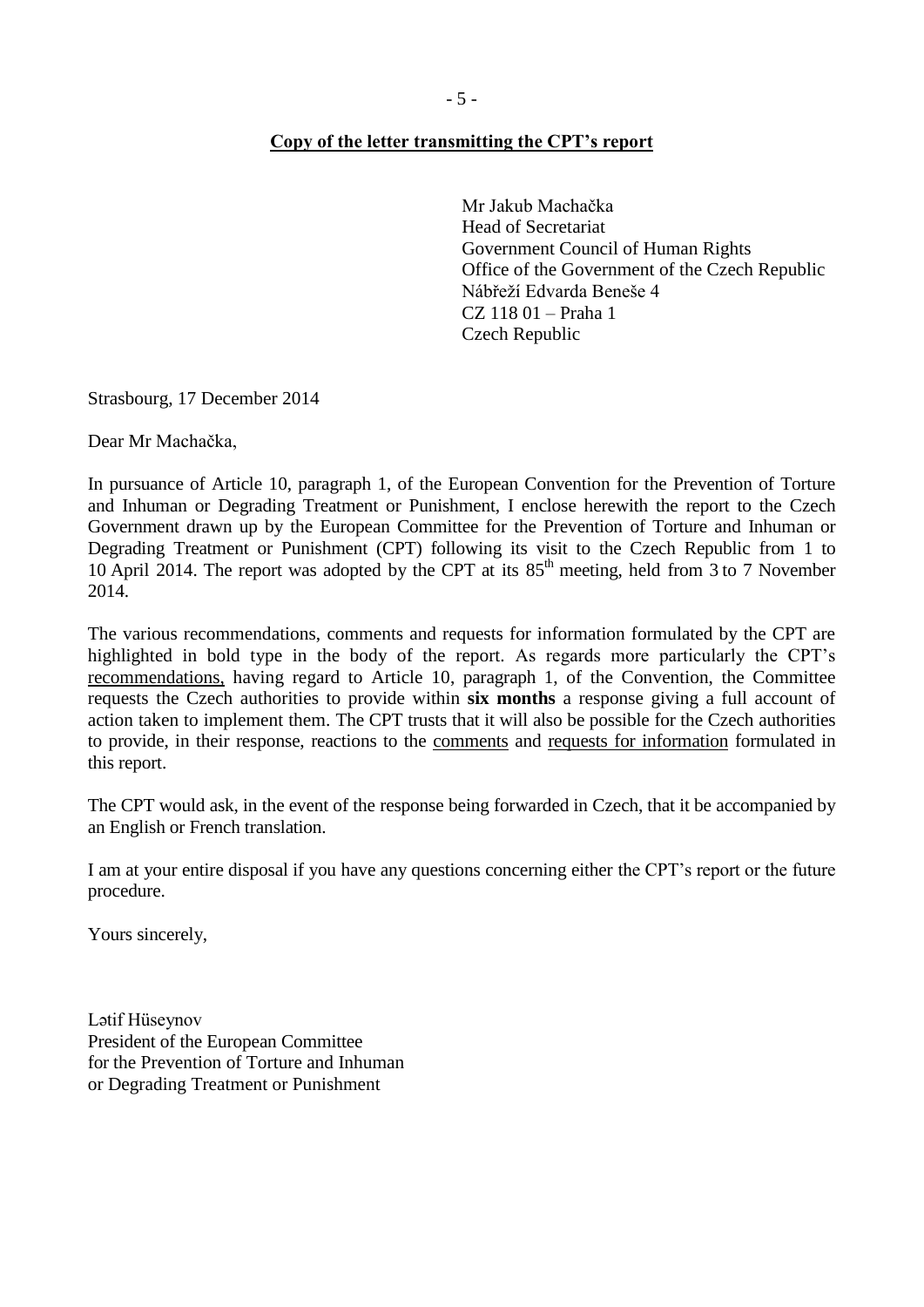#### **EXECUTIVE SUMMARY**

<span id="page-5-0"></span>During the fifth periodic visit to the Czech Republic, the CPT's delegation reviewed the measures taken by the Czech authorities to implement various recommendations made by the Committee after previous visits, notably as regards the treatment of detained persons and conditions of detention in police establishments and several prisons. Particular attention was paid to the situation of juveniles, high-security and life-sentenced prisoners. For the first time in the Czech Republic, the delegation examined the treatment of and legal safeguards offered to persons held under the measure of "security detention" (*zabezpečovací detence*), at Brno Prison. Further, the delegation visited a detention centre for foreigners as well as a psychiatric hospital where it examined the situation of involuntary patients. The report also deals with the issue of surgical castration of sex offenders which was the subject of consultations with representatives of the relevant national authorities.

The co-operation received from the Czech authorities throughout the visit was generally good. That said, in one of the prisons visited, the delegation was initially denied access to a particular ward. Further, in the psychiatric hospital visited, the delegation received misleading information from senior staff about the use of net-beds as a means of restraint.

#### *Police custody*

The majority of persons interviewed by the delegation stated that they had been treated correctly by police officers whilst in police custody. However, several allegations were received from detained persons of excessive use of force at the time of apprehension and/or physical ill-treatment (such as slaps, punches, kicks and blows with a baton) during police questioning. The delegation also heard several accounts of verbal abuse, including of a racist/xenophobic nature, by police officers.

The report concludes that, in general, the practical operation of fundamental safeguards against illtreatment did not pose major difficulties. However, there are certain issues which give cause for concern. In particular, it remained the case that detained persons could not benefit from free legal aid from the beginning of their deprivation of liberty by the police.

Material conditions of detention were on the whole satisfactory in the police establishments visited. That said, certain shortcomings were found in some detention facilities and the CPT recommends that they be remedied. The Committee also reiterates its recommendation that all persons held in police custody for 24 hours or more be offered the possibility of access to outdoor exercise every day.

Despite a specific recommendation made after previous visits, the practice of handcuffing detained persons to fixed objects in police establishments persisted. The CPT calls upon the Czech authorities to take effective measures to stamp out such practices in all police establishments.

Further, the CPT expresses serious misgivings about the fact that persons detained by the police were routinely subjected to a strip-search, and the Committee formulates specific recommendations regarding the circumstances of and procedures for searching detained persons in police establishments.

#### *Detention of foreign nationals under aliens legislation*

No allegations of ill-treatment by staff or violence amongst inmates were received at the Bělá-Jezová Detention Centre for Foreigners. The material conditions of detention found were generally satisfactory, and foreign nationals were offered a wide range of activities.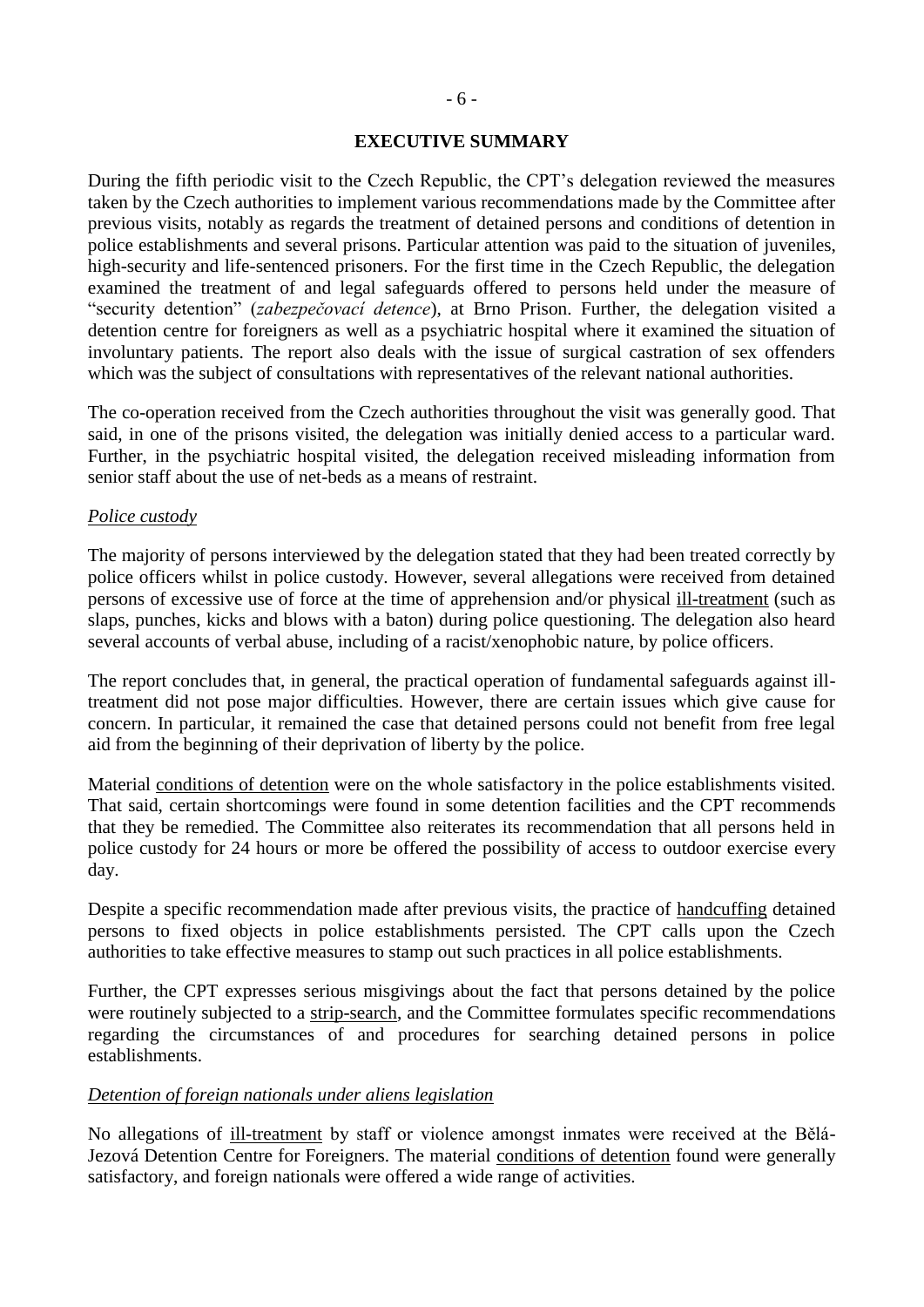The CPT acknowledges the efforts made by the management to accommodate the special needs of children who were held in the Centre together with their parents. At the same time, the Committee stresses that the placement of minors with their parents in a detention centre should only occur as a last resort and for the shortest possible time. The Committee also recommends that the necessary measures be taken to ensure that unaccompanied/separated minors are always accommodated in an open (or semi-open) establishment specialised for juveniles.

The Bělá-Jezová Detention Centre was generally well-staffed. However, most of the staff did not speak any foreign language, and many members of staff, in particular those employed by a private security company, had received no specific training to work in a multi-ethnic environment.

#### *Prison establishments*

The delegation received a few allegations of physical ill-treatment and verbal abuse, including of a racist nature, by custodial staff in the establishments for adults visited. Further, inter-prisoner violence appeared to be a problem at Valdice Prison, despite the efforts made by the management of the establishment.

As regards juveniles, the CPT expresses grave concern about the frequency of allegations of physical ill-treatment (such as slaps and punches) received from juvenile sentenced prisoners at Všehrdy Prison. Following repeated requests by the CPT to carry out a prompt, independent and thorough inquiry into these allegations, the Czech authorities informed the Committee that the Director of the prison had been dismissed and that disciplinary and criminal proceedings had been initiated against a number of prison officers and senior members of staff.

The material conditions of the establishments visited were on the whole acceptable at Litomĕřice Remand Prison and Valdice Prison, although access to natural light was insufficient in a number of cells in both establishments.

The delegation gained a generally favourable impression of the regime offered to sentenced prisoners at Valdice Prison. However, the CPT expressed serious concern about the fact that the overwhelming majority of remand prisoners at Litomĕřice Remand Prison were not offered any regular out-of-cell activity other than outdoor exercise for one hour per day. The situation was particularly worrying as regards one juvenile remand prisoner at Litomĕřice who had *de facto* been held in a solitary-confinement-type regime for some three months.

The report describes a number of improvements regarding the situation of life-sentenced prisoners at Valdice Prison. In particular, all prisoners were in principle offered paid work and had more possibilities for association with other life-sentenced prisoners than before. On the other hand, the CPT stresses that further measures are required to render the regime satisfactory. The CPT once again expresses its misgivings about the fact that life-sentenced prisoners were systematically handcuffed and guarded by a service dog during movements outside the detention unit. The Committee also reiterates its recommendation that the relevant legislation be revised, with a view to integrating life-sentenced prisoners into the general prison population.

Some improvements have also been observed with regard to high-security prisoners at Valdice Prison, although the regime applied to them was still far from satisfactory; almost all prisoners concerned were usually locked up in their cells alone for up to 22 hours per day.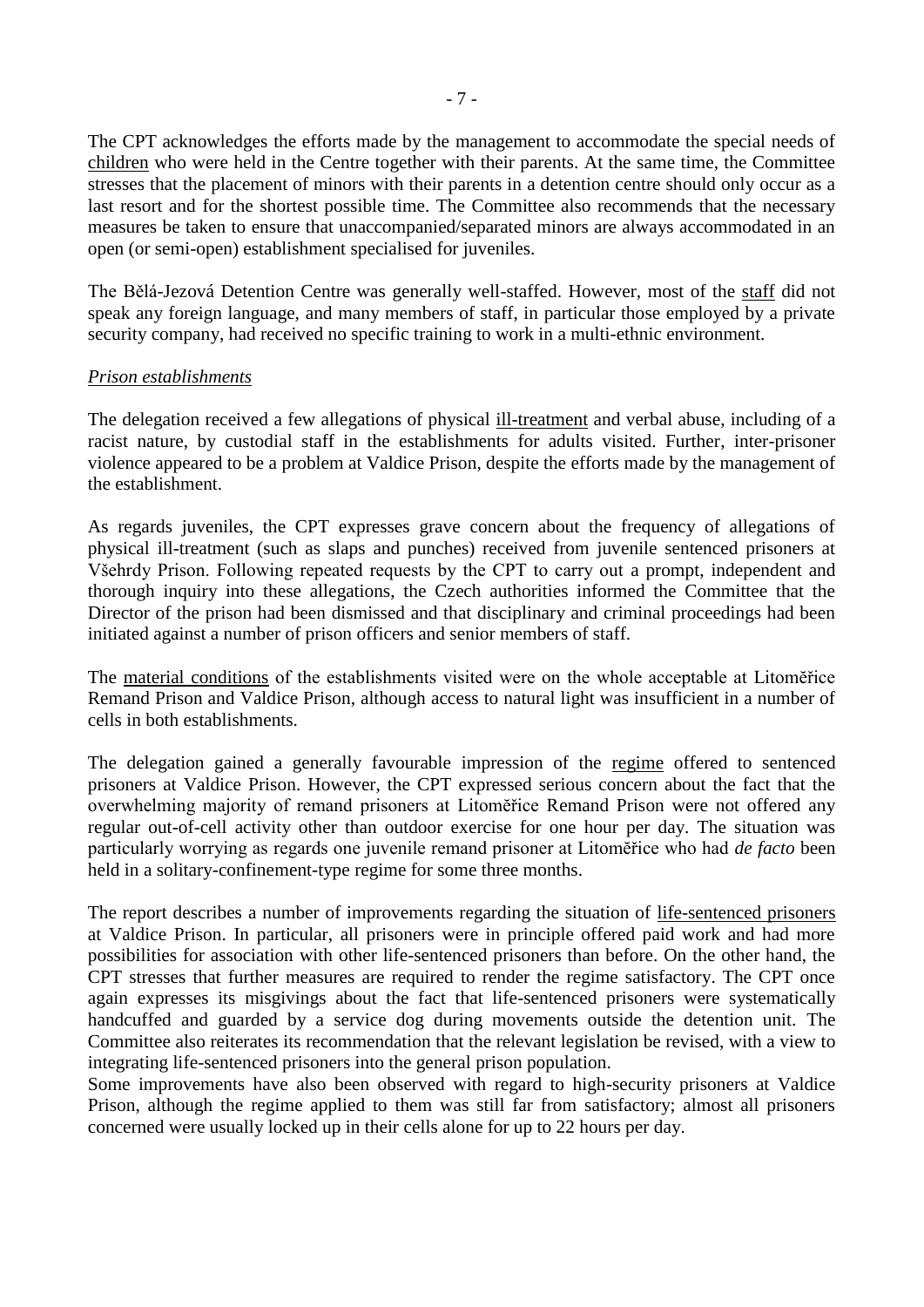As regards health care, the CPT expresses serious concern that, due to the obligation to pay a "regulatory fee" for medical consultations, a number of indigent prisoners were denied medical treatment other than emergency care and that prison officers continued to be routinely present during medical examinations. Further, the CPT recommends that the vacant posts of prison doctors at Litomĕřice Remand Prison and Valdice Prison be filled as a matter of priority and that the number of qualified nurses be significantly increased in both establishments.

As for security-related issues, the CPT recommends that immediate steps be taken to put an end to collective strip-searches as well as to the use of service dogs within detention areas.

#### *Security detention*

Many security detention inmates interviewed by the delegation at Brno Remand Prison made no allegations of ill-treatment by staff. However, the delegation did receive some allegations of inmates being slapped and/or verbally abused by members of the custodial staff. Moreover, several allegations were heard that inmates with a learning disability had been made by custodial staff to dance, bark, eat grass and drink water from a bucket. If confirmed, such actions would, in the CPT's view, amount to degrading treatment.

Material conditions of detention in the security detention facility were generally very good. That said, the CPT encourages the Czech authorities to further develop the regime provided to inmates in order to ensure that they can spend more time out of their rooms.

As regards health care, the delegation gained a generally positive impression of the range of therapeutic and recreational activities. However, the Committee is concerned that all contact of the psychiatrist and psychologist with inmates was conducted through metal bars.

#### *Psychiatric establishments*

During its visit to Kosmonosy Psychiatric Hospital, the delegation received no allegations of illtreatment of patients by staff. Living conditions at Kosmonosy Psychiatric Hospital were generally satisfactory. However, recommendations were made to improve access to outdoor exercise for patients.

Staffing levels in the hospital appeared to be generally adequate for the number of patients and care provided. The delegation also gained a positive overall impression of the psychiatric treatment. That said, the CPT recommends that the written consent of patients be obtained prior to the commencement of anti-androgen treatment and that patients be able to withdraw their consent to any anti-androgen treatment and to have their treatment discontinued at any time. Further, the Committee expresses serious misgivings about the imposition of a so-called "pyjama regime" on patients by the treating psychiatrist or psychologist as a punishment and recommends that this practice be discontinued.

The new Law on Medical Services regulates in a comprehensive manner the use of means of restraint in health-care settings, and the delegation observed that the relevant legal requirements were respected in practice. However, several recommendations were made as regards the duration of mechanical restraint, the recording of instances of chemical restraint and the supervision of patients under restraint. Moreover, the CPT once again expresses its serious misgivings about the use of net-beds and in particular as regards the excessive duration of placement of certain patients therein, as well as their use as "ordinary" hospital beds.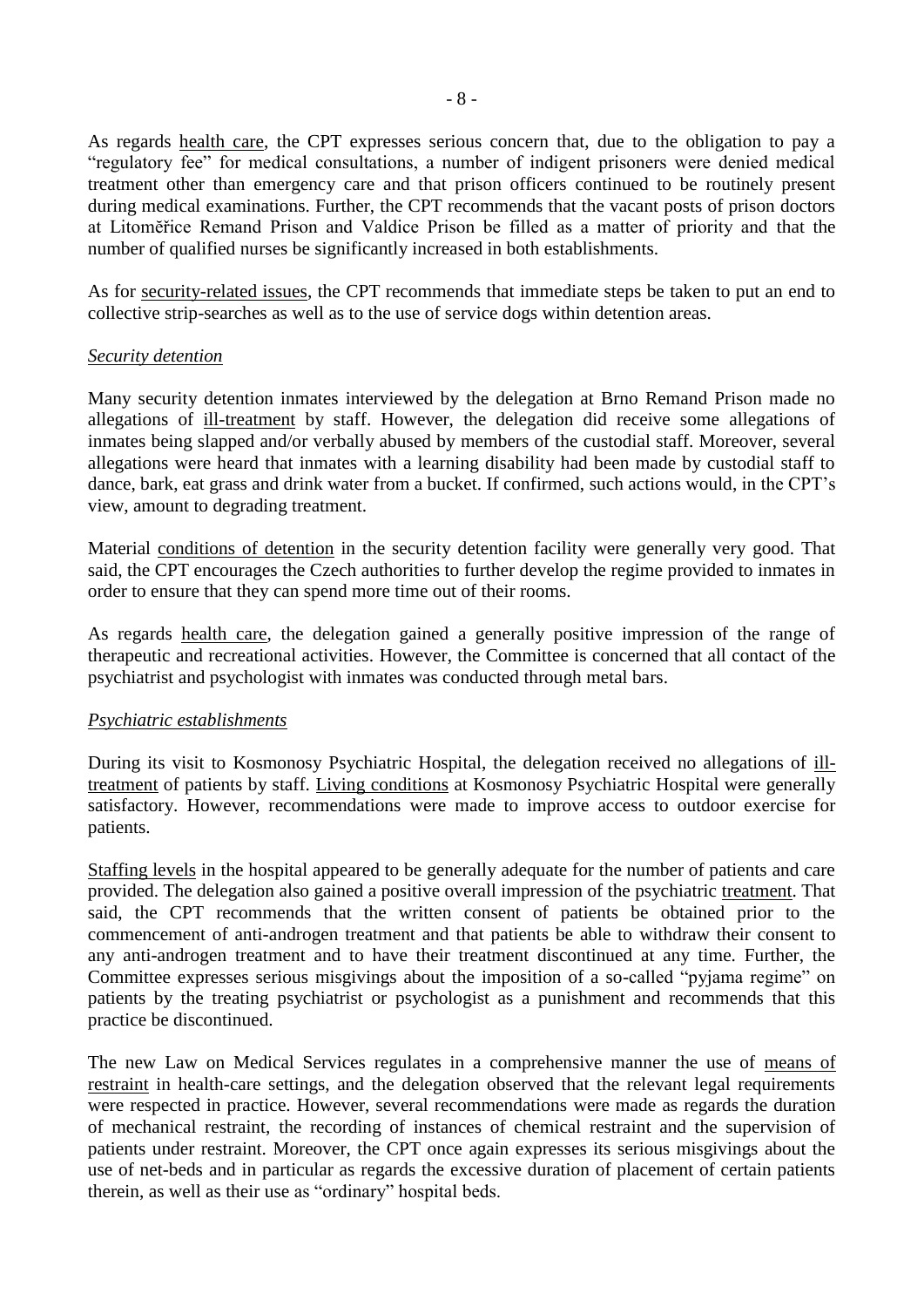#### *Surgical castration of sex offenders*

The CPT takes note of the new legal framework governing the use of surgical castration in the context of treatment of sex offenders and acknowledges the significant decrease in the resort to this intervention in recent years. However, the Committee emphasises that this in itself cannot remove its fundamental objections to the intervention. Consequently, it urges the Czech authorities to put a definitive end to the use of surgical castration in the context of treatment of sex offenders and to amend the relevant legal provisions accordingly.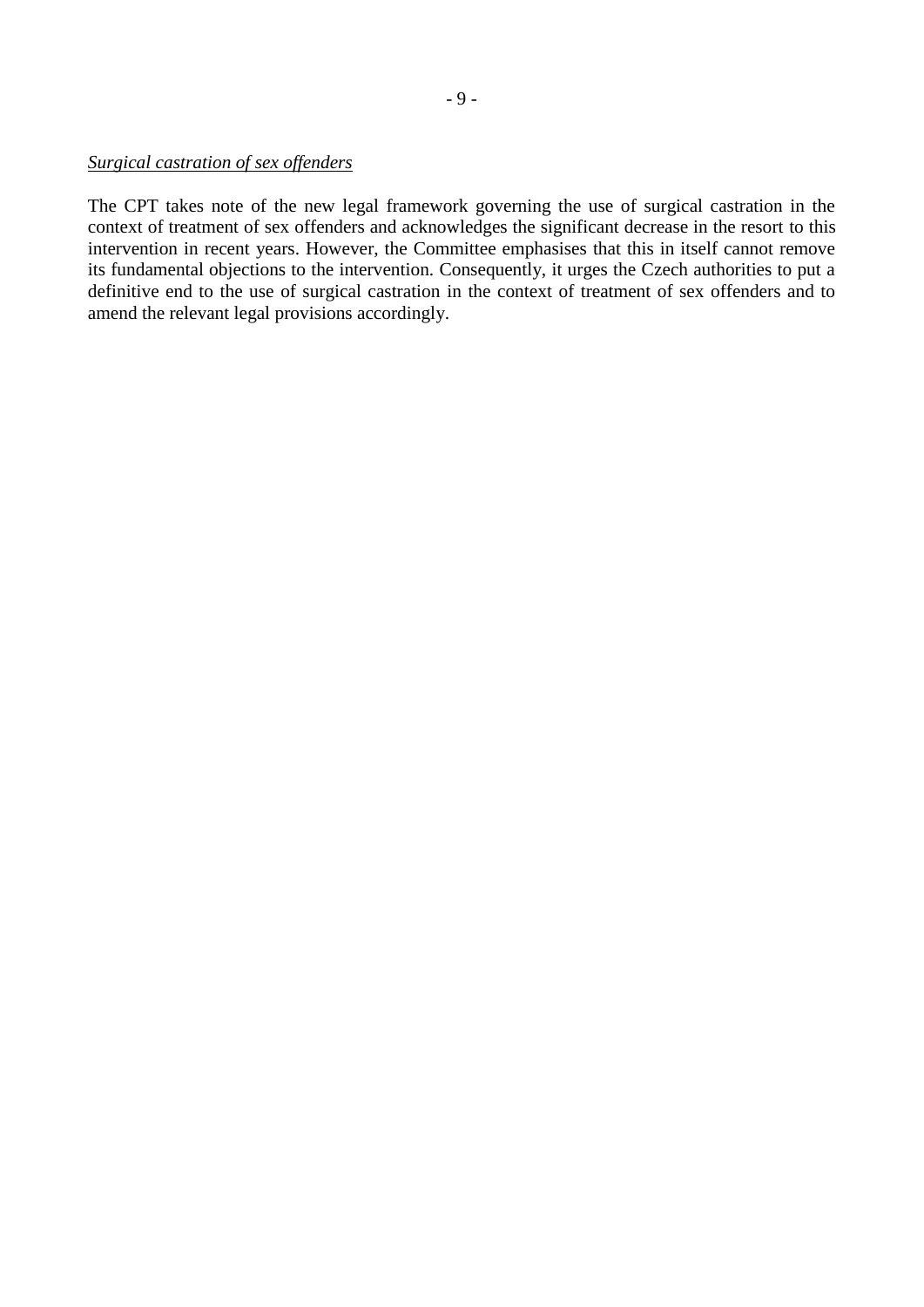# <span id="page-9-0"></span>**I. INTRODUCTION**

## <span id="page-9-1"></span>**A. Dates of the visit and composition of the delegation**

1. In pursuance of Article 7 of the European Convention for the Prevention of Torture and Inhuman or Degrading Treatment or Punishment (hereinafter referred to as "the Convention"), a delegation of the CPT carried out a periodic visit to the Czech Republic from 1 to 10 April 2014. It was the Committee's fifth periodic visit to the Czech Republic.<sup>1</sup>

2. The visit was carried out by the following members of the CPT:

- Latif HÜSEYNOV, President of the CPT (Head of delegation)
- Marzena KSEL, 1<sup>st</sup> Vice-President of the CPT
- Anna LAMPEROVÁ
- Celso MANATA
- Anna MOLNÁR
- Ilvija PŪCE.

They were supported by Julien ATTUIL-KAYSER and Petr HNÁTÍK of the CPT's Secretariat and assisted by:

- Veronica PIMENOFF, psychiatrist, former Head of Department of Helsinki University Psychiatric Hospital, Finland (expert)
- Renata DRAHOZALOVÁ (interpreter)
- Jana FRANKOVÁ (interpreter)
- Zdeněk HOFMAN (interpreter)
- Tomáš OPOČENSKÝ (interpreter)
- Helena REJHOLCOVÁ (interpreter).

 $\overline{1}$ 

<sup>1</sup> The CPT has previously carried out four periodic visits (in 1997, 2002, 2006 and 2010) and two ad hoc visits (in 2008 and 2009) to the Czech Republic. All visit reports and related Government responses have been made public and are available on the CPT's website:<http://www.cpt.coe.int/en/states/cze.htm>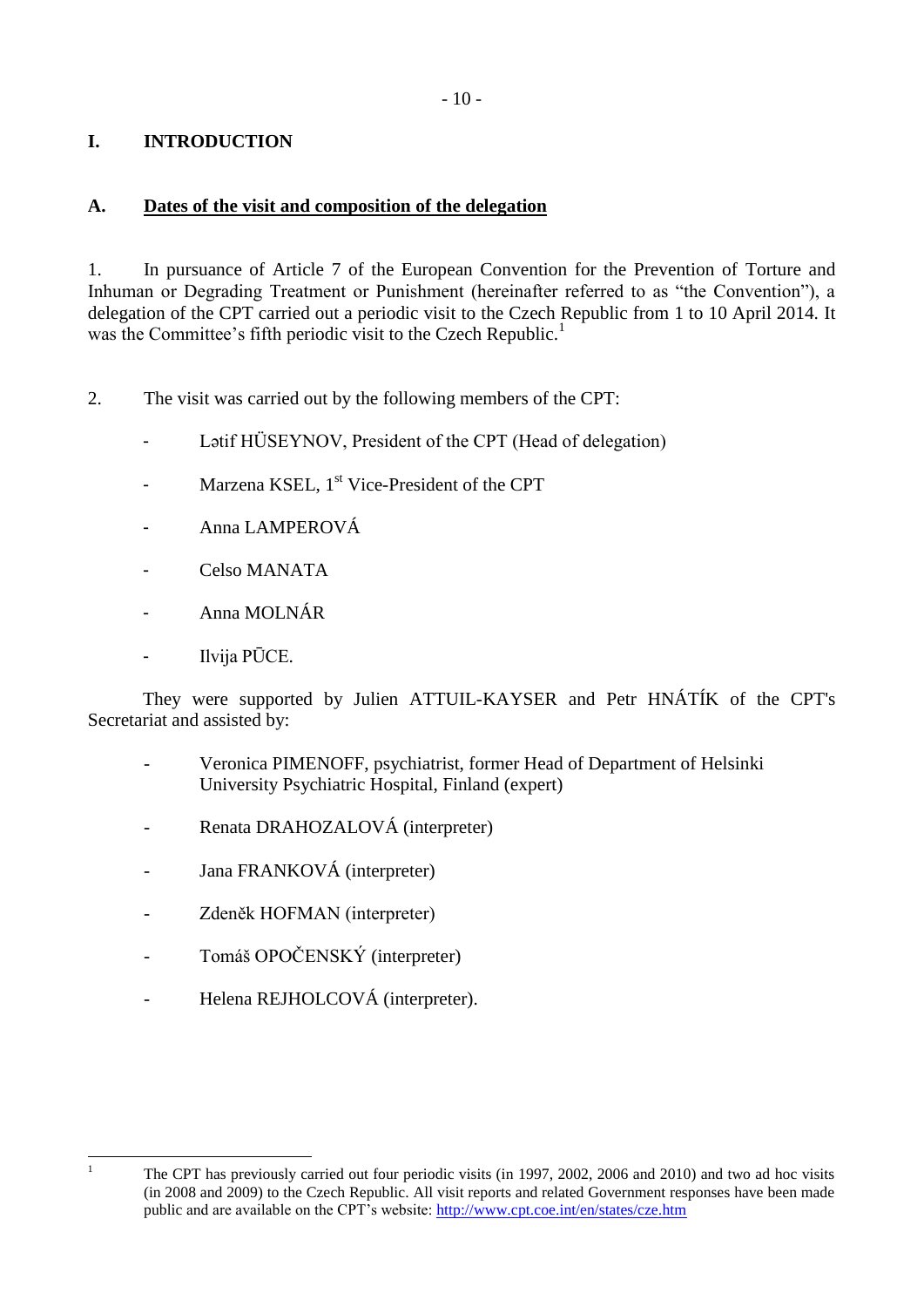### <span id="page-10-0"></span>**B. Establishments visited**

3. The CPT's delegation visited the following places of detention:

#### Establishments under the authority of the Ministry of the Interior

- Brno Emergency and Escort Unit of the Regional Police Directorate
- Jičín Police Headquarters
- Litoměřice Police Headquarters
- Lovosice Police Station
- Mladá Boleslav I Police Station
- Mladá Boleslav II Police Station
- Most Police Headquarters
- Prague-Kongresová Emergency and Escort Unit of the Regional Police Directorate
- Bělá pod Bezdězem-Jezová Detention Centre for Foreign Nationals

Establishments under the authority of the Ministry of Justice

- Brno Remand Prison and Security Detention Facility
- Litoměřice Remand Prison
- Prague-Pankrác Remand Prison (remand sections)
- Valdice Prison
- Všehrdy Prison (unit for juveniles)

Establishments under the authority of the Ministry of Health

- Kosmonosy Psychiatric Hospital.

#### <span id="page-10-1"></span>**C. Consultations held by the delegation and co-operation encountered**

4. In the course of the visit, the delegation held consultations with Ms Helena VÁLKOVÁ, Minister of Justice, Mr Jiří DIENSTBIER, Minister of Human Rights and Equal Opportunities, Mr Petr JÄGER and Mr Pavel ŠTERN, Deputy Ministers of Justice, Ms Monika PÁLKOVÁ, Deputy Minister of the Interior, Mr Josef VYMAZAL, Deputy Minister of Health, and Mr Ivan BÍLEK, Director of the General Inspection of Security Forces, as well as with senior officials from the ministries and services concerned.

The delegation also met Ms Anna ŠABATOVÁ, Public Defender of Rights (Ombudsperson), and members of her staff, as well as representatives of the UNHCR Office in Prague and non-governmental organisations active in areas of concern to the CPT.

A list of the national authorities, other bodies and organisations met by the delegation is set out in the Appendix to this report.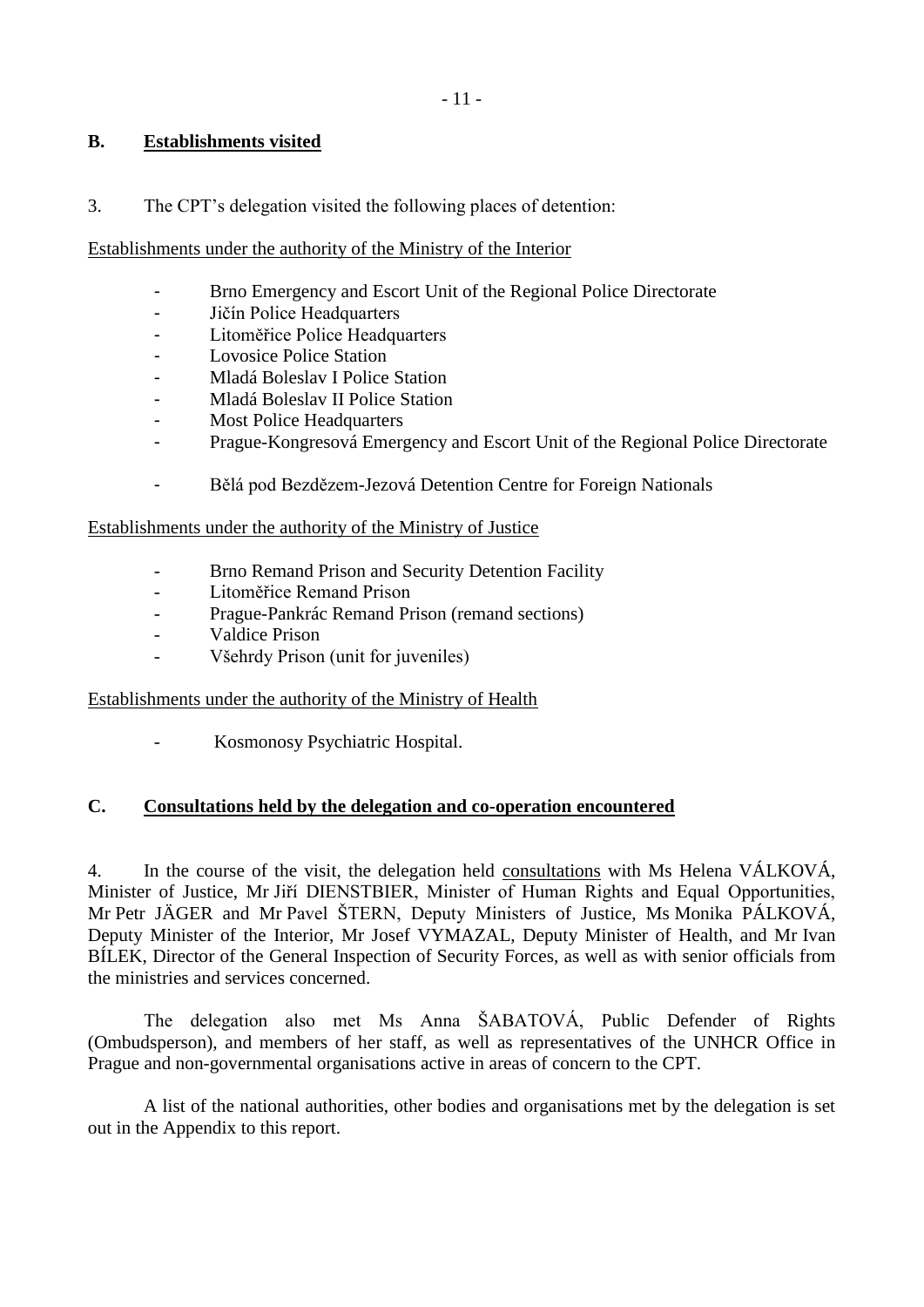5. In general, the delegation received a good level of co-operation throughout the visit, both from the national authorities and from staff at the establishments visited apart from the two exceptions mentioned below. It generally enjoyed prompt access to all places (including those not notified in advance), was able to interview in private persons deprived of their liberty and was granted ready access to all documentation it wished to consult, in compliance with the provisions of the Convention establishing the Committee. Further, the delegation was provided in advance with all requested documentation.

The CPT also wishes to express its appreciation for the assistance provided before and during the visit by its liaison officers, Mr Jakub MACHAČKA and Ms Zuzana VANÍČKOVÁ, of the Office of the Government of the Czech Republic.

That being said, in one of the prisons visited, the delegation was initially denied access to a particular ward and was only able to visit it the next day. Such a situation is unacceptable; in this connection, the CPT wishes to recall that under Article 8, paragraph 2 (c), of the Convention "[a] Party shall provide the Committee with [...] unlimited access to any place where persons are deprived of their liberty, including the right to move inside such places without restriction."

Further, it is a matter of concern that, at Kosmonosy Psychiatric Hospital, the delegation received misleading information from senior staff about the use of net-beds as means of restraint.

The CPT trusts that the Czech authorities will take the necessary steps to prevent a repetition of such situations in the future.

#### <span id="page-11-0"></span>**D. Immediate observation under Article 8, paragraph 5, of the Convention**

6. During the end-of-visit talks with the Minister of Justice, the delegation made an immediate observation, in pursuance of Article 8, paragraph 5, of the Convention, and requested the Czech authorities to carry out a prompt, independent and thorough inquiry into allegations of physical illtreatment of juveniles by prison staff at Všehrdy Prison. Further, it requested the Czech authorities to take appropriate measures to ensure that juveniles are not be subjected to any retaliation for having spoken with the delegation. The Czech authorities were requested to provide, within two months, a detailed account of the concrete measures taken in response to the immediate observation.

The immediate observation was subsequently confirmed in a letter, dated 28 April 2014, by the President of the CPT to the Minister of Justice. By letter of 10 June 2014, the Minister of Justice provided information on the action taken by the Czech authorities in response to the immediate observation. This information was examined by the CPT at its plenary meeting in July 2014. The Committee concluded that no prompt, independent and thorough inquiry had been carried out into the above-mentioned allegations. Consequently, the President of the CPT wrote another letter to the Minister of Justice, on 16 July 2014, urging the Czech authorities to carry out such an inquiry without further delay and requesting them to provide by 15 October 2014 a detailed account of the concrete steps taken in this connection.

By letter dated 15 October 2014, the Czech authorities provided additional information which has been taken into account in the relevant section of the report (see paragraph 52.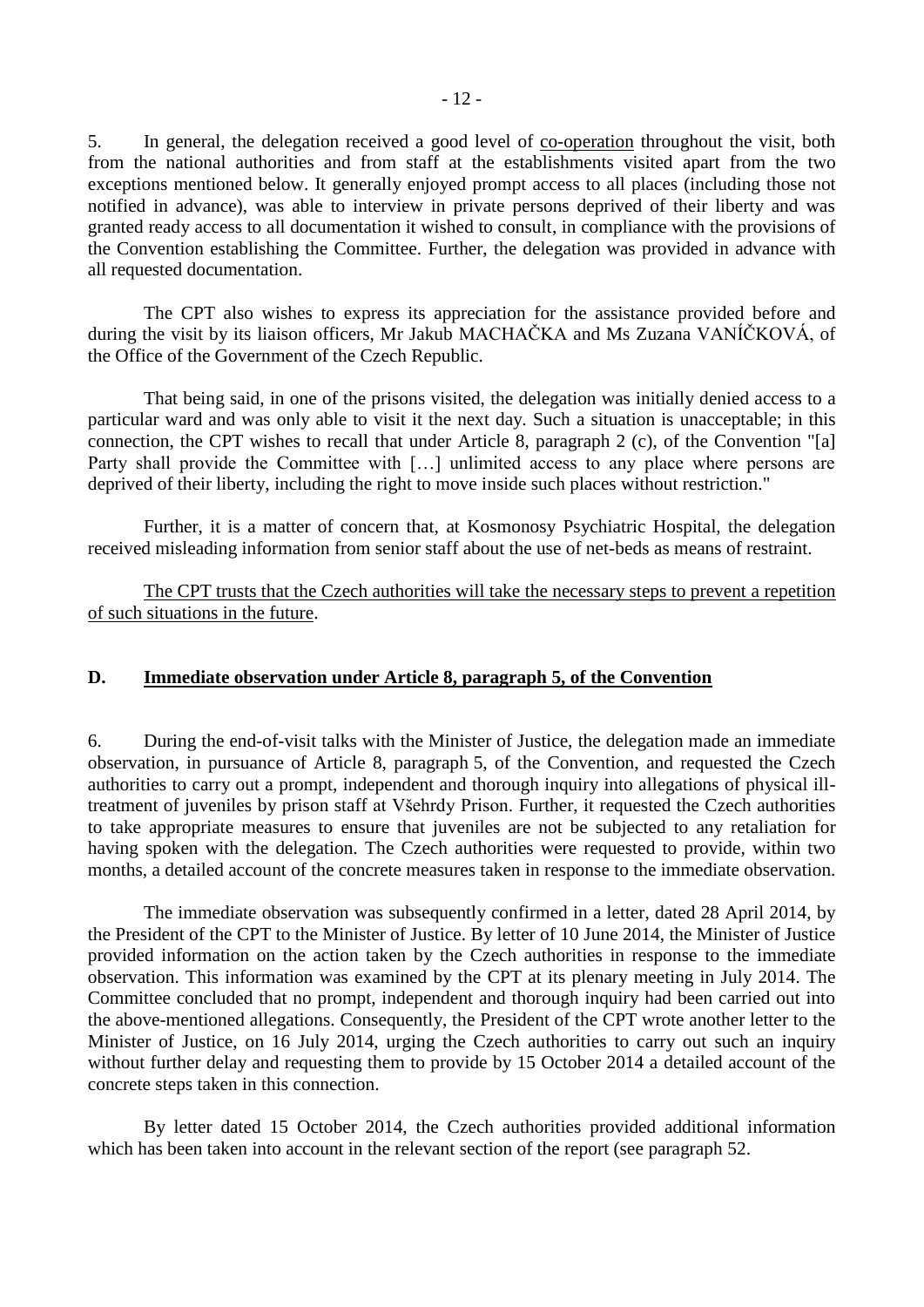## <span id="page-12-0"></span>**E. National Preventive Mechanism**

7. The Czech Republic ratified the Optional Protocol to the United Nations Convention against Torture (OPCAT) in July 2006 and designated the Public Defender of Rights (Ombudsperson) as the National Preventive Mechanism (NPM). The Ombudsman Act,<sup>2</sup> as amended in this connection, authorises the Ombudsman to carry out visits to places where persons are or may be deprived of their liberty by a public authority or as a result of their dependence on the care being provided, in particular to prisons, police establishments, security detention facilities, detention centres for foreigners as well as to health-care, social welfare or similar establishments, and the NPM's mandate also covers the monitoring of deportations of foreign nationals.

The NPM may carry out visits at its own initiative, without prior notification, and has the right to interview persons deprived of their liberty in private. A separate department, responsible for the NPM function and employing ten full-time staff, has been established within the Ombudsman's Office and carries out some 30 to 50 visits per year to various places of deprivation of liberty.

**The CPT would appreciate receiving in due course the NPM's annual activity report for 2014.**

 $\overline{2}$ 

Law no. 349/1999.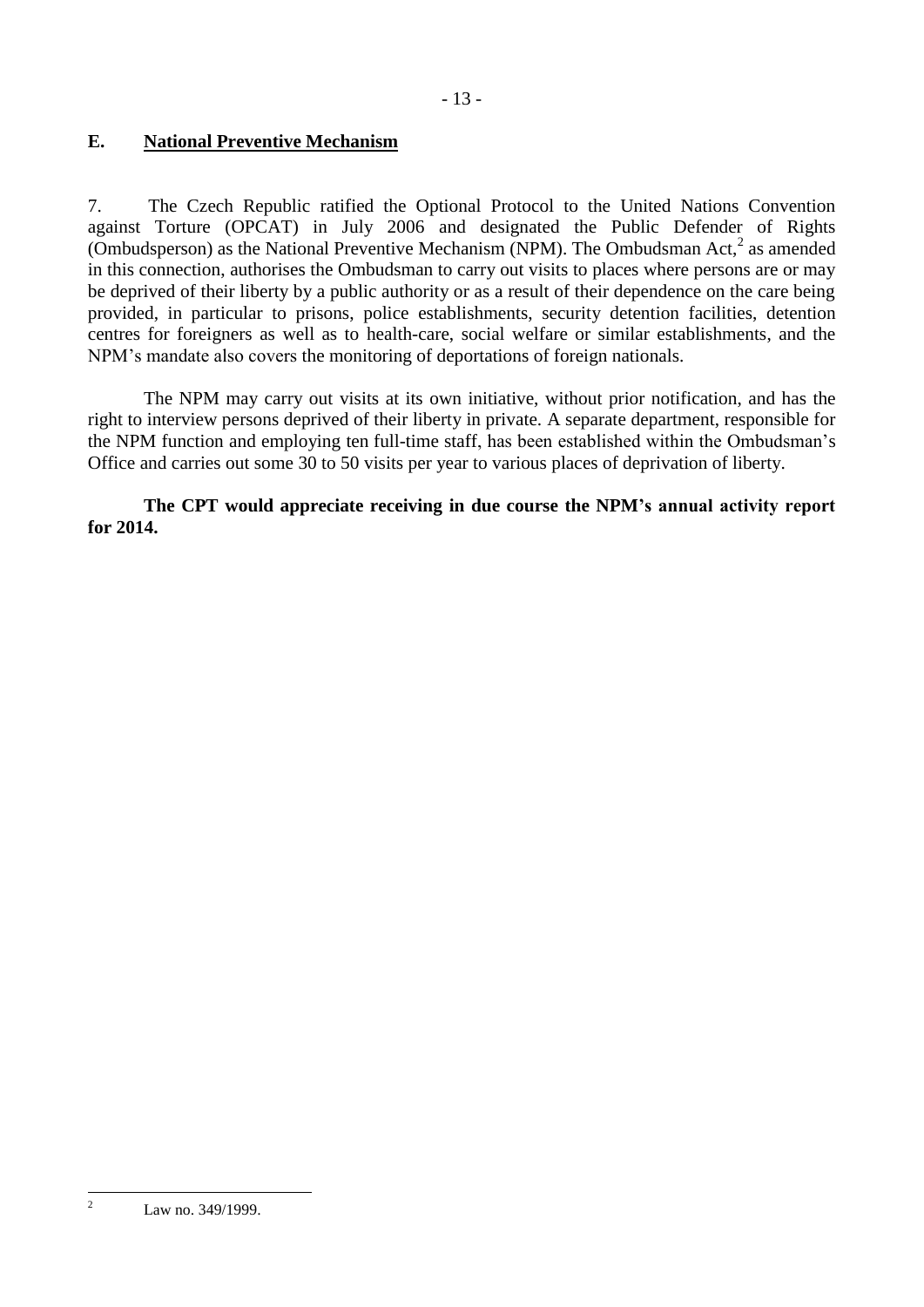# <span id="page-13-0"></span>**II. FACTS FOUND DURING THE VISIT AND ACTION PROPOSED**

## <span id="page-13-1"></span>**A. Police custody**

## <span id="page-13-2"></span>**1. Preliminary remarks**

8. The legal framework governing the deprivation of liberty by the police was described in the report on the  $2010$  visit<sup>3</sup> and, on the whole, remains unchanged.

Persons who are detained by the police on suspicion of having committed a criminal offence must be brought before a judge within 48 hours and then remanded in custody by the judge within 24 hours or released. In total, the persons concerned may be held for up to 72 hours in police detention facilities. Persons who are arrested under an arrest warrant must be brought before a court within 24 hours, and the judge must take a decision on remand detention (or release) within 24 hours.

Persons may also be deprived of their liberty by the police for other reasons (e.g. summoned to present themselves at a police station in order to provide an "explanation" or to establish their identity; commission of an administrative offence, posing a threat to one's own life or the life or health of others or to property). In all of these cases, the period of police custody shall not last for more than 24 hours.

Foreign nationals may be held in police custody under aliens legislation for up to 24 hours. Under certain circumstances, this period may be extended to a maximum of 48 hours, before the person concerned is transferred to a detention centre for foreigners.

In the course of the 2014 visit, the delegation did not gather any information which would suggest that the statutory time-limits for police custody were not respected in practice.

### <span id="page-13-3"></span>**2. Ill-treatment**

9. The majority of persons interviewed by the delegation who were – or had recently been – detained by the police stated that they had been treated correctly by police officers.

However, several allegations were received from detained persons that they had been subjected to excessive use of force at the time of apprehension (even when the person concerned allegedly displayed no resistance or after he/she had been brought under control). Some persons also complained about unduly tight handcuffing after their apprehension. Further, some allegations were received of physical ill-treatment (such as slaps, punches, kicks and blows with a baton) and threats thereof during questioning, apparently in an attempt to extract a confession.

 $\frac{1}{3}$ 

See CPT/Inf (2014)3, paragraphs 8-9.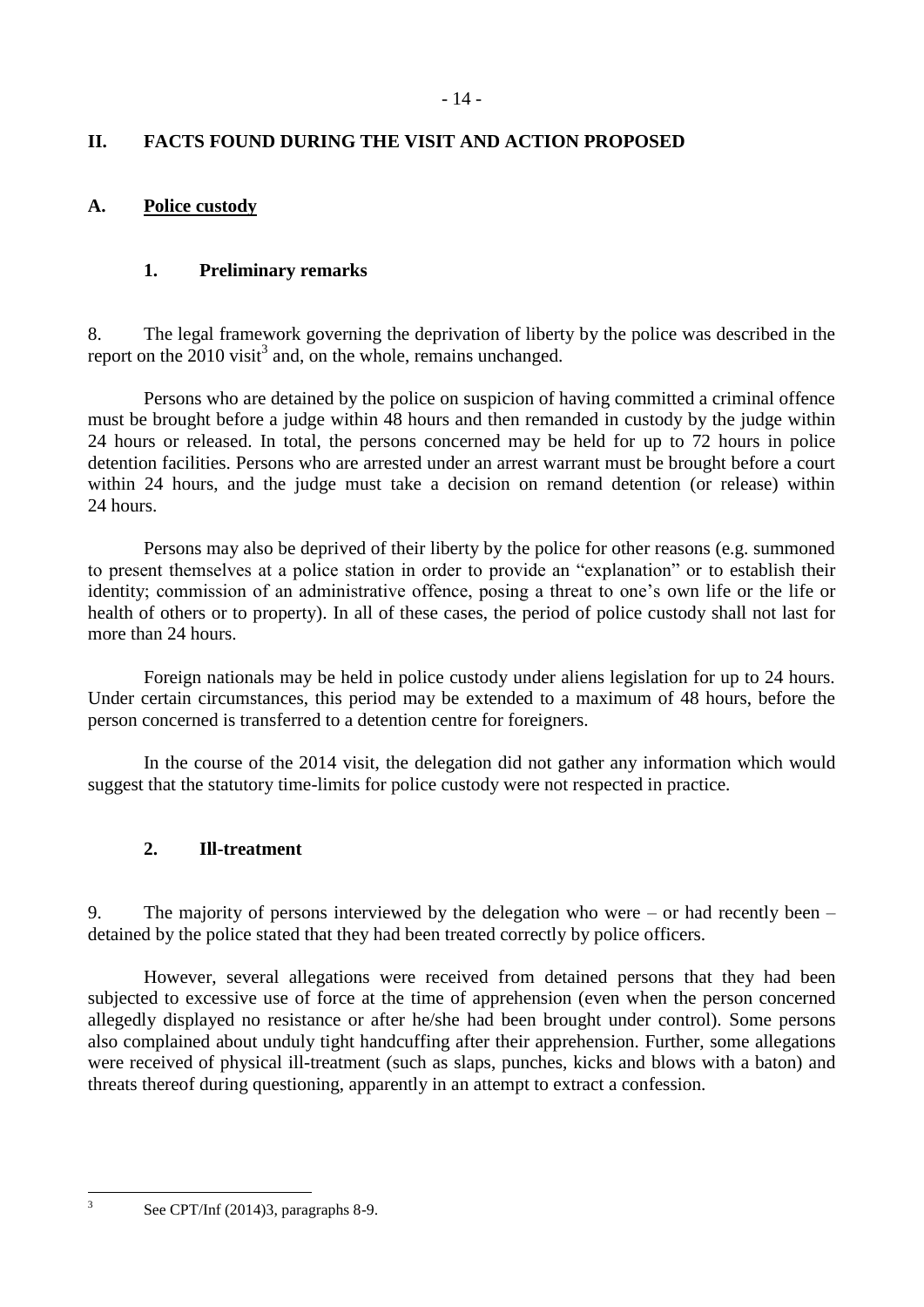In a few cases, the allegations received were supported by medical evidence. For example, one person interviewed by the delegation alleged that during his apprehension, police officers had made him lie prone on the floor and when handcuffing him, had twisted his arms behind his back to the point that his elbow had been seriously injured. According to his personal medical file, upon admission to the remand prison, the person concerned had had a swollen right elbow with limited movement of the right forearm. He had been transferred to a hospital where a non-displaced epicondylar fracture of the right ulna was diagnosed.

Further, the delegation heard several accounts of verbal abuse, including of a racist/xenophobic nature, by police officers during apprehension and/or in the context of police questioning.

In the light of the above findings, **the CPT must recommend once again that police officers throughout the Czech Republic be reminded regularly and in an appropriate manner that any form of ill-treatment – including threats, verbal abuse and racist/xenophobic remarks – towards detained persons is unprofessional and illegal and will be punished accordingly.** Further, **it should be made clear to police officers, in particular through ongoing training, that no more force than is strictly necessary should be used when effecting an apprehension and that there can be no justification for striking apprehended persons once they have been brought under control. Where it is deemed essential to handcuff a person at the time of apprehension or at a later stage, the handcuffs should under no circumstances be excessively tight<sup>4</sup> and should be applied only for as long as is strictly necessary.**

10. Another effective means of preventing police ill-treatment lies in the effective investigation by the competent authorities into allegations of police ill-treatment. In this regard, the CPT welcomes the setting-up, on 1 January 2012, of the General Inspection of Security Forces (GISF),<sup>5</sup> as an independent body responsible for the investigation of criminal offences committed by members of the police, the prison and customs services, as well as, in certain cases, of civil employees of the aforementioned services. The director of the GISF reports directly to the Prime Minister (who also has the authority to appoint him and remove him from the office).

 $\frac{1}{4}$ It should be noted that excessively tight handcuffing can have serious health-related consequences (for example, sometimes causing a severe and permanent impairment of the hand(s)).

<sup>&</sup>lt;sup>5</sup> *Generální inspekce bezpečnostních sborů (GIBS)*. The GISF thus replaced the former Inspection of the Ministry of the Interior.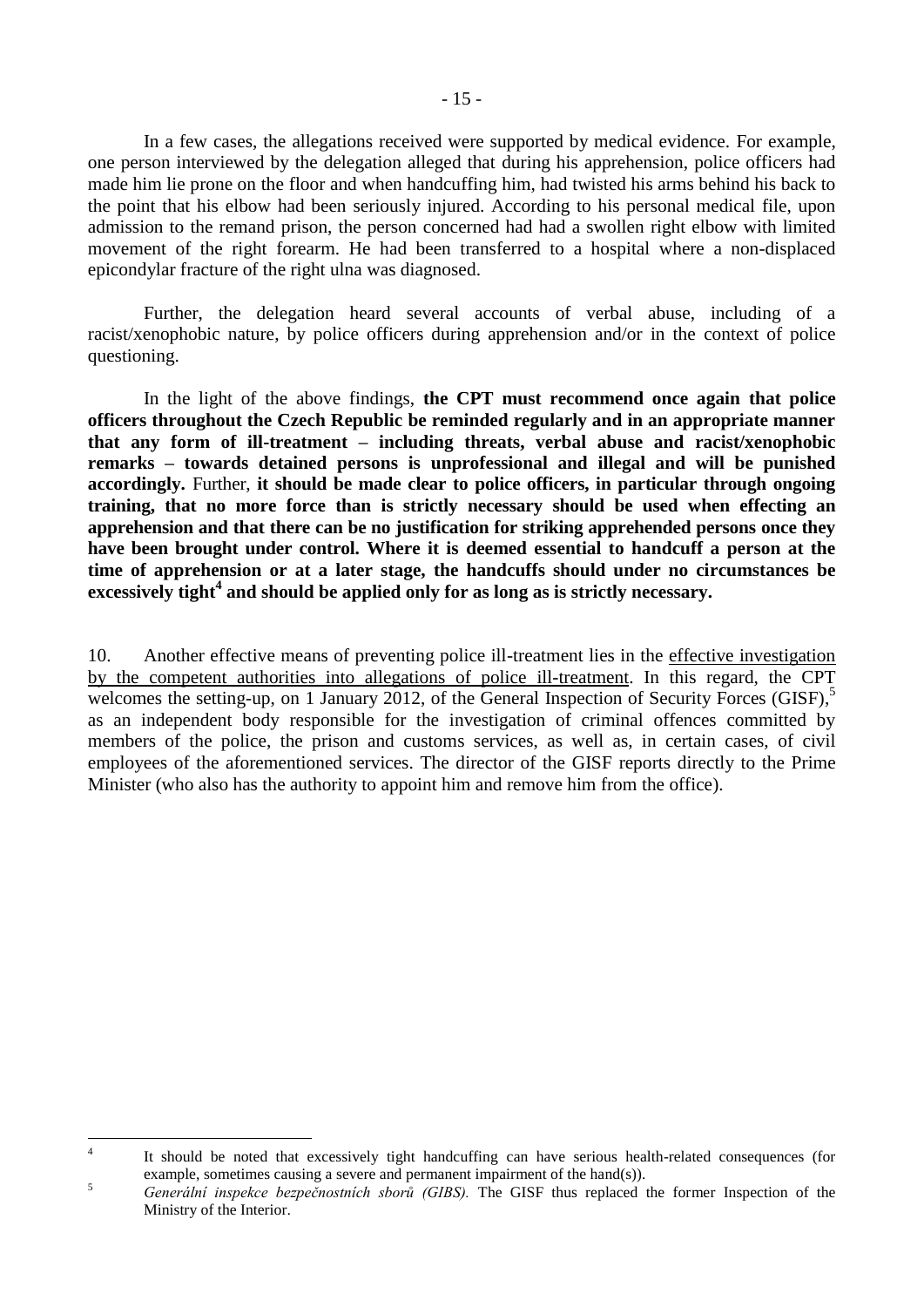## **3. Safeguards against ill-treatment**

<span id="page-15-0"></span>11. The delegation's findings indicate that, in general, the practical operation of fundamental safeguards against ill-treatment (in particular, the right of notification of custody and the rights of having access to a lawyer and a doctor) does not pose major difficulties.

12. As regards the notification of custody, the vast majority of persons interviewed by the delegation who were or recently had been in police custody stated that they had been in a position to contact a relative or a third person to inform them of their situation shortly after apprehension.

However, a few allegations were heard that the exercise of this right had initially been denied by police officers and that the person concerned had been advised to reiterate his/her request to the police investigator at the time of the first questioning. **The CPT recommends that the Czech authorities take the necessary steps to ensure that all detained persons effectively benefit from the right of notification of custody from the very outset of their deprivation of liberty.**

13. The provision of Section 24 (4) of the Police  $Act^6$  under which a person deprived of his/her liberty by the police has the right to obtain, at his/her own cost, legal assistance and to talk to a lawyer in private, appeared to be generally respected in practice.

That said, some detained persons claimed that they had been questioned by police officers without the presence of a lawyer and that their request to consult a lawyer had only been granted after the first questioning. In the CPT's view, the right of access to a lawyer must be enjoyed by anyone who is under a legal obligation to attend  $-$  and stay at  $-$  a police establishment, irrespective of his/her precise legal status, as from the outset of the deprivation of liberty. **The CPT recommends that these principles be fully implemented in practice in all police establishments.** 

14. As noted in the report on the 2010 visit, the exercise of the right of access to a lawyer can only be considered to be an effective *safeguard against ill-treatment* if persons in police custody who are not in the position to pay for a lawyer benefit from a fully-fledged system of legal aid. If this is not the case, the right of access to a lawyer will remain, in many cases, purely theoretical. In the CPT's experience, it is during the period immediately following the deprivation of liberty that the risk of intimidation and ill-treatment is at its greatest. Consequently, the possibility for persons taken into police custody to have access to a lawyer during that period is a fundamental safeguard against ill-treatment.

According to the information gathered in the course of the 2014 visit, and also as indicated in the response of the Czech authorities to the report on the 2010 visit,<sup>7</sup> detained persons could not benefit from free legal aid from the beginning of their deprivation of liberty by the police but only once they had been formally declared "accused". **The Committee reiterates its recommendation that the Czech authorities take all necessary steps to ensure that the right to free legal aid for persons detained by the police, who are not in a position to pay for a lawyer, is applicable as from the very outset of their deprivation of liberty, irrespective of whether the person concerned has formally been declared "accused".**

 $6\overline{6}$ Law no. 273/2008.

<sup>7</sup> See CPT/Inf (2014) 4, paragraphs 13-16.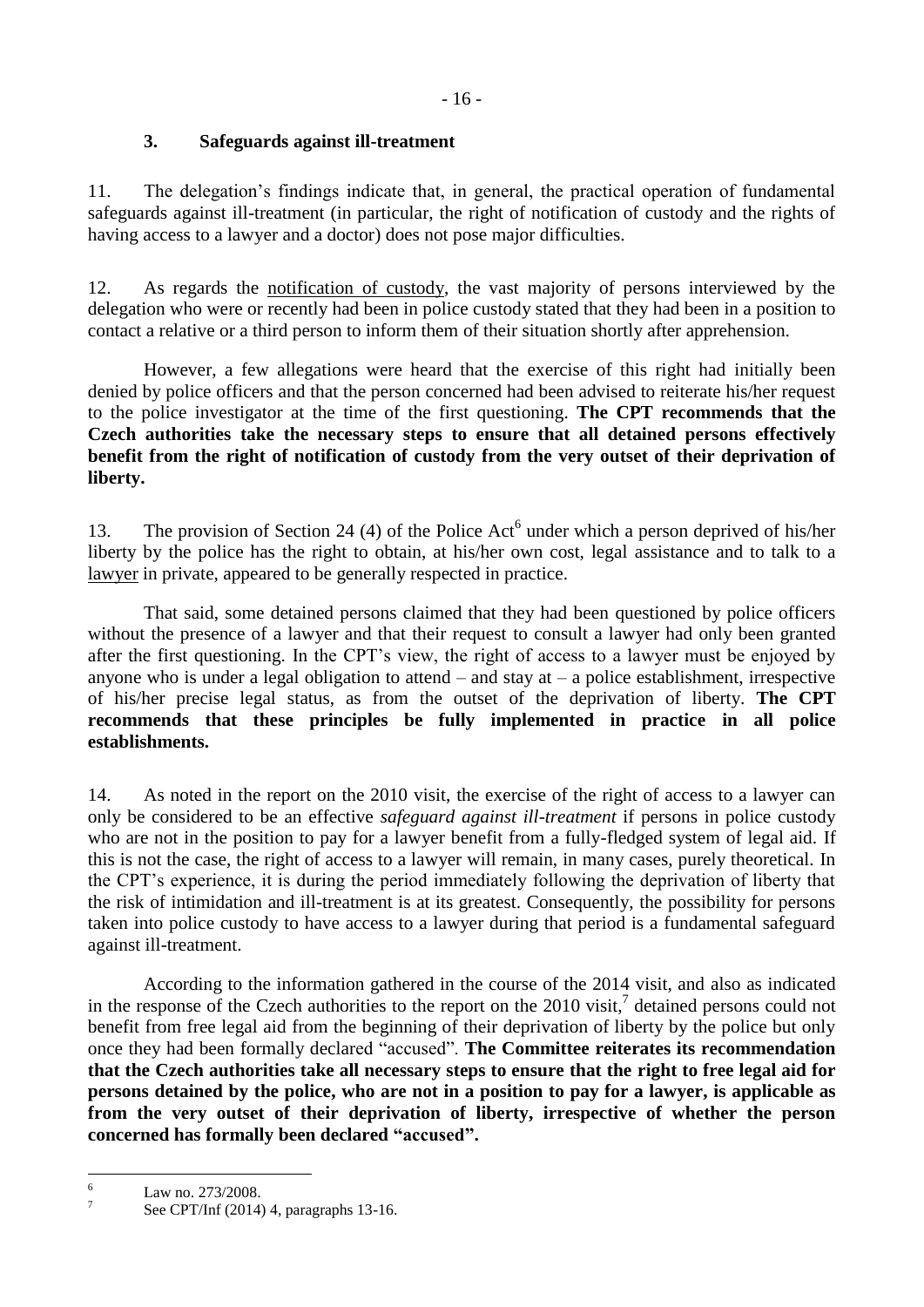15. Section 24 (5) of the Police Act guarantees the right of access to a doctor (including to one of the person's own choice) to persons deprived of their liberty by the police.

Further, by virtue of Section 31 of the Police Act, a person who is visibly under the influence of an addictive substance may only be placed in a police cell if a medical doctor, upon the examination of the person concerned, does not find any reason for his/her placement in a healthcare facility. In addition, if a person is injured or notifies the police officers of a serious illness or if there is a suspicion that he/she suffers from a serious illness, he/she must be seen by a medical doctor before placement in a police cell.

The findings of the 2014 visit indicate that the above-mentioned provisions were generally respected in practice. However, there are two issues which give rise to particular concern.

16. First, Section 12 (2) of the Binding Guidelines on Escorts, Surveillance of Persons and on Police Cells continues to require that a police officer (of the same sex) remains in visual contact with the detained person whenever the latter is examined by a doctor. Indeed, all persons interviewed by the delegation who had been medically examined during the period of police custody indicated that police officers were present during their medical examination/consultation. Further, according to the information gathered during the visit, persons detained by the police were frequently examined by a doctor while being handcuffed.

The CPT must stress in this respect that the presence of police officers during medical examinations of detained persons could discourage a detained person who has been the subject of illtreatment from speaking out. Further, handcuffing detained persons during medical examinations is a questionable practice from the point of view of medical ethics and may be prejudicial to the establishment of objective medical observations.

Consequently, **the CPT reiterates its recommendation that the Czech authorities take the necessary steps to ensure that all medical examinations of persons in police custody take place out of the hearing and – unless the doctor concerned expressly requests otherwise in a given case – out of the sight of police officers. The relevant legal provisions should be amended accordingly.**

#### Further, **the Committee recommends that the practice of regularly handcuffing persons in police custody during medical examinations be stopped immediately.**

17. Secondly, although several persons met by the delegation in police custody displayed traumatic injuries, such as clearly visible haematomas and excoriations to the face, in some cases, the medical record drawn up before their placement in a police cell stated that no bodily injuries had been detected during a medical examination.

The CPT must emphasise in this context that health-care services can make a significant contribution to the prevention of ill-treatment of persons deprived of their liberty, through the systematic recording of injuries and, when appropriate, the provision of information to the relevant authorities.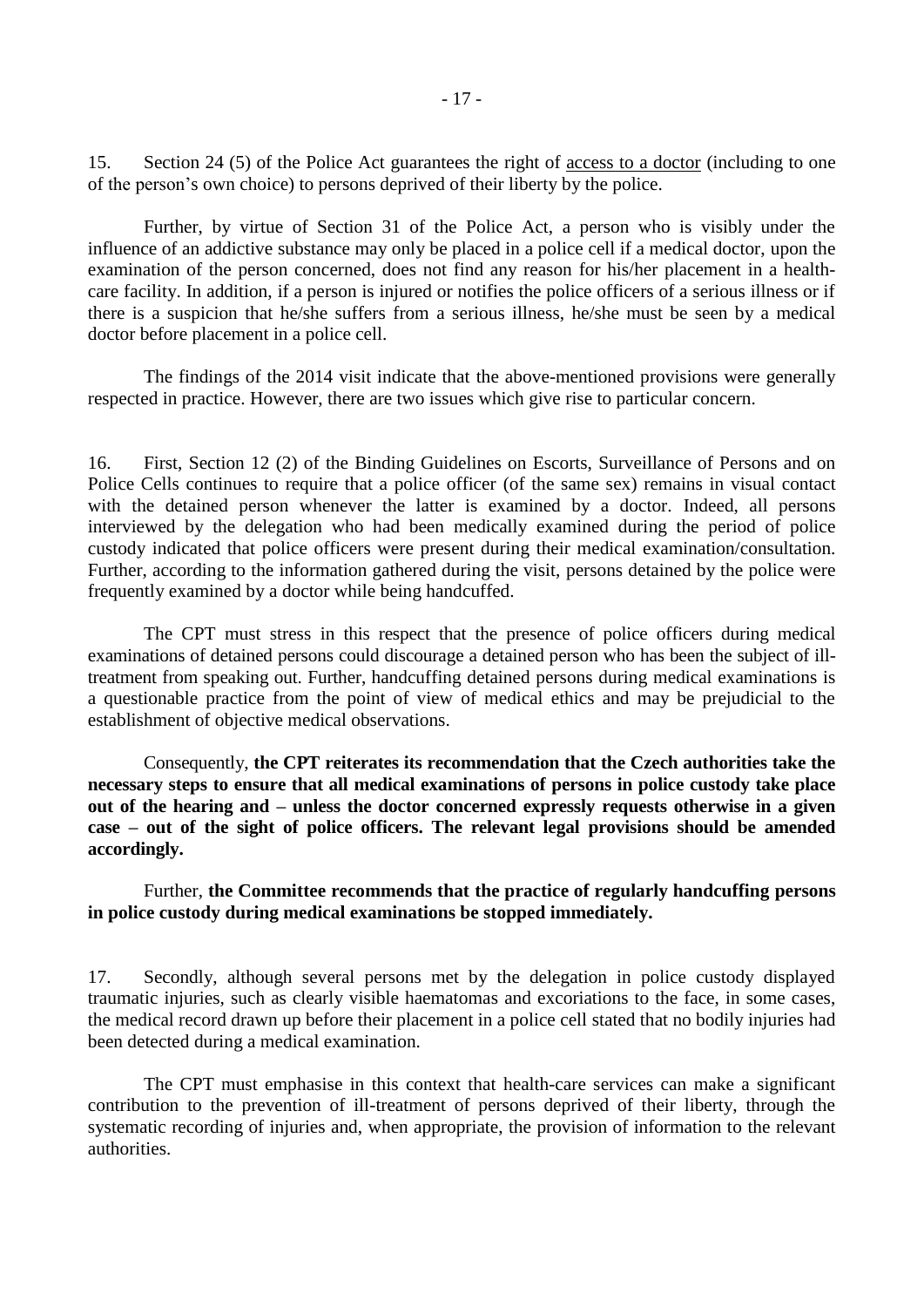The record drawn up by a doctor after a thorough medical examination of a person in police custody should contain:

- (i) an account of statements made by the person concerned which are relevant to the medical examination (including his/her description of his/her state of health and any allegations of ill-treatment),
- (ii) a full account of objective medical findings based on a thorough examination, and
- (iii) the doctor's observations in the light of (i) and (ii), indicating the consistency between any allegations made and the objective medical findings.

Whenever injuries are recorded by a doctor which are consistent with allegations of illtreatment made by the detained person (or which, even in the absence of the allegations, are indicative of ill-treatment), the record should be immediately and systematically brought to the attention of the relevant prosecutor, regardless of the wishes of the person concerned. Moreover, the results of every examination, including the above-mentioned statements and the doctor's opinions/observations, should be made available to the detained person and, upon request, to his/her lawyer.

Recording of the medical examination in cases of traumatic injuries should be made on a special form provided for this purpose, with body charts for marking traumatic injuries that will be kept in the medical file of the prisoner. Further, it would be desirable for photographs to be taken of the injuries, and the photographs should also be placed in the medical file.

**The CPT recommends that the Czech authorities take the necessary steps to ensure that the practice is brought in line with the above requirements.** This will also help to protect police officers against false allegations of ill-treatment made against them.

18. The overwhelming majority of persons interviewed by the delegation who were – or recently had been – in police custody confirmed that they had received information on their rights in writing upon arrival at a police station and had been asked to attest to this fact by signature. Further, the CPT welcomes the fact that comprehensive information sheets were available in several languages in all the police stations visited, in compliance with a specific recommendation made by the Committee in the report on the 2010 visit.

However, a few persons claimed that they had only been informed of their rights at the beginning of questioning by a criminal police officer or when being placed in a police cell. A few allegations were also heard that the information on rights was only conveyed to the detained person orally.

<span id="page-17-0"></span>In the CPT's view, all persons detained by the police, for whatever reason, should be fully informed of their fundamental rights as from the very outset of their deprivation of liberty (that is, from the moment when they are obliged to remain with the police). This should be ensured by provision of clear verbal information at the very outset, to be supplemented at the earliest opportunity (that is, immediately upon their arrival at police premises) by provision of a written form setting out their rights in a straightforward manner. **The CPT recommends that the Czech authorities make further efforts to ensure that these requirements are fully respected in practice.**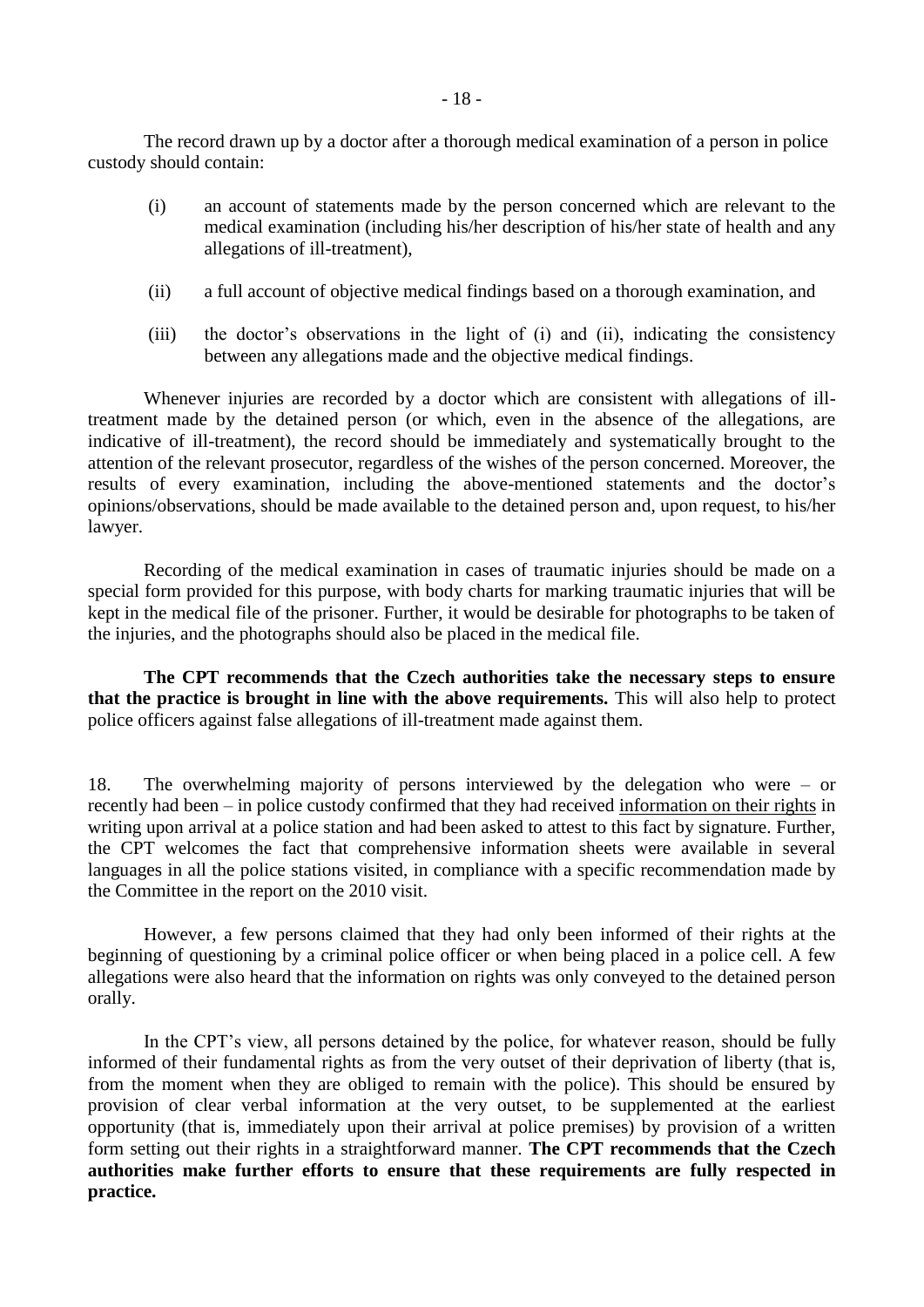### **4. Conditions of detention**

19. As was the case at the time of the 2010 visit, material conditions in most police establishments visited were on the whole satisfactory. The cells were sufficient in size, in a good state of repair and clean, had acceptable artificial lighting and ventilation and were adequately equipped (with beds/plinths, mattresses, blankets, tables and chairs, toilets and sinks, as well as call bells). Detained persons staying overnight were, as a rule, provided with clean bedding and personal hygiene items.

That said, it is regrettable that the majority of police custody cells seen by the delegation had no access to natural light. Further, at Most Police Headquarters cells were poorly ventilated and the artificial lighting in cells could not be dimmed during the night. Moreover, at Prague-Kongresová, some of the double-occupancy cells only had a semi-partitioned toilet. The delegation's findings further suggest that in the two aforementioned police establishments, persons detained overnight were not systematically provided with personal hygiene items.

### **The CPT recommends that the above-mentioned shortcomings be remedied.**

20. As regards outdoor exercise for persons in police custody, the situation has remained unchanged since the previous visit; namely, persons held in police detention facilities were not offered any outdoor exercise, irrespective of the length of the police custody (with the exception of Brno Emergency and Escort Unit where detained persons reportedly benefited from 20 minutes of outdoor exercise per day). It should be emphasised in this context that the information gathered through interviews with detained persons and by consulting relevant registers clearly indicates that a significant number of detained persons had remained in police custody for more than 24 hours.<sup>8</sup>

#### **The CPT reiterates its recommendation that all persons held in police custody for 24 hours or more be offered the possibility of access to outdoor exercise every day. Particular attention should in this respect be paid to Prague-Kongresová Emergency and Escort Unit of the Regional Police Directorate, the largest detention facility in the country.**

21. The findings of the 2014 visit indicate that, despite the specific recommendations repeatedly made by the Committee in the past,<sup>9</sup> the practice of handcuffing detained persons to wall fixtures or like objects in police establishments persists. According to the information provided by the authorities (including police officers in the establishments visited), persons in police custody may be shackled whilst seated, for up to two hours at a time, to a bench located in a police cell if they physically attack police officers or other persons, endanger their own life, damage property or attempt to escape. $^{10}$ 

Moreover, it became clear during the visit that in some police establishments which were not equipped with a police custody cell, persons deprived of their liberty may be handcuffed to a bench/wall fixture located in the corridor while waiting, e.g., for questioning.

 $\frac{1}{8}$ It is recalled that the maximum duration in police custody in the Czech Republic is 72 hours (see paragraph 8).

<sup>9</sup> See, most recently, the report on the 2010 visit (CPT/Inf (2014)3, paragraph 25).

<sup>&</sup>lt;sup>10</sup> See Section 25 of the Police Act.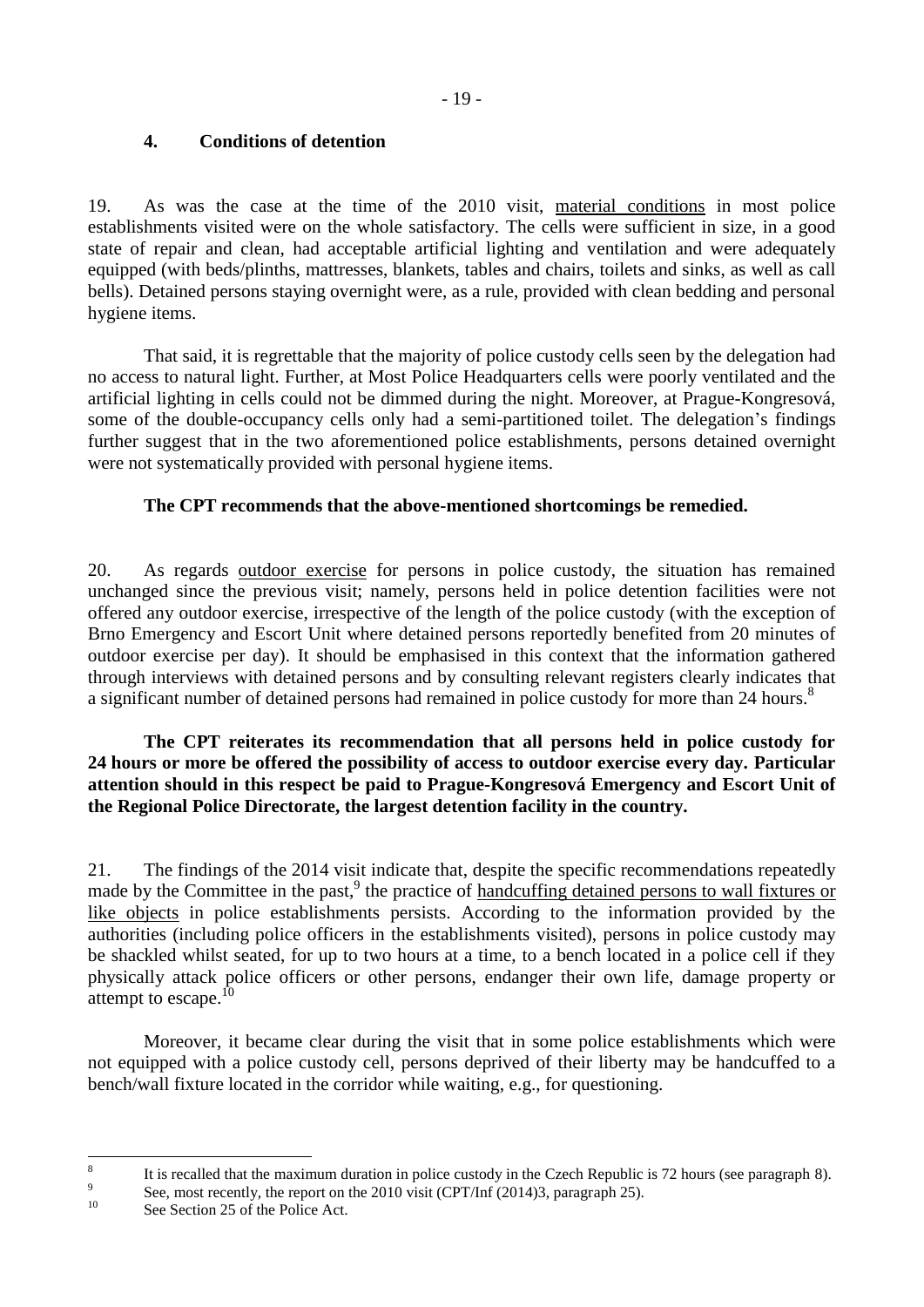**The CPT once again calls upon the Czech authorities to remove wall fixtures for attaching persons from all police establishments and, more generally, to take effective measures to stamp out the practice of persons held by the police being attached to fixed objects. Every police facility where persons may be deprived of their liberty should be equipped with one or more rooms designated for detention purposes and offering appropriate security arrangements. Corridors should not be used as** *ad hoc* **detention facilities.**

**In the event of a person in custody acting in a violent manner, the use of handcuffs may be justified. However, the person concerned should not be shackled to fixed objects but instead be kept under close supervision in a secure setting and, if necessary, medical assistance should be sought.**

#### <span id="page-19-0"></span>**5. Other issues**

22. In the police establishments visited, persons detained by the police were routinely subjected to a strip-search, by police officers of the same sex, before placement in a police cell. The persons concerned were asked to fully undress and to squat.

A strip-search is a very invasive and potentially degrading measure. To apply it in every case is, in the CPT's view, excessive and unnecessary. Of course, detained persons should always be searched in order to ensure their own safety and the safety of police officers. However, a stripsearch should be carried out only when there are reasonable grounds to suspect that a detained person may have hidden on him/her items that may be used to harm him-/herself or others or that may be evidence of a crime and such a search is necessary in order to detect these, an ordinary search being unlikely to result in their discovery. Carrying out such a search should require the authority of a senior officer and should be the subject of a written policy, setting out in clear terms the circumstances in which it is permissible to resort to it. Every reasonable effort should be made to minimise embarrassment; detained persons who are searched should not normally be required to remove all their clothes at the same time, e.g. a person should be allowed to remove clothing above the waist and get dressed before removing further clothing. In addition, more than one officer should, as a rule, be present during any strip-search as a protection for detained persons and staff alike.

**The CPT recommends that the Czech authorities take the necessary measures to ensure that the circumstances of and procedures for searching detained persons are revised and set out in written form in all police establishments, in the light of the preceding remarks.**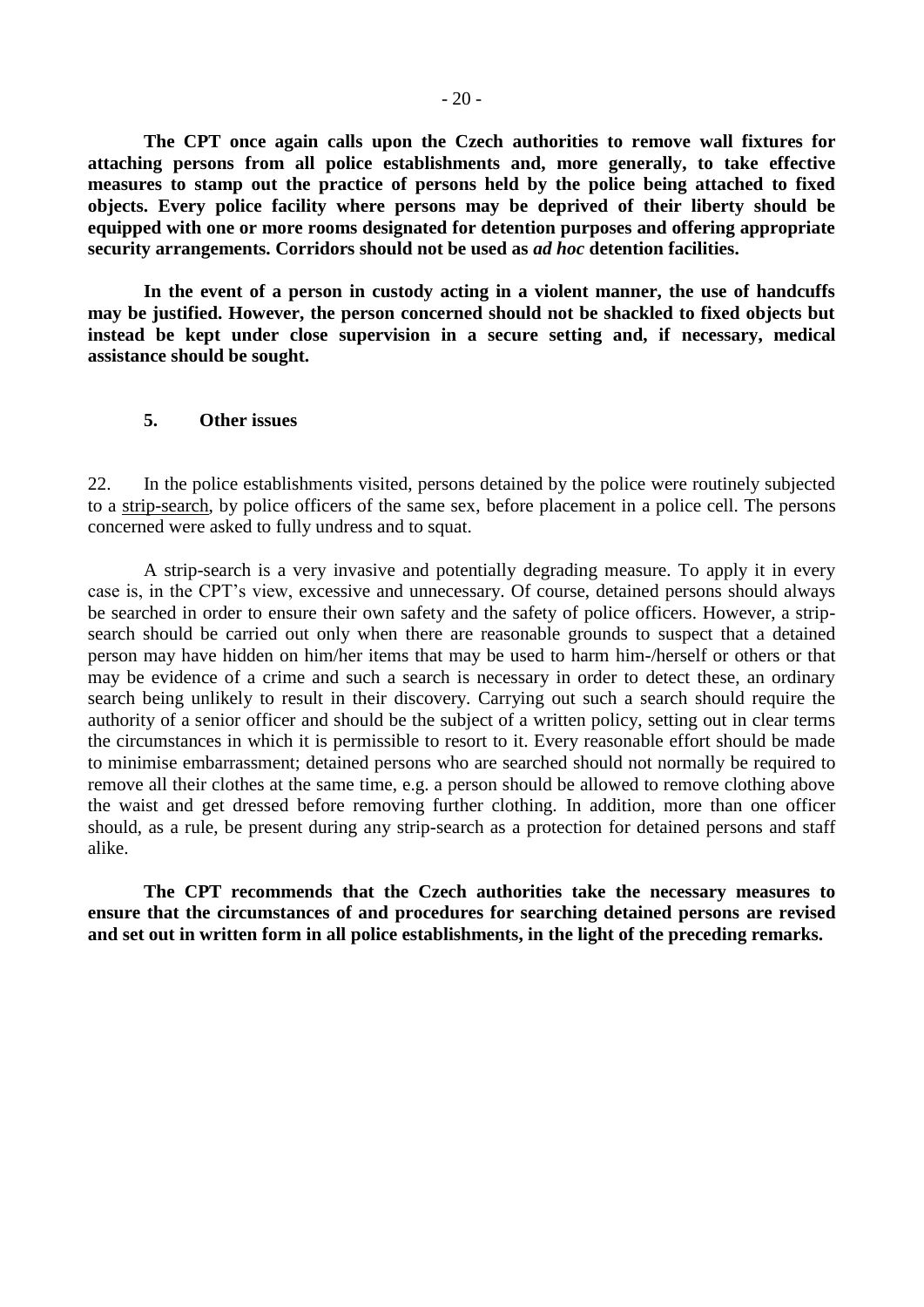## <span id="page-20-0"></span>**B. Detention of foreign nationals under aliens legislation**

### <span id="page-20-1"></span>**1. Preliminary remarks**

23. The delegation visited, for the first time, the Bělá-Jezová Detention Centre for Foreigners, the only establishment of its kind in the Czech Republic. The Centre was opened in  $2006<sup>11</sup>$  and is located in a forest, some five kilometres away from the nearest municipality. It comprises three accommodation buildings  $(A, B \text{ and } D^{12})$  for foreign nationals held under the "open regime" as well as one building (Building 10) for inmates subject to the "strict regime"<sup>13</sup>. With an official capacity of 273 places, the Centre was accommodating at the time of the visit 36 foreign nationals (including 17 asylum-seekers, two women and one father with two young children).<sup>14</sup> The Centre considered immigration detainees as "clients" as they had in principle to pay for their stay.<sup>15</sup>

### **The CPT would like to receive the comments of the Czech authorities regarding the appropriateness of requesting such payment.**

24. According to Section 125 of the Law on the Residence of Foreigners, irregular migrants can be detained for up to 180 days. The detention period can be extended to a maximum of 545 days if a foreign national obstructs the procedure or has provided false information. Unaccompanied minors (aged 15 years or more) and families with minors can only be detained for a maximum of 90 days.

The delegation was informed that the average duration of detention in the Centre was approximately 80 days. At the time of the visit, 28 foreign nationals had been held there for less than 60 days, the longest period being six months.

25. The Administration of Refugee Facilities ("ARF") is responsible for the overall management of the Centre, while the police secure the perimeter of the Centre, and conduct body searches of newly-arrived foreign nationals as well as regular searches within the Centre. The police may intervene inside the Centre in the case of incidents or whenever requested to do so by the ARF. In addition, the police are responsible for the placement of foreign nationals in the strict regime unit. For the maintenance of internal order, staff of a private security company were present in the Centre around the clock, on the basis of a private-law contract with the ARF (see also paragraph 37).

 $11\,$ <sup>11</sup> The premises had previously been used as an open reception centre for asylum-seekers. The Centre replaced the Bálková Detention Centre for Foreigners which had been visited by the CPT in 2002.

<sup>&</sup>lt;sup>12</sup> Building A accommodated exclusively women and families. Due to the low number of male inmates. Building D was not in use at the time of the visit.

<sup>&</sup>lt;sup>13</sup> For further details, see paragraphs 29 to 31.

<sup>&</sup>lt;sup>14</sup> According to the management, a total of 770 foreign nationals had been detained in the Centre in 2013.

<sup>15</sup> For every foreign national (including minors) a daily fee of CZK 112 for accommodation and CZK 120 for meals (totalling an equivalent of  $\epsilon$  8.5 per day) was charged.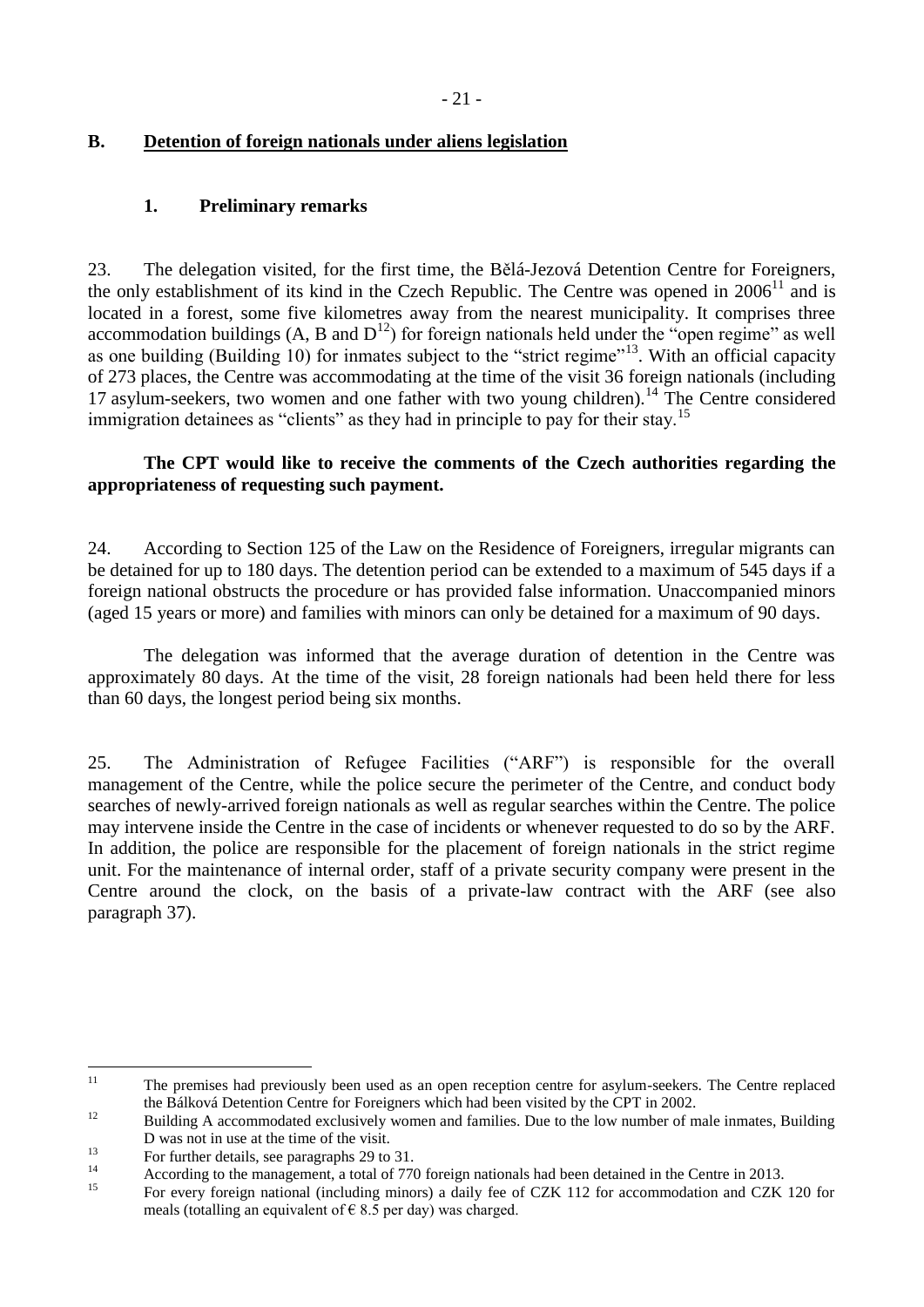#### <span id="page-21-0"></span>**2. Ill-treatment**

26. The delegation did not receive any allegations of ill-treatment by police officers, ARF officials or private security staff. Further, the delegation received no allegations and found no other indications of violence amongst foreign nationals. Most of the foreign nationals interviewed by the delegation indicated that the overall atmosphere in the Centre was relaxed.

### <span id="page-21-1"></span>**3. Conditions of detention**

27. Material conditions in the Bělá-Jezová Detention Centre were generally satisfactory. All accommodation buildings were in a good state of repair and had good access to natural light, artificial lighting and ventilation. Most of the foreign nationals were accommodated in three-bed rooms which were of a sufficient size (some 17 m²) and well-equipped (including with fullypartitioned sanitary facilities).<sup>16</sup> Some rooms also had a balcony.

28. At the time of the visit, all foreign nationals were being held under an open regime in Buildings A and B. They could move around freely throughout the day within their accommodation building (from 7 am to 11 pm) and had unrestricted access to a large open area around the building from 7 am to 7 pm.

The delegation gained a very positive impression of the activities offered to foreign nationals. In both buildings, an educator was present five days a week for five hours and organised language classes and various recreational and sports activities. Foreign nationals could also play table tennis and basketball in the outdoor area all day.

In addition, several well-equipped activity rooms were available in the basement of both buildings. In Building B, there was a large communal room equipped with a television set, a library, a piano and a table football, a large cinema room, a room used for handicrafts (accessible twice a week) and a well-equipped fitness room (usually accessible three times per week for two hours). The infrastructure of Building A was similar to that of Building B, the only difference being that it comprised a large and well-equipped handicrafts room (ceramics, knitting, sewing, etc.) instead of a fitness room.

 $16$ 

<sup>16</sup> The centre also had a number of single rooms which were not in use at the time of the visit.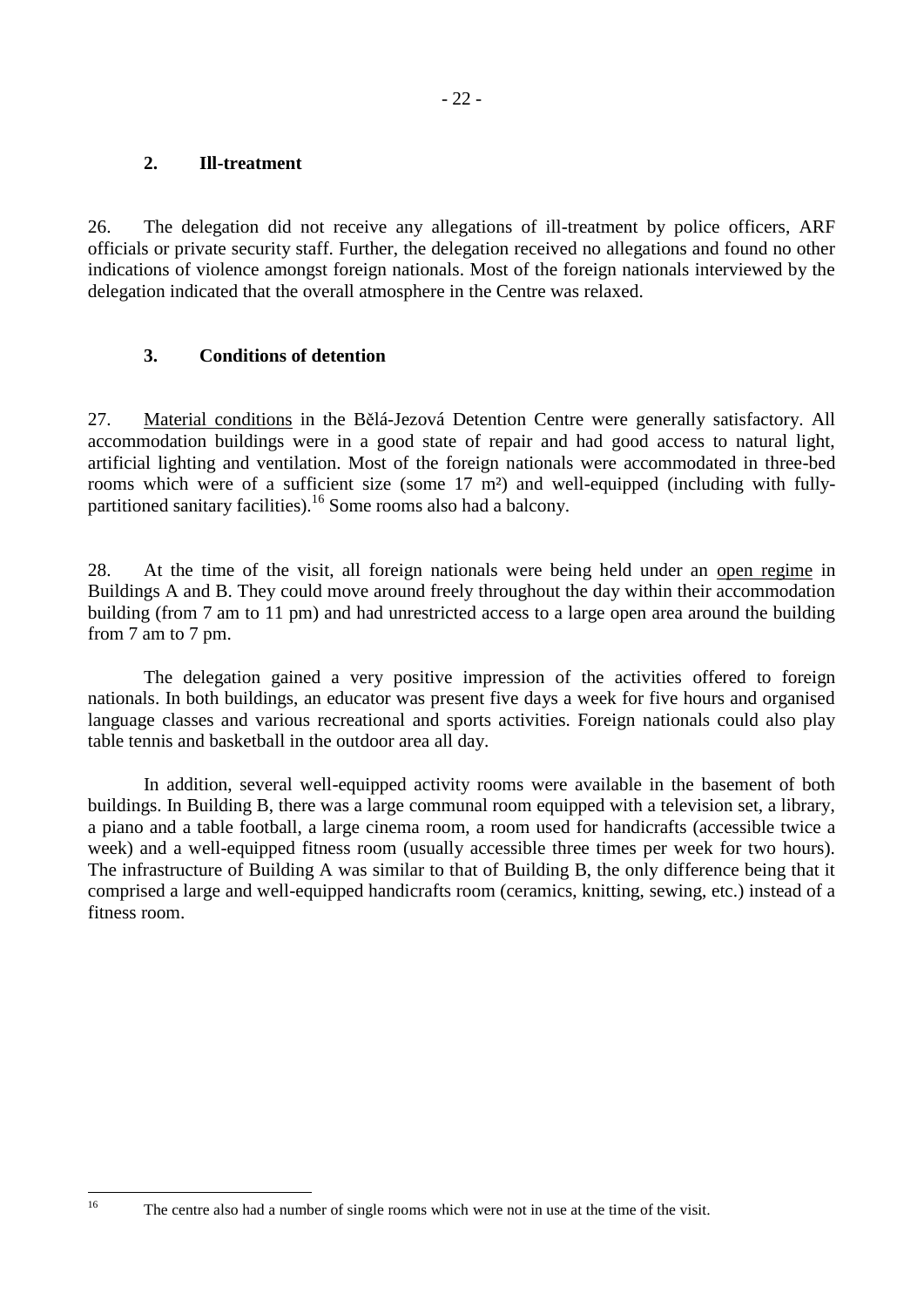29. According to Section 135, paragraph 1, of the Law on the Residence of Foreigners, a foreign national may be placed in the strict regime for a maximum of 30 days – with a possible prolongation to a maximum of 60 days – if he/she behaves aggressively or repeatedly seriously violates the internal rules. The decision on the placement is taken by the police at their own initiative or following a request by the ARF. The police must present a reasoned decision in writing and indicate the possibility to lodge an appeal to the Ministry of the Interior.<sup>17</sup> The decision must be counter-signed by the foreign national concerned and kept in his/her personal file. Moreover, the Ombudsperson should be informed of all such decisions.

Contrary to the situation found during the 2002 visit to the Bálková Detention Centre for Foreigners (where the majority of foreign nationals had been held under the strict regime)<sup>18</sup>, no foreign nationals were being held under the strict regime at the Bělá-Jezová Detention Centre at the time of the 2014 visit.<sup>19</sup>

30. According to the management, foreign nationals subjected to the strict regime were entitled to one hour of outdoor exercise per day<sup>20</sup> and, for the rest of the day, they were usually confined to their room (together with one or two fellow inmates) where they were provided with reading material. However, they were not allowed to have a television set or radio in the room.

Pursuant to Section 134, paragraph 3, of the Law on the Residence of Foreigners, outdoor exercise may be restricted or cancelled by the police on "serious grounds". The CPT must stress that the requirement that foreign nationals be allowed at least one hour of outdoor exercise per day is a fundamental right for all immigration detainees, whatever the circumstances. Therefore, **the Committee recommends that the aforementioned legal restrictions be abolished.**

31. As indicated above, the imposition of the strict regime does not in itself entail a solitaryconfinement regime. In practice, however, it may well be the case that only one foreign national is placed in the strict regime unit at a time. According to the information provided, such a situation had occurred six times in 2013 and once in 2014, the longest period being twelve days. In this regard, **the CPT trusts that the Czech authorities will take the necessary measures to ensure that foreign nationals who are** *de facto* **held in a solitary-confinement-type regime are provided with appropriate human contact on a daily basis.**

<sup>17</sup> <sup>17</sup> A formal decision must be delivered to the foreign national if the placement lasts for more than 48 hours.

<sup>&</sup>lt;sup>18</sup> CPT/Inf (2004) 4, paragraph 36.

<sup>19</sup> There was only one placement under the strict regime in 2014 (for two days) and 19 placements in 2013 (at least two of them lasting 30 days and one 27 days).

<sup>&</sup>lt;sup>20</sup> The delegation was told that, depending on the behaviour of the foreign national concerned, the duration of daily outdoor exercise might be extended.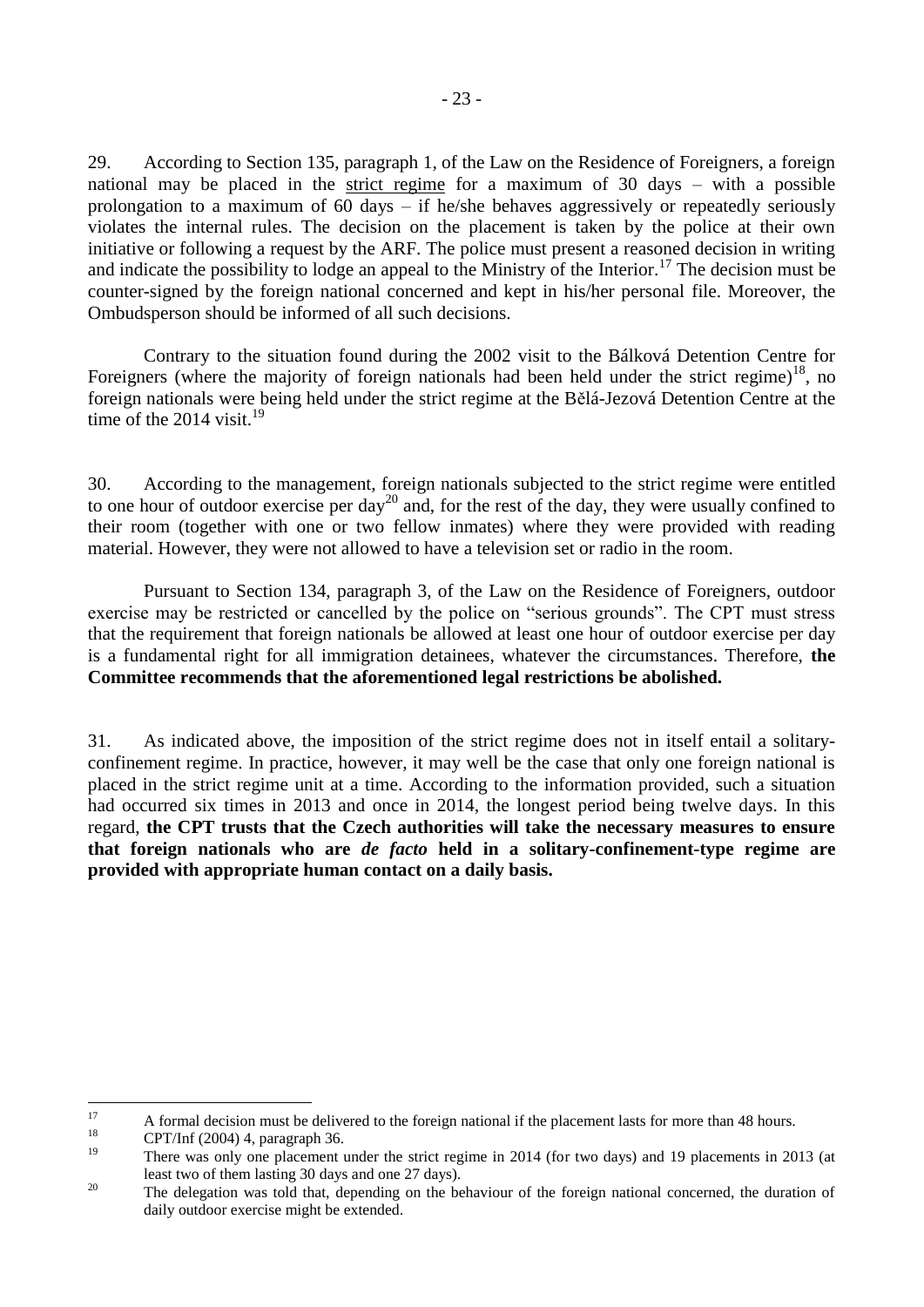#### **4. Detention of minors**

<span id="page-23-0"></span>32. At the time of the visit, two young children (aged three and six years) were held with their father in Building A of the Bělá-Jezová Detention Centre, together with two single unrelated women. The management indicated that under Czech legislation these children were not considered formally detained but were only "accompanying" their parent. $^{21}$ 

Efforts were clearly being made by the management to accommodate the special needs of the children and to offer them activities and access to education. In Building 09, a large "kindergarten-type room" was equipped with toys, games, drawing, painting and sewing equipment, a television set, a CD-player and a piano. An outdoor playground (with a sandbox, a slide and a seesaw), adjacent to the building and surrounded by a wire fence, was accessible for two to four hours every weekday in the presence of an educator. Some toys and a sandbox were also available in the courtyard of Building A. Nappies were provided by the Centre for the youngest child and NGOs had donated children's clothes and toys. Further, the Director indicated that any school-age child should be enrolled in the school located in the nearest municipality  $-5$  km away from the Centre. If necessary, the child would be accompanied by an educator.

Notwithstanding the above, **the CPT considers that the accommodation of children accompanying their parent(s) together with other adults in a detention centre can have a negative psychological effect on the child's development and well-being, particularly when the child is young. The placement of minors with their parents in a detention centre should only occur as a last resort, and if, in exceptional circumstances, such placement cannot be avoided, its duration should be as short as possible. Every possible effort should be made to avoid separation of children from their parent(s).**

33. As already indicated, unaccompanied minors aged 15 years or more may be detained for a maximum of 90 days in the Bělá-Jezová Detention Centre.<sup>22</sup> Whilst acknowledging that no unaccompanied minor had been held in the establishment in recent times, the CPT has misgivings about the very existence of such a possibility, especially because unaccompanied minors would be held together with adults in an establishment which is primarily designed to accommodate adult inmates.

The CPT concurs with the United Nations Committee on the Rights of the Child which considers that "[i]n application of article 37 of the Convention [on the Rights of the Child] and the principle of the best interest of the child, unaccompanied or separated children should not, as a general rule, be detained. Detention cannot be justified solely on the basis of the child being unaccompanied or separated, or on their migratory or residence status, or lack thereof".<sup>23</sup> Further, other Council of Europe bodies, such as the Parliamentary Assembly<sup>24</sup> or the Commissioner for Human Rights,<sup>25</sup> have stated that unaccompanied minors should not be detained.

<sup>21</sup> In 2013, up to 22 accompanied minors had been held in the Centre together with their parents, due to the simultaneous arrival of several families.

<sup>&</sup>lt;sup>22</sup> According to Section 124, paragraph 4, of the Law on the Residence of Foreigners, the police must appoint a guardian whenever an unaccompanied minor foreign national is detained.

<sup>&</sup>lt;sup>23</sup> Committee on the Rights of the Child, General Comment no. 6 (2005) on the Treatment of unaccompanied and separated children outside their country of origin, CRC/GC/2005/6, 1 September 2005, paragraph 61.

<sup>&</sup>lt;sup>24</sup> Parliamentary Assembly of the Council of Europe, Resolution 1707 (2010) on detention of asylum seekers and irregular migrants in Europe, 28 January 2010, paragraph 9.1.9, and Resolution 2020 (2014) on the alternatives to immigration detention of children, 3 October 2014, paragraph 3.

<sup>&</sup>lt;sup>25</sup> Commissioner for Human Rights, Positions on the rights of minor migrants in an irregular situation, CommDH/Position Paper (2010)6, 25 June 2010.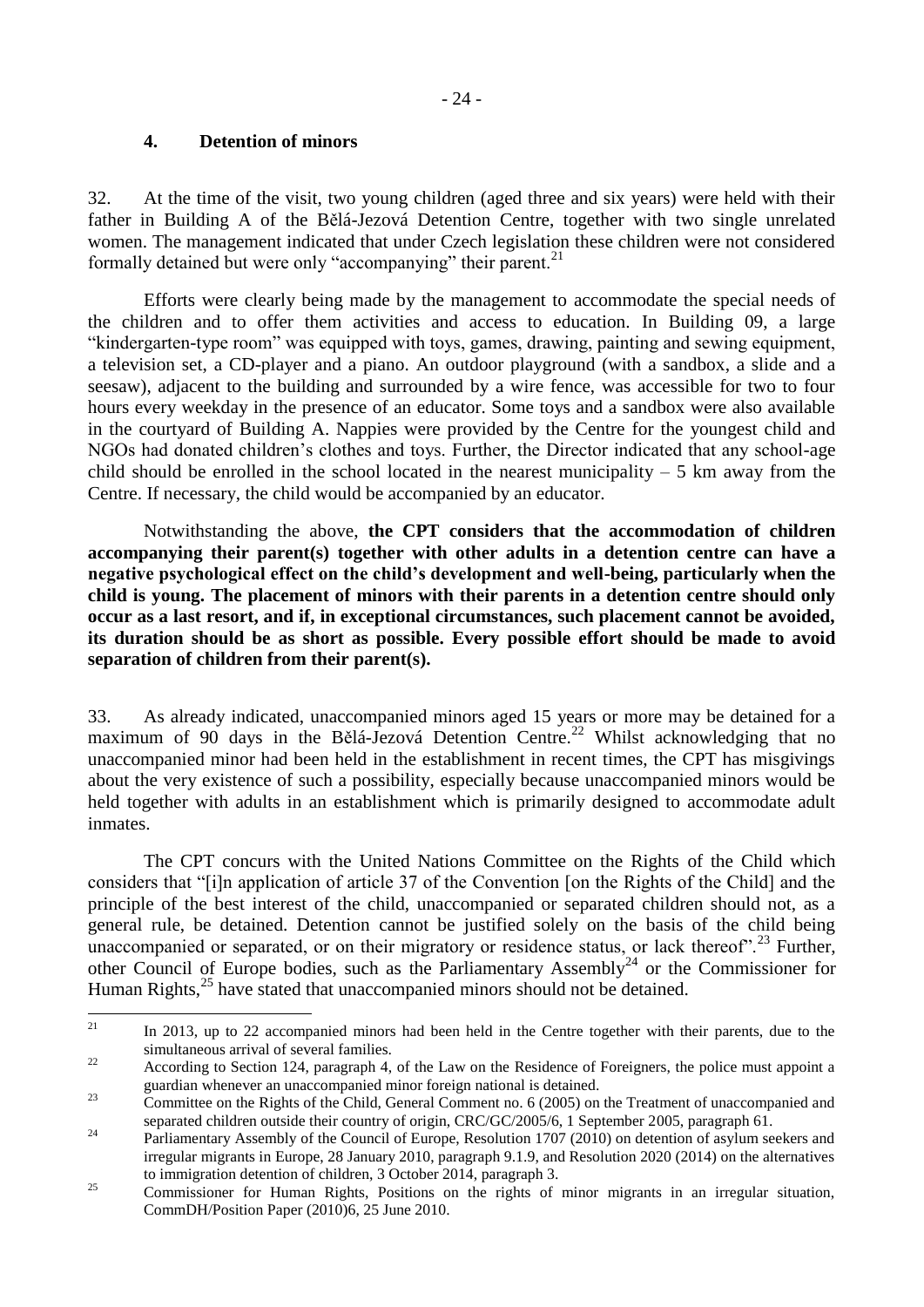Given their particular vulnerability, **the CPT recommends that the necessary measures be taken to ensure that unaccompanied/separated minors are always provided with special care and accommodated in an open (or semi-open) establishment specialised for juveniles (e.g. a social welfare/educational institution for juveniles); if necessary, the relevant legal framework should be amended accordingly.**

## **5. Health care**

<span id="page-24-0"></span>34. The health-care team comprised one doctor (general practitioner) working five days a week for eight hours as well as four nurses who ensured daily nursing cover from 7 am to 8 pm (including at weekends).

That said, it is a matter of concern that no health-care staff were present in the Centre at night. Considering the capacity of the establishment, **the CPT recommends that the Czech authorities take steps to ensure that a staff member competent to provide first aid, preferably with a recognised nursing qualification, is always present in the Centre, including at night.**

35. The medical room was well-equipped (including with a defibrillator and other emergency equipment). Further, upon arrival, all foreign nationals were promptly examined by the doctor, underwent an X-ray (at the Mlada Boleslav Hospital) and were offered various blood and urine tests. Basic health care was provided free of charge (including, if necessary, in outside hospitals).

36. The delegation was informed that nurses were able to communicate in Russian, German and English<sup>26</sup> and that interpretation via the telephone would be arranged whenever needed.

However, several foreign nationals met by the delegation complained that no interpretation had been available during their medical examination and that they had therefore been prevented from describing adequately their health problems. Further, some foreign nationals, notably Vietnamese and Arab speakers, indicated that interpretation during medical consultations was provided by fellow inmates who spoke some Czech. In the CPT's view, the use of fellow detainees as interpreters should be avoided in order to ensure medical confidentiality, except in emergency situations. **The Committee recommends that measures be taken to provide professional interpretation when required during medical examinations.**

 $26$ 

The doctor did not speak a foreign language.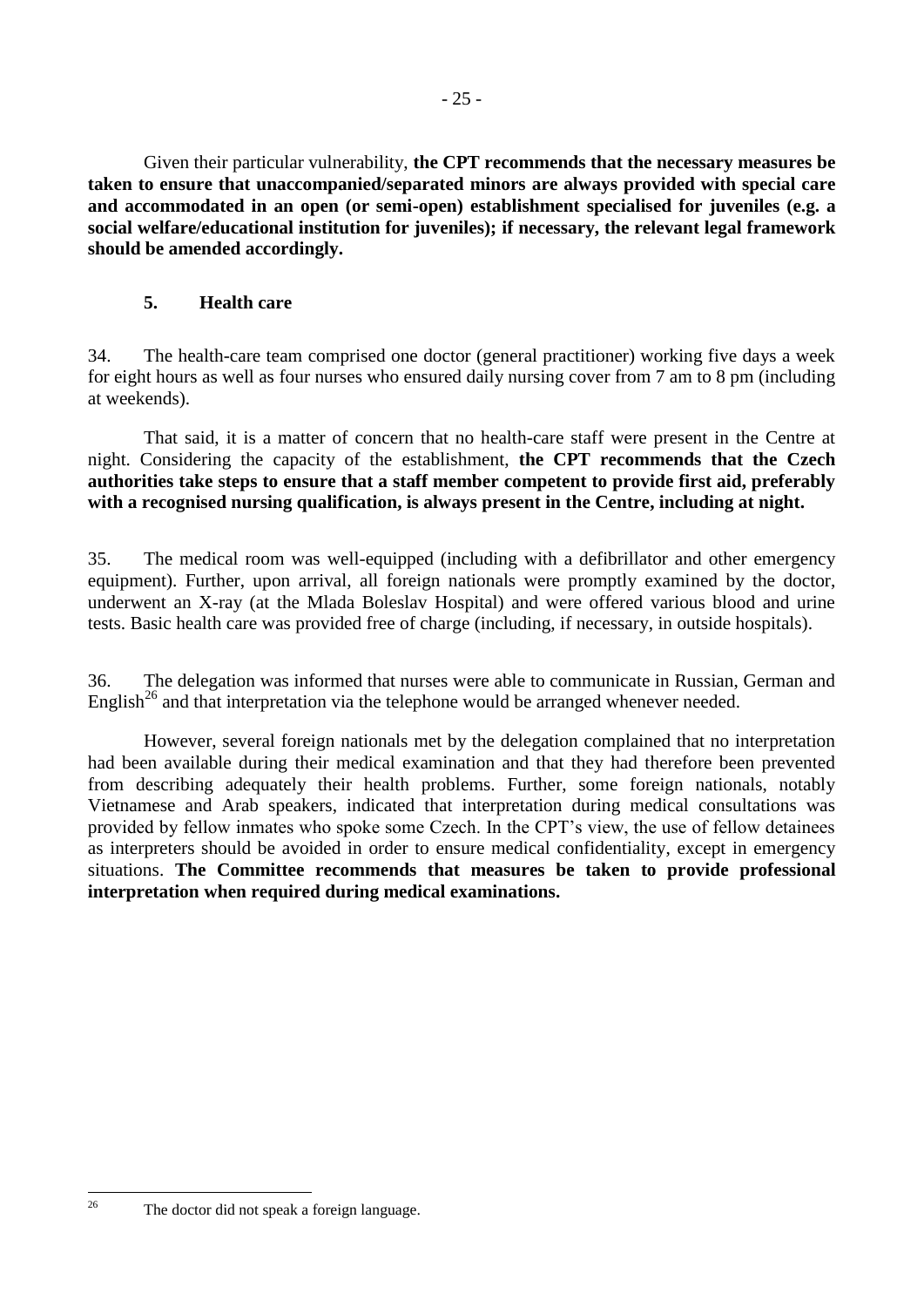#### <span id="page-25-0"></span>**6. Other issues**

37. The CPT wishes to recall the importance of custodial staff in detention centres for immigration detainees being carefully selected and receiving appropriate training. Staff should possess both well-developed qualities in the field of interpersonal communication and cultural sensitivity, given the diverse backgrounds of the detainees. Further, at least some of them should have relevant language skills. They should also be taught to recognise possible symptoms of stress reaction displayed by detained persons and to take appropriate action.

The Bělá-Jezová Detention Centre was generally well-staffed. It employed a total of 62 staff (including three social workers and four pedagogues/educators); in addition, 14 private security staff were present during the day and eleven at night.

Whilst acknowledging the commitment displayed by staff, the delegation noted that almost no members of staff who were directly in contact with foreign nationals spoke any foreign language. Further, many members of staff  $-$  in particular those deployed by the private security company – had apparently received no specific training to work in a multi-ethnic environment. **The CPT recommends that the Czech authorities take appropriate measures to remedy these deficiencies.**

38. Some private security staff usually carried pepper spray canisters inside the detention areas. According to the management, such devices had never been used in the Centre.

In the CPT's view, tear gas is a potentially dangerous substance and should not be used in confined spaces. Further, if exceptionally it needs to be used in open spaces, there should be clearly defined safeguards in place. For example, persons exposed to pepper spray should be granted immediate access to a medical doctor and should be supplied immediately with means to reverse the effects effectively and rapidly. It should not form part of the standard equipment of a security officer. **The CPT recommends that the Czech authorities take the necessary steps to ensure that the above-mentioned precepts are effectively implemented in practice.** 

39. The CPT welcomes the fact that the Centre was regularly visited by NGOs and that legal assistance was provided to foreign nationals, once a week, free of charge.<sup>27</sup>

40. As regards contact with the outside world, foreign nationals were entitled to two one-hour visits per week. Upon request, they were usually allowed to have a visit of two hours at a time.

In practice, however, only very few foreign nationals received visits on a regular basis. This was at least partly due to the remote location of the Centre. For some visitors, the journey to the establishment could easily take several hours, especially when using public transportation. Thus, the duration of visits appeared to be too short compared to the travel time required to reach the Centre. **The CPT encourages the Czech authorities to display more flexibility in the application of the rules on visits in respect of foreign nationals whose families/friends live a long way from the Centre (e.g. by allowing inmates to accumulate unused visit entitlements).**

 $27$ 

<sup>27</sup> By the Organisation for Aid to Refugees (*Organizace pro pomoc uprchlíkům*).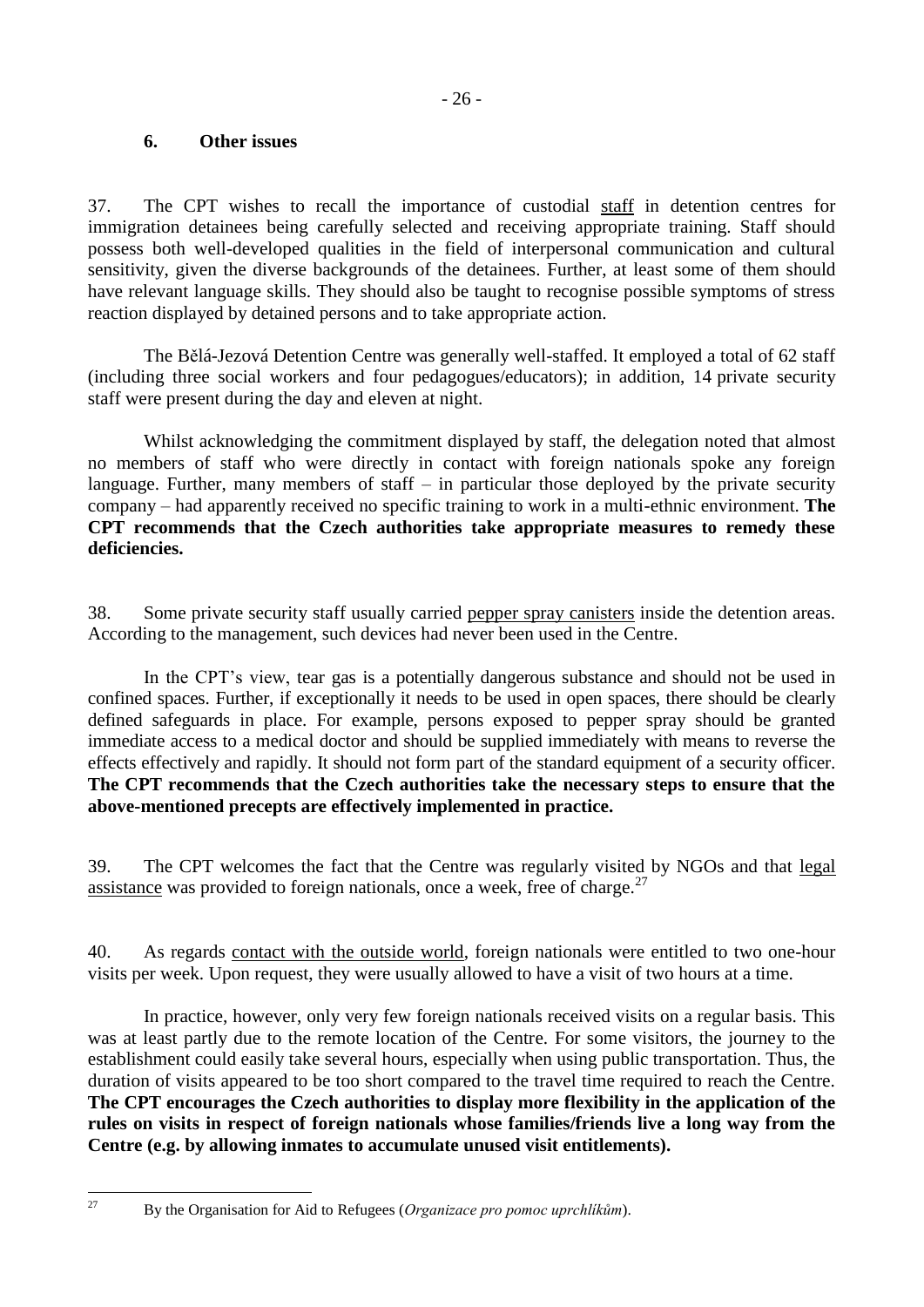41. It is regrettable that foreign nationals were usually allowed to receive visits only in semiopen booths and were thus prevented from having any physical contact with the visitor(s).

In the CPT's view, visiting rooms should enable immigration detainees to meet under open conditions with family and friends visiting them, and the environment should be child-friendly (including a play area for children). If, exceptionally, it is considered necessary to impose restrictions on a particular foreign national, this should be done on the basis of an individual risk assessment. **The Committee recommends that the necessary steps be taken in the light of the above remarks.**

42. Foreign nationals had in principle unrestricted access to telephone booths which were installed on each floor of the accommodation buildings. Further, upon arrival, every foreign national received a phone card free of charge.

That said, the delegation was inundated with complaints from foreign nationals about the costs of telephone calls (in particular international calls or calls to mobile numbers). In addition, a number of complaints were received that, according to the internal rules, foreign nationals could only spend a maximum of 300 CZK per week at the "shop" of the Centre, in order to purchase phone cards (or other commodities). Moreover, mobile phones were systematically taken away upon arrival and foreign nationals were not allowed to keep them during their stay at the Centre.

The CPT sees no reason why foreign nationals should not be allowed to retain their mobile phones (or at least to use them under supervision), as is currently the case in several other European countries. This would facilitate contacts with family and friends, and be more in line with the ethos of an administrative detention centre where the emphasis should be on minimum internal security regulations and the promotion of normality. Another avenue to explore might be the use of modern technology in facilitating communication between the immigration detainees and their families (i.e. through Voice over Internet Protocol).

**The CPT invites the Czech authorities to take appropriate steps to facilitate access to the telephone for foreign nationals at the Bělá-Jezová Detention Centre, in the light of the above remarks. In particular, it encourages the authorities to allow the use of mobile phones within the Centre and to consider the possibility of using modern technology in facilitating communication.**

43. Finally, in the corridor of the detention unit for inmates subject to the strict regime (Building 10), the telephone was not functioning at the time of the visit. **The CPT would like to receive confirmation that this deficiency has been remedied in the meantime.**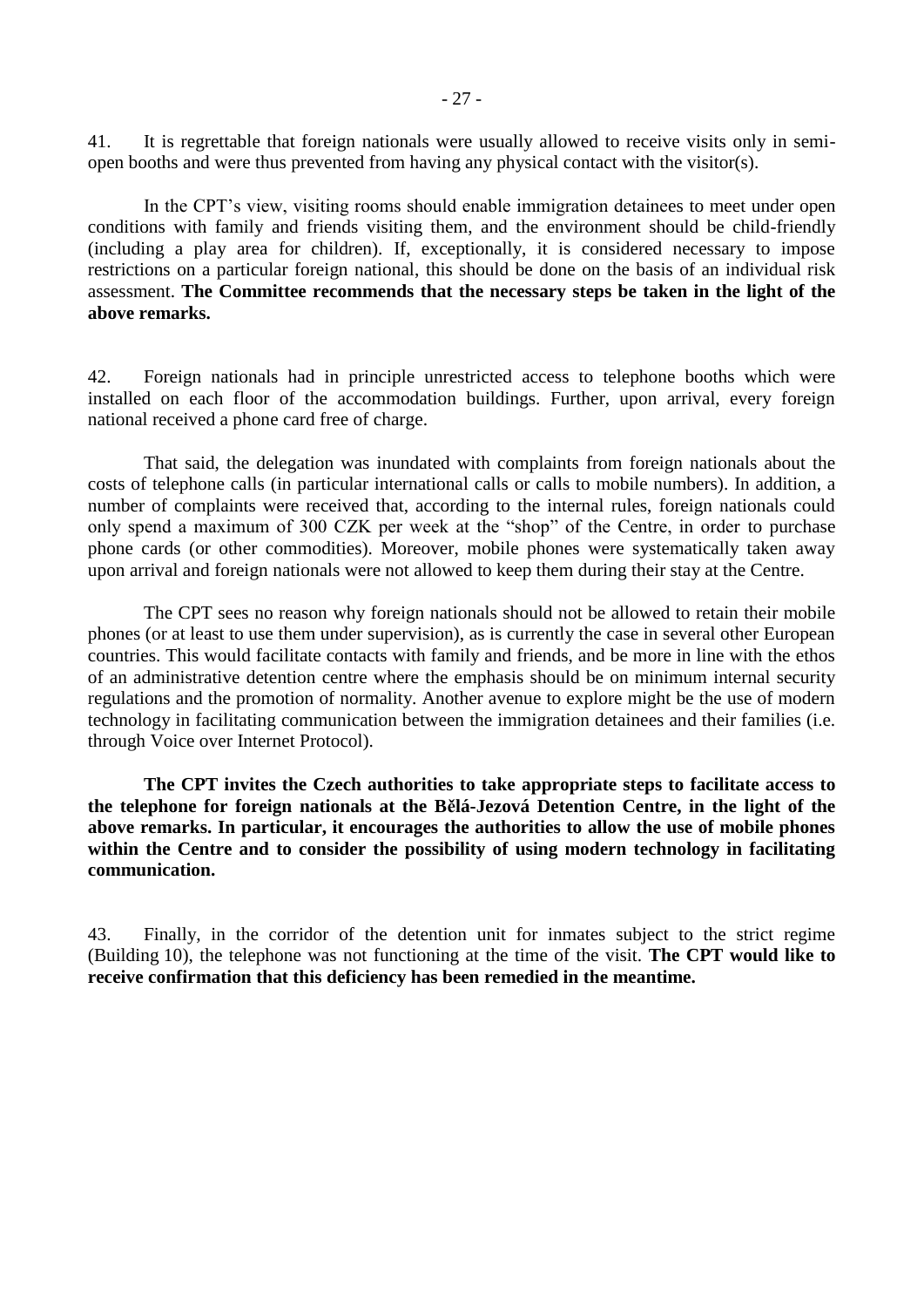### <span id="page-27-0"></span>**C. Prisons**

#### **1. Preliminary remarks**

<span id="page-27-1"></span>44. The delegation carried out full visits to Litoměřice Remand Prison and Valdice Prison, as well as a targeted visit to Prague-Pankrác Remand Prison including to the adjacent Prison Hospital where it focused mainly on interviews of newly-arrived remand prisoners. In addition, the delegation went to Všehrdy Prison in order to interview juvenile sentenced prisoners.<sup>28</sup>

*Litoměřice Remand Prison* was opened in 1908 and is located adjacent to the city courthouse. At the time of the visit, the prison was accommodating 328 prisoners (including 118 sentenced male prisoners, 13 female prisoners and one sentenced juvenile) for an official capacity of 358 places.

*Prague–Pankrác Remand Prison* has previously been visited by the CPT on a number of occasions, most recently in 2010. With an official capacity of some 1,000 places, the establishment was accommodating at the time of the visit a total of 868 inmates of whom 296 were held on remand (274 men, 21 women and one juvenile). The establishment also comprises a prison hospital (capacity: 111 beds), which was accommodating 46 patients at the time of the visit.

*Valdice Prison* was described in more detail in the reports on the 2002 and 2008 visits.<sup>29</sup> The official capacity of the prison remained more or less unchanged since the last visit (1,097 places). At the time of the 2014 visit, it was accommodating a total of 884 sentenced male prisoners (including 579 held under the high-security regime (Category D)). With a total capacity of 48 places, the establishment's segregation section (Section E) comprises a unit for life-sentenced prisoners and a high-security unit for prisoners considered particularly "dangerous" and/or "troublesome". At the time of the visit, the unit for life-sentenced prisoners was accommodating 17 prisoners and 15 prisoners were being held in the high-security unit.

*Všehrdy Prison* is a low-security prison for male sentenced prisoners, which comprises two separate units for juvenile sentenced prisoners (Unit 3 for strict regime and Unit 4 for normal regime). The latter units were the subject of a targeted visit in 2010.<sup>30</sup> At the time of the 2014 visit, the number of juveniles held in the establishment was significantly lower than during the previous visit  $(22^{31} \text{ as compared to } 141)$ .

45. Since 2010, the number of prisoners in the Czech Republic had decreased from 21,984 to 16,211, while the official capacity of the prison estate had been increased from 19,471 to some 21,000 places. The delegation was informed that the significant decrease in the number of prisoners was mainly the result of a Presidential amnesty pronounced in January 2013. The CPT is pleased to note that none of the prisons visited was overcrowded and the delegation was informed that the same was the case in all other prisons in the country.

 $28$ <sup>28</sup> As regards the visit to Brno Remand Prison and Security Detention Facility, see Section D.

<sup>&</sup>lt;sup>29</sup> See CPT/Inf (2004) 4, paragraph 61, and CPT/Inf (2009) 8, paragraph 45.

 $^{30}$  For further details, see CPT/Inf (2014) 3, paragraphs 89 to 97.

Five juveniles were being held in the strict regime.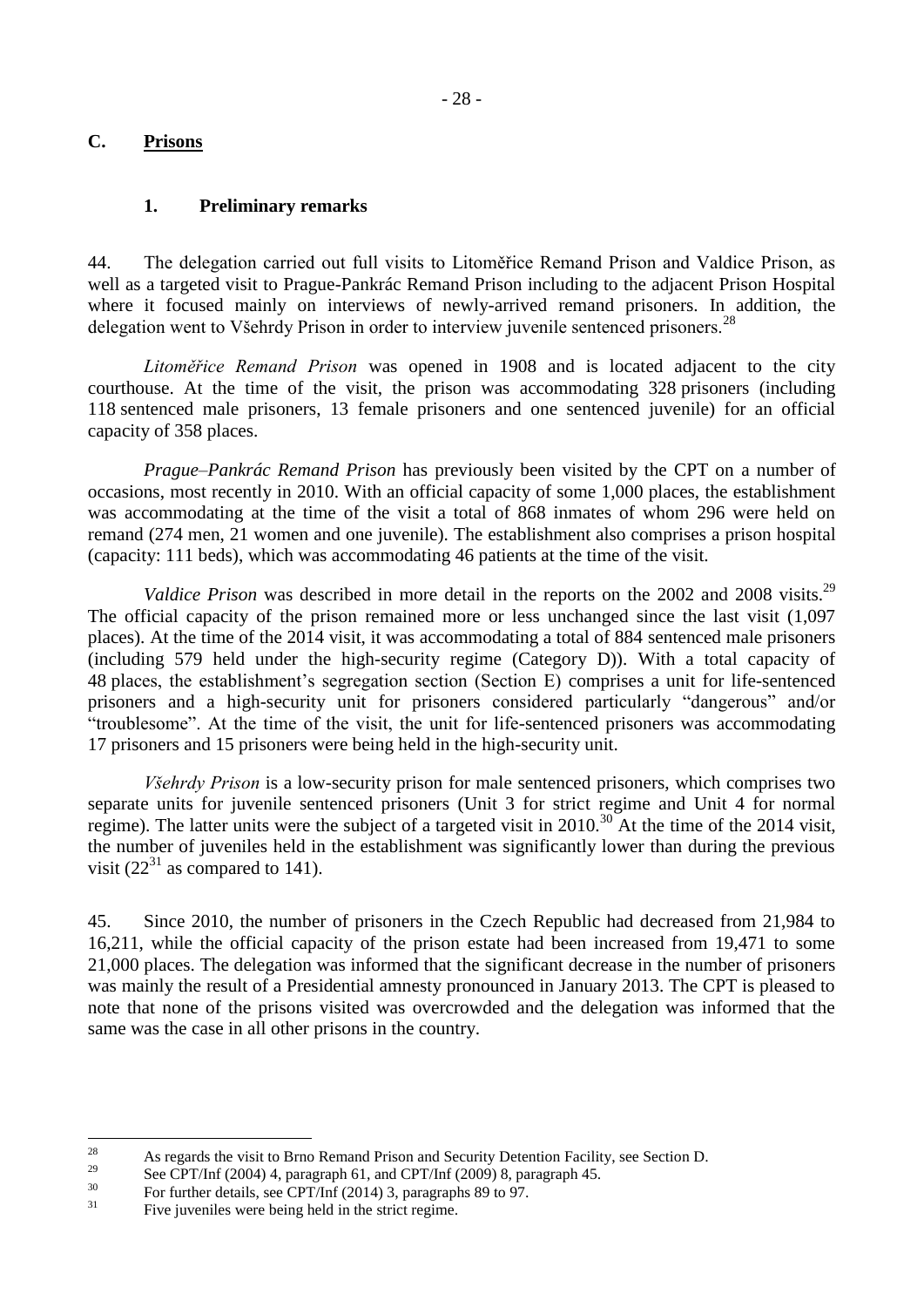However, from the information gathered during the visit, it transpired that the favourable situation observed during the visit may not last and that a number of prisons are likely to face a situation of overcrowding in the near future. **The CPT would like to receive detailed information on the measures taken by the Czech authorities to prevent prison overcrowding.**

#### <span id="page-28-0"></span>**2. Ill-treatment**

a. situation at Litoměřice and Pankrác Remand Prisons and Valdice Prison

<span id="page-28-1"></span>46. In all the establishments visited, the overwhelming majority of prisoners indicated that they were being treated correctly by prison officers.

However, a few allegations of deliberate physical ill-treatment (such as punches) were received from prisoners at Litoměřice and Pankrác Remand Prisons and Valdice Prison. In addition, many prisoners claimed that they had been subjected to verbal abuse (including of a racist nature). In some cases, prisoners had allegedly been insulted because of their presumed sexual orientation.

**The CPT recommends that the management of Litoměřice and Pankrác Remand Prisons and Valdice Prison deliver to custodial staff the clear message that physical illtreatment and verbal abuse of inmates are illegal and will be punished accordingly.**

47. At *Valdice Prison*, the delegation heard a number of allegations of inter-prisoner violence. According to the establishment's incident register, a total of 35 cases of inter-prisoner violence had been recorded in 2013 and seven in 2014 (until April); in some of these cases, the victims had sustained serious bodily injuries.

In general, the delegation gained the impression that efforts were being made by the management and staff of the establishment to prevent incidents of inter-prisoner violence, in particular by accommodating inmates considered to be particularly vulnerable in a separate cell or unit and by intervening promptly whenever violent incidents were observed or brought to their attention.

Notwithstanding that, particular vigilance on the part of staff is required, bearing in mind that prisoners interviewed by the delegation indicated that violent episodes were often not reported to staff and thus remained undetected.

**The CPT trusts that the Czech authorities will vigorously pursue their efforts to combat the phenomenon of inter-prisoner violence at Valdice Prison, and if appropriate, at other prisons throughout the country.**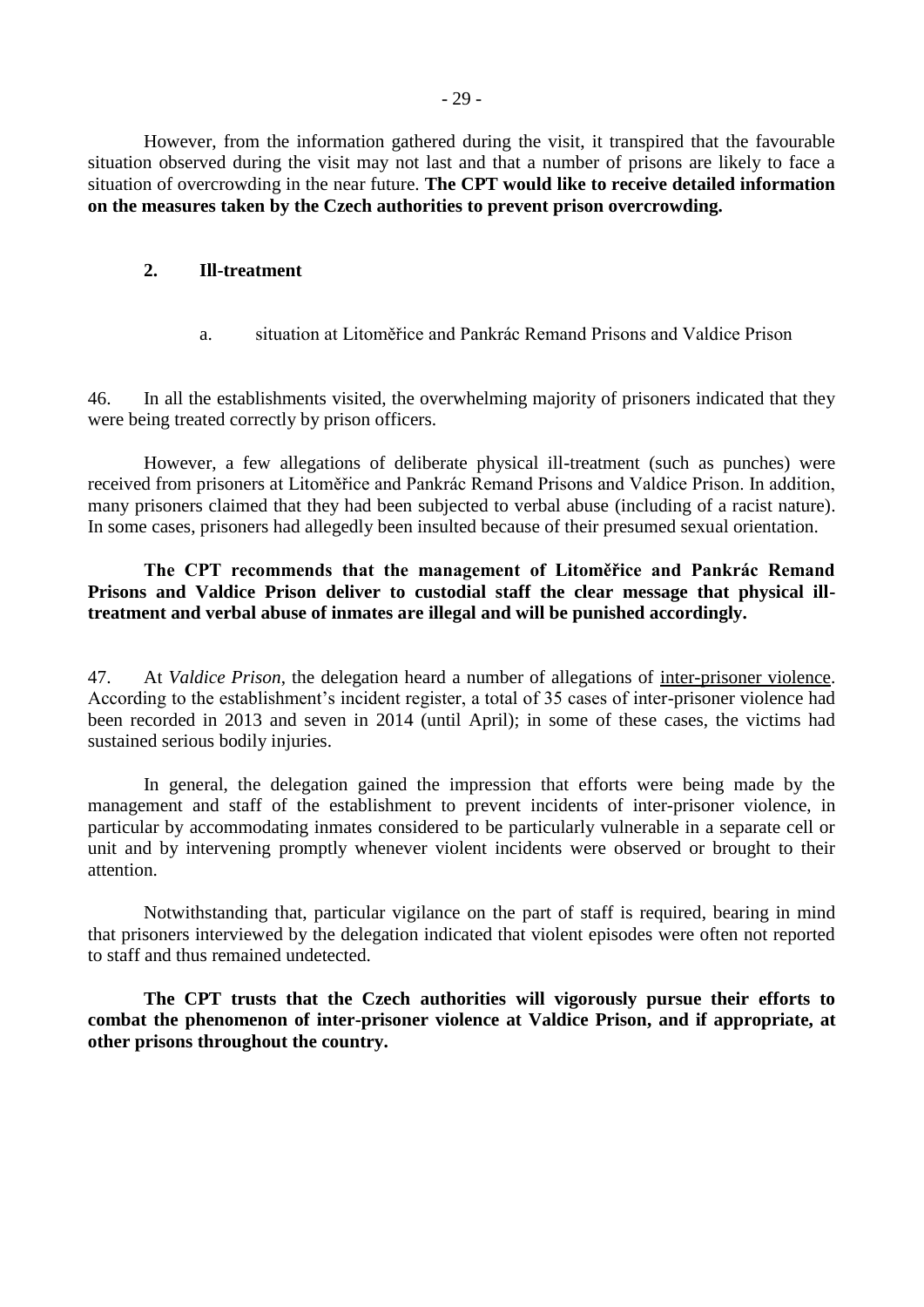## b. situation of juveniles at Všehrdy Prison

<span id="page-29-0"></span>48. As already mentioned, the delegation carried out a targeted follow-up visit to Všehrdy Prison in order to interview juveniles who were held in the establishment's unit for juvenile sentenced prisoners. The main focus of the visit was to examine the treatment of juveniles by prison officers.<sup>32</sup> For this purpose, the delegation interviewed all the 22 juveniles who were being held in the establishment at the time of the visit. $33$ 

49. The delegation received consistent and numerous allegations of physical ill-treatment by prison officers. The alleged ill-treatment consisted mainly of slaps and punches, with custodial staff sometimes wearing leather gloves, and mostly took place in the juveniles' cells or in a storage room. One juvenile claimed that he had been beaten by one particular prison officer almost every time this officer was on duty. As was the case in 2010, it appears that the purpose of the alleged illtreatment was to keep order and/or to impose discipline. The delegation also gained the impression that physical ill-treatment and threats thereof were an accepted feature of the treatment of juveniles and it perceived an atmosphere of fear in the juvenile unit.

Further, it is a matter of concern that at least one juvenile was apparently threatened with retaliation immediately after having spoken to the delegation by prison staff in the event that they had made any complaints. Overall, the information gathered during the visit suggested that the situation of juvenile prisoners at Všehrdy Prison, as regards the treatment by staff, had deteriorated since the 2010 visit.

50. As already mentioned (see paragraph 6), at the end of the visit, the delegation made an immediate observation pursuant to Article 8, paragraph 5, of the Convention and requested that the Czech authorities carry out a prompt, independent and thorough inquiry into the allegations of physical ill-treatment of juveniles at Všehrdy Prison by prison staff as well as ensure that the juveniles held at Všehrdy Prison will not be the subject of any retaliation for having spoken with the CPT's delegation.

By letter dated 10 June 2014, the Czech authorities provided the following information:

"The Prison Service of the Czech Republic is intensely investigating the situation on the basis of CPT findings. The competent authorities carried out necessary steps to verify these serious matters. […]

The investigation has shown that the allegations presented by the juvenile delinquents to the CPT Committee are questionable. The supervision of observing the rights of sentenced prisoners is executed by supervising public prosecutor, who did not find any misconduct of Prison Service in the relevant issue during his regular control visits. During these control visits there were neither found, nor investigated any notifications regarding violence committed by Prison Service on the juveniles. Moreover, authorized supervising body, Department of Special Controls of Prisons of the Ministry of Justice, found no cases of violence of employees towards the convicted juveniles. Furthermore,

 $32$ <sup>32</sup> The CPT visited this unit in 2010 and received several allegations of ill-treatment by prison staff, see CPT/Inf (2014) 3, paragraph 90.

<sup>&</sup>lt;sup>33</sup> Since the last visit in 2010, the number of juveniles detained in the establishment has significantly decreased following the opening of juvenile units in other prisons of the country.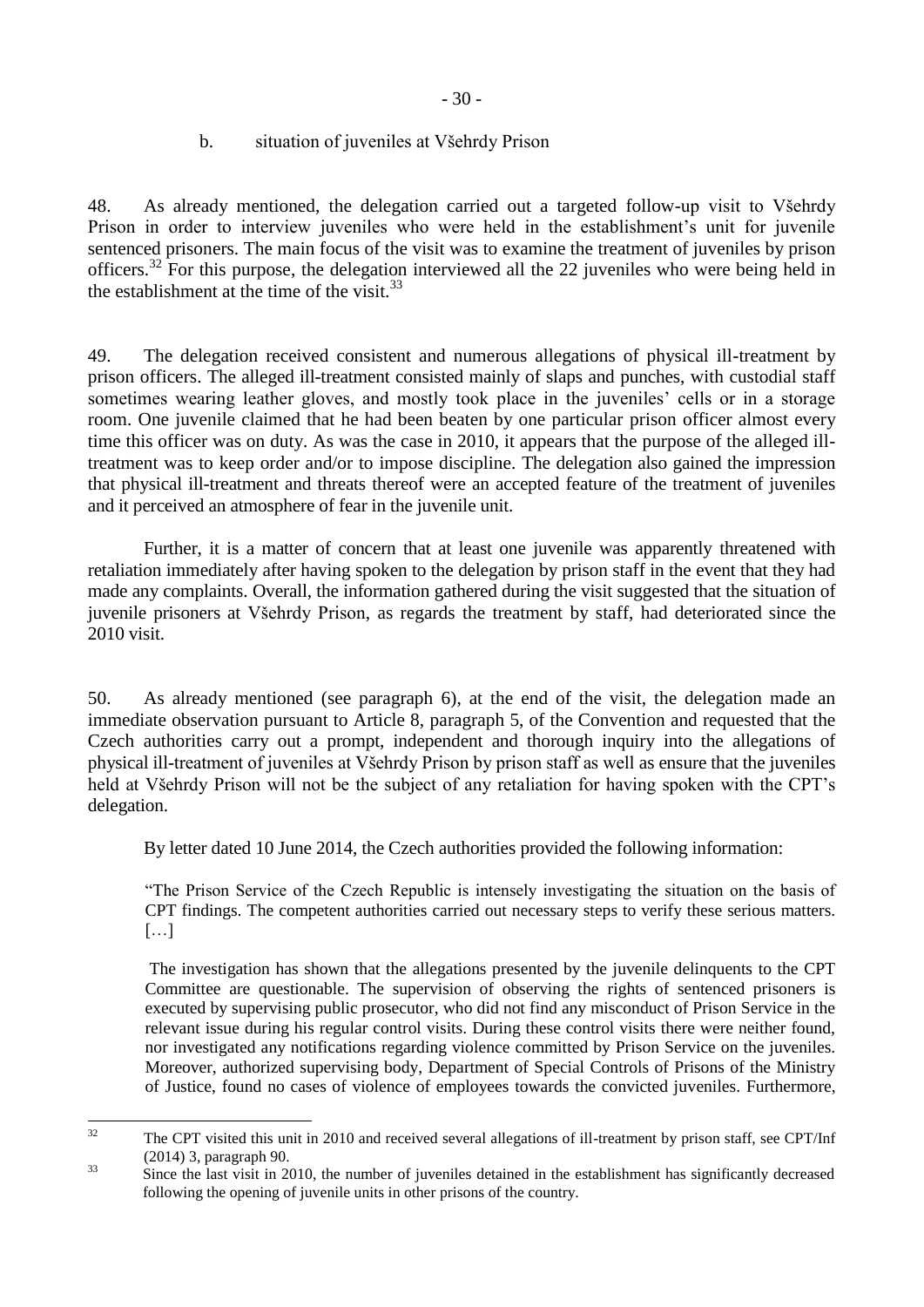the control of the Prison, focusing on the rights and duties of convicted juveniles, is annually conducted by the employees of the Department of the Execution of Custody and Punishment of the General Directorate of Prison Service of the Czech Republic. Not even during their controls any negative behavior of the personnel towards the juveniles was discovered. In 2010, the same year when the first visit of the CPT in the Prison was conducted, the authorized personnel of the Office of the Ombudsman made a similar visit, and found no misconduct. On the contrary, the report notes that the conditions and treatment of prisoners in the Prison Všehrdy are well above average, including in the juvenile wards.

The above mentioned is supported by the fact, that the juveniles have the possibility to anonymously denounce serious allegations to the authorized body of Prison, the Department of Prevention and Complaints, by handing such reports in sealed envelopes into installed boxes in the department, where the juveniles are placed. No such report was filed. As to the question of violence committed by the prison service no such facts were revealed, not even during the regular visits of juveniles, where they were able to report such an ill-treatment to their family members. The visitors have not filed any such complaint. The juveniles have right to send a complaint practically to any authority. However, the Prison Service has no information that any such complaint has been sent."

51. During its July 2014 plenary meeting, the CPT examined the response of the Czech authorities and concluded that the information provided by the Czech authorities did not remove the Committee's concerns about the situation of juvenile prisoners at Všehrdy Prison. More particularly, it transpired that no prompt, independent and thorough inquiry had been carried out into the allegations of physical ill-treatment by prison officers, as requested by the delegation during the end-of-visit talks with the Czech authorities.

On 16 July 2014, the President of the CPT, on behalf of the Committee, addressed a letter to the Czech authorities urging them to carry out an independent and thorough inquiry into the allegations without further delay. The Czech authorities were requested to provide by 15 October 2014 a detailed account of the concrete steps taken in this regard.

52. By letter of 15 October 2014, the Czech authorities provided the following additional information:

"Based on the initiative of the Ministry of Justice of the Czech Republic in the questioned matters, separate inquiries have been carried out in recent months by the Public Prosecutor's Office, the General Directorate of Prison Service of the Czech Republic, the Department of Complaints and Control of the Prison Service of the Ministry of Justice of the Czech Republic the Ombudsman has also been informed on the matter. […]

The High Public Prosecutor's Office in Prague stated with regard to its supervision of Všehrdy Prison, that since the beginning of 2010, the supervising public prosecutor had performed 38 inspections in total, and on their basis had issued 13 orders to the director of Všehrdy Prison to correct breaches of law, that were however not in direct connection to the matter in question. On the bases of disturbing information provided by the CPT, the supervising public prosecutor interviewed – without the presence of prison staff – 33 juveniles. After assurance, that the protocols would not be handed over to the prison wardens, the majority of juveniles testified disturbing facts that led to justified suspicion of unlawful behaviour of members of the Prison Service. Further personal interviews with 10 juveniles were conducted by the employees of the Department of Complaints and Control of the Prison Service of the Ministry of Justice. The results of these interviews were similar to the results of the inquiry of Public Prosecutor's Office. The inquiries confirmed suspicions or irregular conduct by members of the Prison Service towards juveniles executing sentence of imprisonment. Based on the above mentioned findings, the supervising public prosecutor immediately issued an interdiction of direct contact with juveniles to 16 prison wardens.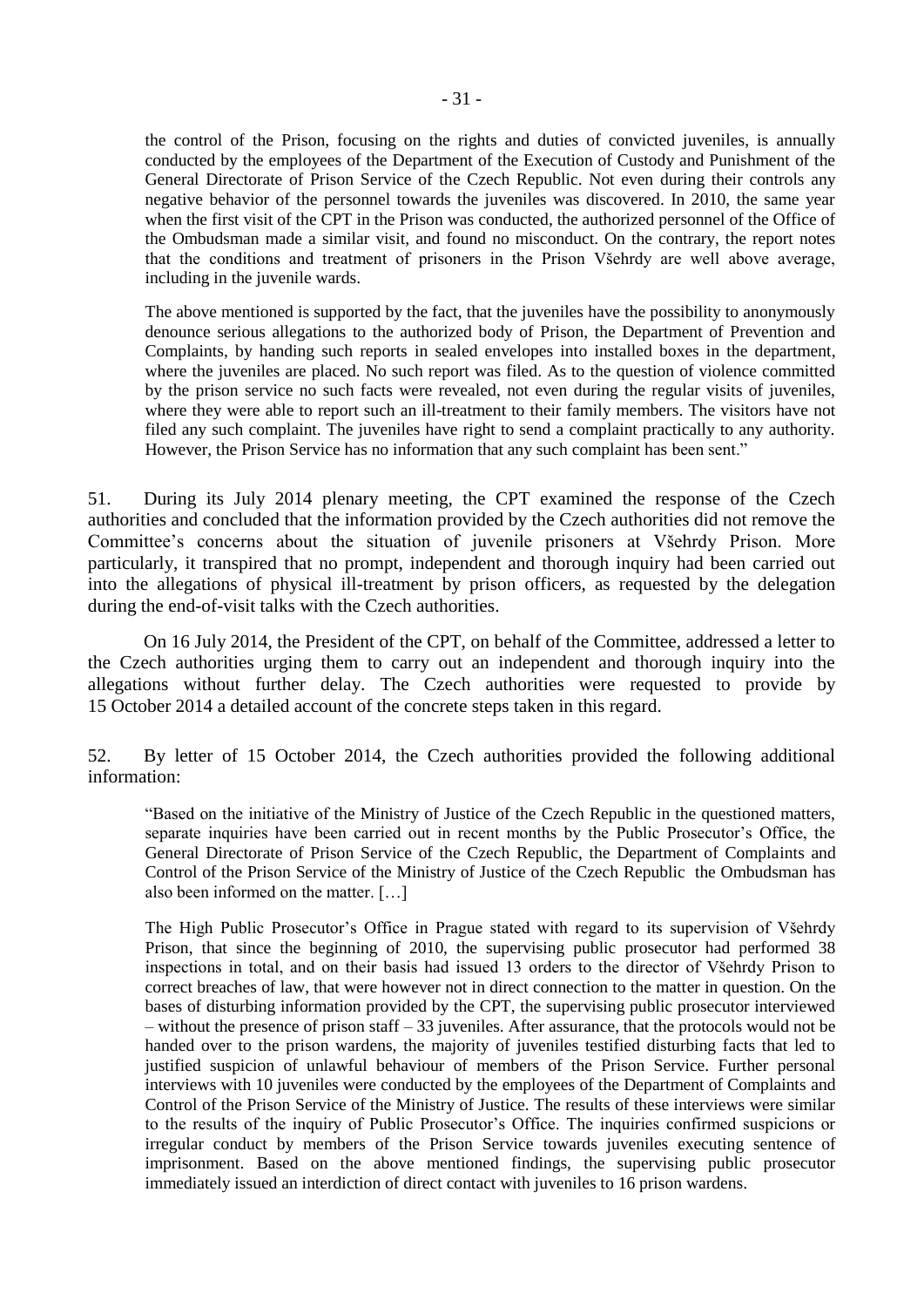The Ministry of Justice referred the documentation regarding this matter to law enforcement authorities, the General Inspectorate of Security Forces, that is competent to investigate facts indicating commitment of a criminal offence by a perpetrator, who is a member or employee of the Prison Service.

The General Director of the Prison Service responded to these findings by ordering an operational control focused on examining the executive and supervisory system of the director of the Všehrdy Prison, especially regarding the Department of Execution of Punishment; and on examining the executive and supervisory system of the Head of the Department of Execution of Punishment and on fulfilment of rights of the juveniles in stated prison. The order of the supervising public prosecutor was extended and direct contact was interdicted to a total of 18 prison wardens and other professional staff. At the same time substantial personnel measures were adopted regarding the prison directorate. The Director of Všehrdy Prison has been dismissed from service on September 30, 2014; on October 31, 2014 service of the First Deputy Director of the prison and also service of the Head of Department of the Service of Sentence will be terminated.

New director of Všehrdy Prison extended frequency of control activities in relation to the questions related to sentenced juveniles (fulfilment of rights and duties of juveniles, realization of events of treatment programs and of schedule of a day). Moreover the escalation of problems between the personnel of the prison and juveniles is analysed and new conception of treatment of juveniles is being prepared (emphasis is placed on detection and early prevention of violence). The system and registry of information about extraordinary situations in the Security Committee of the prison has been updated as well. On request of the General Inspectorate of Security Forces, 18 juveniles were relocated to other prisons."

The CPT welcomes the investigative actions taken thus far by the relevant authorities as well as the steps subsequently taken by the Ministry of Justice to prevent further ill-treatment of juvenile prisoners. **The Committee would like to be informed of the outcome of the abovementioned proceedings as well as of the criminal/disciplinary sanctions imposed on the prison staff concerned.**

### <span id="page-31-0"></span>**3. Conditions of detention of the general prison population**

a. material conditions

<span id="page-31-1"></span>53. Both at Litoměřice Remand Prison and Valdice Prison, material conditions were on the whole acceptable in terms of state of repair, access to natural light and artificial lighting and ventilation<sup>34</sup>. It is also noteworthy that in neither establishment complaints were received from prisoners regarding access to electricity in their cells (contrary to the situation found at the time of the 2010 visit).

That said, it is a matter of concern that, in Section D of Valdice Prison, shutters had recently been installed on cell windows, which restricted to a large extent access to natural light in the cells. Further, in some cells of Litoměřice Remand Prison access to natural light and ventilation appeared to be insufficient. Moreover, in both establishments visited, the sanitary facilities in multioccupancy cells were only partly partitioned (with a plastic curtain).

### **The CPT recommends that the above-mentioned deficiencies observed at Litoměřice Remand Prison and Valdice Prison be remedied.**

 $34$ 

At Valdice Prison, some parts of the prison had recently been refurbished.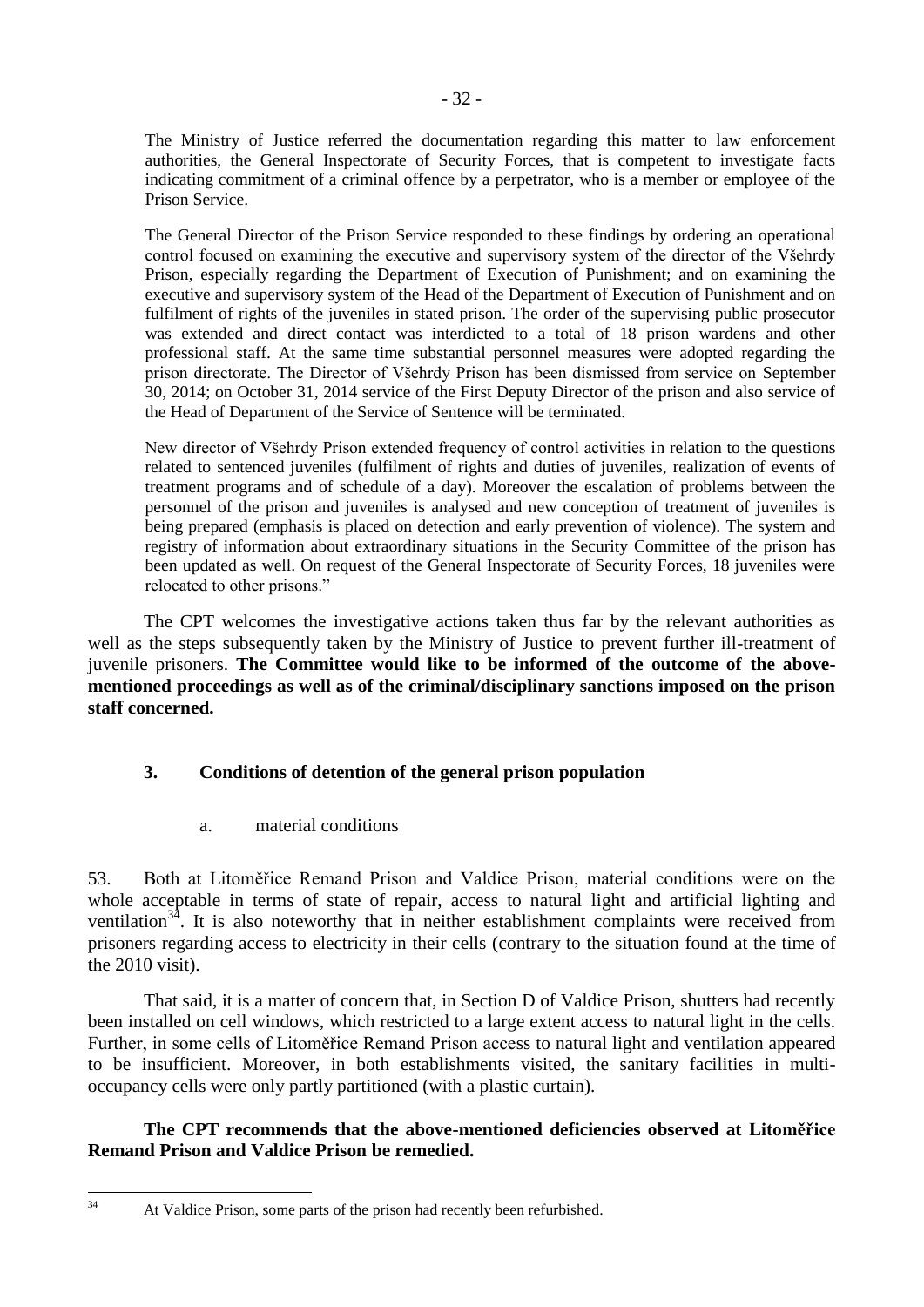54. Further, in contrast to Litoměřice Remand Prison, a number of complaints were received from non-working prisoners at Valdice Prison that they were allowed to take a shower only once a week. **The CPT reiterates its recommendation that the Czech authorities take immediate steps at Valdice Prison and, where appropriate, in other prisons, to ensure that all prisoners are able to take a shower at least twice a week and more frequently if the circumstances warrant, taking into account the European Prison Rules.<sup>35</sup>**

b. regime

<span id="page-32-0"></span>55. All sentenced prisoners were provided with an individual sentence plan. By fulfilling their sentence plans, prisoners could be placed in a classification group that allowed them to work or to have additional benefits<sup>36</sup> - there were three groups. Upon arrival, every sentenced prisoner is placed in Group 2. After some 2.5 years of good behaviour and a strict implementation of their sentence plan, prisoners might progress to Group 1. If they do not behave appropriately (for example by committing a disciplinary offence), inmates are placed in Group 3 and therefore deprived of certain rights such as working or possessing a television.

Sentence plans were reviewed every six months by a multidisciplinary panel. However, the vast majority of the sentenced prisoners interviewed by the delegation indicated that they had no information regarding this review apart from the final decision which was usually given to them in writing. It would appear that they had no possibility of expressing their views before a decision was taken by the panel. **The CPT recommends that the Czech authorities put in place transparent procedures that enable prisoners to clearly identify the action and behaviour required of them in order to qualify for placement within a group with more favourable conditions.**

56. The delegation gained a generally favourable impression of the regime offered to sentenced prisoners at Valdice Prison (see, however, paragraphs 62 and 66-67 regarding prisoners held in Section E of the establishment). The great majority of them worked in industrial workshops (for various outside companies).<sup>37</sup> Some 150 prisoners were also attending educational or vocational training courses, in the establishment's own educational centre, which was well-equipped (including with computers connected to the internet). It is also praiseworthy that prisoners were able to obtain State-recognised diplomas which included no reference to the place where they were obtained. Prisoners were also offered a range of recreational and (outdoor and indoor) sports activities.

57. Some efforts were made by the management of Litoměřice Remand Prison to provide sentenced prisoners with out-of-cell activities such as educational training courses, board games or sport.

<sup>35</sup> <sup>35</sup> Rule 19.4 reads as follows: "Adequate facilities shall be provided so that every prisoner may have a bath or shower, at a temperature suitable to the climate, if possible daily but at least twice a week (or more frequently if necessary) in the interest of general hygiene."

<sup>&</sup>lt;sup>36</sup> For example, additional hours of television viewing, more opportunities for visits, possibility to use a computer.

<sup>&</sup>lt;sup>37</sup> There were *inter alia* crystal, cardboard, electricity and metalwork workshops as well as a large laundry service.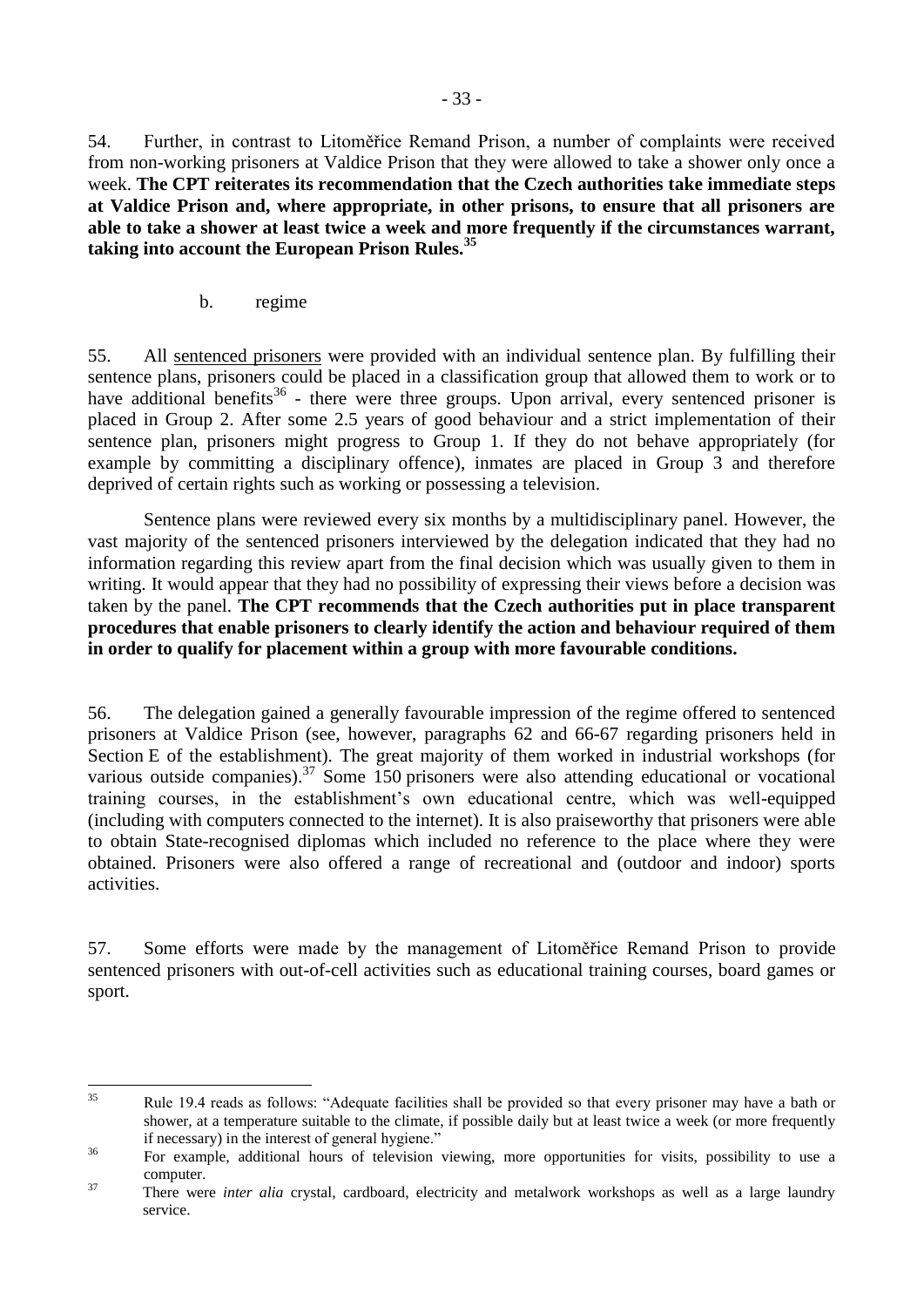Notwithstanding that, it is clear that much remains to be done as regards the provision of activities at Litoměřice Remand Prison in order to render the situation satisfactory. As a matter of fact, the overwhelming majority of remand prisoners were not offered any regular out-of-cell activity other than outdoor exercise for one hour per day. Such a state of affairs is not acceptable.

**The CPT reiterates its recommendation that the Czech authorities take the necessary measures to improve substantially the regime of activities for all prisoners at Litoměřice Remand Prison and, where appropriate, in other prisons in the country. The aim should be to ensure that all prisoners – including those on remand – are able to spend a reasonable part of the day outside their cell, engaged in purposeful activities of a varied nature (such as work, preferably with vocational value, education, sports, and recreational activities). The longer the period for which remand prisoners are detained, the more developed should be the regime offered to them.**

58. Finally, at Litoměřice Remand Prison, female prisoners and working male prisoners had access to outdoor exercise yards which were of an acceptable size (some 60 m²). That said, it is a matter of concern that the great majority of prisoners was obliged to take outdoor "exercise" in groups of up to eight inmates in small triangular-cubicles measuring a mere 24 m². **The CPT recommends that the outdoor facilities at Litoměřice Remand Prison be enlarged so as to enable prisoners to exert themselves physically.**

### <span id="page-33-0"></span>**4. Conditions of detention of juvenile remand prisoners at Litoměřice and Prague-Pankrác Remand Prisons**

59. At the time of the visit, Litoměřice and Prague-Pankrác Remand Prisons were both accommodating only one juvenile remand prisoner – each of whom was 17 years old at the time of visit.

It is a matter of particular concern that, despite the assurances given by the Czech authorities in their response to the report on the 2010 visit<sup>38</sup>, juveniles in both establishments were not provided with any regime of purposeful out-of-cell activities. As a consequence, at Litoměřice, the juvenile prisoner had been held *de facto* in a regime resembling solitary confinement for some three months. The prisoner usually spent up to 23 hours per day alone in his cell, without being offered any purposeful activities other than outdoor exercise for one hour per day (taken alone) and occasional television viewing in a communal room with adult inmates.

At Prague-Pankrác, the juvenile prisoner had been held in the establishment for some four months. He was sharing a cell, at his own request, with a young adult prisoner, was offered slightly more outdoor exercise (usually 1 ½ hours per day) and could watch television with a small group of adult prisoners in a communal room several times per week. That said, on average, he remained locked up in his cell for 21 to 22 hours per day, his only occupation being reading and playing board games.

 $38$ 

See CPT/Inf (2014) 4, page 25 in which the Czech authorities indicated that: "where the numbers involved are very low, juvenile remand prisoners are grouped together for activities outside their cells with young prisoners, i.e. prisoners of the nearest age category, and such organised activities are always carried out under direct staff supervision".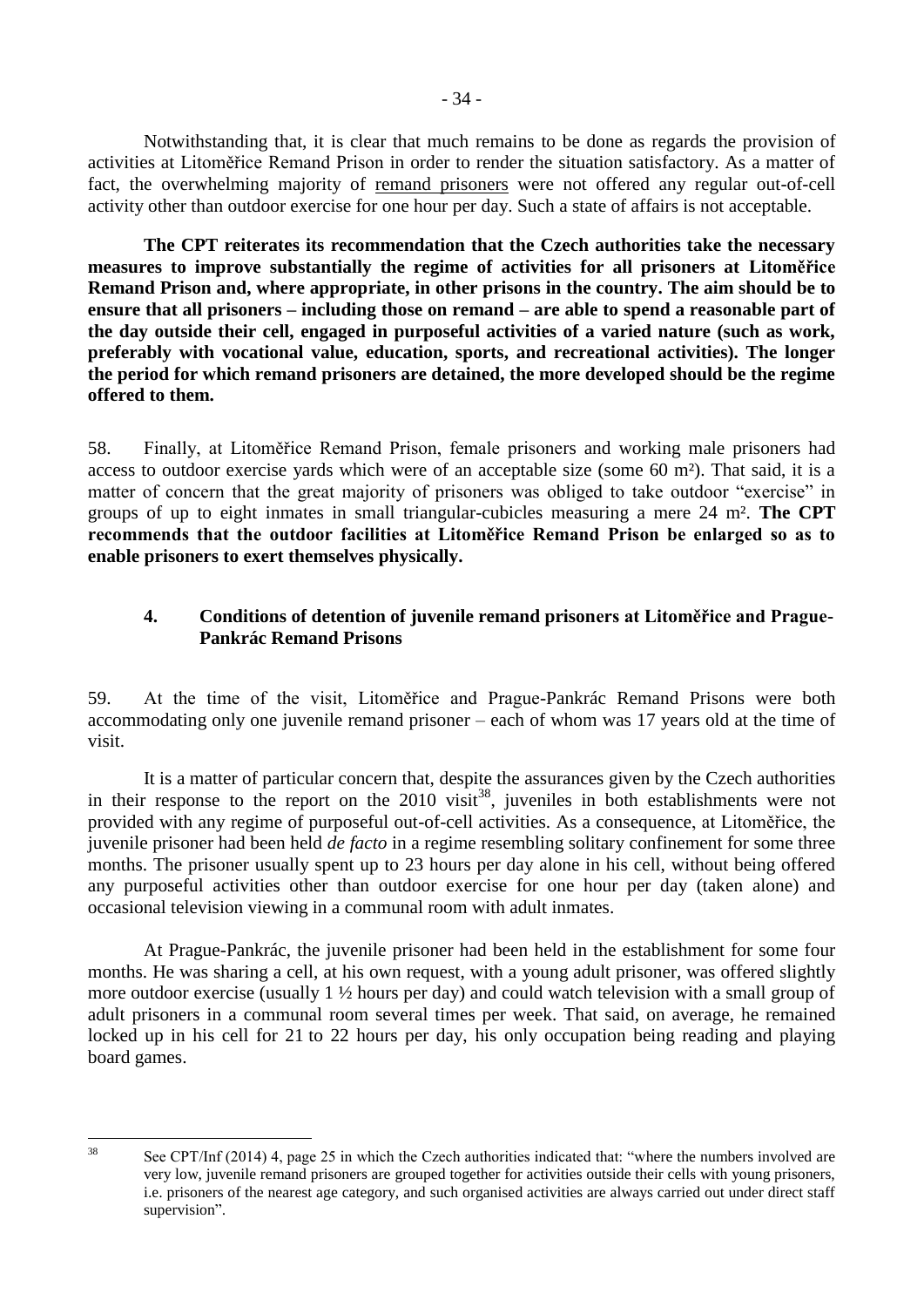60. The CPT wishes to stress once again that juveniles should be offered a programme of purposeful out-of-cell activities throughout the day which are tailored to their needs (such as education, sport and recreation). Further, given the inherent risks of domination and exploitation, juveniles who are exceptionally held in a prison for adults must always be accommodated separately from adult prisoners. In the case of there being only one or very few juvenile prisoners, they should be offered opportunities to participate in out-of-cell activities with adults, under appropriate supervision by staff, and should not be left locked up alone in a cell for extended periods of time.

**The CPT reiterates its recommendation that the Czech authorities take immediate steps to effectively implement these precepts at Litoměřice and Prague-Pankrác Remand Prisons and, where appropriate, in other prisons in the Czech Republic**.

### <span id="page-34-0"></span>**5. Situation of prisoners held in Section E of Valdice Prison**

61. At the time of the visit, Section E of Valdice Prison (capacity: 48 places) was accommodating 17<sup>39</sup> life-sentenced prisoners in the unit for life-sentenced prisoners and 15 other prisoners were being held in the adjacent high-security unit. Both units have previously been visited by the CPT (in 2002 and 2008).

At the outset, the CPT wishes to stress that its delegation observed significant improvements since 2008 regarding the situation of life-sentenced prisoners. Regrettably, the same cannot be said about the situation of prisoners held in the establishment's high-security unit. Indeed, only limited progress had been made in implementing the specific recommendations made by the Committee.

a. life-sentenced prisoners

<span id="page-34-1"></span>62. Prisoners held in the unit for life-sentenced prisoners continued to be accommodated in single cells. As regards their regime, the CPT welcomes the fact that the anachronistic rule that no more than two (occasionally three) life-sentenced prisoners can ever associate together was no longer applied in practice. $40$ 

Further, it is positive that, contrary to the situation found in 2008, all life-sentenced prisoners were in principle offered paid work (namely, assembling tubes) outside their cell from Mondays to Fridays, for five hours per day (usually, in groups of four or five prisoners). At the time of the visit, 11 out of the 17 prisoners were benefiting from that possibility. Six prisoners either did not want to or could not work or had been demoted, due to non-compliant behaviour, to the lowest regime level ("Group 3") and were thus excluded from work.

 $39$ <sup>39</sup> Four life-sentenced prisoners were being accommodated in ordinary detention units together with other sentenced prisoners.

<sup>&</sup>lt;sup>40</sup> The rule had already been formally abolished by Regulation No. 55/2007 of the Director General of the Prison Service which entered into force on 1 August 2007.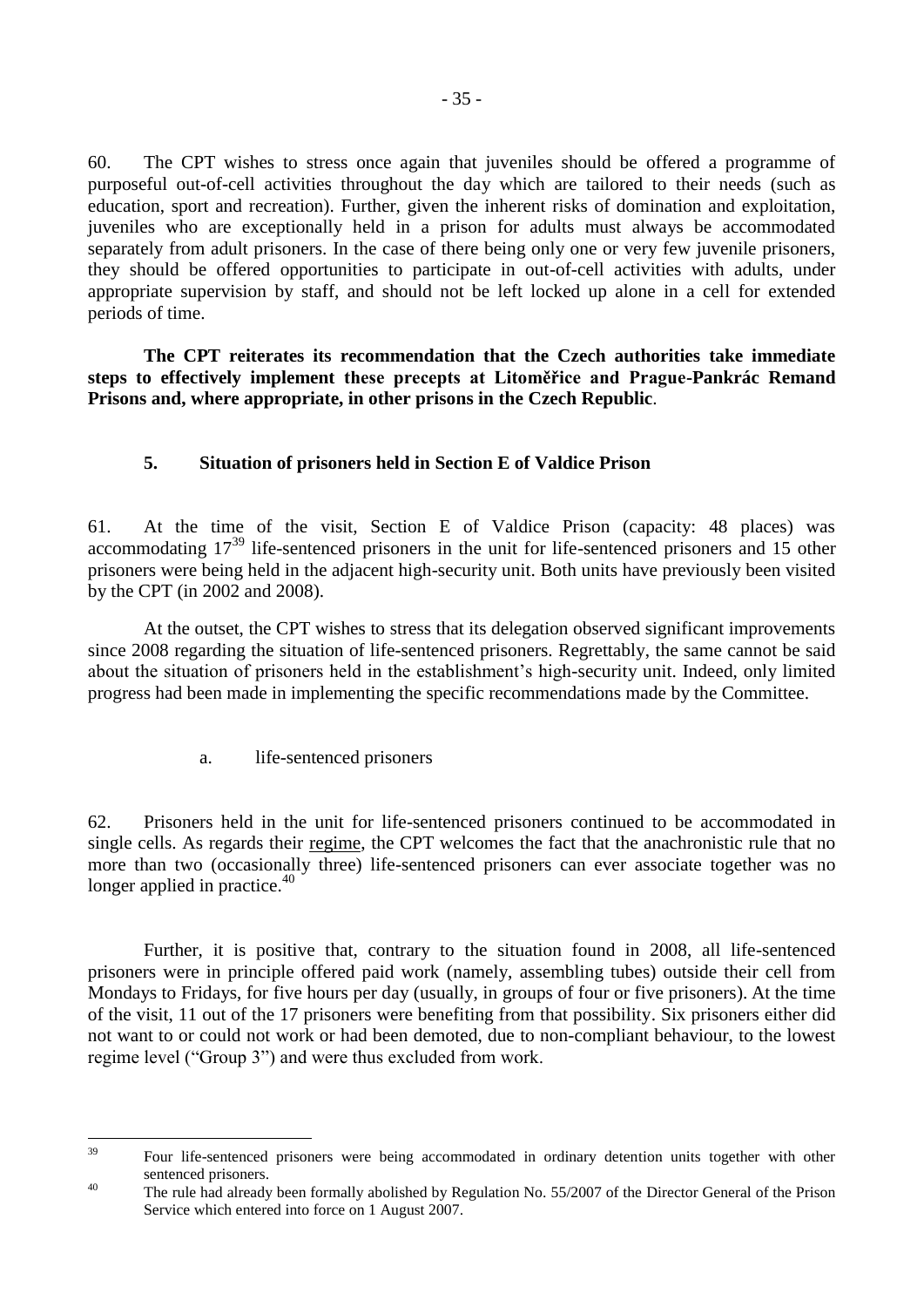In addition, apart from daily outdoor exercise of one hour, all life-sentenced prisoners (including those who were classified as "Group 3 prisoners") had access once a week to a communal room with board games (for  $1\frac{1}{2}$  hours) and a computer room (for  $1\frac{1}{2}$  hours)  $41$  and twice a week to a fitness room (for 1½ hours). Moreover, the outdoor exercise yards have been enlarged and equipped with fitness equipment.

Whilst acknowledging the above-mentioned improvements, the CPT considers that additional measures are required to render the situation satisfactory. Life-sentenced prisoners (as indeed all prisoners) should be offered a structured programme of activities (including of a vocational and/or educational nature) throughout the day which is based on an individual treatment plan worthy of its name. The programme should be designed so as to counteract the damaging effects of life imprisonment and to increase and improve the possibilities for the prisoners concerned to be successfully resettled in society to which almost all of them will eventually return. Moreover, prisoners should be provided with appropriate psycho-social support.

#### **The CPT recommends to further develop the regime offered to life-sentenced prisoners at Valdice Prison, in the light of the above-mentioned remarks.**

63. Following recent legislative changes, which entered into force on 1 January 2014,  $42$  the rule of segregating life-sentenced prisoners from other sentenced prisoners has been relaxed. Lifesentenced prisoners, who have spent at least ten years in prison and have displayed acceptable behaviour, may now be transferred to an ordinary detention unit and thus be integrated into the mainstream prison population.

This is indeed a step in the right direction. However, the CPT wishes to stress once again that, as a matter of principle, the imposition of a particular regime should lie with the *prison authorities* and always be based on an *individual* risk assessment, and not be the automatic result of the type of sentence imposed. In this regard, the Committee recalls that life-sentenced prisoners are not necessarily more dangerous than other prisoners and that life-sentenced prisoners – as indeed all prisoners – are sent to prison as a punishment and not to receive punishment. These precepts are also embodied in the European Prison Rules<sup>43</sup> and Recommendation Rec (2003) 23 on the management by prison administrations of life sentence and other long-term prisoners<sup>44</sup>.

#### **The CPT reiterates its recommendation that the Czech authorities take the necessary steps to ensure that the relevant legislation is revised, in the light of the above remarks, with a view to integrating life-sentenced prisoners into the general prison population as soon as possible.**

64. Further, the CPT continues to have misgivings about the security measures applied to lifesentenced prisoners at Valdice Prison. Whenever the prisoners were escorted by prison officers on the prison's premises outside the detention unit, all of them were systematically handcuffed and guarded by an accompanying service dog.

 $41$ <sup>41</sup> This room was not accessible for prisoners placed in Group 3.

Act amending certain provisions of the Act on Remand and the Act on Lawful imprisonment, No. 276/2013, 21 August 2013.

 $\frac{43}{44}$  See Rule 102.2.

See in particular paragraph 7.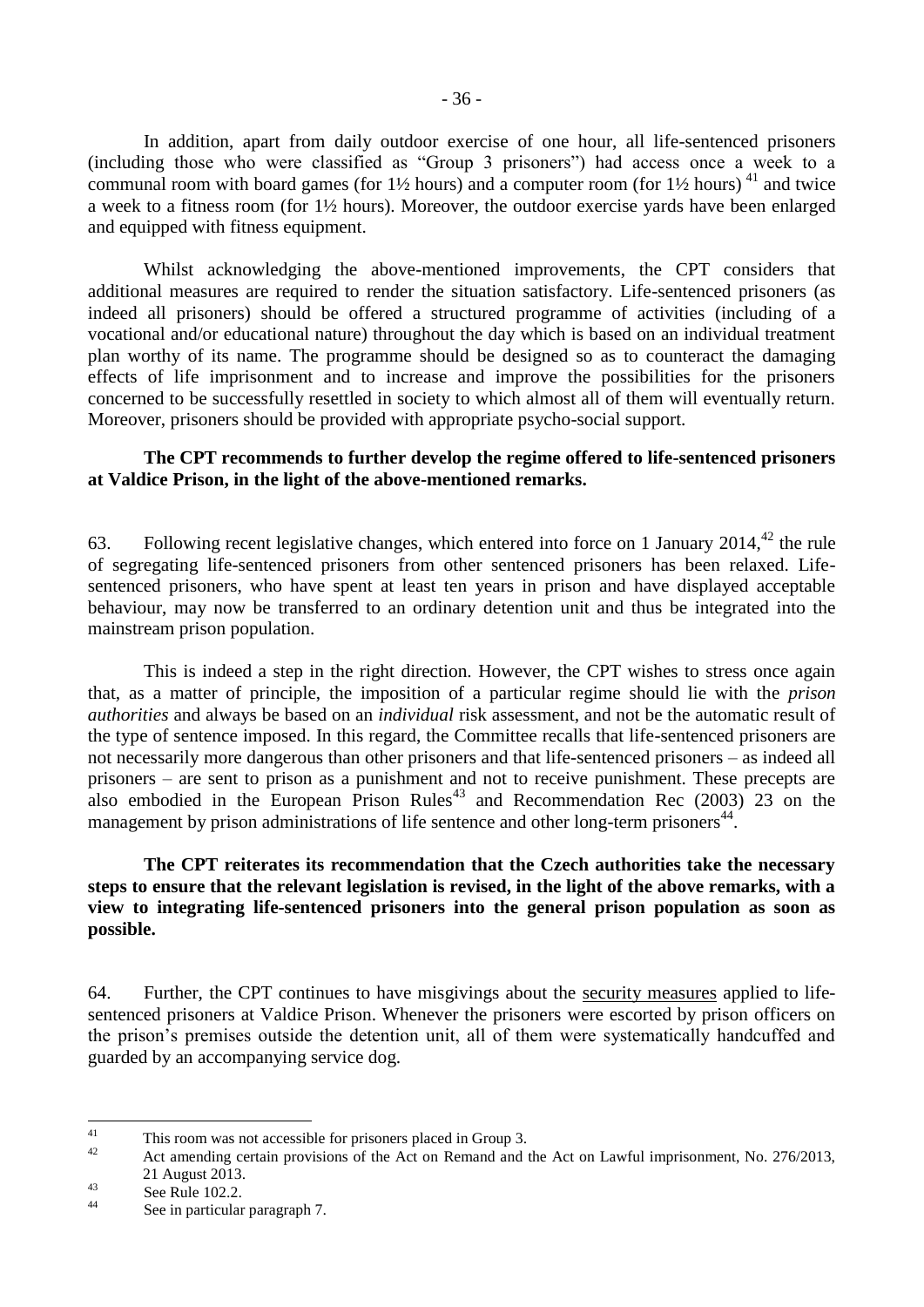The CPT does not contest the need for applying strict security measures in exceptional cases, provided that the decision on their use is based on an individual risk-assessment. However, there can be no justification for systematically applying handcuffs to life-sentenced prisoners (or any other prisoners) within the confines of a prison. In addition, there can be no justification whatsoever for using service dogs when escorting prisoners within the security perimeter of a prison.

**The Committee reiterates its recommendation that the Czech authorities review the use of handcuffs at Valdice Prison in the light of the preceding remarks. Further, reference is made to the recommendation formulated in paragraph 89 regarding the use of service dogs.**

b. high-security unit

65. At the time of the visit, five prisoners considered to be particularly "dangerous" and/or "troublesome" were being held in the high-security unit on the basis of a formal decision. In addition, ten prisoners were being accommodated there for their own protection or for "accommodation management purposes" at the request of the Prison Director, without any formal procedure.

In this regard, it is matter of particular concern that the above-mentioned persons were also subjected to the same impoverished regime as persons who were classified as dangerous (see below).

Whilst acknowledging the challenges for the prison management to find a suitable and safe environment for all prisoners held in the establishment, **the CPT recommends that the Czech authorities take immediate steps to significantly improve the regime offered to vulnerable prisoners. The Committee also urges the Czech authorities to strive to find alternative accommodation – outside the high-security unit – for this particular category of prisoners.**

66. As regards the regime applied to prisoners held in the high-security unit, the delegation observed certain improvements that have been made since the 2008 visit. For instance, in addition to daily outdoor exercise of one hour (in small groups) and a weekly session of board games in a communal room (for 1 ½ hours), most of the prisoners were now allowed to go to the fitness room twice a week. In addition, they were also allowed to spend about 1 ½ hours per week in a computer room.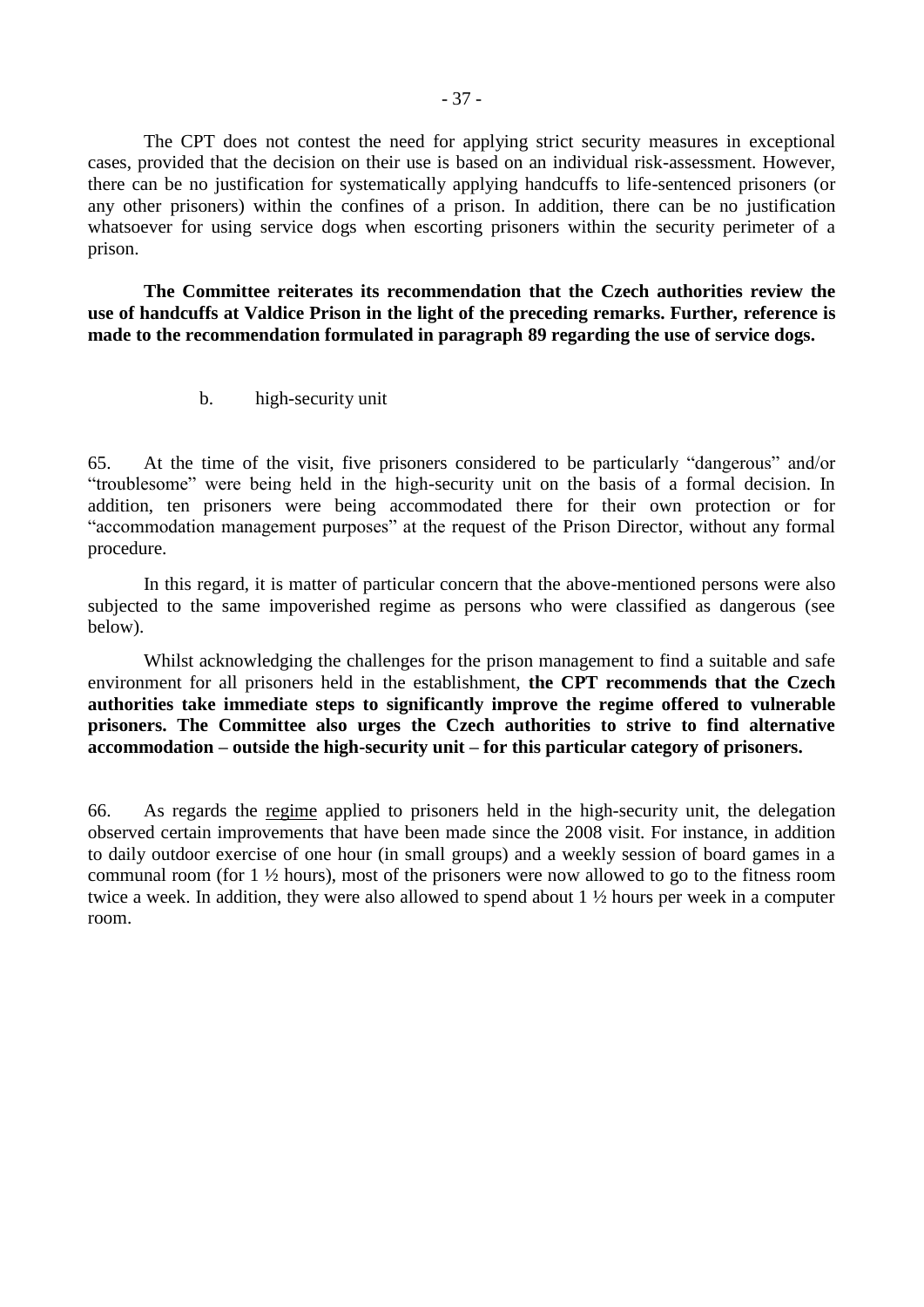However, as in 2008, there were hardly any work opportunities or educational courses. In their response<sup>45</sup> to the report on the 2008 visit, the Czech authorities indicated that a comprehensive rehabilitation programme would be offered to high-security prisoners at Valdice Prison. According to the authorities, this programme included five "special guidance activities", three "educational activities" and seven "hobby activities").<sup>46</sup> That said, from the information gathered during the 2014 visit, it transpired that most of the aforementioned activities only existed on paper.

To sum up, it remains the case that almost all high-security prisoners were locked in their cells alone for most of the day (up to 22 hours), their main occupation being reading, listening to the radio or watching television if they had one.

67. The CPT wishes to stress once again that prisoners who present a particularly high security risk should, within the confines of their detention unit, enjoy a relatively relaxed regime by way of compensation for their severe custodial situation. In particular, they should be able to meet their fellow prisoners in the unit and be granted a good deal of choice about activities. Special efforts should be made to develop a good internal atmosphere within high-security units. The aim should be to build positive relations between staff and prisoners. This is in the interests not only of the humane treatment of the unit's occupants but also of the maintenance of effective control and security and of staff safety. The activities provided should be as diverse as possible (education, sport, work of vocational value, etc.). As regards, in particular, work activities, it is clear that security considerations may preclude many types of work which are normally found in prisons.

## **The Committee reiterates its recommendation that the Czech authorities take steps to ensure that high-security prisoners at Valdice Prison are provided with a range of purposeful regime activities (including of an educational nature), in the light of the above remarks.**

68. As regards the procedure for placement in the high-security unit, the CPT welcomes the fact that, following recent legislatives changes which entered into force on 1 January 2014, the maximum period of validity of a placement decision (taken by the Director of the prison<sup>47</sup>) has been reduced from six to three months. In addition, the need for placement will now be reviewed every month by the Prison Security Commission.

That said, it remained the case that decisions were often taken without the prisoners concerned being able to express their views. Further, the reasons given in decisions appeared to be very succinct and stereotyped. Moreover, there is still no legal remedy in place which would allow prisoners to challenge the placement decision.

**The CPT recommends once again that the Czech authorities institute rigorous procedural safeguards prior to and during the placement of prisoners in Section E including the possibility for the prisoners to express their views, to be informed of the reasons for the decision and to appeal the placement.**

 $45$ <sup>45</sup> See CPT/Inf (009) 9, pages 17 and 18.

<sup>46</sup> "Special guidance activities" comprise *inter alia* cognitive rational therapy, conflict-resolution and personal counselling; "educational activities" include a language course and a course on preparation for release, and the list of "hobby activities" contains *inter alia* table football, streetball, table tennis, fitness, gardening, logic games and a fine arts and model-building club.

<sup>&</sup>lt;sup>47</sup> At the time of the 2008 visit, placement decisions had to be taken by the Deputy Director General of the Prison Service.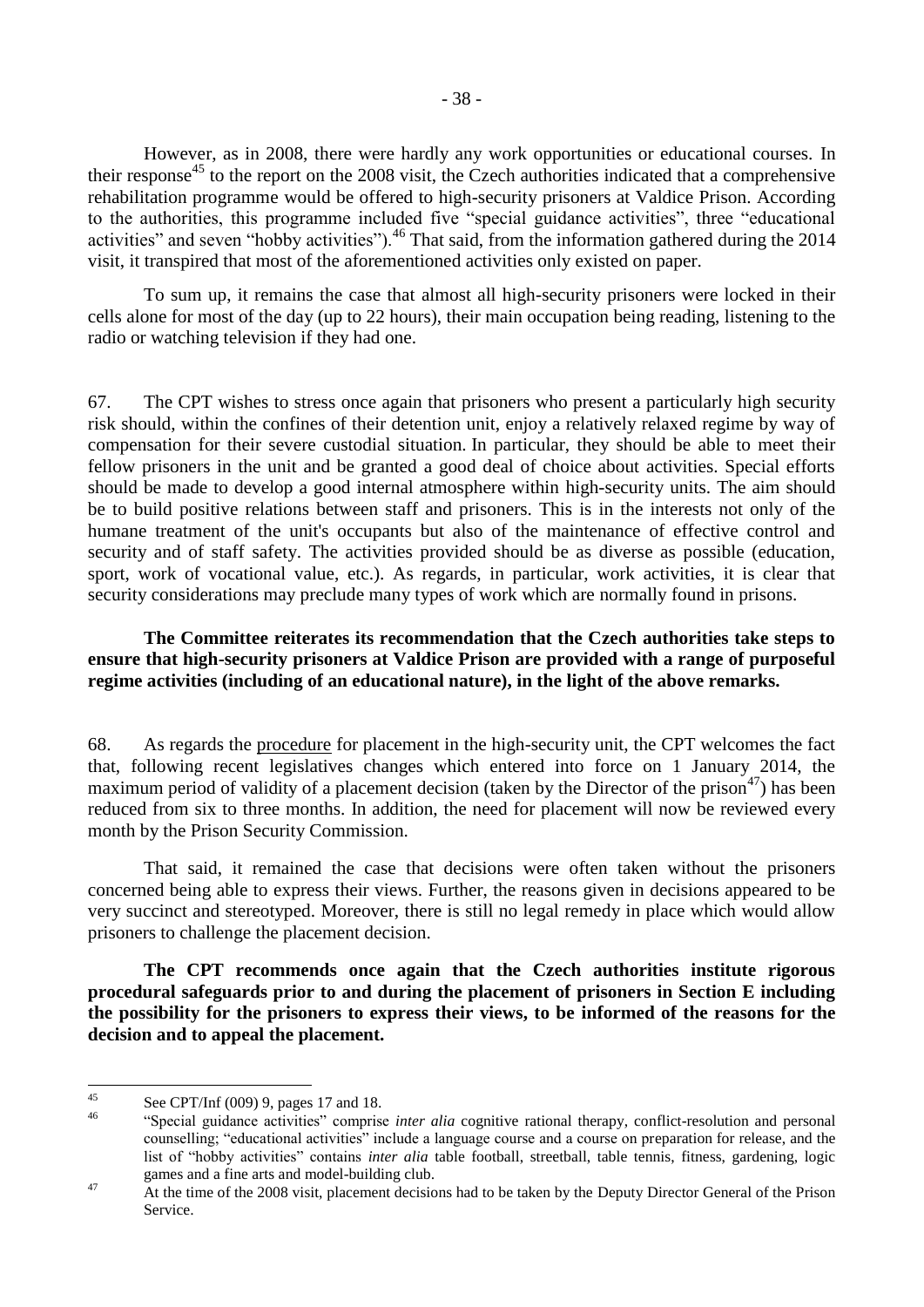## **6. Health care**

 $\overline{48}$ 

69. In the Czech Republic, the responsibility for health care in prisons lies primarily with the Ministry of Justice. The policy trend in Europe has favoured prison health-care services being placed, either to a great extent, or entirely, under the responsibility of the Ministry of Health.<sup>48</sup> In principle, the CPT supports this trend. In particular, it is convinced that a greater participation of health ministries in this area (including as regards recruitment of health-care staff, their in-service training, evaluation of clinical practice, certification and inspection) will help to ensure optimum health care for prisoners, as well as implementation of the general principle of the equivalence of health care in prison with that in the wider community.

## **The CPT would like to be informed of the intention of the Czech authorities regarding the possible transfer of responsibility for prison health care to the Ministry of Health.**

70. Before setting out the delegation's findings regarding the health-care services in the establishments visited, the CPT would like to raise a general matter of concern.

In the Czech health system, patients are required to pay a "regulatory fee" of 30 CZK for every medical appointment and every prescription, which is as a rule not reimbursed by the health insurance. In the same way, prisoners were systematically requested to pay the fee for each medical prescription. Almost all the prisoners interviewed by the delegation stated that the first question asked by doctors during medical consultations was "do you have money on your [prison bank] account?" If that was not the case, a number of prisoners who were indigent and were not offered remunerated work within the prison were apparently denied medical treatment, other than emergency care.

Such a state of affairs is not acceptable. The CPT considers that all prisoners should be guaranteed the provision of the medical care required by their state of health; this implies that the funds allocated to prisons should be sufficient to enable medication to be provided free of charge to prisoners who do not have the financial resources to pay for it themselves. **The Committee recommends that the Czech authorities take appropriate measures in the light of the above remarks**.

71. The delegation examined the health-care services at Litoměřice Remand Prison and Valdice Prison. In addition, the delegation paid a brief visit to the Prison Hospital adjacent to Prague-Pankrác Remand Prison in order to interview several patients (see paragraphs 81 and 82).

72. As regards medical staff, the CPT welcomes the fact that, in all the establishments visited, the practice of prison doctors treating both prisoners and prison staff has been discontinued, as had been advocated by the Committee in the report on the 2010 visit.

At Litoměřice Remand Prison and Valdice Prison, the number of doctors' posts would be generally adequate if all the posts were filled. However, the delegation observed that this was far from being the case.

See Rules 40.1 and 40.2 of the European Prison Rules and the Commentary to the aforementioned rules.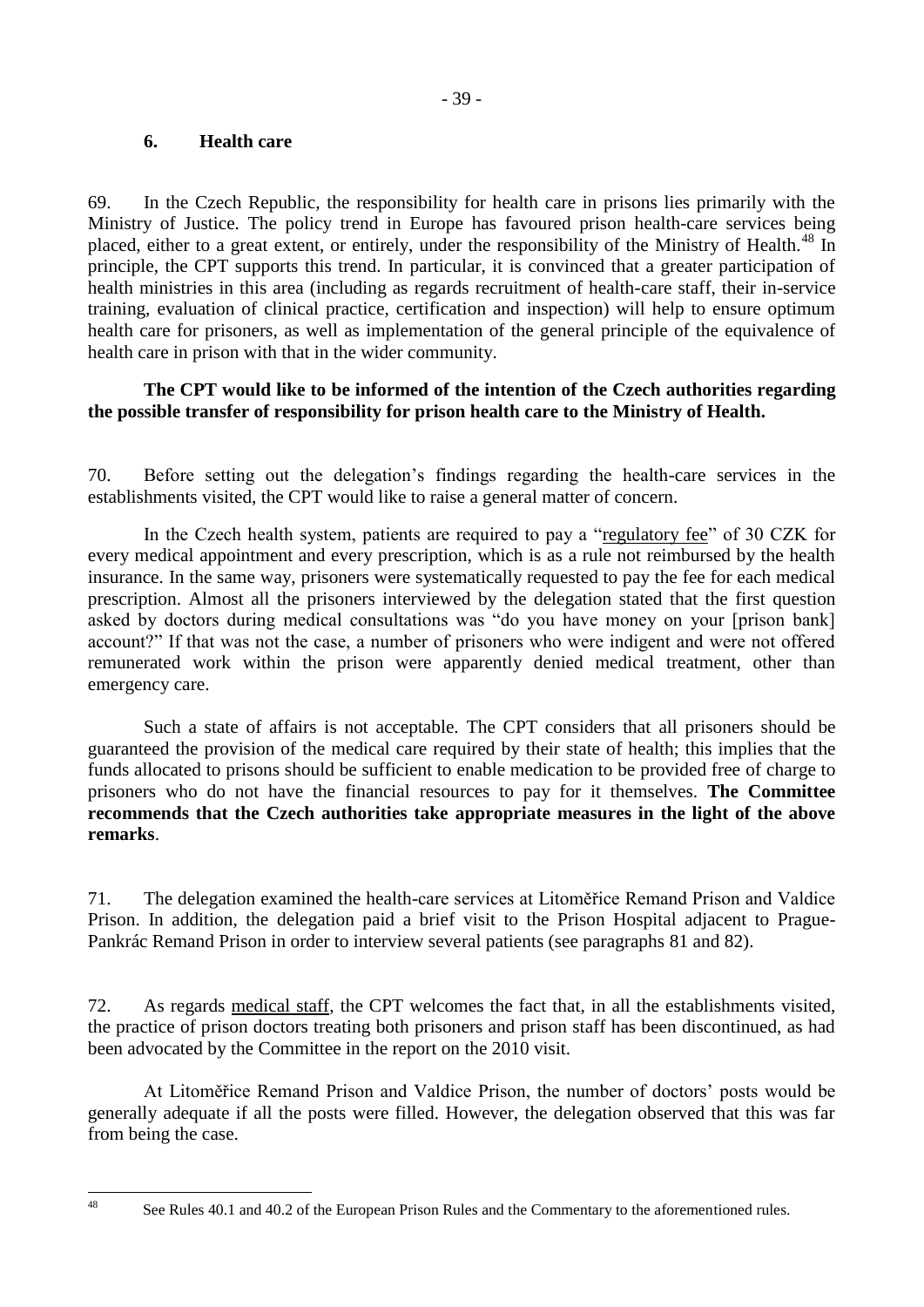At Litoměřice, the medical team comprised one part-time general practitioner (0.5 full-time equivalent) as well as a psychiatrist and a dentist (both working the equivalent of one day per week).

Valdice Prison employed five part-time general practitioners (the equivalent of two full-time posts) and one full-time psychiatrist. In addition, several specialist doctors (an ENT specialist, an ophthalmologist, an orthopaedist, a neurologist, a diabetologist and a radiologist) held regular consultations in the establishment. The health-care service was headed by a retired dentist who was present in the establishment four days a week (of which two days were usually devoted to administrative duties).

That said, it is a matter of concern that, in both prisons visited, several additional posts of general practitioner (the equivalent of some 1.5 full-time posts in each establishment) had been vacant for quite some time. Not surprisingly, in both establishments visited, the delegation received a number of complaints from prisoners (who had sufficient financial means to pay for a medical appointment) about difficulties and delays in seeing a doctor. It is also noteworthy that in the abovementioned establishments, several doctors were approaching or were already beyond retirement age. Therefore, the shortage of doctors may become even more acute in the not too distant future.

## **The CPT recommends that the Czech authorities redouble their efforts to fill the vacant posts of prison doctors at Litoměřice Remand Prison and Valdice Prison as a matter of priority.**

73. The delegation was told that the difficulties in recruiting health-care professionals to work in prisons were to large extent caused by unattractive salaries in the prison system,<sup>49</sup> as compared with those in the outside community and the challenging nature of the job as compared with that in outside hospitals. **The CPT invites the Czech authorities to strive to render employment in prison health-care services more attractive, including financially.**

74. Litoměřice Remand Prison employed the equivalent of 4.5 full-time nurses (working Mondays to Fridays) as well as one part-time nurse who visited the prison at weekends to administer prescribed medication. No health-care staff were present at night.

At Valdice Prison, a total of eight full-time nurses ensured nursing cover from 6 am to 6.30 pm five days per week. It is a matter of serious concern that no health-care staff were present at night and during weekends, despite the fact that the establishment was accommodating almost 900 prisoners (for a capacity of more than 1,000 places) and also comprised an in-patient infirmary of nine beds.

#### **The CPT recommends that immediate steps be taken to ensure that:**

- **the complement of qualified nurses at Valdice Prison is significantly increased and that a qualified nurse is present at all times (including at night and during weekends);**
- **someone competent to provide first aid is always present at night at Litoměřice Remand Prison; preferably, this person should be a qualified nurse.**

<sup>49</sup> Reportedly, the salaries of doctors in the outside community are often up to three times higher than in the prison system.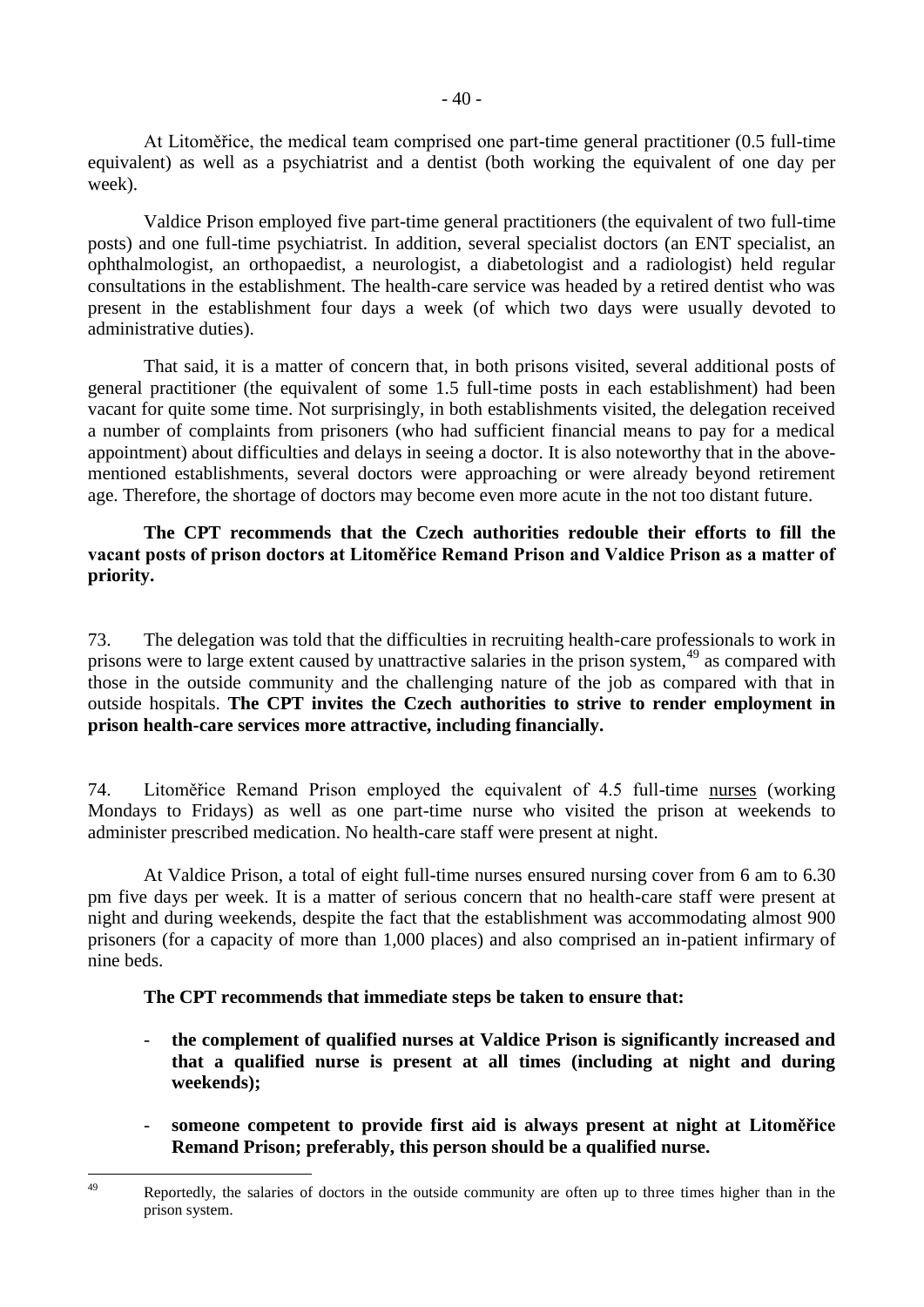75. At Litoměřice Prison and at Valdice Prison, the health-care facilities were of an acceptable standard, and all the necessary basic medical equipment was available.

However, at Litoměřice Remand Prison, the four inpatient rooms were in a poor state of repair (dilapidated and broken furniture) and the conditions of hygiene were inadequate. **The CPT recommends that these deficiencies be remedied without delay.**

76. The CPT recalls the importance of medical screening of newly-arrived prisoners, in particular in the interests of preventing the spread of transmissible diseases and suicide prevention. Prison health-care services can also make a significant contribution to the prevention of illtreatment by the police, through the systematic recording of injuries observed on newly-arrived prisoners and, if appropriate, the provision of information to the relevant authorities.

In all the establishments visited, newly-arrived inmates were systematically and promptly subjected to medical screening upon admission. As part of the admission procedure, all remand prisoners were screened for transmissible diseases (such as tuberculosis, hepatitis and syphilis) and those with a history of drug use were offered HIV tests.

However, as was the case during previous visits, a number of prisoners in both establishments complained that they had not been informed about the reasons for blood tests or Xrays and their results. **The CPT reiterates its recommendation that discussion take place before and after the examination with all prisoners in relation to blood and other medical tests, in order to enable them to give their valid consent to the tests.**

77. The delegation noted that recording of body injuries by health-care staff during screening upon admission was made on a dedicated form which included a body chart. Nevertheless, in several cases the forms were incomplete and/or superficially filled out and the statements of the inmates concerned were often absent. As an illustration, a prisoner interviewed in one of the establishments visited alleged having been bitten by a dog at the moment of his apprehension. He was examined by one of the delegation's doctors and the marks on his calf (brownish coloured scar with the imprints of a tooth in the shape of an arch with symmetrical prominent pointed marks) were consistent with the allegation. However, upon admission to the prison, he was examined by a nurse and a medical doctor who both drafted a report. Neither of these reports mentioned any physical injury.

In the light of the above, **the Committee recommends that the record drawn up after the medical examination of a prisoner – whether newly-arrived or following a violent incident in the prison – contain:** 

**i) an account of statements made by the prisoner concerned which are relevant to the medical examination (including his/her description of his/her state of health and any allegations of ill-treatment),** 

**ii) a full account of objective medical findings based on a thorough examination, and**

**iii) the doctor's observations in the light of i) and ii) indicating the consistency between any allegations made and the objective medical findings.**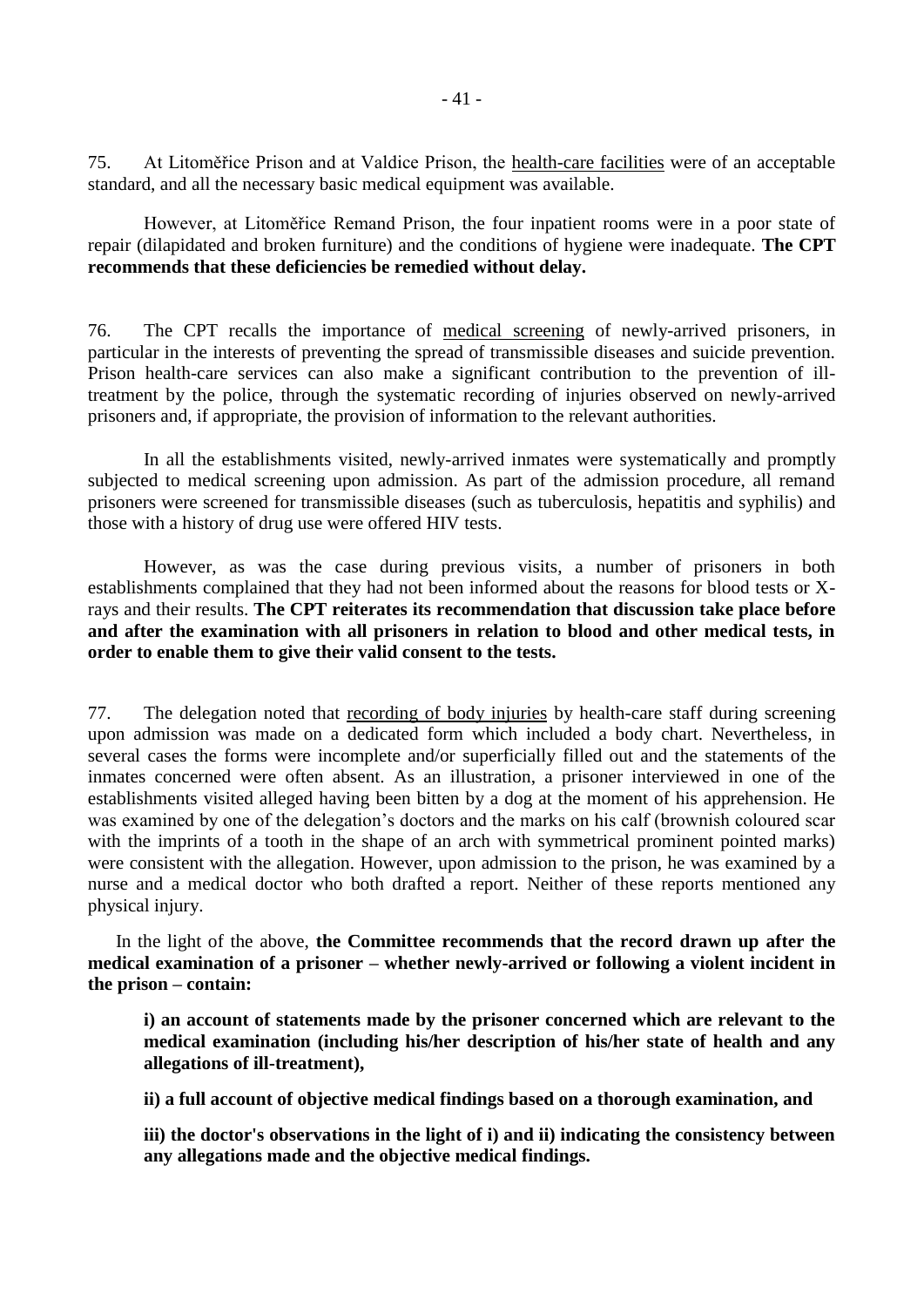**The results of the medical examination in cases of traumatic injuries should be recorded on a special form provided for this purpose, and "body charts" for marking traumatic injuries should be kept in the medical file of the detainee. If any photographs are taken, they should be filed in the medical record of the person concerned. In addition, documents should be compiled systematically in a special trauma register where all types of injuries should be recorded.** 

Further, **the results of every examination should be made available to the prisoner and his/her lawyer.** 

Finally, **steps should be taken to ensure that, whenever injuries are recorded by a doctor which are consistent with allegations of ill-treatment made by a prisoner (or which, even in the absence of allegations, are indicative of ill-treatment), the report is immediately and systematically brought to the attention of the relevant prosecutor, regardless of the wishes of the person concerned.** 

78. As regards medical confidentiality, it is a matter of grave concern that, despite the specific recommendation repeatedly made by the Committee after previous visits, prison officers were routinely present during medical examinations at Litoměřice Remand Prison and Valdice Prison. Further, at Litoměřice, the delegation received several allegations that male officers were present during medical examinations of female prisoners.

**The CPT once again calls upon the Czech authorities to take the necessary steps to ensure that, at Litoměřice Remand Prison and Valdice Prison as well as, where appropriate, in other prisons in the Czech Republic, all medical examinations of prisoners are conducted out of the hearing and – unless the doctor concerned requests otherwise in a particular case – out of the sight of prison officers. In any case, the involvement of officers of the opposite sex should always be avoided.**

79. In contrast to the situation found at Litoměřice Remand Prison, the supply of medication appeared to be problematic at Valdice Prison. The delegation observed that it could take several days and sometimes up to one week before a sick prisoner received the prescribed medication. **Appropriate steps should be taken to remedy this shortcoming.**

80. In all the establishments visited, the delegation received a number of complaints from foreign prisoners who had difficulties in communicating with health-care staff due to the absence of an interpretation system. On some occasions, fellow-inmates were used as interpreters. **The CPT recommends that steps be taken at the establishments visited and, where appropriate, in other Czech prisons, to ensure that, whenever doctors are unable to communicate with inmates during medical examinations/consultations due to language problems, the persons concerned benefit from the services of a professional interpreter.**

81. During its brief visit to Prague-Pankrác Prison Hospital, the delegation noted with concern that patients held in the hospital had no possibility to benefit from daily outdoor exercise, due to the absence of a dedicated yard.

**The CPT recommends that Czech authorities take immediate steps to ensure all patients held at Prague-Pankrác Prison Hospital whose medical conditions so permits are offered at least one hour of outdoor exercise every day. The exercise yards should be equipped with a means of rest and protection against inclement weather.**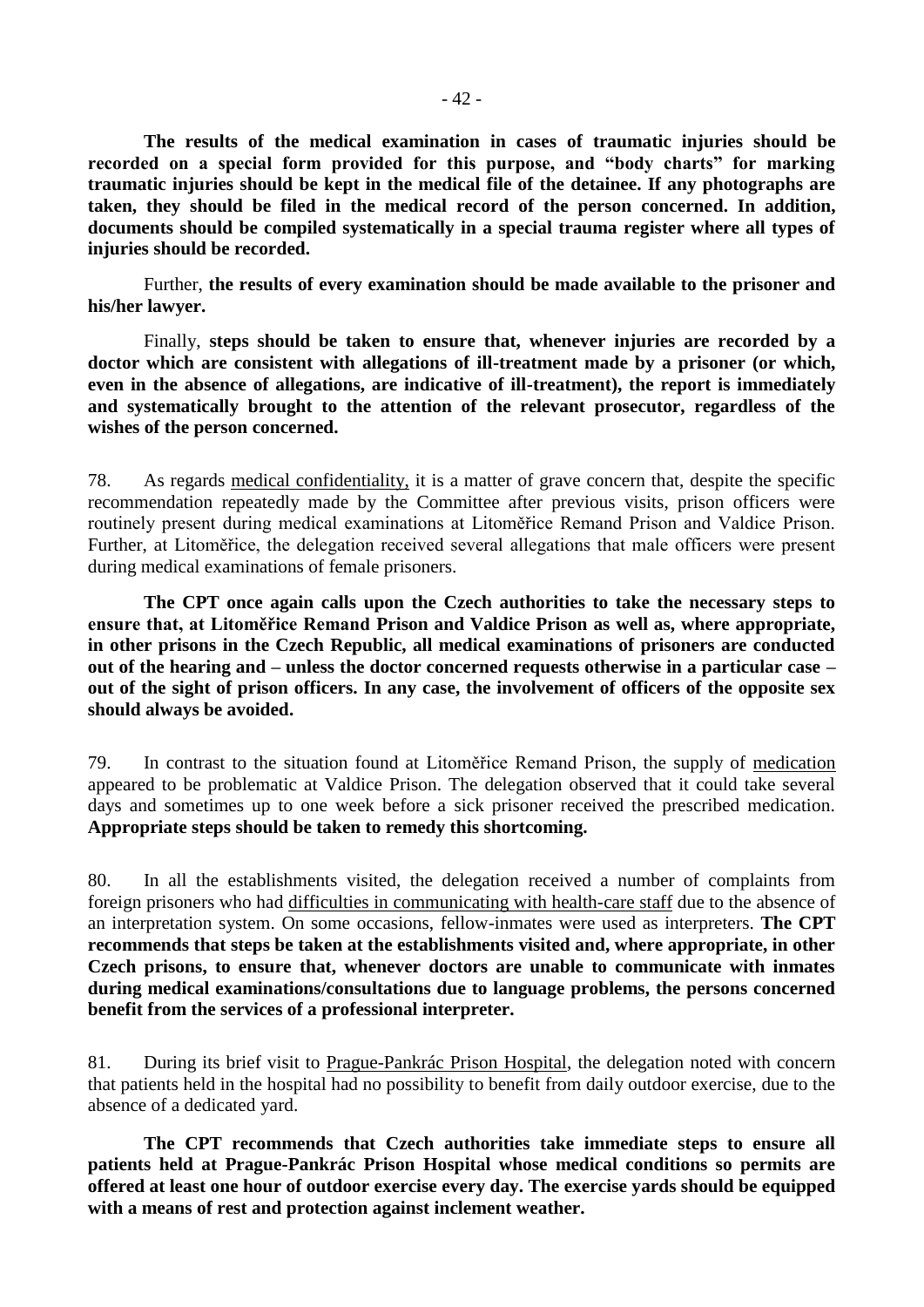82. Finally, at the Prison Hospital, the delegation met a female remand prisoner whose situation gave rise to concern. The woman was due to give birth a few days later. She indicated to the delegation that she had been kept alone for three weeks and was deprived of the possibility to go outside during the whole period, as the prison hospital did not have an exercise yard (see above). Moreover, she was in despair since she had apparently been informed by the management that her baby would be taken away from her against her will on the day of delivery of the child. The delegation was told by medical staff that the relevant Czech legislation would in principle allow a detained mother (whether sentenced or on remand) to remain with her newly-born baby, but that in the case of remand prisoners no adequate infrastructure for post-natal child care was available.

## **The CPT would like to receive the Czech authorities' comments on this matter.**

## **7. Other issues**

a. prison staff

83. Staffing levels appeared to be generally adequate in all the establishments visited.

That said, at Valdice Prison, more than 18 full-time posts (including one post of psychologist, one post of pedagogue and five posts of prison officers) were vacant at the time of the visit, which, according to the management, was causing a number of problems in the organisation of the establishment. **The CPT trusts that the Czech authorities will take the necessary measures to fill the aforementioned vacant posts as soon as possible.**

84. In their response to the report on the 2010 visit, the Czech authorities provided detailed information on the specialised training on communication skills and conflict resolution which is organised for prison officers throughout the country.<sup>50</sup>

Notwithstanding that, in most of the establishments visited, the delegation observed once again that relations between custodial staff and prisoners were rather distant and communication between them limited to the strict minimum. It did not appear that they were encouraged by the management to communicate with inmates as this seemed to be the preserve of the educators. Further, it was still common practice that educators were responsible for a number of tasks which in the prison systems of most European countries normally fall within the responsibility of custodial staff (for example, handling of prisoners' requests to make telephone calls, monitoring their conversations or checking correspondence).

The CPT recalls that the development of constructive and positive relations between staff and inmates, based on the notions of dynamic security and care, would enhance control and security and render the work of prison officers more rewarding.

**The Committee reiterates its recommendation that prison officers in all prisons be encouraged to interact more with prisoners. Steps should also be taken to review the responsibilities of educators in the light of the above remarks.**

 $50$ See CPT/Inf (2014) 4, page 31.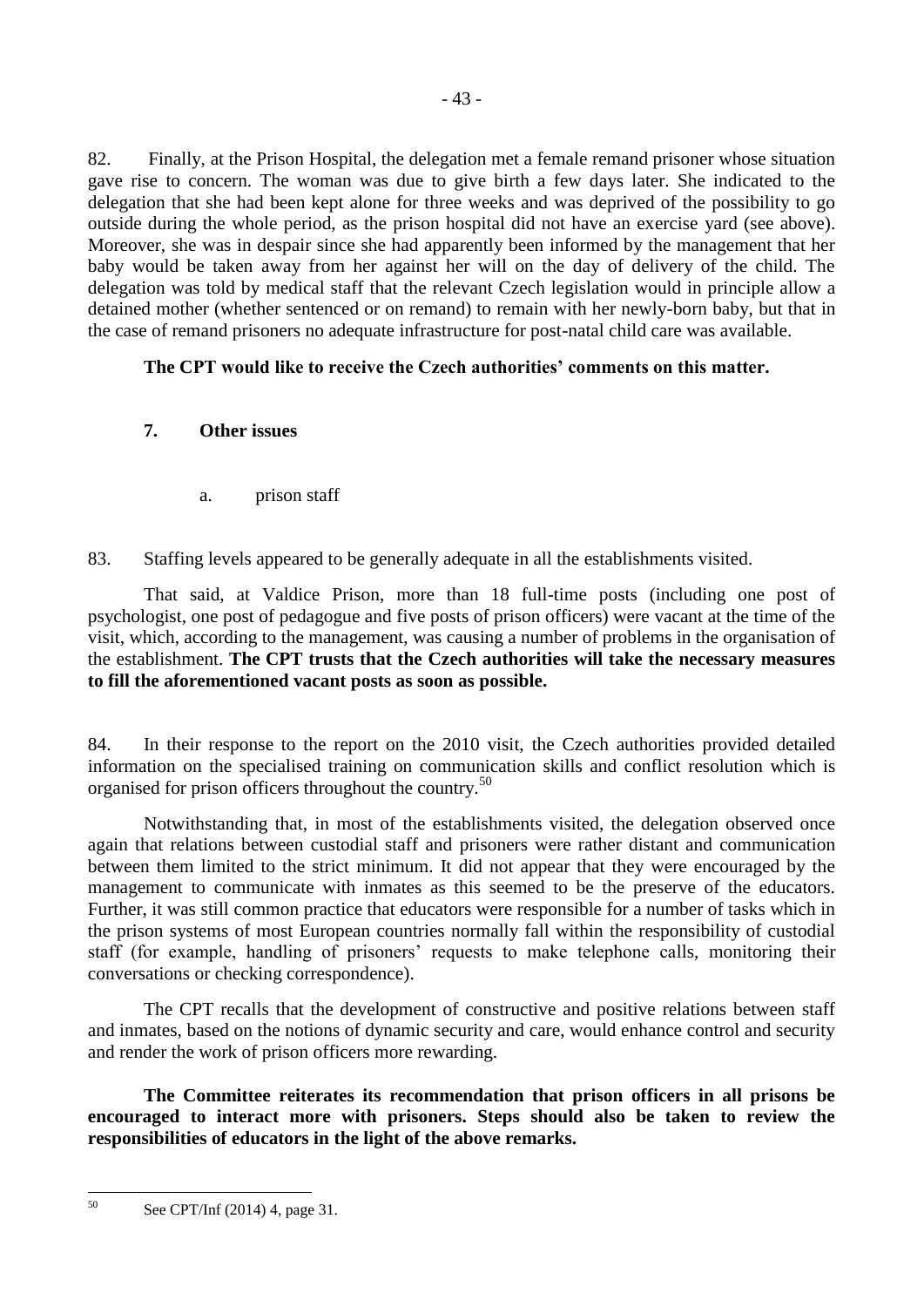b. security-related issues

85. According to information gathered by the delegation, strip-searching of prisoners appeared to be a frequent occurrence in the Czech prison system. Prisoners alleged being obliged to strip naked and perform one or several squats before and after each contact visit, whenever leaving/returning to the prison (e.g. to appear before a court) and randomly when returning from work.

At *Litoměřice Remand Prison* and *Valdice Prison*, inmates were on a number of occasions strip-searched collectively after contact visits or when returning from work. A large number of inmates indicated that they were put in a room with other prisoners who had just received a visit and were required to strip naked in front of others and to perform squats.

86. A strip search is a very invasive – and potentially degrading – measure. Therefore, resort to strip searches should be based on an individual risk assessment and be subject to rigorous criteria and supervision. Every reasonable effort should be made to minimise embarrassment; detained persons who are searched should not normally be required to remove all their clothes at the same time, e.g. a person should be allowed to remove clothing above the waist and to get dressed before removing further clothing. Moreover, prisoners should never be required to strip naked in front of other inmates or a large group of persons.

**The CPT recommends that the Czech authorities ensure that these precepts are respected in practice whenever it is deemed necessary, on the basis of an individual risk assessment, to resort to strip-searching of a prisoner. Urgent measures should be taken to put an end to collective strip-searches.** 

87. In all the establishments visited, every resort to physical force or means of restraint (such as handcuffs or use of restraint belts) in response to violent and/or recalcitrant behaviour by prisoners were recorded in a special register.

That said, the CPT has serious misgivings about the frequent use of handcuffs during medical examinations in outside facilities (in the presence of prison officers). Many female prisoners met by the delegation at Litoměřice Remand Prison complained about the fact that they had been handcuffed during gynaecological examinations, with one hand allegedly cuffed to a belt while (un)dressing. Such a state of affairs is unacceptable.

In the CPT's view, the use of handcuffs during medical examinations/consultations is a practice that infringes upon the dignity of the prisoners concerned and, in addition, impedes the development of a proper doctor-patient relationship (and is possibly detrimental to the establishment of an objective medical finding). **The CPT recommends that the Czech authorities take the necessary measures to ensure that such practices are stopped immediately throughout the prison system.**

As regards the presence of prison officers during medical examinations/consultations, reference is made to the remarks and recommendation made in paragraph 78.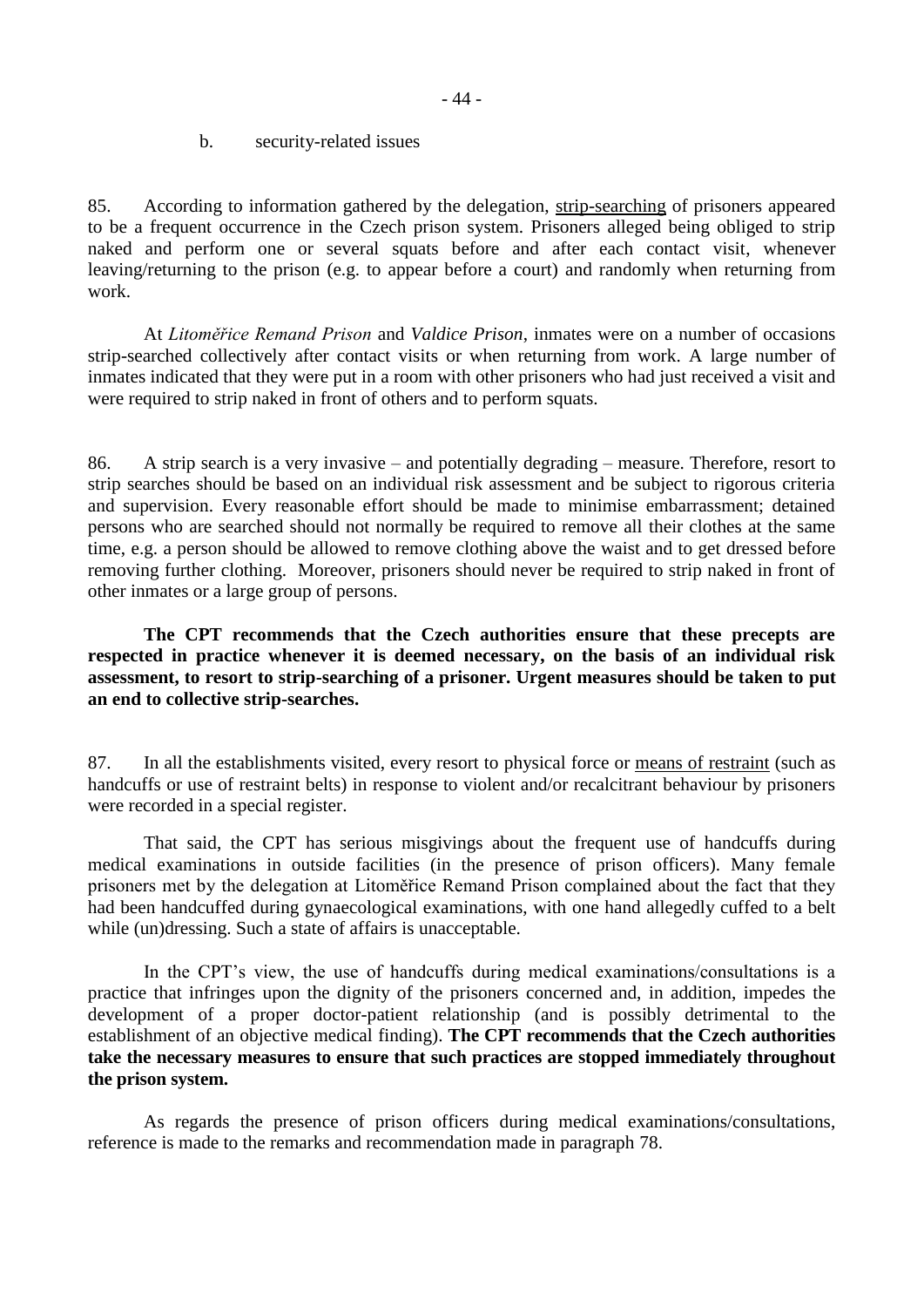88. Moreover, it is a matter of concern that at Valdice Prison, life-sentenced prisoners were systematically handcuffed whenever they were escorted outside the detention unit by prison officers and a dog (see, in this regard, the following paragraph).

The CPT does not contest the need for applying strict security measures in exceptional cases, provided that the decision on their use is based on an individual risk-assessment. However, there can be no justification for applying handcuffs to life-sentenced prisoners (or any other prisoners) systematically within the confines of a prison.

### **The Committee reiterates its recommendation that the Czech authorities review the use of handcuffs at Valdice Prison and, where appropriate, in other prisons in the Czech Republic in the light of the preceding remarks.**

89. In the report on the 2010 visit, the CPT expressed serious misgivings about the use of service dogs within detention areas of a prison. Regrettably, it still appeared to be common practice in several prisons visited that service dogs were present during daily headcounts at weekends, in principle behind metal bars (see also paragraph 64).

### **The CPT reiterates its recommendation that the Czech authorities take immediate steps to ensure that an end is put to the intimidating practice of using service dogs within detention areas.**

90. At Valdice Prison, it was not uncommon for agitated and/or violent prisoners to be subjected to mechanical restraint by means of leather belts. According to the establishment's register on the use of special means, such prisoners were subjected to this restraint on average once a month, usually for less than 24 hours.

The information gathered during the visit suggests that the specific recommendations made by the Committee after the 2010 visit had not been implemented. In particular, the resort to mechanical restraint was not systematically brought to the attention of a doctor and the persons concerned were not permanently monitored by a member of staff. In practice, only visual checks were performed, at best once every 15 minutes. The delegation received a number of allegations that such checks were being performed much less frequently.

**The CPT reiterates its recommendation that the Czech authorities take the necessary steps to ensure that, whenever prisoners are immobilised with instruments of mechanical restraint (such as straps):**

- **the resort to such restraint is immediately brought to the attention of a doctor;**
- **the prisoners concerned are, at all times, continuously and directly monitored by a suitably trained member of staff.**

Further, **the Committee wishes to stress that the duration of the application of means of mechanical restraint should be for the shortest possible time (usually minutes to a few hours). The exceptional prolongation of restraint should warrant a further review by a doctor.**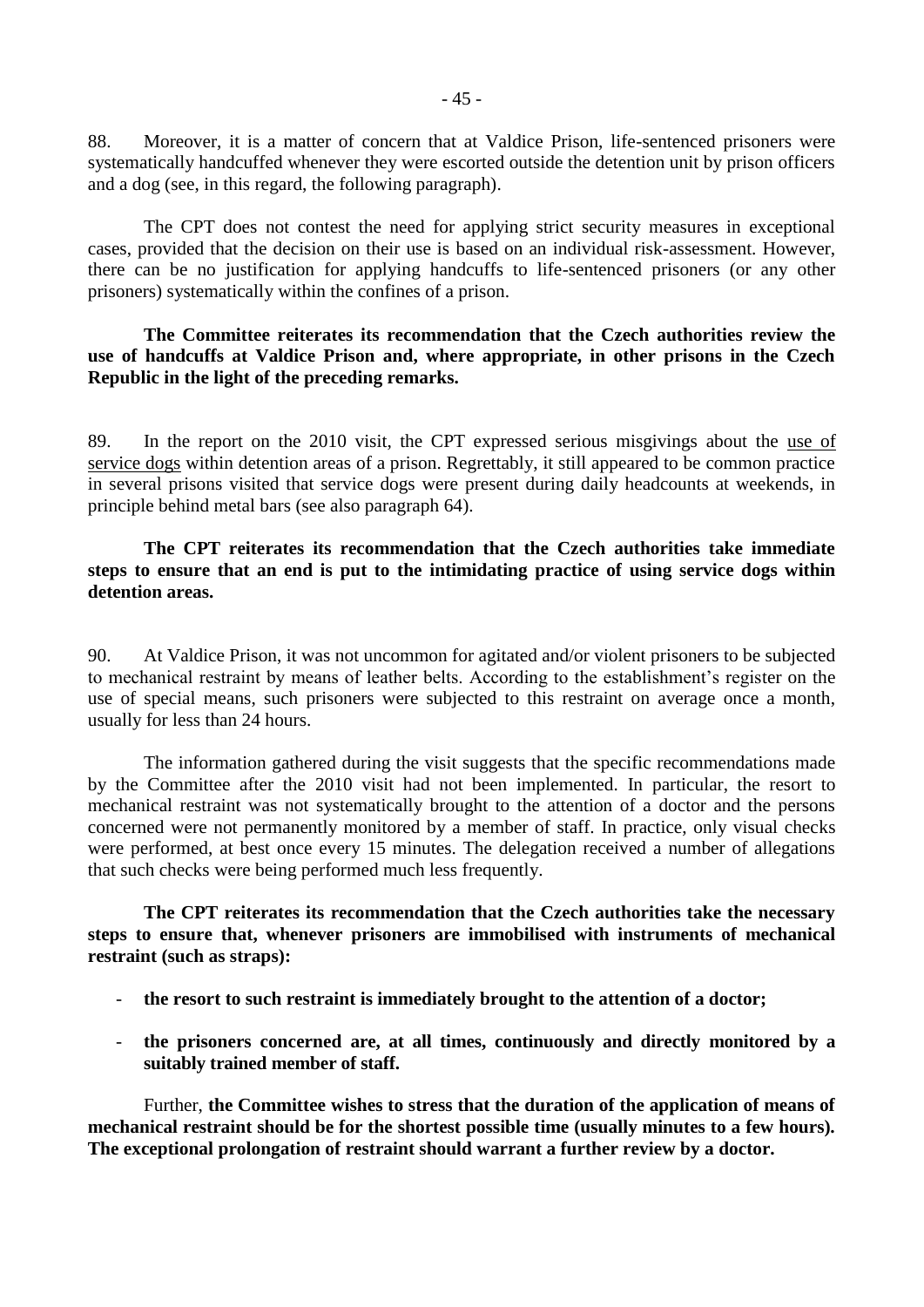91. It is regrettable that, despite the specific recommendations repeatedly made by the Committee after previous visits, prison officers in several of the establishments visited were openly carrying truncheons and handcuffs within the detention areas.

In this regard, the CPT considers that, in the interest of promoting positive relations between staff and detainees, prison officers should not carry such equipment as a matter of routine in detention areas. In addition, an effective implementation of the concept of dynamic security (see paragraph 84) will enhance control and security and will normally render the systematic carrying of such devices unnecessary.

## **The CPT reiterates its recommendation that the Czech authorities take the necessary steps to ensure that prison officers are no longer systematically equipped with truncheons and handcuffs (or at least that such devices are concealed from view).**

92. Further, in several establishments visited, it remained the case that prison officers were also carrying tear gas canisters within the detention areas. Given the potentially harmful effect of using this substance, the CPT wishes to stress once again that such devices should not form part of the standard equipment and should not be used in confined spaces. **The CPT recommends once again that the Czech authorities reconsider their policy regarding the use of tear gas canisters accordingly.**

## c. discipline

93. According to the relevant legal provisions<sup>51</sup>, the most severe disciplinary sanction for adult remand prisoners is an all-day disciplinary confinement for up to 10 days. Sentenced prisoners may be sanctioned to cellular confinement in a multi-occupancy disciplinary cell for up to 28 days whilst maintaining the right to participate in out-of-cell activities which form part of the individual treatment plan (so-called "UOMPZ placement"), all-day cellular confinement in a multi-occupancy disciplinary cell for up to 28 days and all-day solitary confinement in a disciplinary cell for up to 20 days. Juvenile remand prisoners may be sanctioned to solitary confinement for up to five days and juvenile sentenced inmates to  $10 \text{ days}^{52}$ .

As was the case during the 2010 visit, the delegation observed that resort to the most severe disciplinary sanction of solitary confinement was very rare in all the establishments visited.

Nevertheless, the CPT considers that, given the potentially very damaging effects of solitary confinement, the maximum period for solitary confinement as a punishment for an adult prisoner should be no higher than 14 days for a given offence, and preferably lower. Further, there should be a prohibition of sequential disciplinary sentences resulting in an uninterrupted period of solitary confinement in excess of the maximum period. Any offences committed by a prisoner which might call for more severe sanctions should be dealt with through the criminal justice system.

Further, the placement of juveniles in a solitary confinement regime is a measure which can easily compromise their physical and/or mental integrity. Consequently, resort to such a sanction should be regarded as an exceptional measure which should be used only for very short periods, in any event not for a period exceeding three days.

## **The Committee recommends that the relevant legal provisions be revised accordingly.**

 $51$ <sup>51</sup> See Section 22(2) of the Act on Remand Detention and Section 46(3) of the Act on Imprisonment.

<sup>52</sup> See Section 26 of the Act on Remand Detention and Section 64 of the Act on Imprisonment.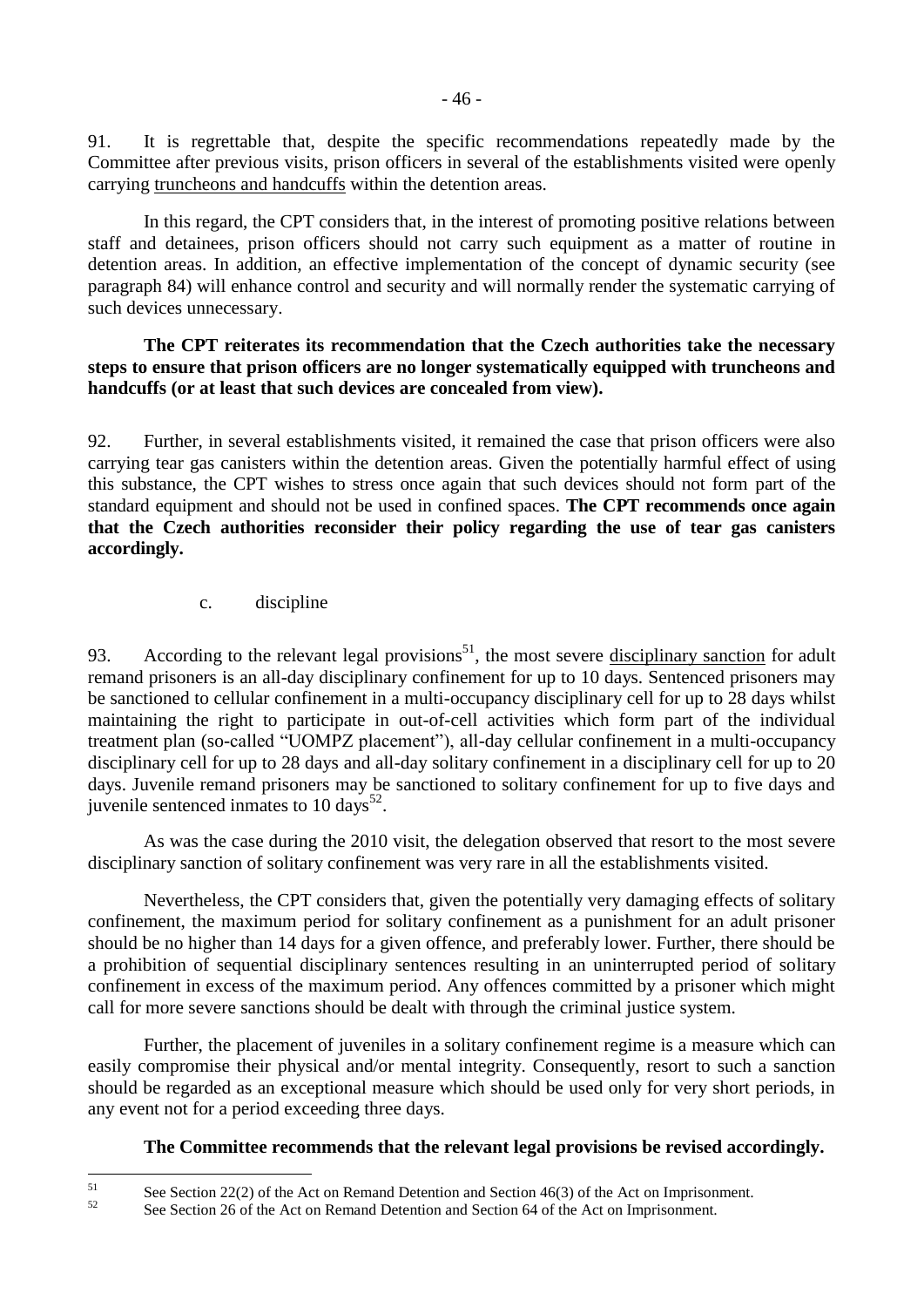94. Further, it is regrettable that, despite the assurances given by the Czech authorities in their response<sup>53</sup> to the report on the 2010 visit that the applicable rules would be revised, it remains the case that remand prisoners subject to the sanction of solitary confinement are still not allowed to receive visits (except from their lawyer) and that remand and sentenced prisoners subject to disciplinary solitary confinement are only allowed to have legal, educational and religious literature during their stay in a disciplinary cell.

**The CPT reiterates its recommendation that the Czech authorities take the necessary steps, including at the legislative level, to ensure that:**

- **disciplinary punishment of prisoners does not involve a total prohibition of family contact and that any restrictions on family contact as a punishment are imposed only when the offence relates to such contact;**
- **all prisoners, including sentenced prisoners, subjected to the sanction of solitary confinement are provided with a wider range of reading material during their stay in a disciplinary cell.**

95. Moreover, from the consultation of disciplinary files and discussions with staff, it transpired that in particular at Valdice Prison, prisoners subjected to a "UOMPZ placement" were sometimes not allowed to participate in out-of-cell activities for the whole duration of the sanction and were thus de facto held in solitary confinement for up to 28 days. **The CPT would like to receive the comments of the Czech authorities on this point.**

96. As regards disciplinary procedures, the delegation observed that, in the establishments visited, prisoners facing disciplinary charges were usually heard by the person responsible for taking a decision<sup>54</sup> and were informed orally about the possibility to lodge an appeal against the decision to the superior official and subsequently to the court.

That said, it is a matter of concern that prisoners subjected to a disciplinary sanction were usually not provided with a copy of the decision. In order to ensure that the right of appeal is fully effective in practice, **the CPT recommends that prisoners subjected to a disciplinary sanction always be given a copy of the decision (containing information on the reasons for the decision as well as on the avenues and deadline for lodging an appeal). The prisoners concerned should confirm in writing that they have received a copy of the decision.**

97. In the report on its 2010 visit, the CPT expressed misgivings about the fact that prison doctors were required to perform a medical examination in order to assess whether the prisoner concerned was fit to sustain the punishment of disciplinary confinement. It is regrettable that the specific recommendation made by the Committee in this regard has not been taken into account.

 $53$  $53$  See CPT/Inf (2014) 4, pages 33 and 34.

<sup>54</sup> Depending on the seriousness of the offence, a decision could be taken by an educator, special pedagogue, head of department or the prison director. The most severe sanction of solitary confinement can only be imposed by the director him/herself.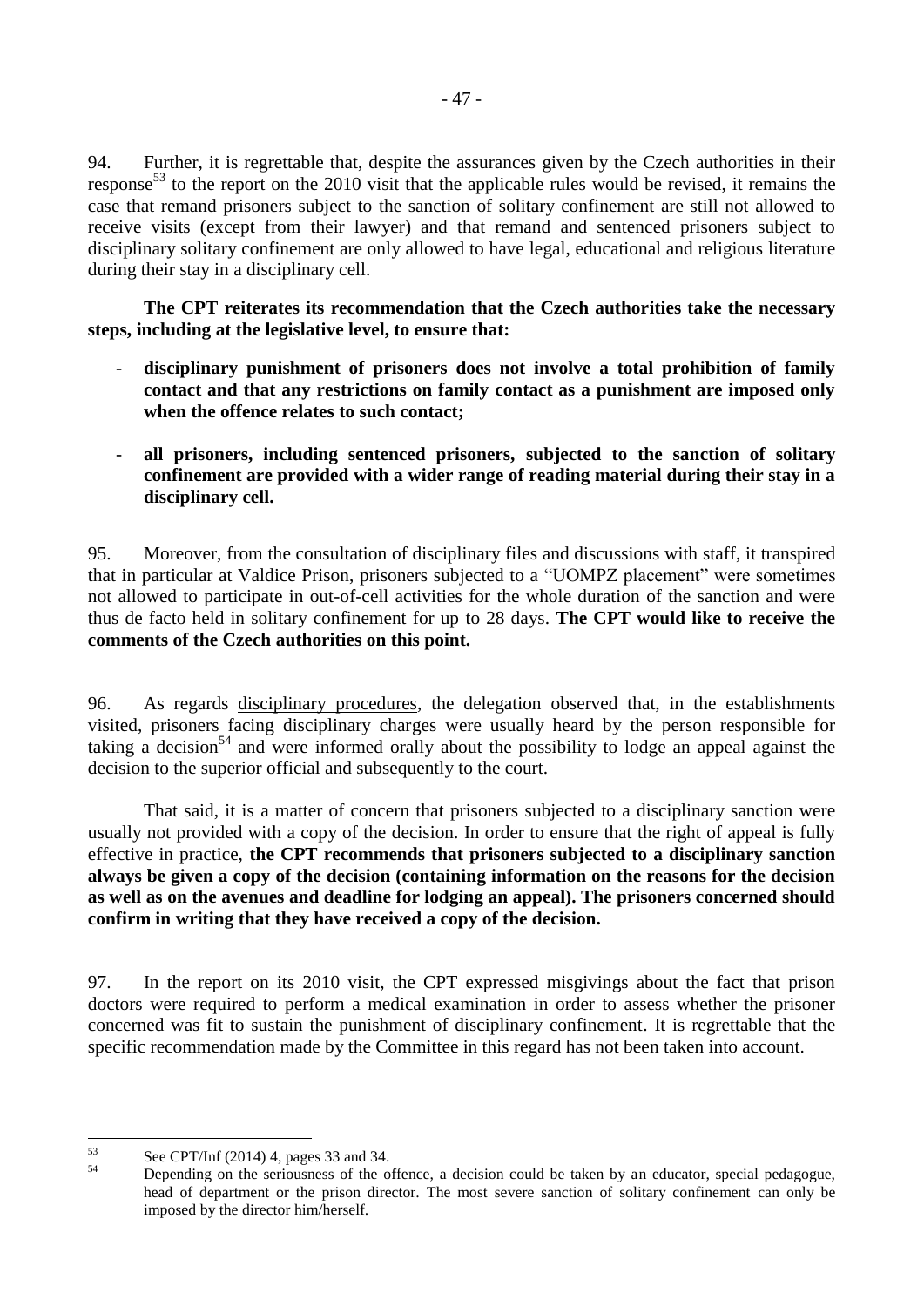The Committee wishes to stress once again that medical practitioners in prisons act as the personal doctors of prisoners, and ensuring that there is a positive doctor-patient relationship between them is a major factor in safeguarding the health and well-being of prisoners. Obliging prison doctors to certify that prisoners are fit to undergo punishment is scarcely likely to promote that relationship. As a matter of principle, the Committee considers that medical personnel should never participate in any part of the decision-making process resulting in any type of solitary confinement in a prison environment (except where the measure is applied for medical reasons).

On the other hand, health-care staff should be very attentive to the situation of prisoners placed under solitary confinement and should visit such prisoners immediately after placement and thereafter at least once per day, and provide them with prompt medical assistance and treatment as required.

**The CPT reiterates its recommendation that the role of health-care staff in relation to disciplinary matters be reviewed, in the light of the above remarks. In so doing, regard should be had to the European Prison Rules (in particular, Rule 43.2) and the comments made by the Committee in its 21st General Report (see paragraphs 62 and 63 of CPT/Inf (2011) 28).**

98. Material conditions in disciplinary cells were on the whole adequate in the establishments visited.

That said, at Litoměřice Remand Prison, disciplinary cells had poor access to natural light and insufficient ventilation. **Steps should be taken to remedy these deficiencies.**

d. contact with the outside world

99. In all the prisons visited, prisoners were able to send and receive an unlimited number of letters in all the establishments visited, the confidentiality of correspondence with lawyers was apparently always respected.

100. Further, as was the case in 2010, adult prisoners could receive visits from family members for three hours per month. Sentenced prisoners could have either one three-hour visit or several shorter visits totaling three hours, while remand prisoners could receive two visits of 1 ½ hours per month (usually under open conditions)<sup>55</sup>. In justified cases, remand prisoners could receive visits for more than 90 minutes at a time.

That said, it is regrettable that the visit entitlement of prisoners has not been increased as recommended by the Committee after the 2010 visit. Further, it remains the case that sentenced prisoners can only receive visits from persons other than next-of-kin "in justified cases".

Given the importance of the maintenance of good contact with relatives and other close persons, particularly in the context of prisoners' social rehabilitation, **the CPT reiterates its recommendation that the Czech authorities take the necessary steps to ensure that all prisoners (whether sentenced or on remand) are entitled to receive visits for at least one hour every week.** Further, **steps should be taken to ensure that all prisoners are, as a rule, also allowed to receive visits from persons other than next-of-kin.**

 $55$ 

Juvenile remand prisoners were entitled to a visit of 1  $\frac{1}{2}$  hours per week and juvenile sentenced inmates to five hours per month.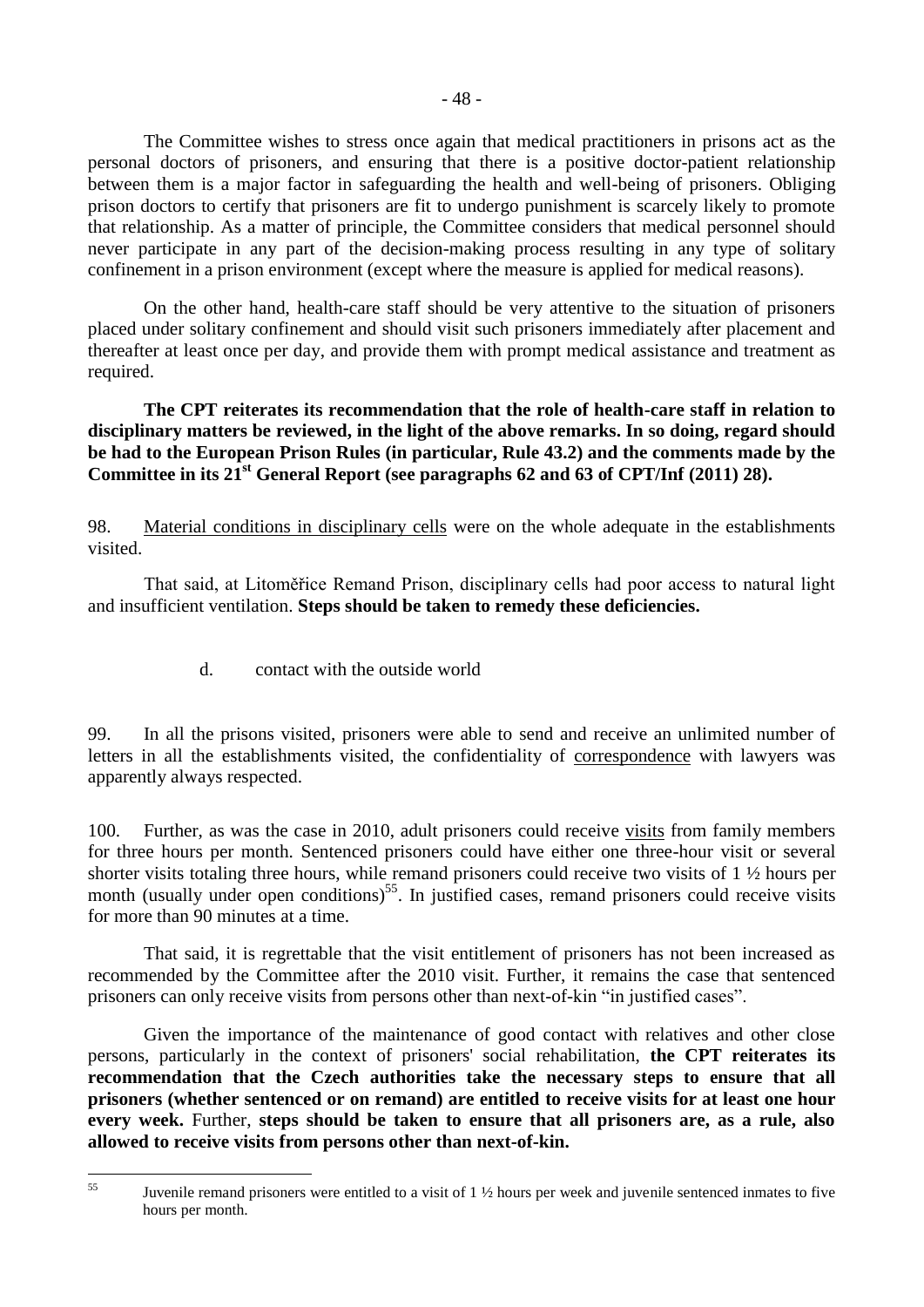101. In accordance with the relevant regulations, sentenced prisoners at Valdice Prison who gained credits for "good behaviour" were also allowed to receive visits without being monitored by staff.

However, due to the lack of designated facilities, sentenced prisoners at Litoměřice Remand Prison were not able to benefit from such unsupervised visits. **The CPT invites the Czech authorities to make the necessary arrangements at Litoměřice Remand Prison and, where appropriate, in other prisons in the country, to ensure that sentenced prisoners are able to receive visits without supervision as envisaged by relevant national regulations.**

102. As regards access to the telephone, the situation has significantly improved since the 2010 visit. Following legislative changes, the telephone calls of remand and sentenced prisoners are no longer limited to "justified cases". Usually, prisoners were entitled to make one telephone call of at least ten minutes per week at Litoměřice Remand Prison and of 30 minutes every two weeks at Valdice Prison.

That said, in particular at Litoměřice Remand Prison, the delegation received a number of complaints that prisoners had to wait up to two weeks for requests to make a telephone call to be processed. **The CPT would like to receive the Czech authorities' comments on this point.**

e. inspection procedures

103. The Office of the Ombudsperson, in its capacity as NPM, regularly visits prisons. In addition, public prosecutors have the duty to carry out inspections in the prisons under their jurisdiction.

That said, in several of the prisons visited, prosecutors' inspection reports seen by the delegation appeared to be extremely succinct (sometimes containing only one sentence) and contained no information on the action taken, nor any conclusions. The CPT considers that Prosecutors should be proactive and take the initiative to visit the establishments' detention areas and to enter into direct contact with inmates (including by interviewing them in private). The information contained in paragraph 52 illustrates the importance of the supervisory role of the Prosecutors. **Appropriate steps should be taken to ensure that public prosecutors carry out their task to visit prisons regularly and effectively.**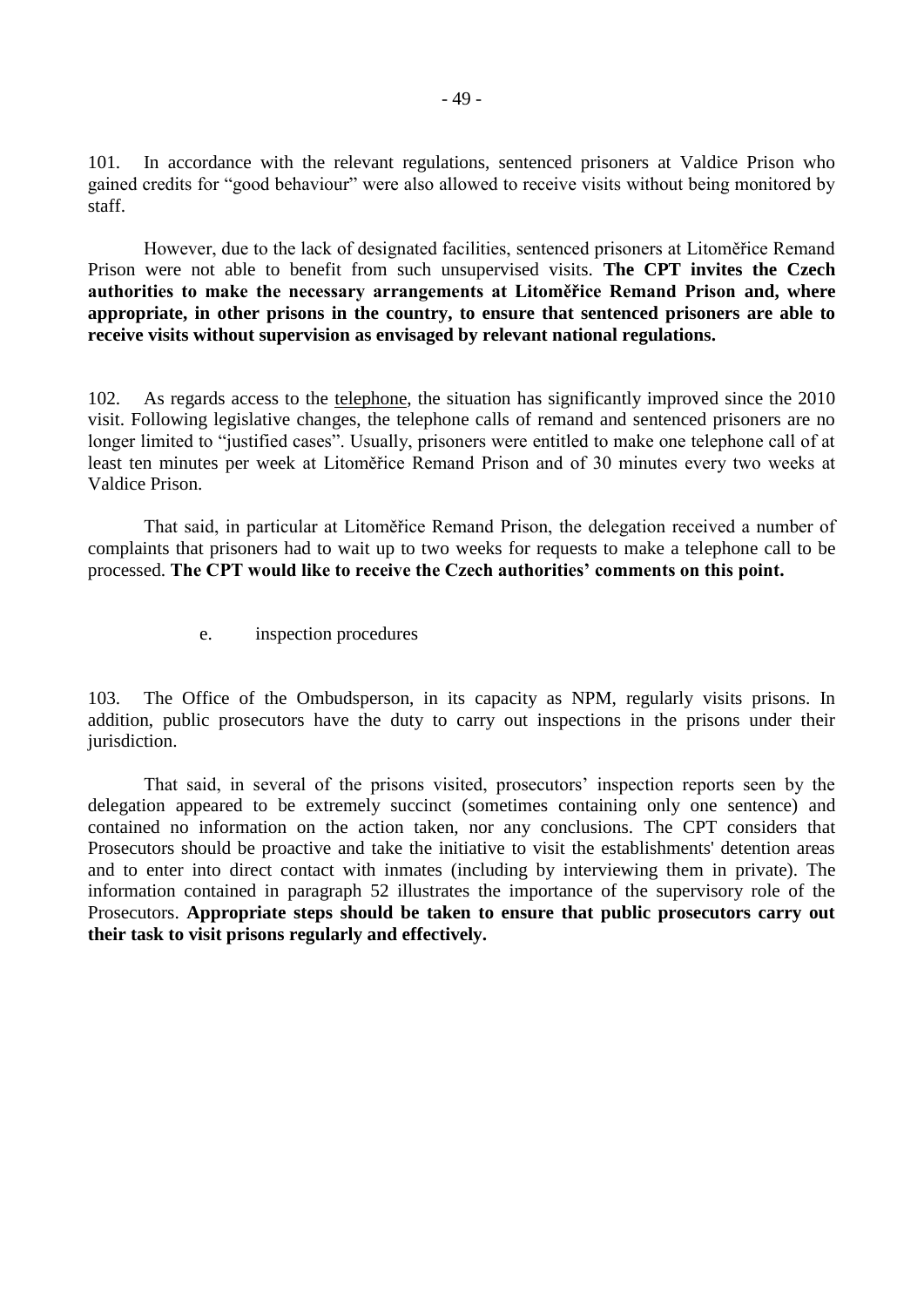## **D. Security detention**

## **1. Preliminary remarks**

104. The delegation carried out a targeted visit to Brno Remand Prison and Security Detention Facility in order to examine, for the first time in the Czech Republic, the situation of inmates subject to the measure of security detention ("*zabezpečovací detence*").

Security detention was introduced in the Czech Republic in January 2009, for the purpose of detaining in special facilities persons who, due to the nature and seriousness of their mental disorder ("*duševní porucha*"), represent a particularly serious threat to society. The basic legal framework is now laid down in Section 100 of the Criminal Code (CC) and the Law on the Execution of Security Detention (LESD).<sup>56</sup>

Security detention may be imposed on persons who have committed certain serious criminal offences (or an act which would otherwise be regarded as a serious criminal offence) in a mental state which excludes their criminal liability or diminishes it and who are considered to represent a danger to society, if it cannot be expected that a court-ordered measure of protective treatment (see paragraph 148) will achieve its goal. Security detention is thus designed as a subsidiary measure, the primary aim of which is the protection of society and the therapeutic and educational fostering of inmates,<sup>57</sup> and shall be served in special facilities under the authority of the Czech prison service.

105. Security detention is imposed by a court at the time of sentencing (i.e. during the criminal proceedings) and, depending on the circumstances of the case, either as a separate measure or together with a penalty. In addition, at a later stage, a court-ordered measure of in-patient protective treatment in a psychiatric facility may be converted into security detention if conditions for imposing security detention are met or if the protective treatment is not achieving its goal or does not ensure sufficient protection of society, in particular if the patient has escaped from a psychiatric facility, used violence against staff or other patients, repeatedly refused to undergo examinations or treatment, or has in another manner expressed a negative attitude towards the protective treatment.<sup>58</sup>

A court may also convert security detention into in-patient protective treatment if the reasons for which the security detention was ordered cease to exist and if conditions for in-patient protective treatment are met.

106. In the case that security detention is imposed together with a prison sentence, it is executed after the prison sentence has been served. The delegation was informed that, at the time of the visit, there were some 50 prisoners in the Czech prison system who would be transferred to security detention after having served their prison sentence (the last one was expected to be transferred in 2029).

However, it is a matter of concern that prison establishments where such inmates were being held did not offer them any specific treatment programmes (psychiatric, educational, rehabilitation, etc.) which are tailored to their particular situation and individual needs and would facilitate the achievement of the therapeutic and educational aims of the subsequent security detention or render it unnecessary.

 $56$  $^{56}$  Laws nos. 40/2009 and 129/2008, respectively.

 $^{57}$  For further details, see paragraph 132.

See Section 99 (5) of the CC.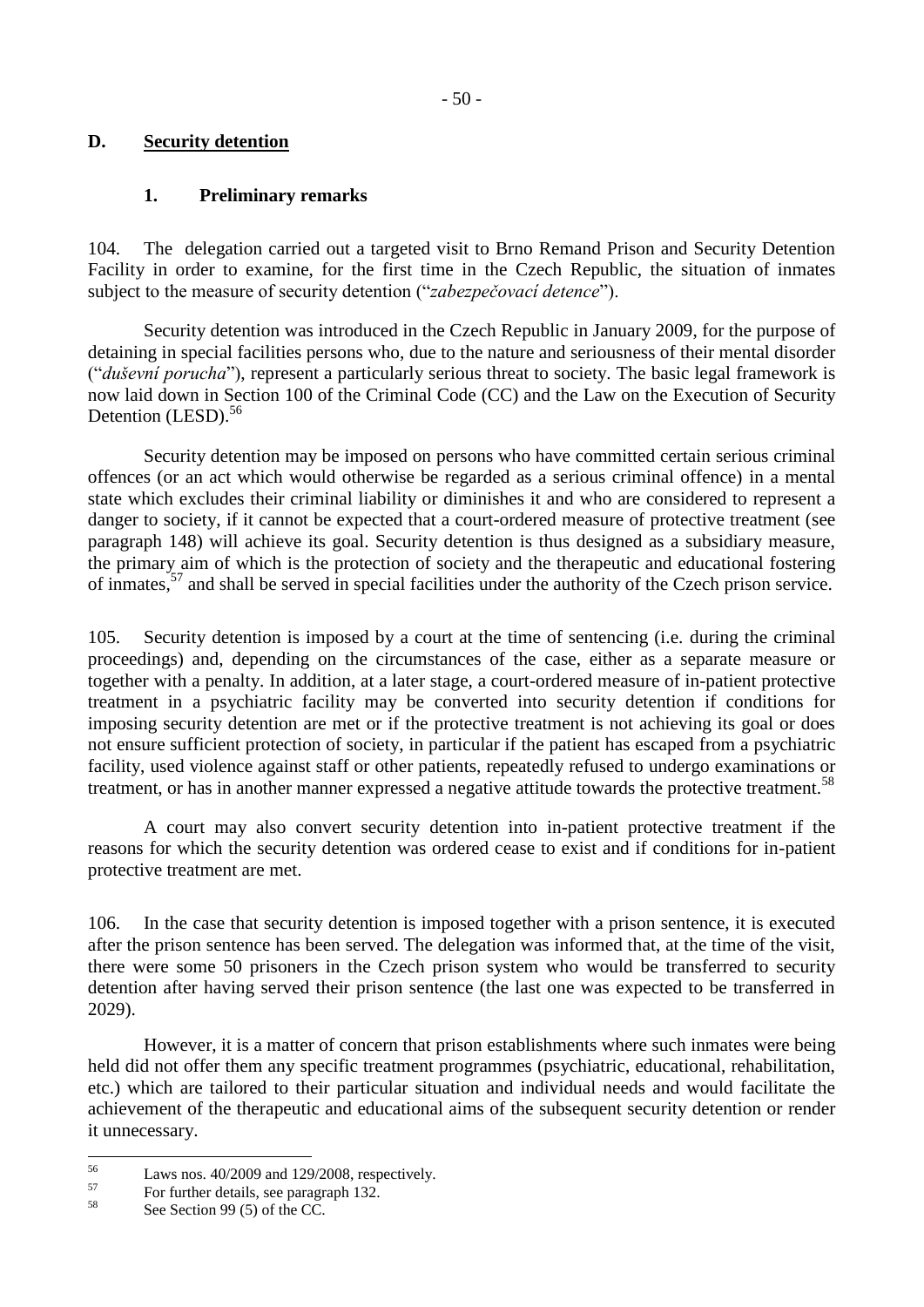**to receive the comments of the Czech authorities on this matter.**

107. If a prison sentence is imposed on an inmate in security detention, the execution of the security detention is interrupted and the inmate concerned is transferred to a prison establishment; after having served the prison sentence, he/she is returned to security detention. However, given the lack of specific treatment programmes in prisons described in the previous paragraph, in practice, such an arrangement leads to a sudden interruption of the treatment programmes provided to inmates in the context of security detention. **The CPT would like to receive the comments of the Czech authorities on this issue.**

108. The security detention facility at Brno Prison was established in 2009 as the first facility of its kind in the Czech Republic.<sup>59</sup> It is located in a separate building within the compound of Brno Prison and falls under the authority of the governor of the prison.<sup>60</sup> Originally, the building served as a rehabilitation centre for the prison hospital. At the time of the visit, it was holding 27 adult inmates (including three women), for an official capacity of 48 places.

The facility is intended to serve as a point of entry into the security detention system; all inmates upon whom security detention is imposed are first placed in Brno Security Detention Facility and may later be transferred to Opava, depending on their diagnosis and therapeutic progress. Of the 46 inmates admitted to Brno since 2009, twelve were transferred to Opava, and in respect of an additional six, security detention was transformed into in-patient protective treatment in a psychiatric hospital. The security detention of one inmate had been interrupted and the person concerned was transferred to a prison to serve his prison sentence (which was imposed when he was already serving security detention).

## **2. Ill-treatment**

109. Many security detention inmates interviewed by the delegation made no allegations of illtreatment by staff.

However, the delegation did receive some allegations of inmates being slapped (usually in their rooms or in the showers, i.e. places not covered by CCTV) and/or verbally abused by members of custodial staff, in response to "disobedient" behaviour by the inmates concerned.

Moreover, several allegations were heard, in interviews carried out separately with individual inmates, that inmates with a learning disability had been made by custodial staff, for the amusement of the latter, to dance, bark, eat grass and drink water from a bucket. Accounts were also heard of custodial staff laughing and reporting to each other in the presence of the inmates on "what the fools have done". If confirmed, in the CPT's view, such actions would amount to degrading treatment.

One inmate also claimed that he had informed a member of non-custodial staff about having received slaps from prison officers but that the former had allegedly taken no action.

 $50$ <sup>59</sup> A second detention facility was opened at Opava Prison in February 2013. As of 31 March 2014, it was holding eleven inmates for an official capacity of 18 places.

<sup>&</sup>lt;sup>60</sup> A remand prison, a prison hospital and the security detention facility are located within the compound.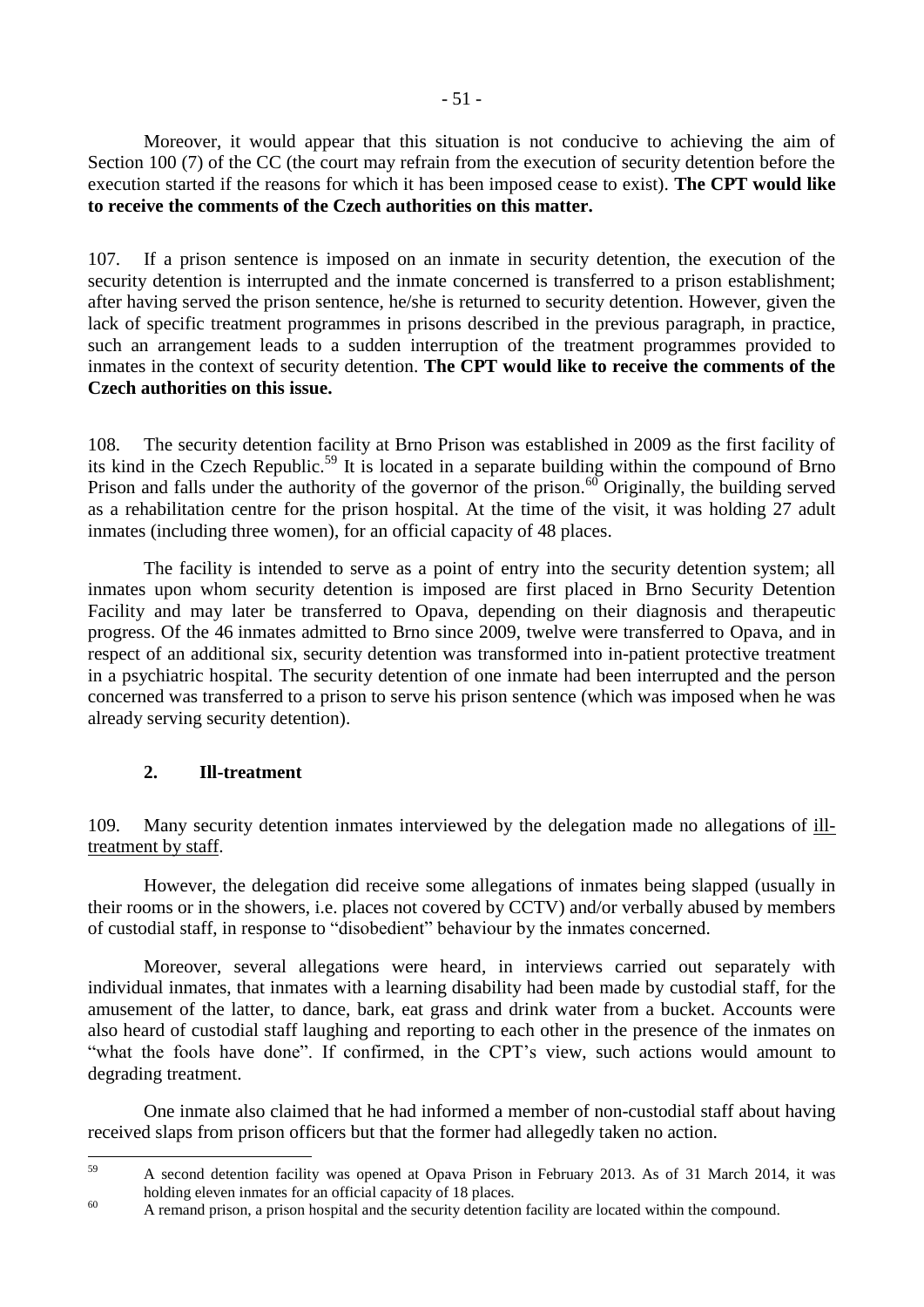**The CPT recommends that the management of Brno Prison clearly and regularly remind custodial staff that they should always treat all inmates with politeness and respect and that physical ill-treatment and verbal abuse of inmates, as well as other forms of disrespectful behaviour vis-à-vis inmates, are not acceptable and will be punished accordingly.** Further, **the Committee recommends that all staff at Brno Detention Facility be reminded that accountability for ill-treatment extends beyond the actual perpetrators to anyone who knows, or should know, that ill-treatment is occurring/has occurred and fails to act to prevent or report it.**

110. By contrast, the CPT's delegation received no allegations and found no other indications of inter-inmate violence.

## **3. Living conditions**

111. Material conditions in the security detention facility were generally very good. All the premises were in a good state of repair and clean.

At the time of the visit, 16 inmates were being accommodated in double-occupancy rooms and the remaining eleven in single rooms. Male and female inmates were accommodated separately from each other. All rooms were sufficient in size (measuring between 18 and 29 m², including the fully partitioned toilet), had good access to natural light and artificial lighting and were adequately heated and ventilated. They were also well-equipped (beds, tables, chairs, wardrobes, shelves and call bells) and inmates were allowed to keep some personal belongings (photographs, magazines, books, etc.).

In addition, there were communal rooms for daily communal meetings and several activity rooms (including fitness rooms). Communal showers, located on each floor, could be used by inmates twice a week. $61$ 

112. That said, the rooms accommodating inmates were rather austere (although the management of the facility informed the delegation that inmates were allowed to personalise them with pictures or notice boards (in such a way that the walls were not damaged)) and to eat their meals, $62$  inmates were only provided with spoons (a few of them were using plastic knives and forks which they had bought for themselves in the prison shop).<sup>63</sup> Further, all male inmates were obliged to have their hair cut in the same style.

The CPT considers that such practices are demeaning and not conducive to the psycho-social rehabilitation of inmates and the achieving of the goal of the therapeutic process and that they may impinge upon inmates' sense of security and autonomy. **The Committee recommends that the above-mentioned practices be revised.**

<sup>61</sup>  $\frac{61}{62}$  Some inmates' rooms were equipped with showers.

 $^{62}$  Inmates took their meals in their rooms.

Inmates had the right to wear their own clothes (provided that the clothes met hygienic standards and inmates had the possibility to exchange them at their own cost) – see Section 20 (3) of the LESD. However, in practice, the vast majority of inmates wore institutional clothes.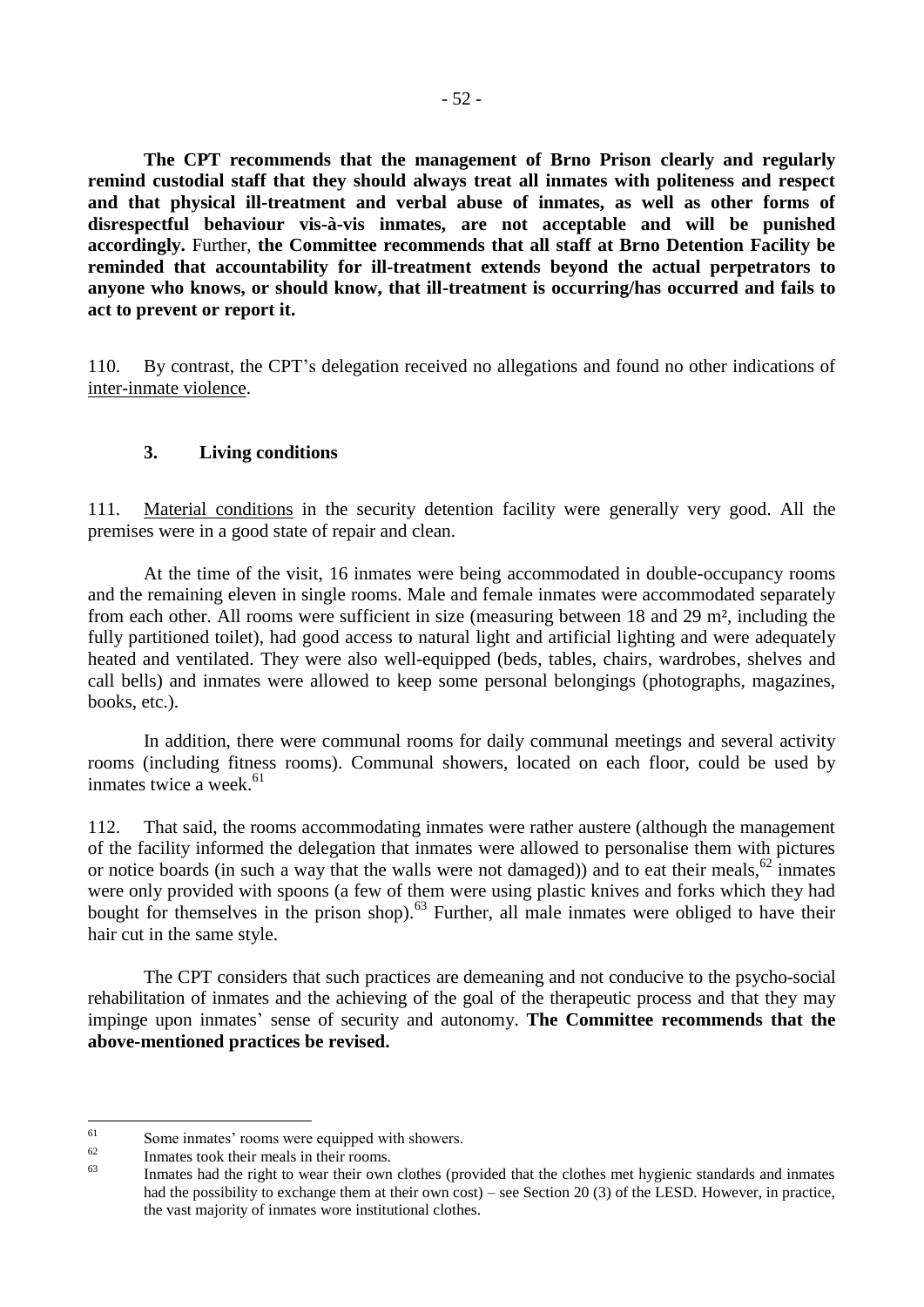113. By letter of 16 July 2014, addressed to the Minister of Justice, the CPT raised the case of one particular inmate whom the delegation had met in the security detention facility. The inmate concerned had been in security detention for two years, had suffered from an organic brain disease and a personality disorder and, when met by the delegation, had not been oriented in time and space and not fully oriented in person. Because of his aggressive behaviour towards staff and other inmates, the person concerned had been accommodated in a single room which had been devoid of any furniture except for two beds covered with plastic "sheets" as he reportedly had repeatedly destroyed furniture. The room had been untidy and a strong smell of urine had been present.

The CPT acknowledged the particular challenge posed by this inmate. Nevertheless, the CPT considered that the necessary steps should be taken without delay to ensure that the inmate concerned is provided with appropriate care. If necessary, he should be transferred to a suitable health-care facility.

By letter of 15 October 2014, the Minister of Justice informed the Committee that the continuation of the measure of security detention of this particular inmate had been reviewed by the court and the measure had been extended. The care provided to the inmate in the security detention facility focused on ensuring dignified living conditions; the laundry was changed more often and the inmate's personal hygiene was thoroughly carried out by the employees of the facility. Efforts were made to eliminate aggressive behaviour to his surroundings as well as to himself and the inmate was provided with maximal health care by the medical staff. Attempts were also made towards fuller social integration within the group.

The letter further states that during seven random inspections by the public prosecutor, no deficiencies were detected as regards the state of cleanliness and equipment of the cell of this inmate.

#### **The CPT takes notes of the improved material conditions and care provided to the inmate concerned and trusts that the Czech authorities will continue their efforts in this respect.**

114. However, more generally, the above-described case raises the question whether the Brno Security Detention Facility is equipped and ready prepared to cope with and provide adequate environment to a potentially growing number of inmates who, due to, for example, neurodevelopmental or neurocognitive disorders, or severe deterioration of their physical and mental state as a result of illness or age, have a minimal perspective of change and are not capable of taking care of themselves. **The CPT would like to receive the comments of the Czech authorities on this issue.**

115. During the time of the day when no organised treatment/activities were provided, a closeddoor regime was applied to inmates in the security detention facility. The information gathered during the 2014 visit suggests that, in principle, inmates were locked up in their rooms, either alone or with one roommate (see paragraph 111) for a minimum of 18 hours a day on weekdays and some 21 hours at weekends (when the only organised activity provided was watching TV and outdoor exercise).

**The CPT encourages the Czech authorities to further develop the regime provided to inmates held at Brno Security Detention Facility in order to ensure that they are able to spend more time out of their rooms, in particular during weekends.**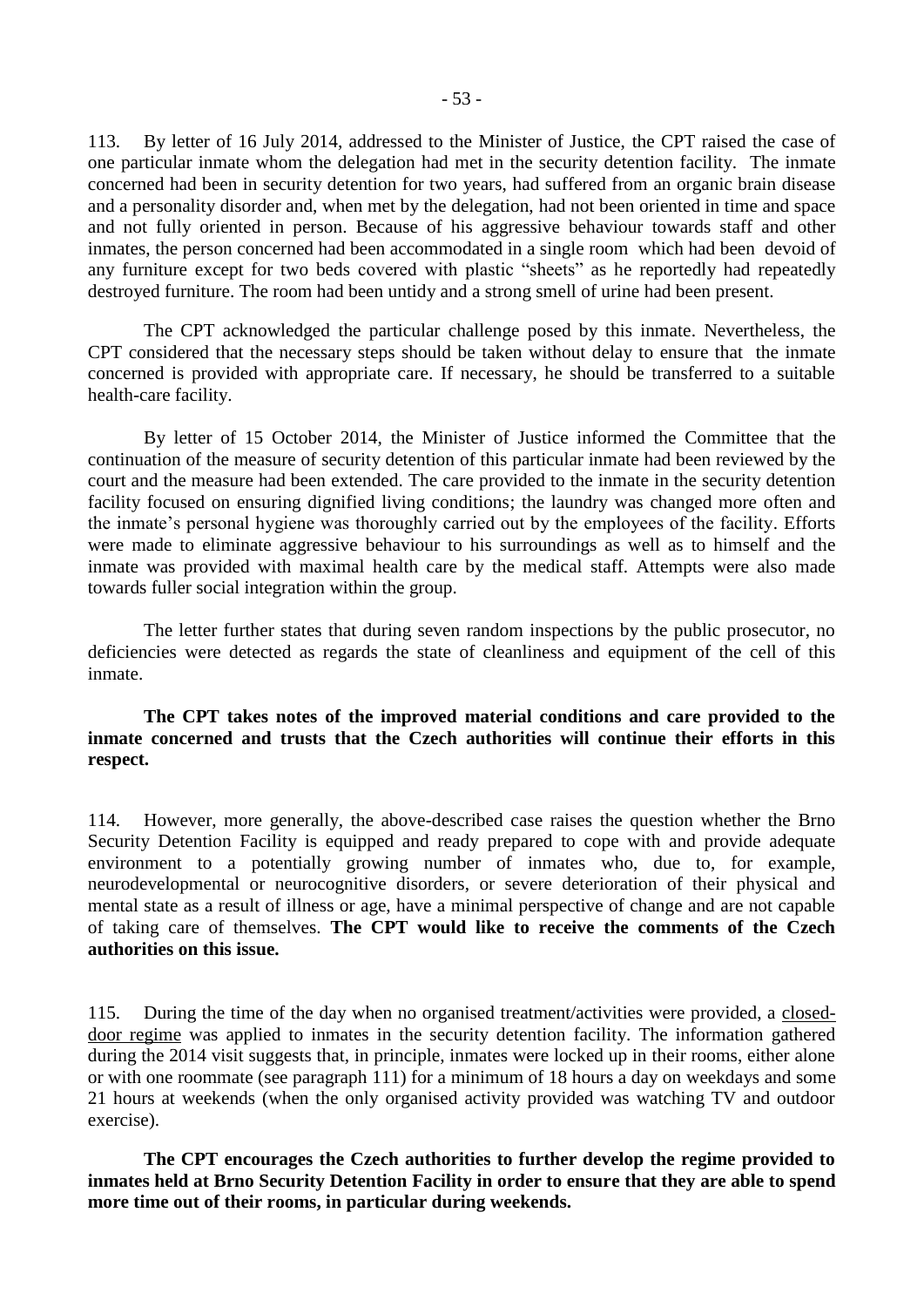## **4. Health care**

116. The delegation gained a generally positive impression of the range of therapeutic and recreational activities which were offered to inmates on an individual or group basis; they included psychological counselling, psychotherapy (including for sexual deviations), socio-psychological, motivation and conflict resolution training, drama and art therapy, speech therapy, gardening, cooking, watching videos, fish breeding and sport.

In addition, inmates had access to books/magazines, could play board games, listen to a radio in their rooms, had daily access to a television room (for approximately one hour and a half) and were offered daily outdoor exercise.

However, although six inmates (i.e. nearly one in four) had been diagnosed with substance dependence, no specific treatment programme was available for them. **The CPT recommends that a specific treatment programme for inmates suffering from addictions be developed and provided to inmates at Brno Security Detention Facility.**

117. As regards pharmacotherapy, the delegation did not observe any signs of overmedication of inmates. Concerning the quantity and range of medication available, the delegation was informed that, from the perspective of health-care legislation, security detention inmates were regarded as out-patients (unlike forensic psychiatric in-patients) and, in practice, certain more expensive types of medication, such as second generation depot anti-psychotics, were not available to them. The delegation observed that, in some cases, these arrangements resulted in an abrupt interruption of medication and its replacement by less expensive drugs if the penal measure of in-patient protective treatment was turned into security detention by the court and forensic psychiatric patients were transferred to the security detention facility. **The CPT would like to receive the comments of the Czech authorities on this issue.**

118. A comprehensive report was prepared on every inmate once a quarter by a panel of specialist staff members, <sup>64</sup> in compliance with Section 26 of LESD. Inmates were entitled to be informed of the contents of the report.

The reports seen by the delegation had been drawn up thoroughly and contained an individualised evaluation of the effectiveness of treatment programmes, a description of the inmate's behaviour, his/her social situation, perception of the offence and self-reflection, risk assessment and conclusions as to the motivation of the inmate, his/her willingness to co-operate and the possibility to move on to protective treatment.

119. Another positive element was the holding of communal meetings for groups of inmates and staff every morning; participation was mandatory, the programme of the day was discussed and inmates were encouraged to take an active part in the meetings (e.g. to recall what they had done the day before, one inmate was chosen in advance to announce a piece of news).

 $64$ 

I.e. non-custodial staff responsible for achieving the aim of security detention.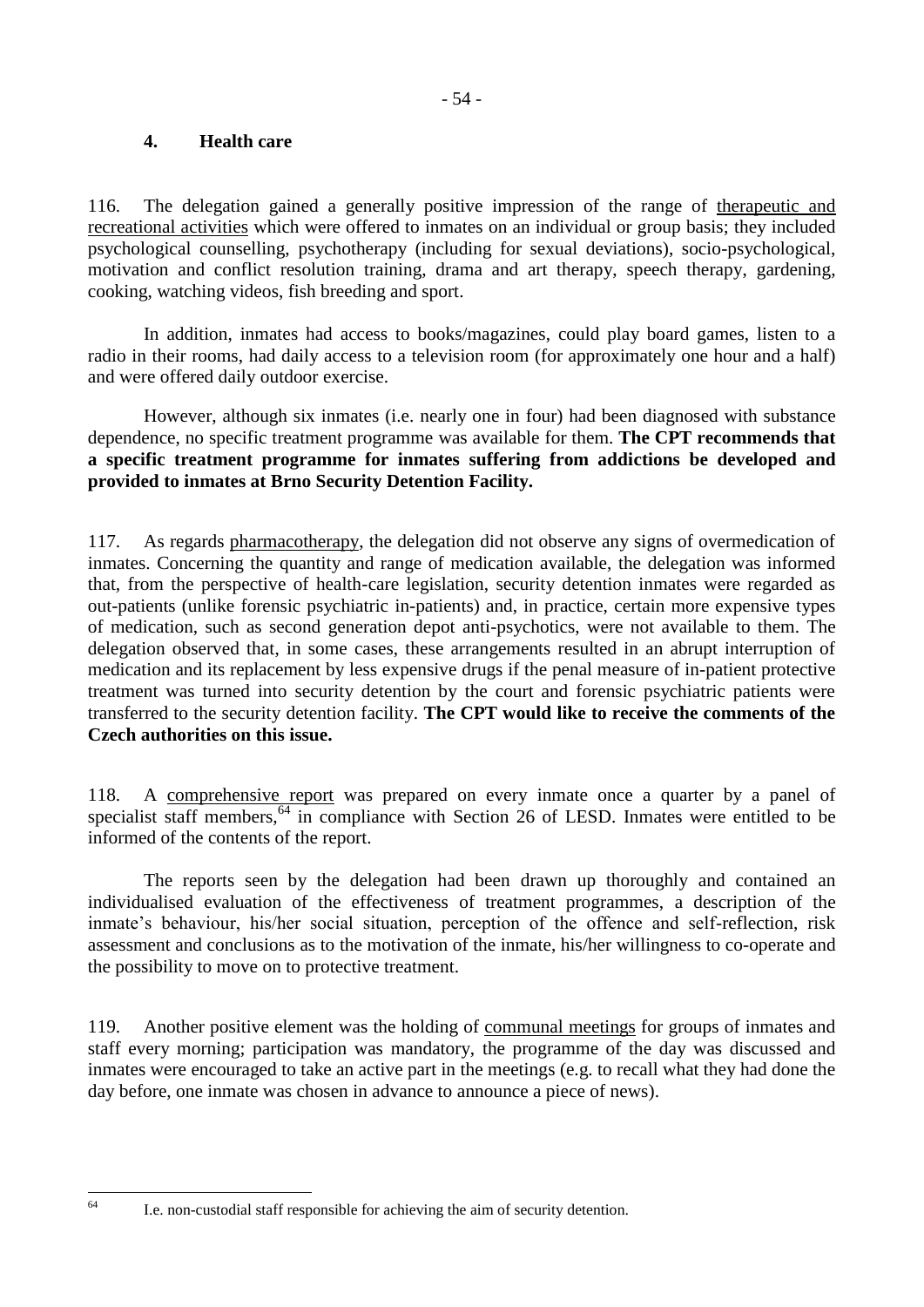120. The provision of somatic care was adequate;<sup>65</sup> inmates were thoroughly examined upon admission to the security detention facility and their medical files were accurately kept.

121. Concerning medical confidentiality, it is a matter of concern that custodial staff were always present during all medical examinations of inmates; moreover, the results of medical examinations upon admission were contained in inmates' personal files and were thus accessible to non-medical staff.

In the CPT's view, there can be no justification for custodial staff being systematically present during medical examinations; their presence is detrimental to the establishment of a proper doctor-patient relationship and usually unnecessary from a security point of view. Alternative solutions can and should be found to reconcile legitimate security requirements with the principle of medical confidentiality. One possibility might be the installation of a call system, whereby a doctor would be in a position to rapidly alert prison officers in those exceptional cases when an inmate becomes agitated or threatening during a medical examination.

**The CPT recommends that all medical examinations/consultations be conducted out of the hearing and – unless the doctor concerned requests otherwise in a particular case – out of sight of non-medical staff. If necessary, the relevant regulations should be amended accordingly.**

Further, **the Committee recommends that information concerning inmates' health be kept in a manner which ensures respect for medical confidentiality. Health-care staff may inform custodial officers on a need-to-know basis about the state of health of an inmate; however, the information provided should be limited to that necessary to prevent a serious risk for the inmate or other persons, unless the inmate consents to additional information being given.**

122. It became clear during the visit that all contact of the psychiatrist and psychologist with inmates, be it in an individual or group therapy session, was conducted through metal bars. Apparently, this practice was required by the relevant regulations.

The CPT acknowledges that special security measures might be called for in specific cases; however, systematic contact with inmates through bars is a practice which can hardly be described as conducive to a genuine therapeutic relationship and is potentially degrading to both patients and staff. **The Committee recommends that the Czech authorities fundamentally review this approach.**

123. The information gathered during the visit indicates that, in general, inmates were aware of the medication and treatment they were receiving. It appeared, however, that consent to treatment was usually only sought for invasive interventions.

65

Somatic care was provided by the prison hospital, located within the remand prison and security detention facility compound.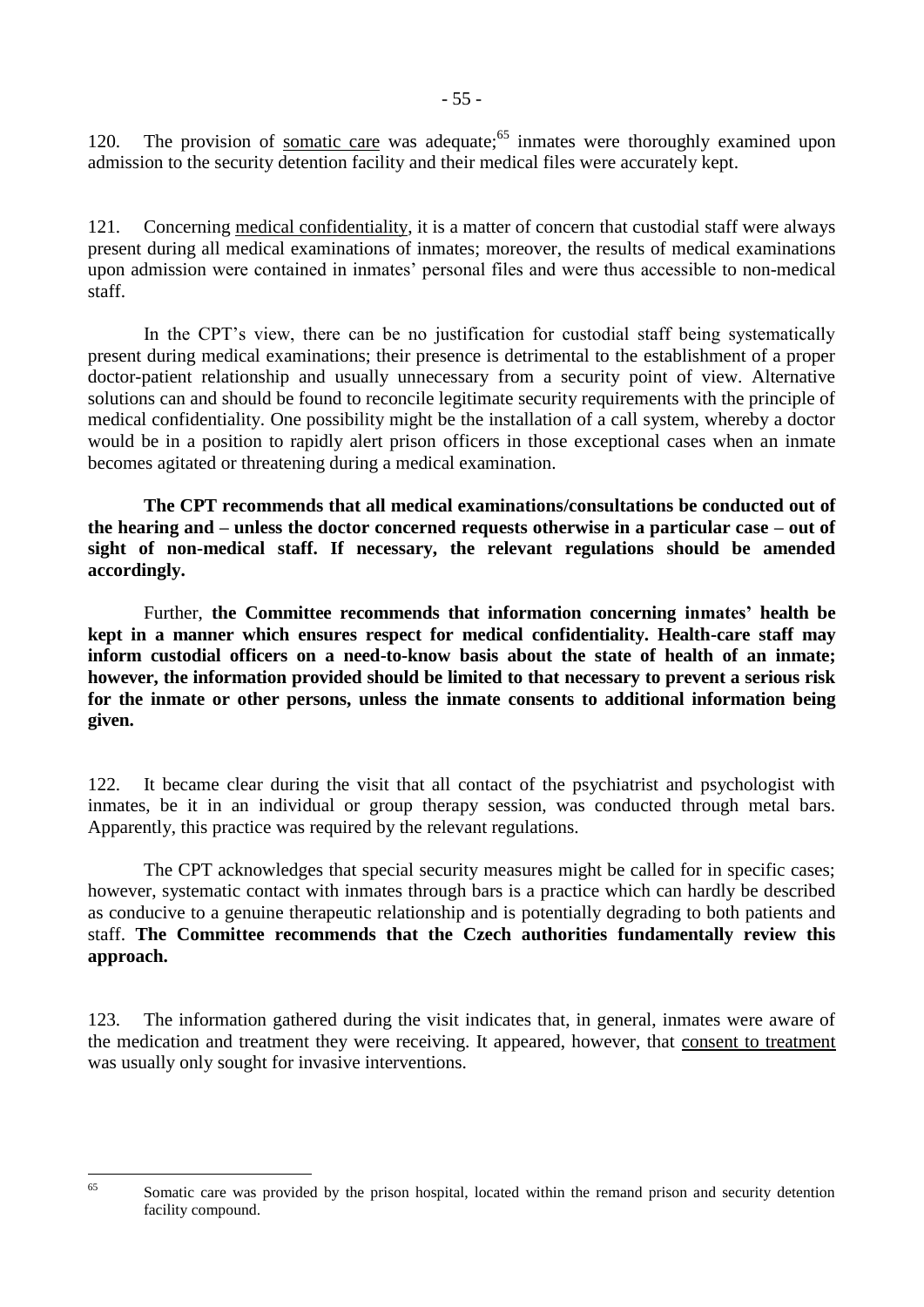The CPT considers that inmates in security detention should, as a matter of principle, be placed in a position to give their free and informed consent to treatment. Every inmate should be given the opportunity to refuse – either in person or through his or her guardian – treatment or any other medical intervention. Any derogation from this fundamental principle should be based upon law and only relate to clearly and strictly defined exceptional circumstances.

**The Committee recommends that these precepts be effectively implemented in practice at Brno Security Detention Facility as well as in the other security detention facility in the country.**

## **5. Means of restraint**

124. Section 36 of LESD provides for the use of the following means of restraint: placement in a closed unit or seclusion room, manual control, mechanical restraint (use of straps) and acute parenteral administration of psychotropic medication<sup>66</sup> (chemical restraint). All resort to means of restraint must be recorded. Under Section 37 (2), any use of means of restraint (if connected with the state of health of the inmate) shall be authorised by a medical doctor.

125. According to the relevant register, resort to seclusion and mechanical means of restraint was rare at Brno Security Detention Facility. In 2013, placement in a seclusion room was ordered in eight cases, usually for up to several hours. In one of these cases, the placement in a seclusion room was combined with mechanical restraint – the limbs of the inmate were fixated by means of straps (made of leather and textile) and the period of restraint came close to 24 hours.

The record made in the relevant register concerning this particular case indicates that the fixated inmate was under continuous CCTV surveillance and, between 9 a.m. and 7 p.m., he was being regularly checked by a member of the health-care staff; as regards the night time, there was no record of regular personal checks of the inmate.

The CPT considers that when an inmate is subjected to mechanical restraint, a qualified health-care staff member should be continuously present in order to maintain the therapeutic alliance and to provide assistance. Contact is to be maintained in an appropriate way aiming at deescalating the situation and discontinuing the measure. Clearly, video surveillance cannot replace such a continuous staff presence. In cases where an inmate is secluded, the staff member may be outside the seclusion room, provided that the patient can fully see the staff member and the latter can continuously observe and hear the patient.

**The CPT recommends that steps be taken at Brno Security Detention Facility to ensure that the minimum standards set out above are applied whenever resort is had to means of restraint.**

<sup>66</sup> 

This option is regarded as a means of restraint unless it is administered upon the inmate's request or constitutes a long-term treatment of a mental disorder.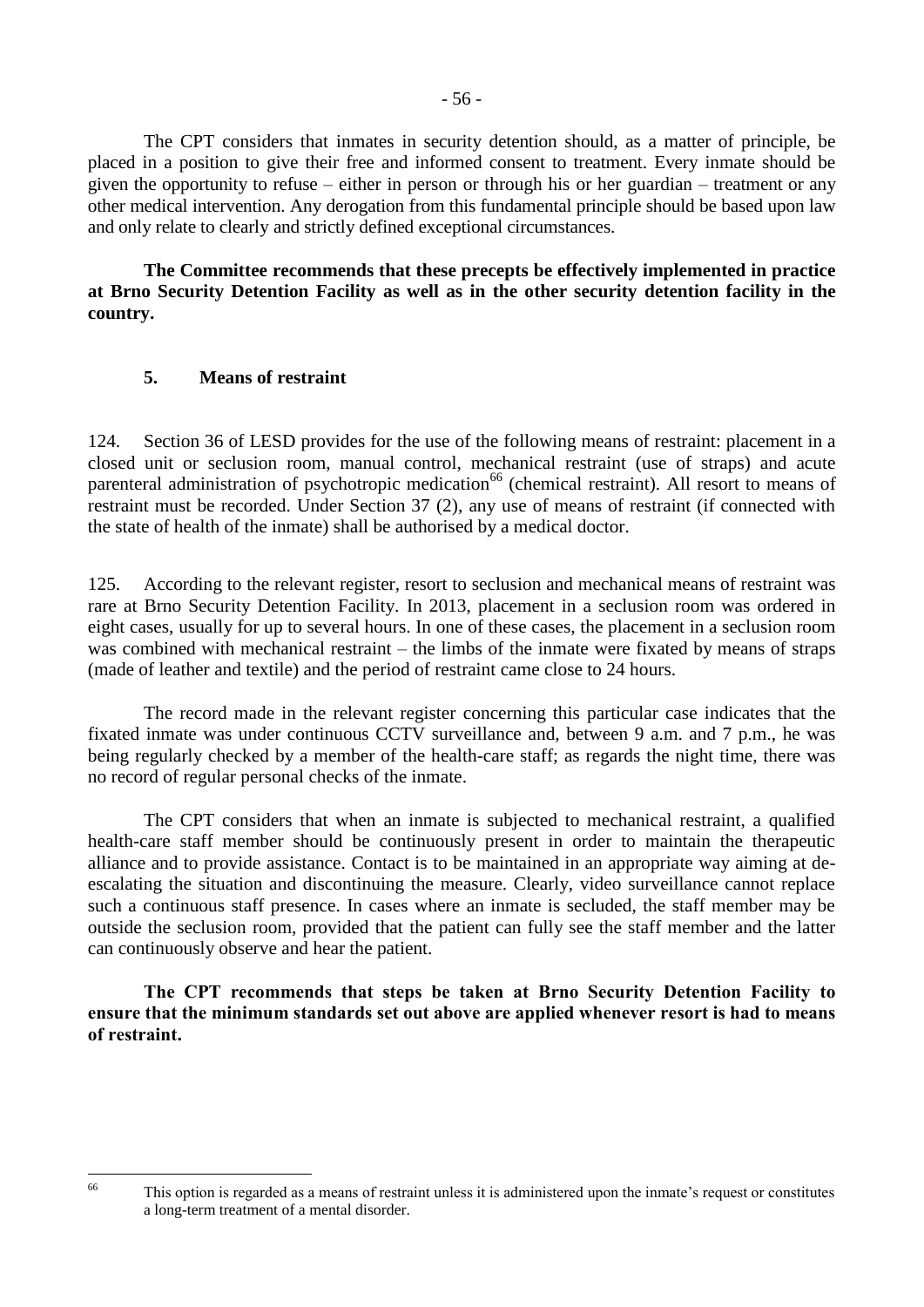126. The information received by the delegation during the visit suggests that resort to chemical restraint was not recorded in the register of restraint. Moreover, the decision to resort to rapid tranquillisers was in practice made by a nurse, on the basis of a prescription previously made by a medical doctor in the medical file of the inmate.

#### **The CPT recommends that instances of chemical restraint be subjected to the same safeguards as mechanical restraint, i.e. be ordered by or immediately brought to the attention of a doctor and be recorded in the register of restraint and the inmate's personal medical file.**

127. The material conditions in the two seclusion rooms at Brno Security Detention Facility were adequate; in particular, the rooms were sufficient in size, were adequately equipped (a metal bed, a table and a chair, all fixed to the floor, a fully partitioned sanitary annexe, a call bell and a CCTV) and were well lit and ventilated.

#### **6. Staff**

128. The complement of specialised staff appeared generally adequate. The team comprised a psychiatrist, a psychologist, three educators, two therapists, four nurses and two orderlies, all working full time; a sexologist was contracted by the facility on a part-time basis.

However, a social worker shared her time between the prison and the security detention facility; this arrangement, according to the information provided by the management, did not sufficiently respond to the needs of the security detention inmates. **The CPT would like to receive the comments of the Czech authorities on this point.**

129. As regards custodial staff, in addition to the post of head of the security detention facility, there were 19 prison officers (including two women), working 12-hour shifts. On working days, the day-shift consisted of one prison officer being continuously present on each of the three floors of the detention area and four additional custodial staff (responsible *inter alia* for outdoor exercise, visits and escorting inmates within the establishment). Outside working hours and at weekends, there were two prison officers responsible for the three accommodation units and one additional custodial staff member.

130. Working with persons suffering from a mental disorder will always be a difficult task for all categories of staff involved. Bearing in mind the challenging nature of their work, it is of crucial importance that staff assigned to security-related tasks be carefully selected and that they receive appropriate training before taking up their duties, as well as in-service courses.

In this context, the delegation was informed that custodial staff were specifically selected, on a voluntary basis, to carry out their duties in the security detention facility. It is also positive that they received a one-week training course at Bohnice Psychiatric Hospital on working with persons suffering from a mental disorder.

However, no refresher courses had been provided, nor were any such courses planned in the foreseeable future. **The CPT recommends that ongoing training be organised on a regular basis for custodial staff working in the security detention facility.** This should, *inter alia*, help to eliminate the issues identified in paragraph 109.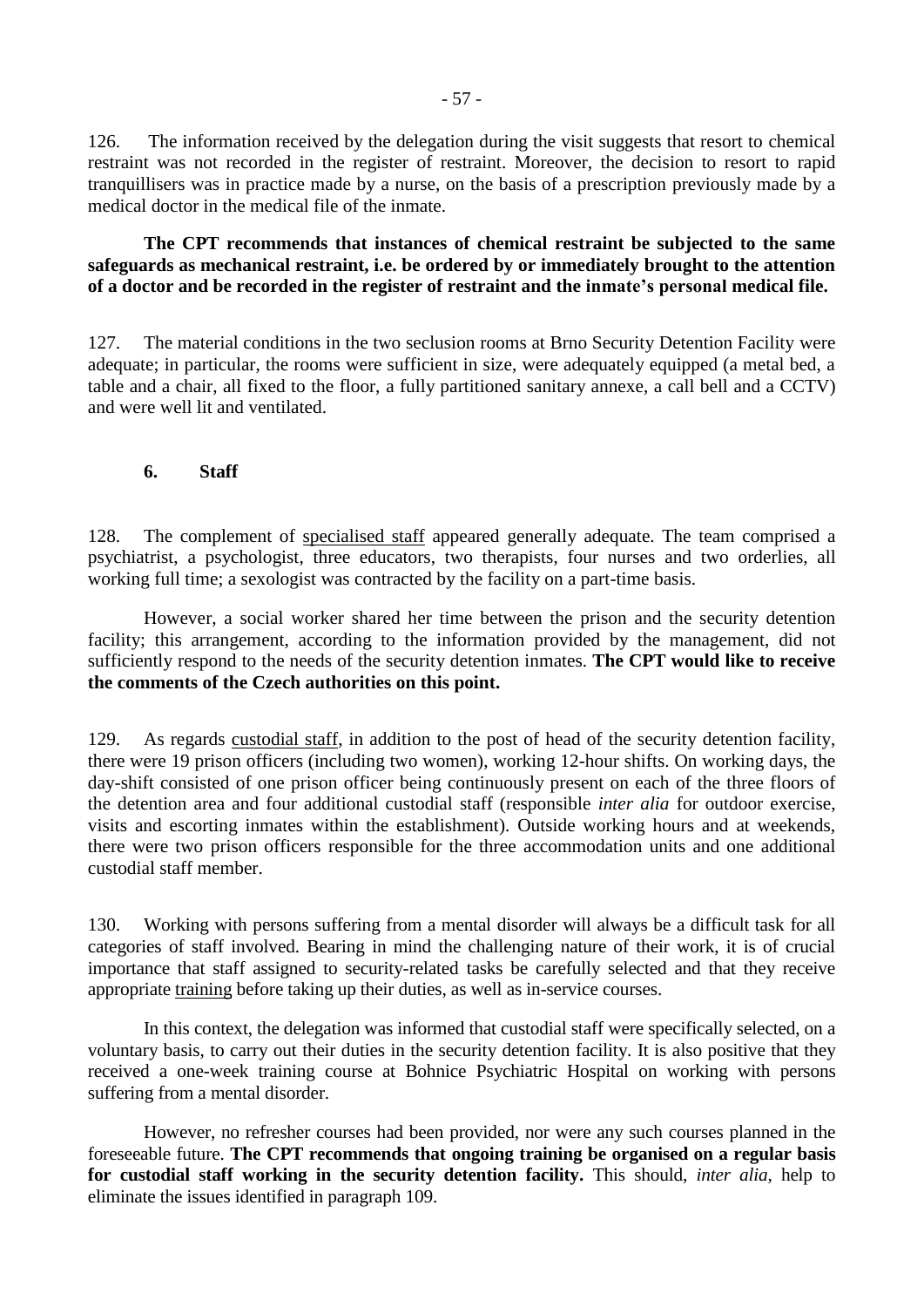131. The delegation noted that custodial staff at Brno Security Detention Facility openly carried batons, tear gas canisters and handcuffs in the detention areas. Such an approach is not conducive to the establishment of positive relations between staff and inmates. **In this regard, reference is made to the remarks and recommendations made in paragraphs 91 and 92**.

## **7. Safeguards**

132. As regards the legal grounds for placement, pursuant to Section 100 of the  $CC<sub>1</sub><sup>67</sup>$  the court may order security detention only if it cannot be expected that protective treatment will adequately protect society, if the criminal offence in question has been committed intentionally and may be punished by imprisonment of more than five years ("*zločin*") and if:

- the perpetrator has committed a criminal offence in a state of diminished sanity or in a state caused by a mental disorder and the court considers that security detention will better protect society than a criminal punishment (security detention is imposed instead of a criminal punishment);
- the perpetrator has committed a criminal offence (or an act which would otherwise be regarded as a criminal offence) for which he/she is not criminally liable due to insanity or in a state caused by a mental disorder and his/her remaining at liberty is dangerous for society;
- the perpetrator who abuses addictive substances has again committed a criminal offence even after having served a custodial sentence of at least two years for a criminal offence committed under the influence of an addictive substance or in connection with the abuse thereof.

133. The measure of security detention is imposed for a potentially indefinite period of time. However, a regular review as to whether grounds for security detention persist must be carried out by the court at least once a year for adult inmates and once every six months for juveniles.

134. The examination of personal files at Brno revealed that inmates were as a rule<sup>68</sup> present at court hearings at which security detention was reviewed, received a copy of the relevant decisions and had the possibility to appeal against them.

135. Within the criminal proceedings in which the imposition of security detention was considered by the court, a psychiatric expert opinion was regularly ordered to assess the mental state of the perpetrator.

<sup>67</sup> <sup>67</sup> By virtue of Section 21 (2) of the Law on the Liability of Juveniles for Illegal Acts (Law no. 218/2003), the relevant provisions of the CC also apply to juvenile offenders.

<sup>&</sup>lt;sup>68</sup> Of the 27 inmates held at Brno at the time of the visit, only one inmate with a severe learning disability (IQ in the range of 35-40) was not systematically invited to court hearings as he was apparently not able to understand the purpose of the proceedings. The inmate concerned was, however, represented by an *ex officio* lawyer.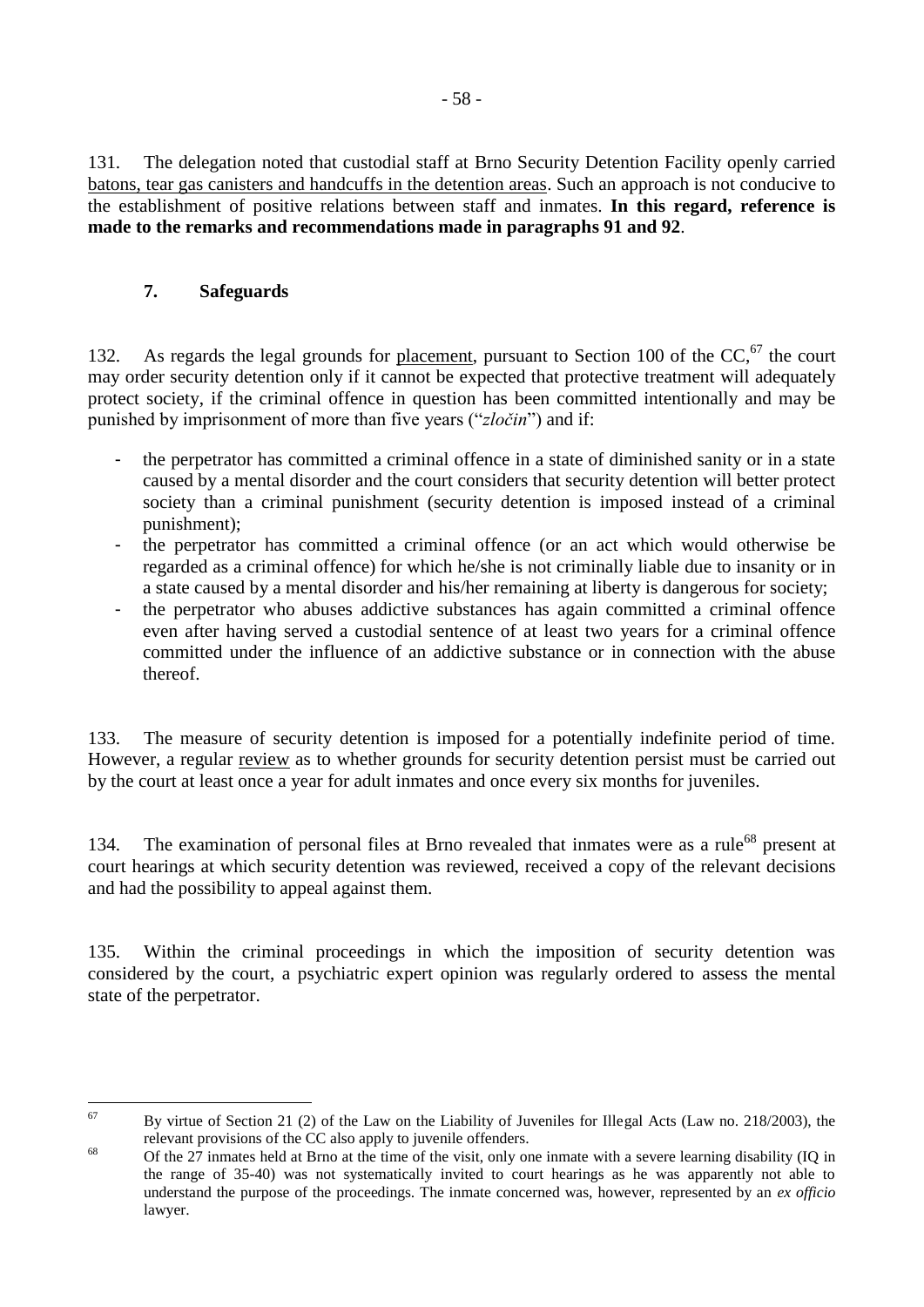However, as regards the annual review of security detention, courts usually based their decisions on the psychiatric opinion of the security detention facility, without an independent psychiatric report being commissioned in a number of instances. **In the CPT's view, a second opinion from a psychiatrist who is independent of the detention facility would offer an additional, important safeguard in the context of the reviews of the placement in security detention.**

136. Moreover, in a few cases examined by the delegation, the court decisions extending security detention were taken several weeks after the expiry of the one-year time limit. In another case, while the court hearing had taken place within one year after the admission of the inmate to security detention, the decision to extend security detention had still not been delivered in writing to the inmate concerned several weeks after the expiry of the one-year time limit. **The CPT recommends that the appropriate steps be taken to ensure that decisions on a possible prolongation of security detention are taken by the courts in the time limits set out by the relevant national legislation.**

137. In all the cases examined by the delegation, inmates were represented by a lawyer, in most cases appointed by the authorities, during the proceedings in which security detention was imposed or reviewed (including the review proceedings initiated by the inmates themselves).<sup>69</sup>

138. In addition to the *ex officio* annual judicial review of security detention, inmates may file a motion for discharge from security detention with the court. An appeal may be lodged against the court decision on the matter. If a motion by the inmate is dismissed, he/she may file a new one after six months (unless new reasons are stated in the motion).

Inmates may also be discharged at the initiative of the management of the security detention facility: if a panel of specialist staff members (see paragraph 118) concludes that reasons for security detention ceased to exist, it shall submit to the governor a detailed report containing a recommendation to terminate the security detention or to convert it into protective treatment. The governor shall subsequently file a motion with the court for release of the inmate concerned from security detention or his/her transfer to protective treatment. If the governor disagrees with the panel's conclusion, he/she shall submit to the court the report, together with his/her dissenting opinion.

69

Under Section  $36(4)(b)$  of the Code of Criminal Procedure (Law no. 141/1961), a defendant must be represented by a lawyer in proceedings in which security detention is being imposed. Pursuant to Section 36a (1)(a) and (c) of the same law, an inmate must be represented by a lawyer in proceedings in which security detention may be extended/terminated if the inmate concerned is legally incapacitated or his/her legal capacity is limited or if the court has doubts about the person's capability to adequately defend him-/herself.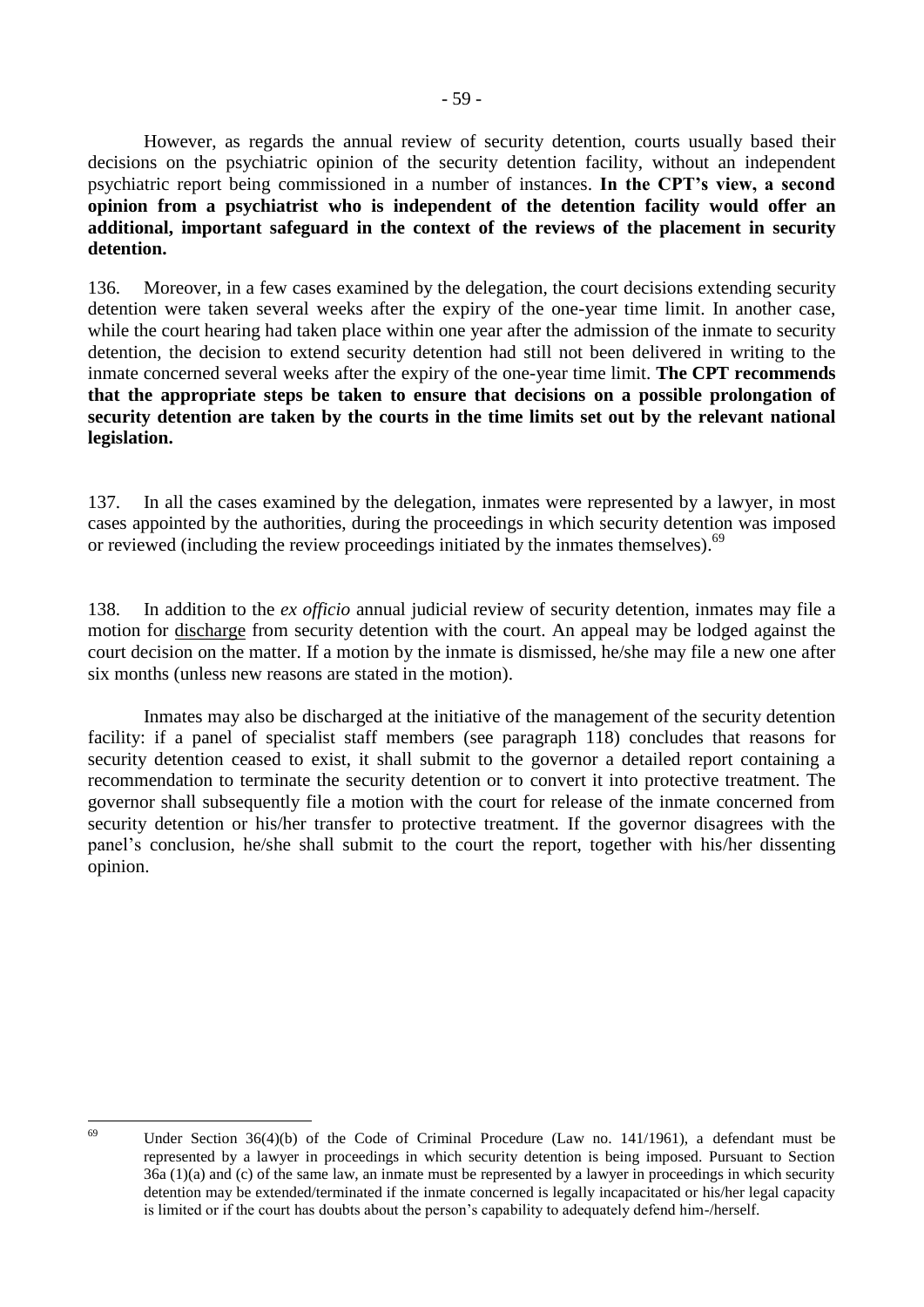## **8. Other issues**

139. According to Section 28 (3) of LESD, the following disciplinary punishments may be imposed on inmates in security detention: reprimand, revocation of a "personal advantage" which has been granted as a disciplinary reward,<sup>70</sup> revocation of the possibility to participate in a social or cultural event and confiscation of an item (e.g. one which has been used to commit a disciplinary offence).

The disciplinary register was properly maintained at Brno Remand Prison and Security Detention Facility and resort to disciplinary punishment was quite rare.<sup>71</sup> Inmates concerned were heard in person during the proceedings (in compliance with Section 28 (2) of LESD) and received a reasoned decision which contained information on the modalities for lodging an appeal.

140. As regards contact with the outside world, inmates in security detention could send and receive letters (in principle without limitation) and receive packages (without limitation if they contained clothes, books, newspapers or educative materials, and, once every three months, a package of up to 5 kg if it contained personal belongings and "long-life" food).

141. As regards access to the telephone, inmates are entitled by law to call their lawyers. In contrast, they only "may be allowed" to phone other persons, "in particular close persons, guardians and human rights bodies". The information gathered during the visit indicates that requests by inmates to this end were usually granted.

Notwithstanding that, given the importance of inmates' contact with the outside world, not only for the prevention of ill-treatment but also from a therapeutic standpoint, the CPT considers that security detention inmates should be formally guaranteed (and granted in practice) regular and frequent access to the telephone. **The Committee recommends that the relevant rules be amended accordingly.**

142. The relevant legal provisions guarantee the right of inmates to receive visits twice a week, each time for at least two hours, and the delegation received no complaints in this respect from inmates.<sup>72</sup> Visits were carried out under open conditions (i.e. without partitioning between the inmate concerned and his/her visitors), and the material conditions in the visiting facilities do not call for any particular comments.

 $70$ Disciplinary rewards are listed in Section 27 of the LESD (commendation, public commendation, an increased visit entitlement in a given month or other "personal advantage" and a gift or pecuniary bonus of up to CZK 1,000).

<sup>&</sup>lt;sup>71</sup> Of the 36 disciplinary decisions rendered in 2014 in respect of all prisoners and inmates held at Brno Remand Prison and Security Detention Facility, 32 granted a reward and four imposed a reprimand (i.e. the least severe punishment).

<sup>&</sup>lt;sup>72</sup> According to the information provided by the management of the detention facility, only eight inmates usually received visits.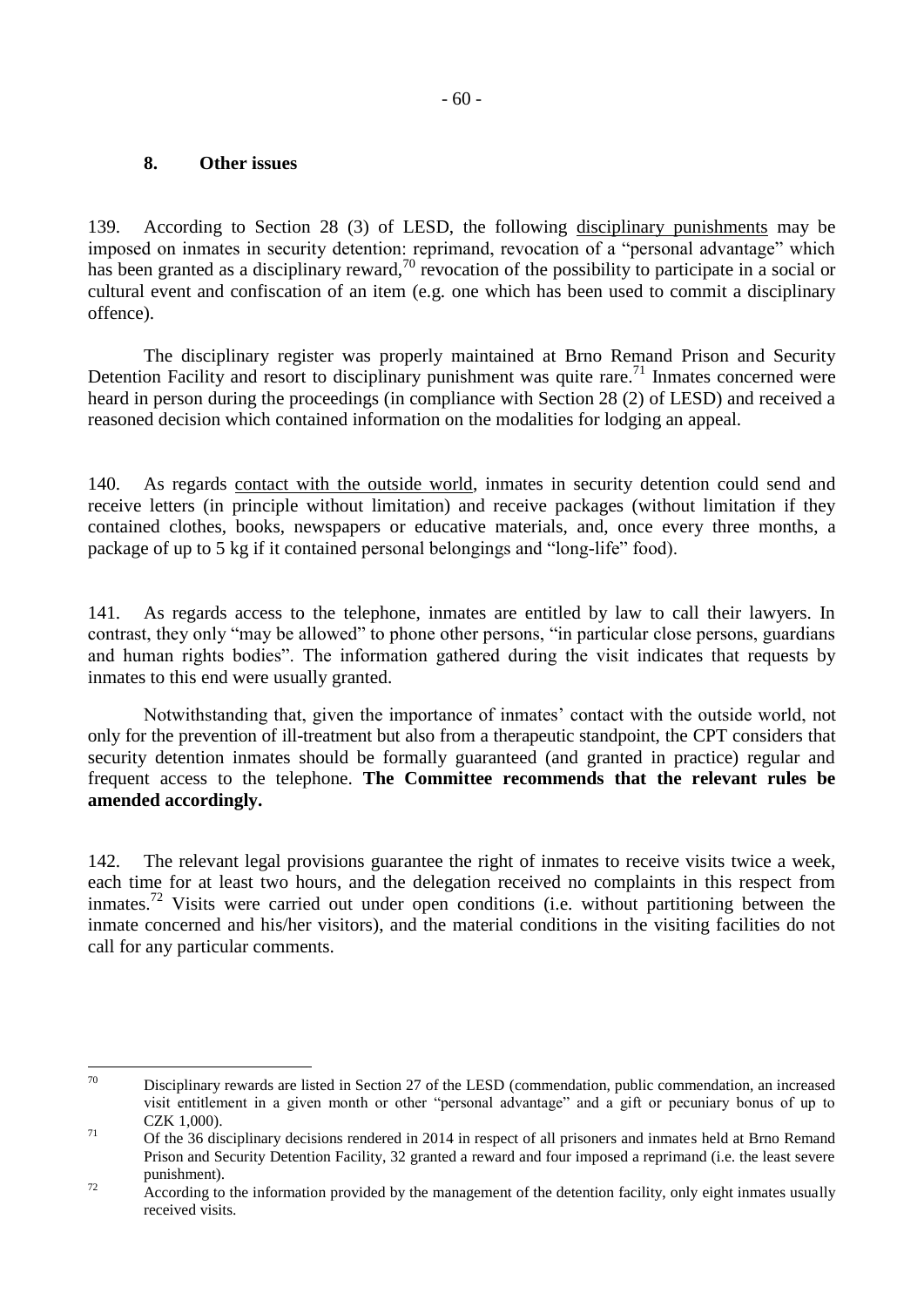143. That said, it is a matter of concern that inmates were systematically strip-searched<sup>73</sup> before and after every visit and also prior to each transfer from the detention facility and upon return.

The CPT must point out in this respect that a strip-search is a very invasive – and potentially degrading – measure. Therefore, resort to strip-searches should be based on an individual risk assessment and subject to rigorous criteria and supervision. Every reasonable effort should be made to minimise embarrassment; detained persons who are searched should not normally be required to remove all their clothes at the same time, e.g. a person should be allowed to remove clothing above the waist and to get dressed before removing further clothing.

### **The Committee recommends that the Czech authorities ensure that these precepts are respected in practice whenever it is deemed necessary, on the basis of an individual risk assessment, to resort to strip-searching of a security detention inmate.**

144. The findings of the 2014 visit indicate that, in compliance with the relevant legal provisions.<sup>74</sup> inmates in security detention were informed in writing of their rights upon admission, including the right to request discharge from security detention or to request the conversion of their security detention into protective treatment.

145. The register of complaints lodged by security detention inmates at Brno Security Detention Facility was properly maintained and also contained information on their outcome.

146. As regards external complaints, the LESD guarantees the confidentiality of correspondence with various complaints and monitoring mechanisms, such as the national Ombudsperson and international human rights bodies.

However, an allegation was heard that confidentiality was not always respected in practice. Further, some inmates met during the visit also stated that they did not dare to complain, whether in general or to the delegation, for fear of (collective) reprisals by staff which could include revocation of certain "favours", such as additional smoking breaks outdoors and watching television.

**The CPT recommends that the custodial staff at Brno Remand Prison and Security Detention Facility receive the clear message that inmates must never be punished for making complaints and that any attempt to prevent complaints from reaching the relevant complaints and supervisory bodies will not be tolerated and will be punished accordingly.**

 $73$  $^{73}$  The inmates concerned were obliged to strip naked during such searches.

See Section 4 (1) of the LESD.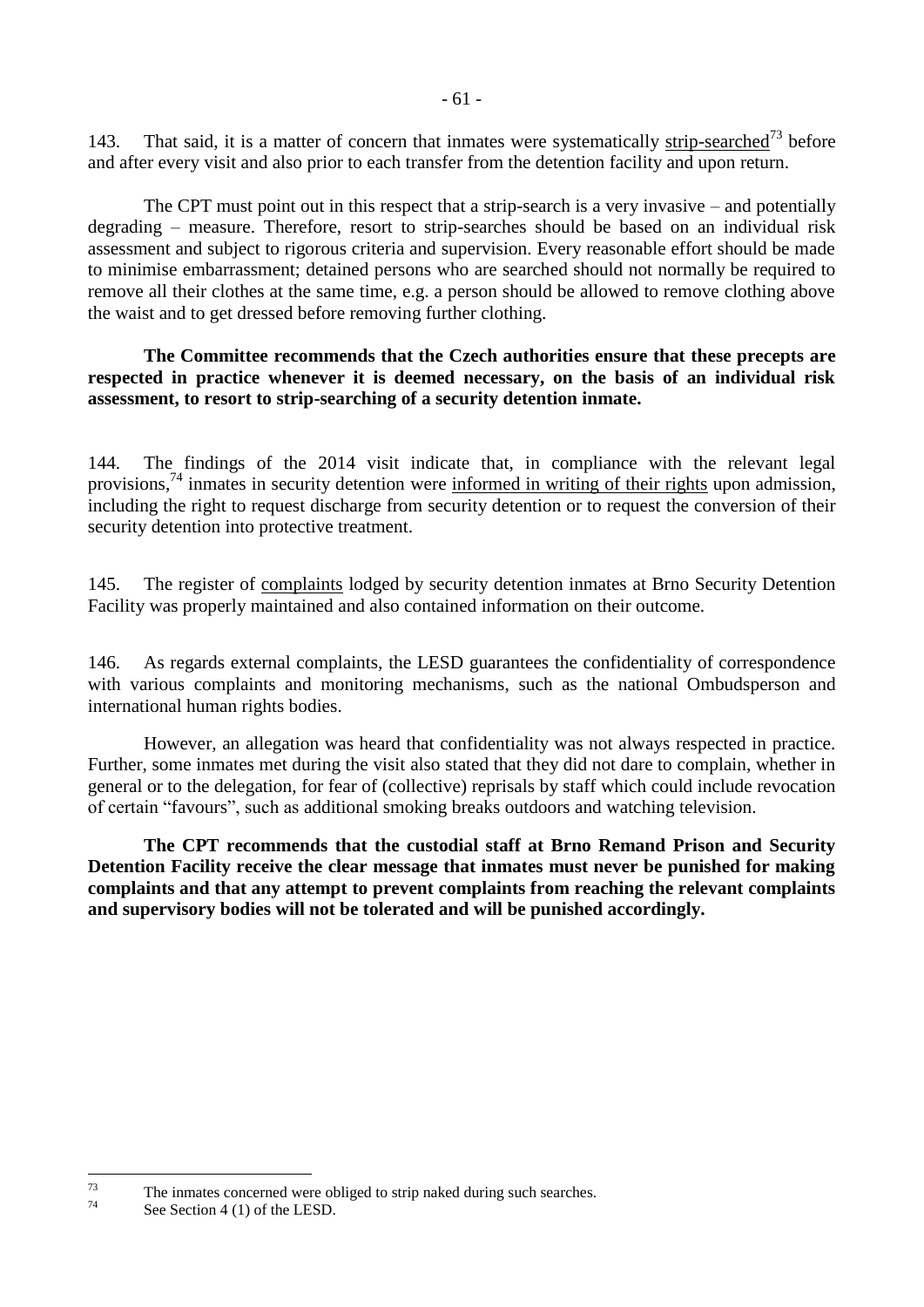147. In addition to the mandate of the national Ombudsperson to carry out inspections in security detention facilities (see paragraph  $7$ ),<sup>75</sup> public prosecutors have the authority to visit such establishments in order to supervise the compliance with relevant legal requirements, including the legality of the deprivation of liberty. They have the right, *inter alia*, to carry out the visit at any time, speak with inmates in private and order their release if no legal grounds are given for their detention. 76

**The CPT would like to be informed of the practical implementation of the mandate of public prosecutors in respect of security detention and; in this connection, it would also like to receive a copy of the report on the most recent visit by the competent public prosecutor to Brno Security Detention Facility.**

<sup>75</sup> <sup>75</sup> As of April 2014, the mandate has not yet been implemented in respect of these particular establishments.

See Section 4(1)(b) of the Law on the Public Prosecutor's Office (Law no. 283/1993) and Section 40 of the LESD.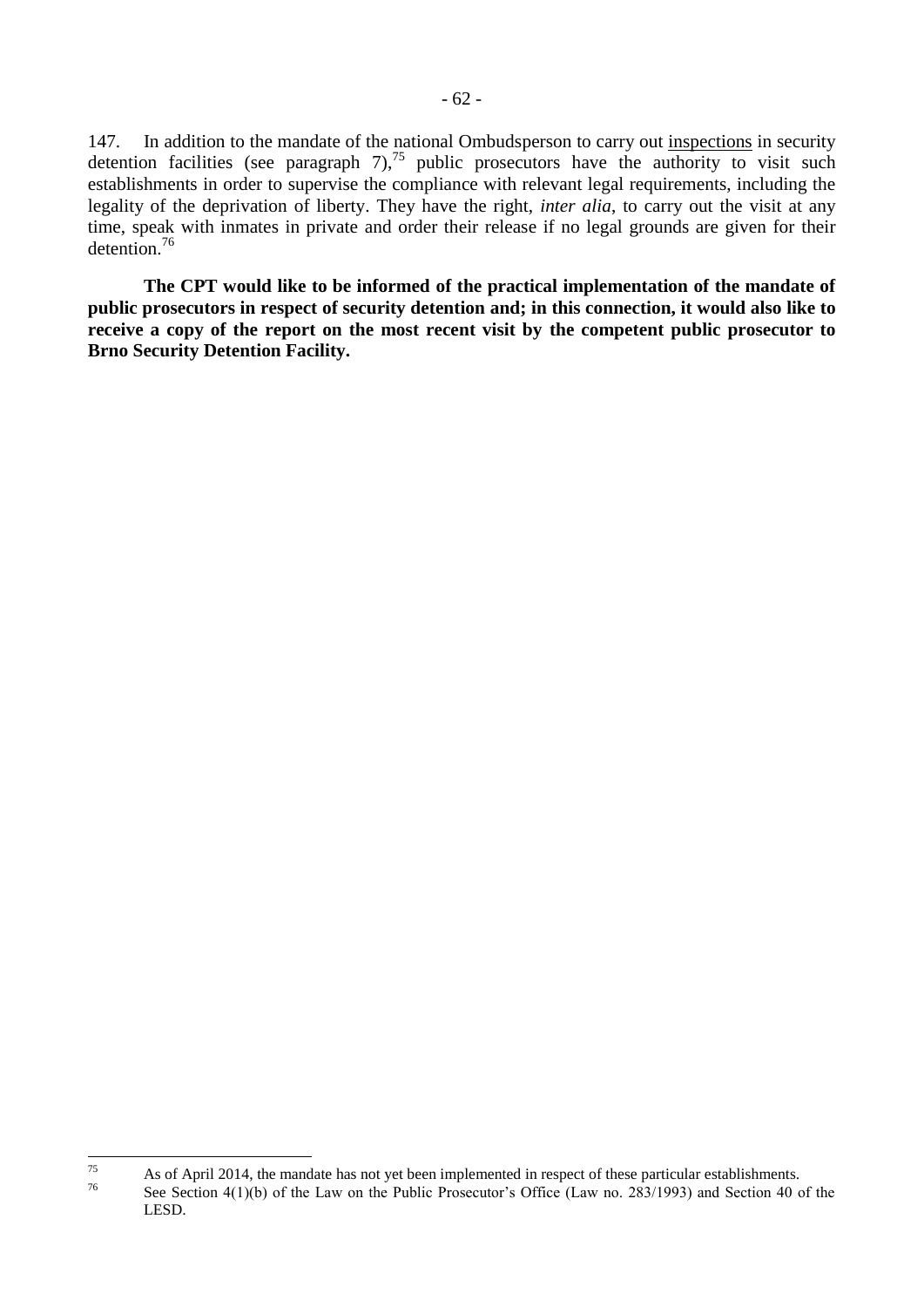## **E. Psychiatric establishments**

## **1. Preliminary remarks**

148. Since the 2010 visit, major developments have occurred in the Czech Republic as regards the legal framework governing the involuntary placement of patients in psychiatric establishments. The basic provisions concerning forensic psychiatric patients (i.e. those subject to a protective treatment measure) are contained in the Criminal  $Code^{77}$  and the newly adopted Law on Specific Medical Services  $(LSMS)$ .<sup>78</sup> The involuntary placement of a civil nature is regulated by the new Civil Code<sup>79</sup> and the new Law on Medical Services (LMS)<sup>80</sup> which governs, *inter alia*, *involuntary* hospitalisation and treatment, as well as the use of means of restraint in health-care institutions; procedural provisions concerning civil placement are contained in the new Law on Specific Court Proceedings (LSCP).<sup>81</sup>

149. At the beginning of the 2014 visit, the Czech authorities informed the delegation that a strategy document on a comprehensive reform of the provision of psychiatric care had been adopted by the Ministry of Health in the autumn of 2013. **The CPT would like to receive more detailed information on the planned reform of psychiatric care in the Czech Republic (main goals, measures envisaged, timetable for their implementation, etc.). In particular, the Committee would like to know whether it is planned to replace large-capacity establishments with smaller institutions.** 

150. In the course of the visit, the delegation visited, for the first time, Kosmonosy Psychiatric Hospital. The hospital was opened in 1869 on the premises of a former monastery and comprises several buildings located in a large garden-like compound.

With an official capacity of  $600$  beds,  $82$  it was accommodating at the time of the visit 560 patients of whom 150 had been admitted on an involuntary basis: 110 (including 73 female patients) under the civil law procedure and 40 (including three women) under a court-ordered protective treatment measure.

151. It should be underlined at the outset that the delegation received no allegations, and found no other indications, of ill-treatment of patients by staff. On the contrary, many patients interviewed by the delegation stated that they were treated correctly by staff and that they appreciated their caring attitude.

The delegation's findings also indicate that instances of inter-patient violence were very rare, and that staff generally reacted in an appropriate manner.

<sup>77</sup>  $\frac{77}{78}$  Law no. 40/2009, in force already at the time of the 2010 visit.

 $\frac{78}{79}$  Law no. 373/2011, entered into force on 1 April 2012.

 $^{79}$  Law no. 89/2012, entered into force on 1 January 2014.

 $\frac{80}{100}$  Law no. 372/2011, entered into force on 1 April 2012.

<sup>&</sup>lt;sup>81</sup> Law no. 292/2013, entered into force on 1 January 2014.

<sup>82</sup> 510 places at Kosmonosy and 90 in a separate unit at Sadská (which was not visited by the delegation).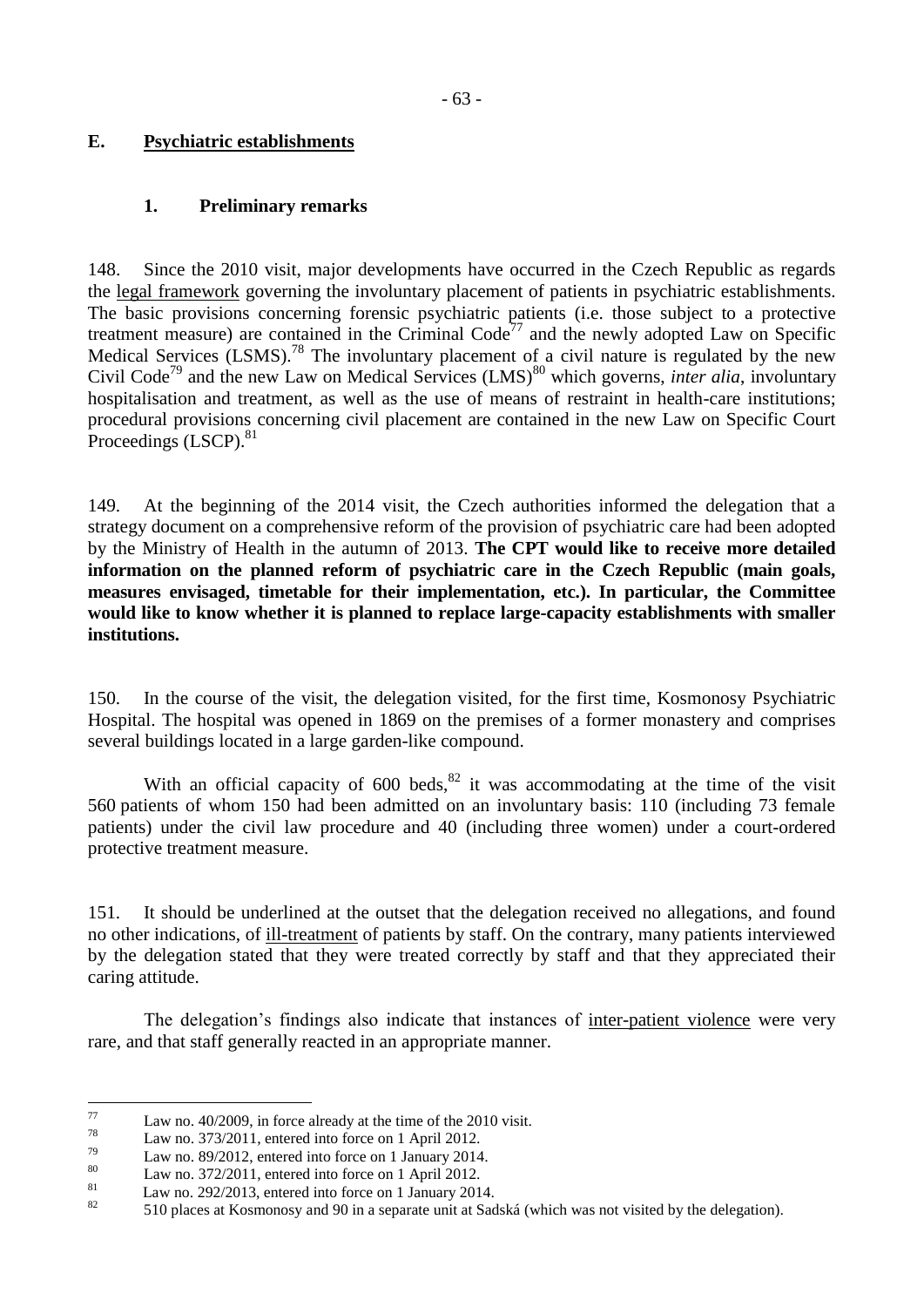# **2. Patients' living conditions**

152. Material conditions at Kosmonosy Psychiatric Hospital were generally satisfactory. All the premises were in a good state of repair and hygiene and were well-lit and ventilated. At the time of the visit, minor refurbishment works were being carried out to improve some existing deficiencies.

153. The CPT welcomes the fact that the majority of patients at Kosmonosy Psychiatric Hospital were allowed to wear their own clothes during the day (see, however, paragraph 159).

That said, on several wards, bedside tables and/or lockers where patients could keep their personal belongings were not available. **Steps should be taken to remedy this shortcoming.**

154. On some wards, rooms were shared by two to four patients. However, many other patients were accommodated in large-capacity dormitories (e.g. with seven or eight beds). Although these rooms were spacious, the CPT wishes to stress again that such dormitories may have a countertherapeutic, institutionalising effect on patients, infringe upon their privacy and compromise their safety (especially at Kosmonosy where some dormitories were only accessible through other patients' rooms). <sup>83</sup> It is generally held that large-capacity dormitories are not compatible with current standards of accommodation for psychiatric in-patients. **The CPT trusts that these precepts will be duly taken into account in the planned reform of psychiatric care in the Czech Republic** (see paragraph 149).

155. In principle, patients benefited from at least one hour of outdoor exercise per day, including in the garden surrounding the hospital. In addition, a number of patients were occasionally allowed to walk to the town of Kosmonosy, depending on the therapeutic progress they had made.

That said, it appeared that a number of patients in admission wards and those in need of assistance and/or surveillance for safety reasons (due to their physical impairment and/or mental state) did not benefit from outdoor exercise for weeks or even months on end. Moreover, some allegations were heard that patients were denied outdoor exercise as an informal sanction; if true, this would be unacceptable.

The CPT wishes to stress that, as a matter of principle, every patient, unless there are clear medical contraindications, should be offered at least one hour of outdoor exercise every day and preferably considerably more, and under no circumstances should daily outdoor exercise be prohibited for such patients as an informal sanction. **The CPT recommends that this minimum requirement be effectively implemented in practice at Kosmonosy Psychiatric Hospital as well as in all other psychiatric hospitals in the country.** Further, **the Committee encourages the Czech authorities to take the necessary steps to ensure that the potential of the large garden surrounding Kosmonosy Psychiatric Hospital is fully exploited.**

 $83$ 

See the report on the 2010 visit (document CPT/Inf (2014) 3), paragraph 107.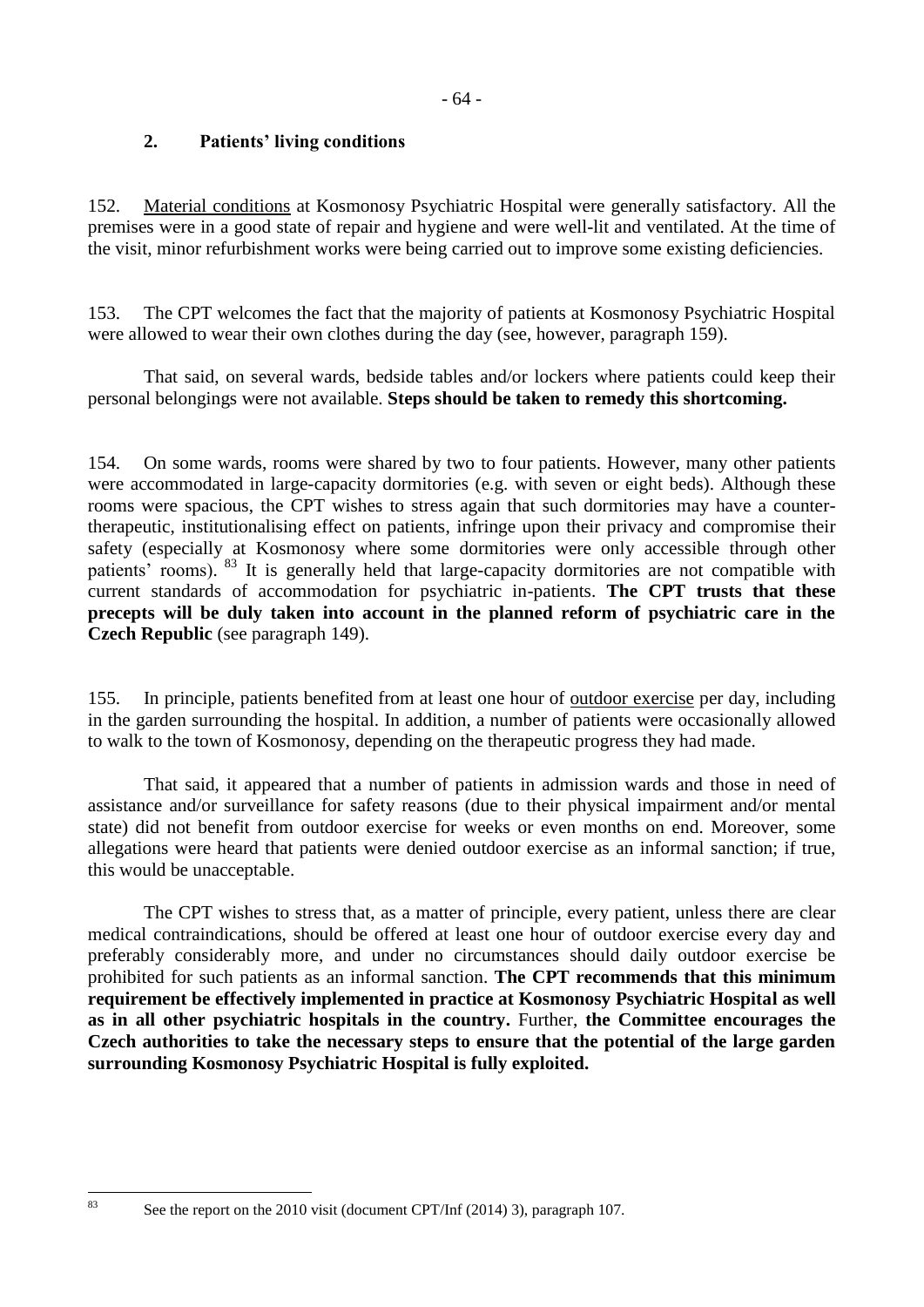## **3. Staff and treatment**

156. Staffing levels at Kosmonosy Psychiatric Hospital appeared to be generally adequate for the number of patients and care provided.<sup>84</sup> The staff complement for provision of in-patient care comprised the following number of full-time equivalents: $85 \times 32$  medical doctors, 16 psychologists and physiotherapists, 241 nurses (including 72 specialised psychiatric nurses and seven social nurses) and 75 orderlies.

That said, according to the information provided by the management of the establishment, there were only two male nurses and the management faced difficulties in recruiting more male nurses. Reportedly, this state of affairs generated difficulties when staff had to manage agitated patients (see paragraph 168).

157. The delegation gained a generally positive impression of the psychiatric treatment provided to patients at Kosmonosy Psychiatric Hospital. Apart from pharmacotherapy, the treatment involved a range of therapeutic, rehabilitative and recreational activities, such as psychotherapy, hippotherapy, art therapy and occupational therapy. The establishment appeared to have a sufficient supply and variety of medication.

As regards more particularly the treatment received by sex offenders under protective treatment, the delegation noted, as was already the case during the previous visits to the Czech Republic, that it was well-structured and followed a plan drawn up after an extensive diagnostic evaluation. The treatment focused on altering the offenders' system of sexual motivation in order to address the underlying sexual deviation; in particular, patients had to go through a process of learning about human sexuality and its disorders. The treatment included psychotherapy, group therapy and pharmacological interventions. Patients had to contribute actively to the treatment process on an ongoing basis by written presentations and could benefit from a progressive regime with increasing privileges, including leave. It appeared that patients were generally able to accomplish the treatment programme during a two-year stay in protective treatment, to be subsequently released and to continue treatment as out-patients.

That being said, reference is made to paragraphs 181 to 184 as regards the use of surgical castration in the context of treatment of sex offenders.

158. The findings of the 2014 visit indicate that patients undergoing anti-androgen treatment were orally informed by the treating psychiatrist about the possible adverse side effects of the treatment.

However, the delegation was informed by the authorities, as well as by the staff of the hospital, that the imposition of the penal measure of protective treatment was interpreted as an obligation by the patient to accept any treatment connected with the measure, including antiandrogen treatment.<sup>86</sup> Consequently, patients were not asked to give free and informed consent to the treatment and refusal to take medication was regarded as a breach of the house rules or, if repeated, as obstructing the treatment which would be reported to the court. These principles were also reflected in the house rules of the sexology ward at Kosmonosy.

<sup>84</sup>  $\frac{84}{100}$  See, however, the remarks discussed in paragraph 170.

 $^{85}$  All posts were occupied at the time of the visit.

See, in this context, Section 88 (1) of the LSMS which sets out the obligation of a patient under protective treatment to submit to an individual treatment process prescribed for protective treatment, including all medical interventions which are a part thereof.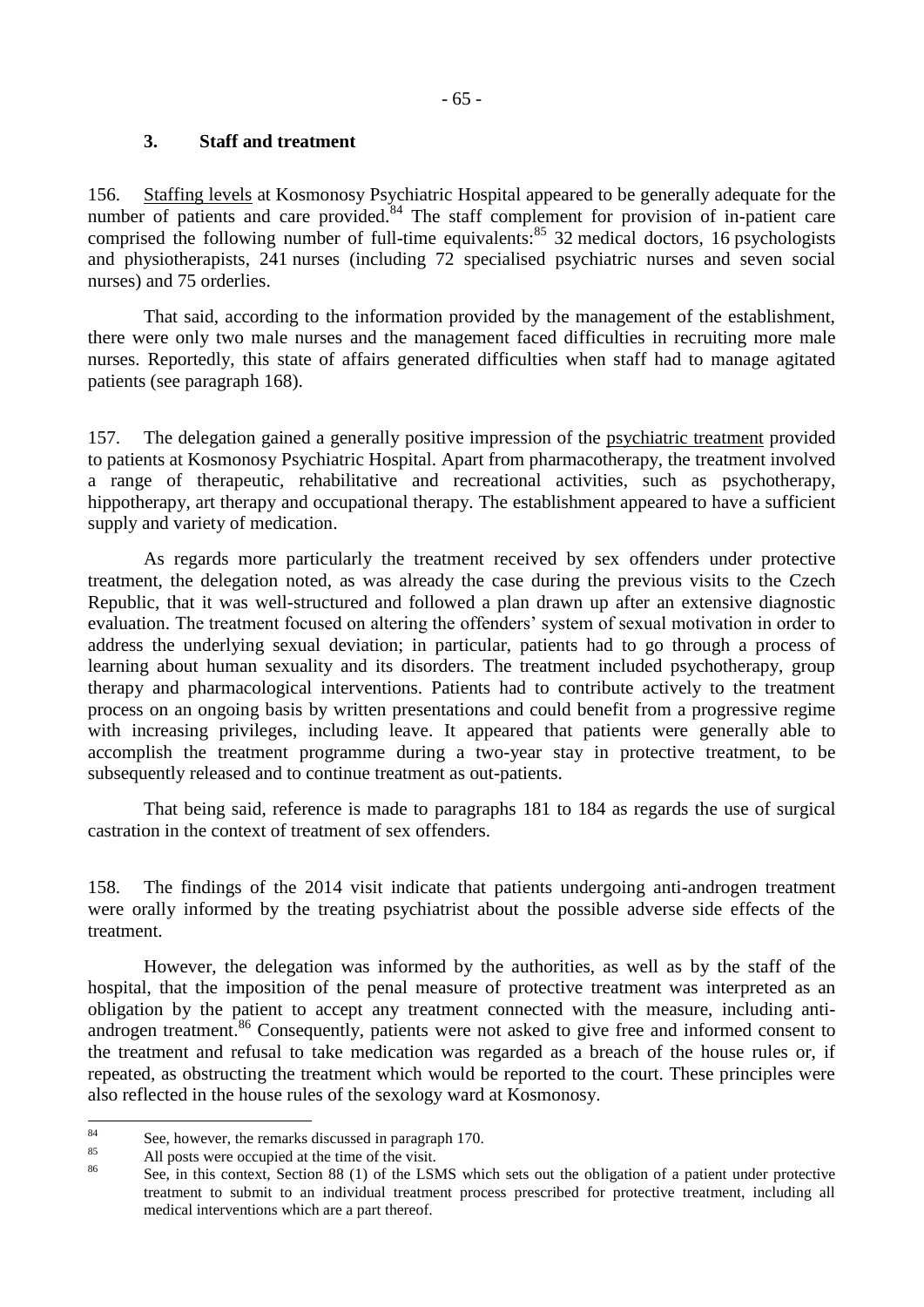The CPT wishes to stress once again that anti-androgen treatment should always be based on a thorough individual psychiatric and medical assessment and that such medication should be given on a purely voluntary basis.  $87$  As should be the case before starting any medical treatment, the patient should be fully informed of all the potential effects and side effects.

**The Committee recommends that steps be taken to ensure that the written consent of patients is obtained prior to the commencement of anti-androgen treatment and that such persons are given a detailed explanation (including in writing) of the purpose of the treatment and all recognised adverse effects of the drugs concerned.** Further, **patients should be able to withdraw their consent to anti-androgen treatment and have their treatment discontinued at any time.**

159. In the male sexology ward (S9) which accommodated mostly, but not exclusively, involuntary patients subjected to a protective treatment measure, new standardised house rules had been introduced which allowed the treating psychiatrist (and/or psychologist) to impose on patients a so-called "pyjama regime"; the delegation was informed that these house rules were now in use in all sexology wards of psychiatric hospitals in the Czech Republic.

The regime may be imposed, for a specified period of time (in principle, for 14 days), on a patient who has breached the internal rules of the ward.<sup>88</sup> Apart from the obligation to wear pyjamas throughout the day, the patient concerned may not participate in outdoor exercise/occupational therapy outside the premises of the ward, may not use a mobile phone and his/her phone and visiting entitlements <sup>89</sup> are restricted.

The CPT acknowledges that there may always be patients who will pose a particular challenge. However, the Committee considers that obliging certain patients to wear pyjamas has a stigmatising effect as it exposes the patient concerned to everybody in their surroundings as someone who has failed to comply with the tasks within the treatment programme and/or the house rules. It may also be, and the information gathered during interviews indicates that it indeed was, perceived by the patients concerned to be humiliating. More generally, the CPT has serious misgivings about the very concept of imposing on psychiatric patients any punishment, including the "pyjama regime", in the context of a psychiatric treatment programme, and all the more so if it is imposed by the treating psychiatrist or psychologist.

Consequently, **the CPT recommends that the Czech authorities put an end to the practice of imposing the "pyjama regime" on psychiatric patients.**

<sup>88</sup> E.g. gambling, smoking outside the designated areas, use of a mobile phone outside the approved time slots, refusal to abide by the instructions given by staff, verbal aggression, absence from therapeutic sessions.

 $87$ <sup>87</sup> See the report on the 2008 visit (CPT/Inf (2009) 8), paragraph 25.

<sup>&</sup>lt;sup>89</sup><br>Visits are limited to family members or a partner, for a maximum of three hours a week.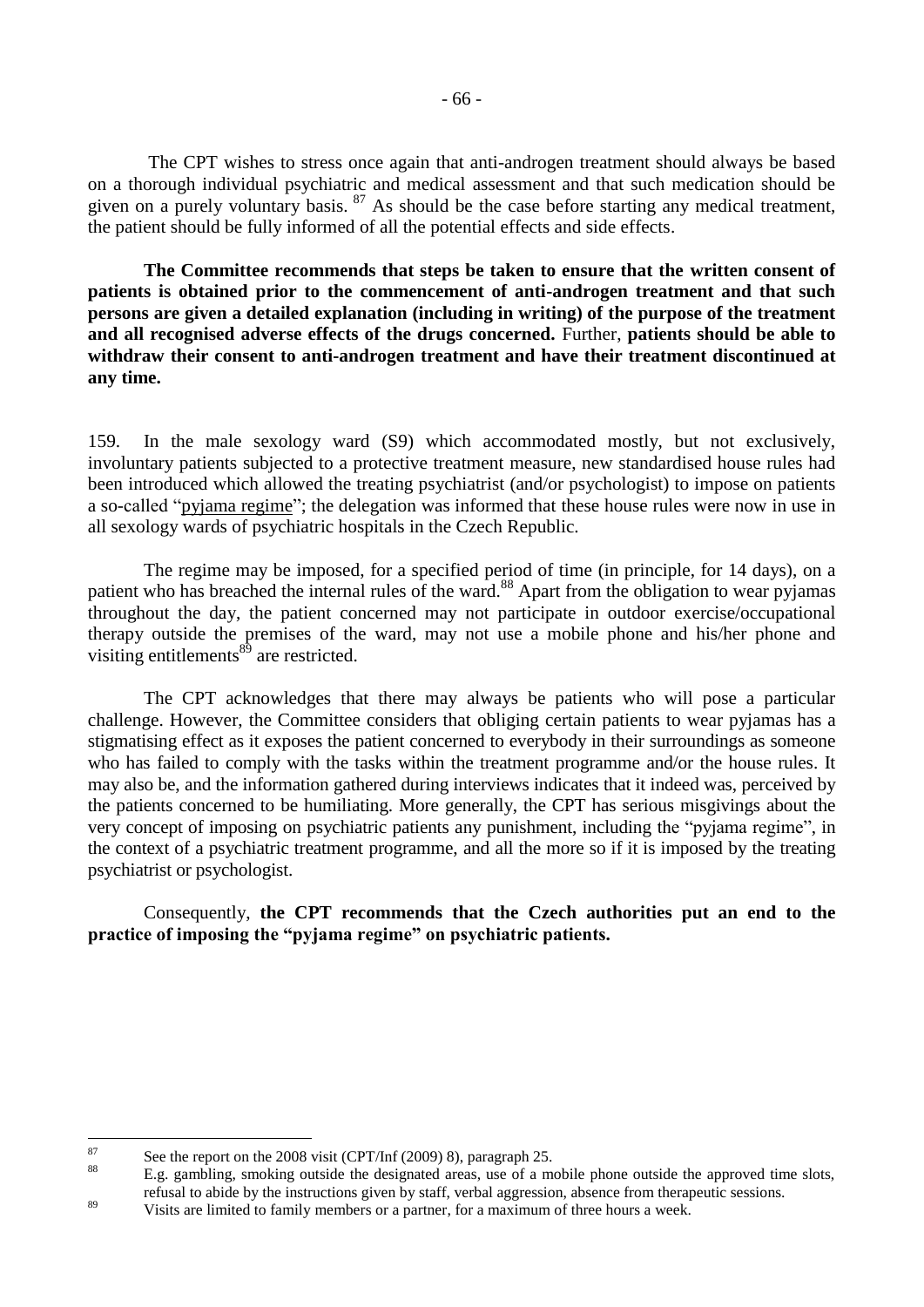160. Electroconvulsive therapy (ECT) was administered to patients only in its modified form (i.e. with anaesthetics and muscle relaxants) with EEG surveillance, in a specifically designated and well-equipped room. All applications of ECT were duly recorded in a central register and in the patients' files.<sup>90</sup> The consent form, which patients were given to sign, contained detailed information on the intervention, including its description, alternative treatment methods and an offer to answer additional questions. The form also contained consent to additional interventions necessary for saving the life or health of the patient should unexpected complications occur in connection with the application of ECT.

161. Concerning somatic care, it is positive that all patients were thoroughly checked upon admission to the establishment and that their physical and psychological status was duly recorded in their personal medical file.

However, the delegation was informed that when police officers escorted patients to the hospital, they often remained present during the medical examination. In the CPT's view, such a practice is not acceptable as it constitutes a breach of medical confidentiality and may well discourage persons who have been subjected to police ill-treatment from saying so. **The CPT recommends that the Czech authorities take the necessary steps to ensure that police officers are no longer present during medical examinations upon admission at Kosmonosy Psychiatric Hospital and, where the above-mentioned practice exists, also in other psychiatric hospitals in the country.**

162. Moreover, the information gathered during the visit indicates that no action would be taken by medical staff if newly admitted patients made allegations of police ill-treatment and/or presented injuries indicative of ill-treatment.

**The Committee recommends that the Czech authorities put in place procedures in all psychiatric hospitals to ensure that whenever injuries are recorded which are consistent with allegations of ill-treatment made by the patient concerned (or which, even in the absence of an allegation, are clearly indicative of ill-treatment), the record is systematically brought to the attention of the competent prosecutor, regardless of the wishes of the person concerned.**

**As regards the contents of the record of injuries, the recommendation made in paragraph 17 equally applies to all psychiatric hospitals.**

 $90$ 

According to the central register, between seven and 17 ECT interventions have been carried out every year since 2009.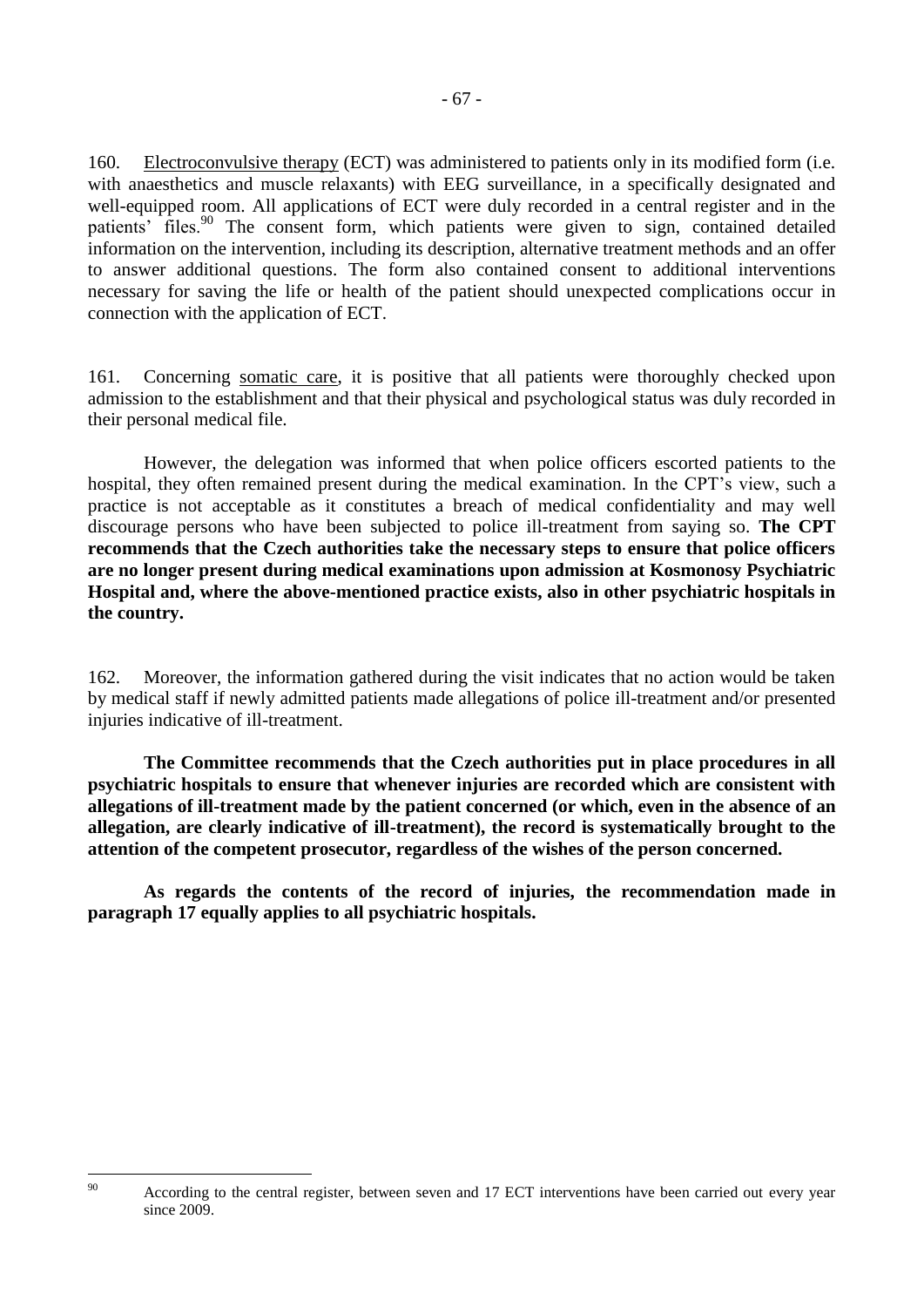## **4. Means of restraint**

163. The new Law on Medical Services (LMS) regulates in a comprehensive manner the use of means of restraint in health-care settings. Section 39 of the LMS provides for manual control by staff, the use of straps and straightjackets, placement in a net-bed, <sup>91</sup> placement in a seclusion room, parenteral administration of psychotropic medication (chemical restraint)<sup>92</sup> and a combination of the aforementioned means. Means of restraint may only be applied with the aim of averting imminent danger to the life, health or safety of the patient or third persons and only for the time during which these reasons persist. The use of restraint must be ordered by a doctor or brought to his/her attention (if ordered, in the case of emergency, by another member of the health-care staff) and must be recorded in the patient's personal medical file.

Further, in compliance with the specific recommendation made by the Committee in the report on the 2010 visit, the use of means of restraint on a patient admitted on a voluntary basis must be notified by the health-care facility to the court within 24 hours (unless the patient concerned approves the restraint within the same time limit), with a view to initiating an involuntary placement procedure (see paragraphs 172 and 173).

164. The delegation observed that the above-mentioned requirements were effectively implemented in practice at Kosmonosy Psychiatric Hospital<sup>93</sup>. Additional details on restraint of patients were contained in a written policy.<sup>94</sup>

165. The examination of the relevant registers revealed that, in the first three months of 2014, straps/belts were used in 36 cases, including 19 cases where their use was combined with chemical restraint. The duration of uninterrupted mechanical restraint varied between ten and 82 hours, the average duration being approximately 30 hours.

In the CPT's view, the application of means of mechanical restraint should be for the shortest possible time (usually minutes to a few hours) and should always be terminated when the reason for the restraint ceased to exist. The maximum duration of the application of mechanical restraint should normally not exceed six hours, and under no circumstances should patients continuously be subjected to mechanical restraint for more than 24 hours; applying means of restraint for days on end cannot have any justification. Any prolongation of restraint beyond six hours should be the subject of a review by two medical doctors.

**The CPT recommends that the Czech authorities take the necessary steps to ensure that these precepts are effectively implemented in practice at Kosmonosy Psychiatric Hospital as well as in other psychiatric hospitals in the Czech Republic.**

 $\overline{91}$ <sup>91</sup> As regards the use of net-beds, see the remarks set out in paragraph 169 of this report.

This option is regarded as a means of restraint unless it is administered upon the inmate's request or constitutes a long-term treatment of a mental disorder.

<sup>&</sup>lt;sup>93</sup> Usually, the following means of restraint were used: manual control, magnetic textile straps, restraint belts, net-beds and chemical restraint.

<sup>94</sup> "*Standard č. 1 – omezení pacienta*".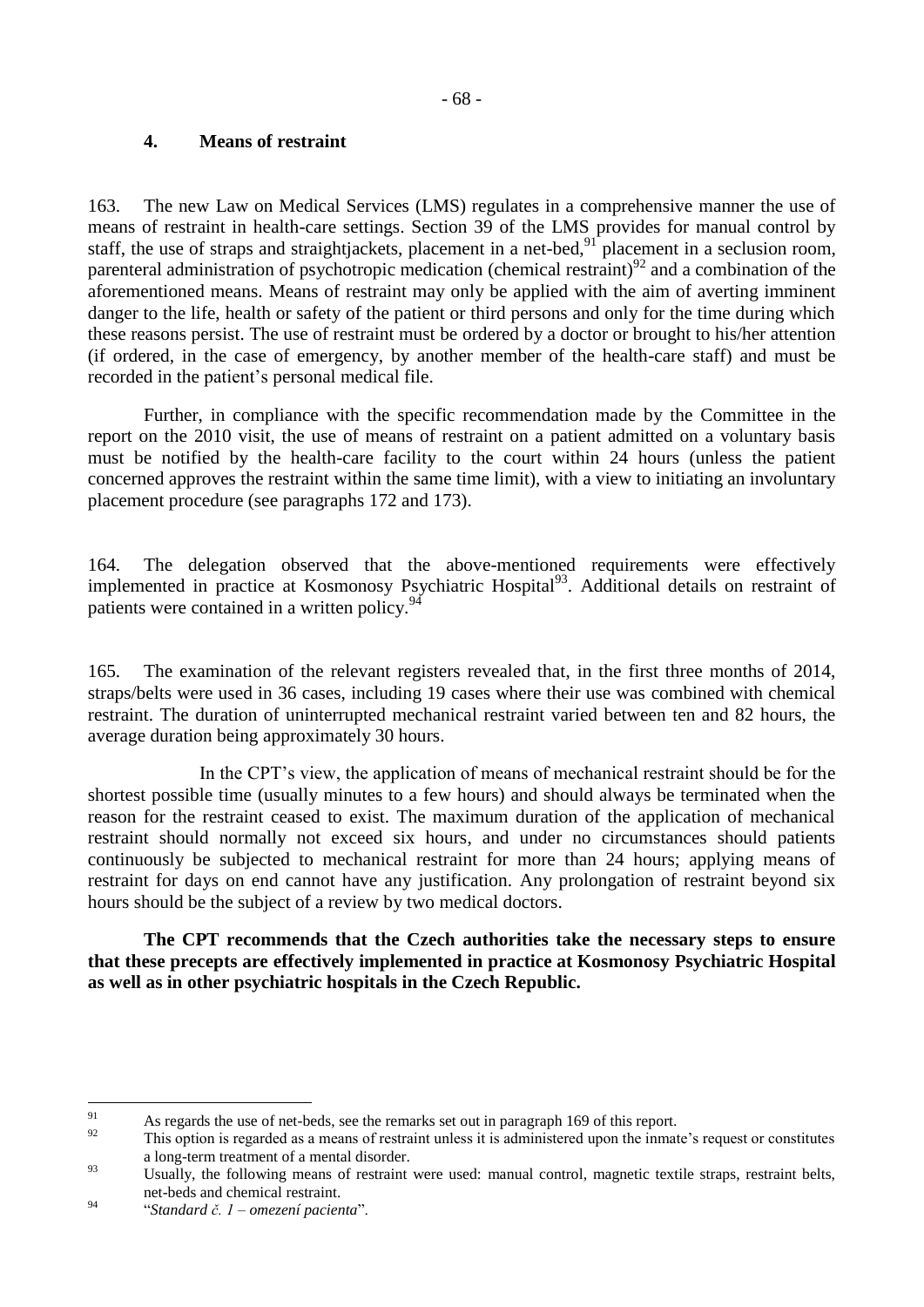166. The use of mechanical restraint was, in principle, properly recorded in the patients' personal medical files and in a computerised central restraint register.

However, the delegation was informed by members of the medical staff that instances of chemical restraint were not always recorded in the central register (e.g. if not combined with mechanical restraint).

The CPT considers that resort to chemical restraint should be subjected to the same safeguards as mechanical restraint. Consequently, **it recommends that all instances of chemical restraint be recorded in the central register of restraint at Kosmonosy Psychiatric Hospital (as well as in other psychiatric hospitals in the Czech Republic); the entry should include the time of the measure, the circumstances of the case, the reasons for resorting to the measure, the name of the doctor who ordered or approved it, the staff who participated in the application of the measure and an account of any injuries sustained by the patient or staff.**

167. Despite the specific recommendation made by the Committee in the previous visit report.<sup>95</sup> the new legislation does not require that patients subjected to mechanical restraint be under continuous, direct and personal supervision by staff and be placed away from direct contact with other patients.

As regards the situation observed by the delegation at Kosmonosy Psychiatric Hospital, patients were as a rule strapped to a bed in multi-occupancy rooms (reserved for patients being restrained by straps) where they could be supervised through a window from the nurse's room (if nurses were present), and direct inspections by nurses were carried out in regular intervals. However, outside the inspection intervals, restrained patients had to shout or otherwise attract the attention of the staff to receive assistance.

The CPT must reiterate that whenever a patient is subject to means of mechanical restraint (including placement in a net-bed until the time net-beds are taken out of use in line with the recommendation made in paragraph 170), a member of the health-care staff should be continuously present in order to maintain the therapeutic alliance and to provide prompt assistance including in emergency situations.<sup>96</sup> Such assistance may include escorting the patient to a toilet facility or, in the exceptional case where the measure of restraint cannot be brought to an end in a matter of minutes, helping him/her to consume food. It is also essential to conduct an interview with the patient concerned at the end of the measure; this will provide an opportunity to explain the rationale behind the measure, thus reducing the psychological trauma of the experience as well as preserving/restoring the doctor-patient relationship. Moreover, immobilisation of patients should not take place within sight of other patients.

**The CPT recommends that the above-mentioned precepts be fully implemented in all psychiatric hospitals in the Czech Republic.**

<sup>95</sup>  $^{95}$  See CPT/Inf (2014) 3, paragraph 111.

The need for constant personal supervision was vividly illustrated in the case of a death of a patient subjected to mechanical restraint on 25 May 2012 at the Opava Psychiatric Hospital. According to the information gathered during the visit, a patient who was restrained by means of straps while sleeping was killed by another patient who had entered the victim's room.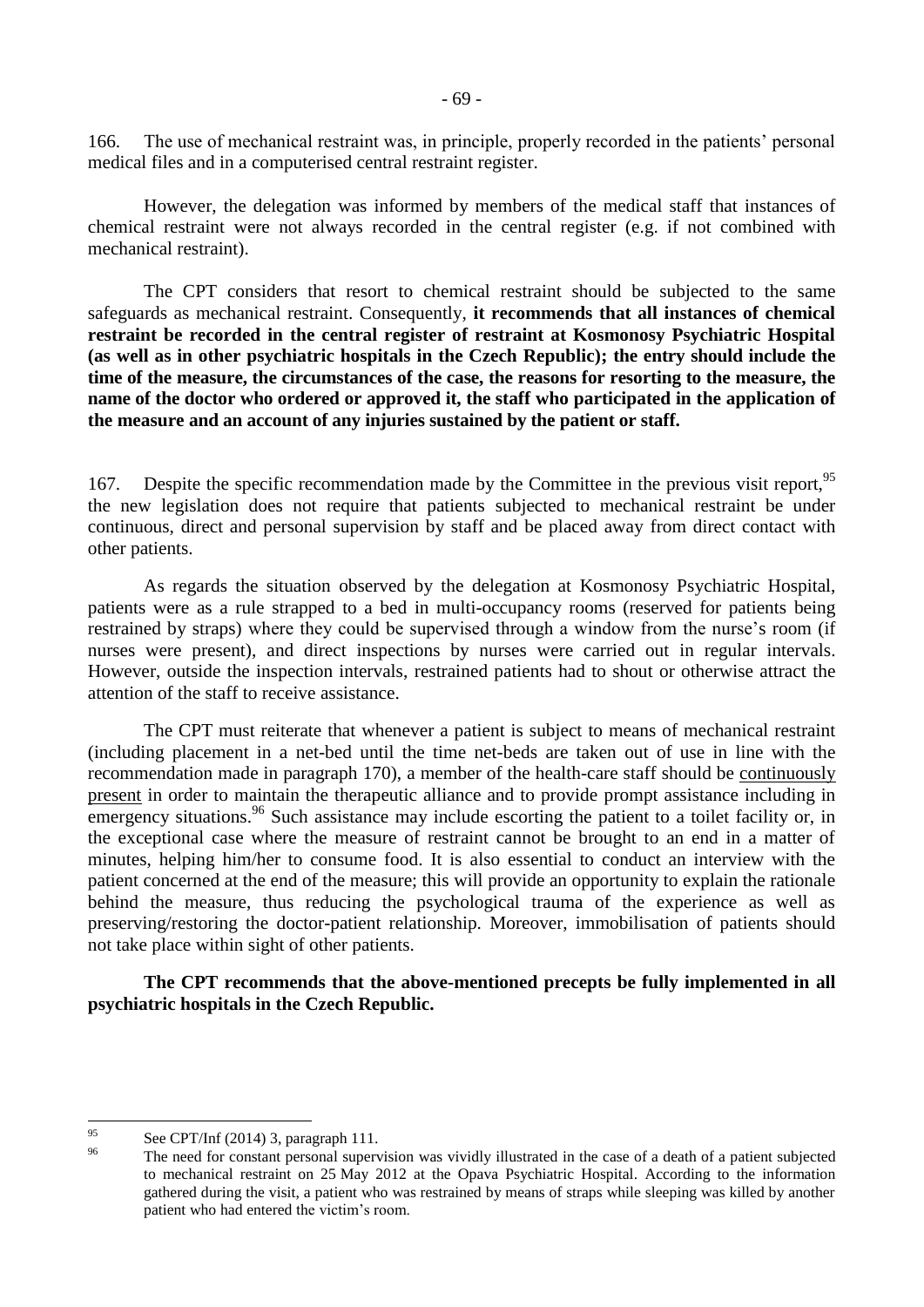168. It became clear during the visit that uniformed police officers were frequently called upon to assist in restraining agitated patients whenever health-care staff at Kosmonosy Psychiatric Hospital were not able to control the situation themselves. This state of affairs is not acceptable and cannot be justified by the lack of male nurses.

**The CPT recommends that the Czech authorities take the necessary steps to put an end to the practice of involving police officers in restraint of agitated patients at Kosmonosy Psychiatric Hospital.** Further, **all nursing staff should be trained in the appropriate use of means of restraint and refresher courses should be organised at regular intervals. Such training should not only focus on instructing staff how to apply means of restraint but, equally importantly, should ensure that they understand the impact the use of restraint may have on a patient and that they know how to care for a restrained patient.**

169. The CPT has repeatedly expressed its serious misgivings about the use of net-beds and recommended that the Czech authorities pursue a policy of putting an end to their use in psychiatric hospitals as soon as possible. Regrettably, the findings of the 2014 visit indicate that there has been no progress in this respect. Moreover, certain aspects of the use of net-beds at Kosmonosy Psychiatric Hospital give rise to particular concern.

170. At Kosmonosy, there were some 30 net-beds used in seven of the establishment's 15 wards (namely the gerontopsychiatric, admission and chronic care wards). <sup>97</sup> As a rule, between four and six net-beds were located in one room in each of the wards concerned, and patients were thus restrained in full view of each other.

Moreover, in contrast with the rooms where patients were restrained by straps, there was no possibility of direct visual contact with staff, let alone continuous, direct and personal supervision by staff. Regular inspections by staff of patients placed in net-beds carried out every two hours cannot substitute for this measure.

The Committee is also concerned about the excessive duration of placement of certain patients in net-beds. For example, according to the registers examined by the delegation, one patient has been restrained in a net-bed for a total of almost 2,600 hours (i.e. the equivalent of 108 days) during some 180 days since 18 October 2013. Another patient was placed in a net-bed between 22 September 2013 and 4 March 2014 (163 days) for more than 1,800 hours (i.e. the equivalent of 75 days). It would thus appear that certain patients were spending half or even more of their time in net-beds during several months.

The risks linked with the use of net-beds and the need for supervision may well be illustrated by another case, namely that of a 51-year old woman who died in a net-bed at Dobřany Psychiatric Hospital in January 2012.<sup>98</sup> The patient concerned was reportedly placed in a net-bed on the day of her admission to the hospital and, after having spent several hours therein, she tore the net and strangulated herself in the loop. Allegedly, this happened despite constant CCTV-coverage of the net-bed where the patient was placed.

<sup>97</sup>  $^{97}$  In some wards, every fifth bed was a net-bed.

This establishment was visited by the CPT in 2006 (see CPT/Inf (2007) 32).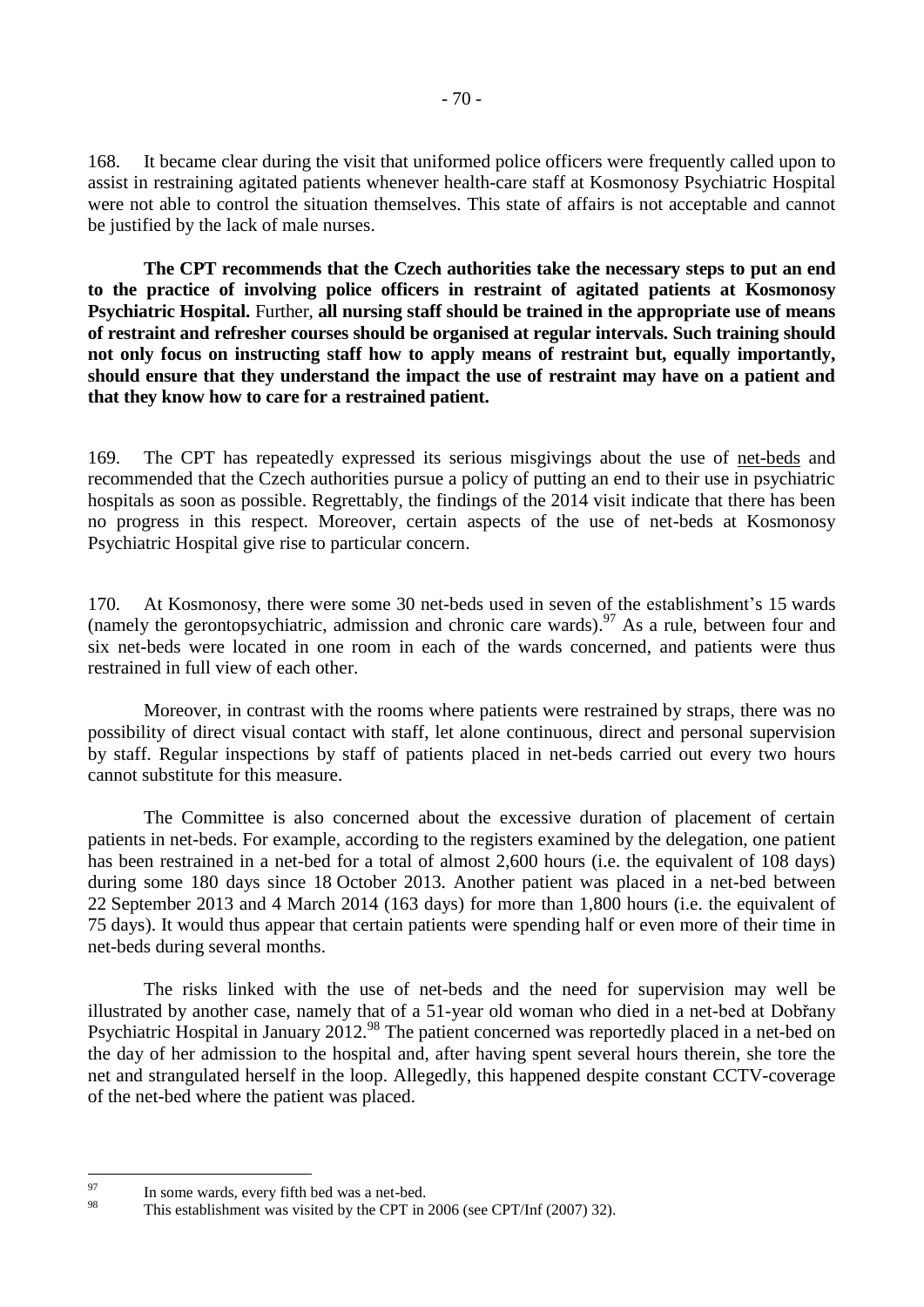**The CPT reiterates its recommendation that net-beds be withdrawn from service in psychiatric hospitals in the Czech Republic. If necessary, staffing levels in facilities providing psychiatric care should be reviewed in this context.**

**If there are patients who need protective measures, such as persons with impaired mobility or nocturnal disorders (e.g. disorientation/ sleepwalking), the CPT recommends that more suitable protective means than net-beds be found to ensure their safety (e.g. hospital beds which can be lowered and/or which are boarded along the sides and enable the staff to assist the patient from both sides).**

171. Another matter of concern to the Committee is the fact that net-beds at Kosmonosy Psychiatric Hospital were included in the overall complement of hospital beds and therefore could be, and in practice regularly were, used as "ordinary" beds for patients who did not require any specific protective measures or restraint.<sup>99</sup> Although in such cases, the front part of the net-bed was reportedly kept open, it is clear that the beds created an oppressive atmosphere and had an intimidating effect on patients.

**The CPT recommends that the Czech authorities take immediate steps to ensure that every patient at Kosmonosy Psychiatric Hospital is provided with a standard hospital bed.**

#### **5. Safeguards**

172. By virtue of Section 38(1)(b) of the LMS, patients may be subjected to civil involuntary placement if they pose an imminent and serious threat to themselves or their "surroundings" and show signs of or suffer from a mental disorder or are under the influence of an addictive substance and if the threat for the patient or his "surroundings" cannot be prevented by other means. Further, Section 38(1)(c) stipulates that patients may be hospitalised without their consent if their state of health requires the provision of "urgent care" (*neodkladná péče*) and does not allow the patient to provide his/her consent.

173. The placement procedure, as described in the report on the  $2006$  visit<sup>100</sup> and incorporated in the new Law on Specific Court Proceedings (LSCP), remained unchanged in principle.

It is recalled that involuntary hospitalisation must be notified by the psychiatric institution to the court within 24 hours (unless the patient concerned has given his/her consent to hospitalisation in the meantime); $^{101}$  the same rule applies in the event that a voluntary patient withdraws his/her consent and conditions for involuntary hospitalisation are met.

<sup>99</sup> <sup>99</sup> E.g., newly-admitted patients were often placed in net-beds simply because there was allegedly no other bed available.

<sup>100</sup> See CPT/Inf (2007) 32, paragraph 120.

See Section 40 of the LMS, Section 105 (2) of the Civil Code and Section 75 of the LSCP.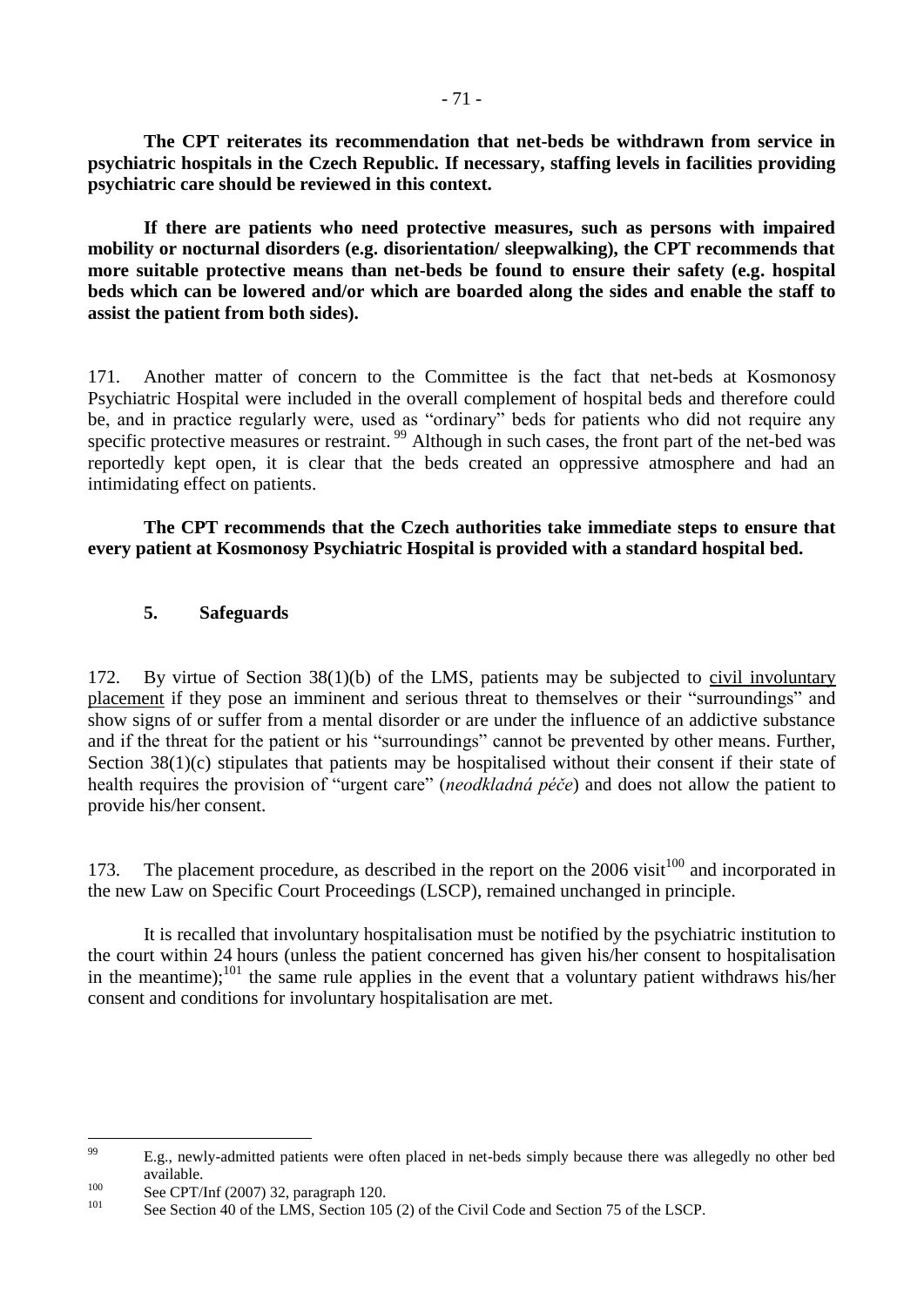Within seven days, the court must hear the patient concerned<sup>102</sup> and take a decision as to the lawfulness of the involuntary placement. If the court has declared the involuntary admission lawful, it pursues judicial proceedings to examine the admissibility of continued detention in the psychiatric institution. In the context of these continued proceedings, the court must appoint an independent medical expert to assess the mental state of the patient. In its decision, which has to be taken within three months, the court must determine the duration of the involuntary placement (for a maximum period of one year). After the expiry of this period, the involuntary placement may be extended by renewable periods of up to one year at a time. In such cases, the aforementioned procedure for continued detention must be followed.

An appeal (which does not have suspensive effect) may be lodged by the patients against the decisions on placement and continued detention. In such a case, the first instance court shall submit the case file without delay to the appellate court which shall take a decision on the case within one month.

During the involuntary placement, the patient (as well as his/her representative, guardian and his/her close family members/trusted persons<sup>103</sup>) may request a re-assessment of his/her mental state and discharge from the hospital. The court must take a decision on such a motion within two months. However, if the court repeatedly dismisses the motion for release and improvement of the state of health of the patient cannot be expected, it may decide that a new assessment will not be carried out before the expiry of the time for which hospitalisation has been approved.

The findings of the 2014 visit indicate that all the above-mentioned requirements were respected in practice and that patients were represented by a lawyer throughout the involuntary placement proceedings (including frequently by one appointed *ex officio*). 104

174. The legal grounds for the imposition of the penal measure of protective treatment are set out in Section 99 of the Criminal Code. Such treatment may be imposed by a criminal court upon a person who has committed an act which would otherwise be regarded as a criminal offence for which he/she is not criminally liable due to insanity or who has committed a criminal offence in a state of diminished sanity or in a state caused by a mental disorder and his/her remaining at liberty is dangerous, or upon a person who abuses an addictive substance and has committed a criminal offence under its influence or in connection with the abuse.

As indicated in the previous visit report, the court may impose "protective treatment" for a maximum period of two years. If the measure has not been terminated before the expiration of that period, the measure may be prolonged by periods lasting a maximum of two years each, in theory indefinitely.

<sup>102</sup> Unless, according to the treating doctor or an expert opinion, his/her presence at the hearing could seriously damage his/her state of health.

<sup>103</sup> "*Osoba blízká*".

According to Section 69 (2) of the LSCP, should the patient fail to choose a representative or should it be necessary for the defence of his/her interests, the court shall appoint a lawyer as the patient's representative *ad litem*.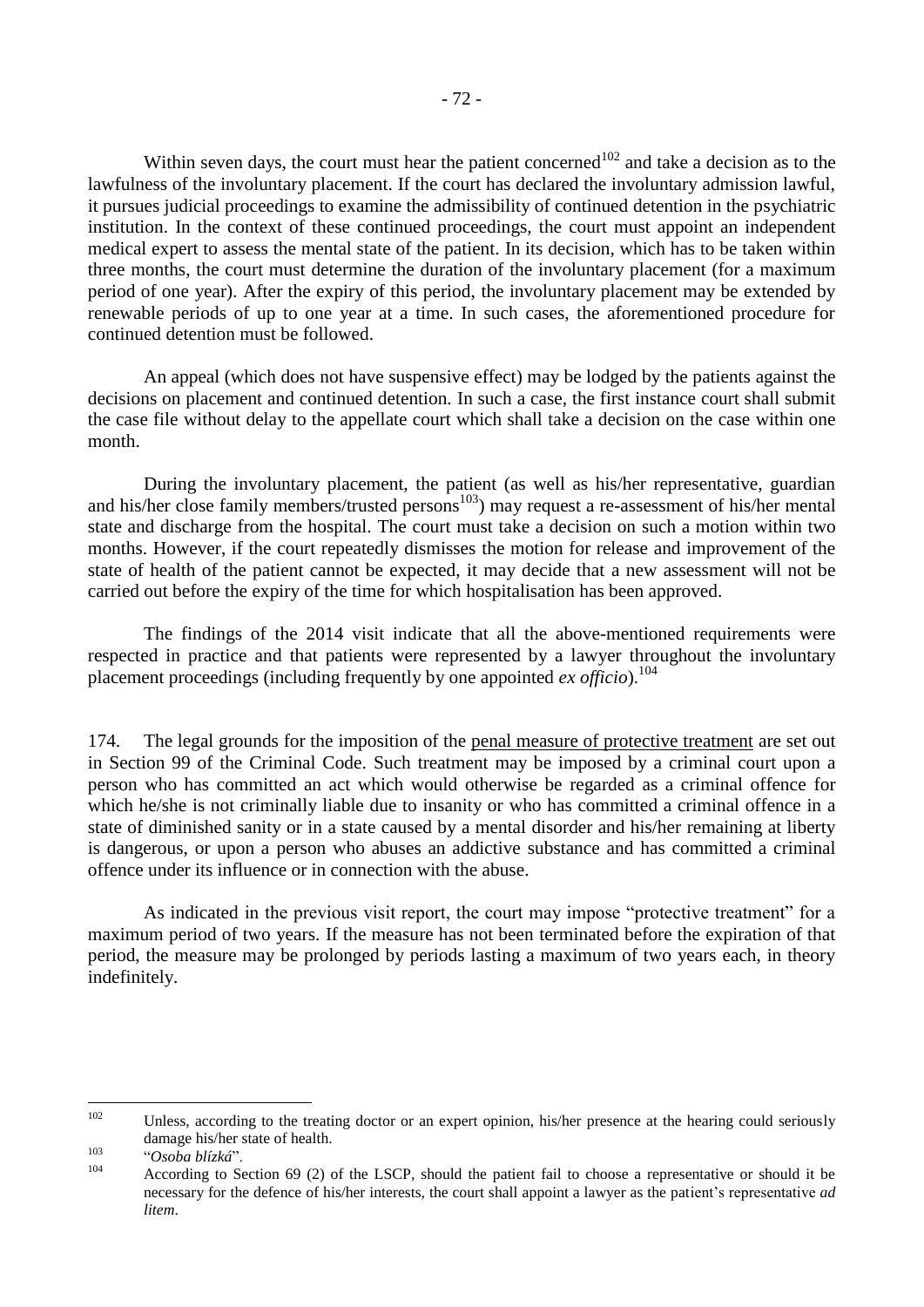The information gathered during the visit indicates that, in the context of the biennial review of protective treatment, commissioning of an expert opinion, independent to the establishment where the patient was placed, was left at the discretion of the court. **In the CPT's view, mandatory commissioning of such an expert opinion would offer an additional, important safeguard in the context of the reviews of an extension of the protective treatment.**

175. A patient may be discharged from protective treatment only on the basis of a court decision, taken upon a motion lodged by the patient, a prosecutor or the psychiatric facility.

176. Concerning legal representation, it is mandatory in proceedings in which protective treatment is being imposed.<sup>105</sup> The patient must also be represented by a lawyer in proceedings on extension and/or termination of the measure if he/she is legally incapacitated or his/her legal capacity is limited or if the court has doubts about the person's capability to adequately defend him  $herself<sup>106</sup>$ 

That said, it remains somewhat unclear to what extent free legal aid is available within proceedings in which the need for continued protective treatment is being reviewed. **The CPT would like to receive clarification on this point from the Czech authorities.**

177. As regards involuntary treatment, it is a positive development that Section 100 of the Civil Code now expressly sets out the general principle that the approval by the court of an involuntary placement in a health-care institution does not deprive the patient of his/her right to refuse a particular medical intervention.

Under Section 38 (3) of the LMS, only "urgent care" (*neodkladná péče*) may be provided without the consent of the patient if his/her state of health does not allow the patient to express such consent, or in the case of a patient suffering from a serious mental disorder if no treatment would in all probability result in a serious damage to his/her health.

However, as regards involuntary treatment of patients under protective treatment, reference is made to the remarks and recommendations in paragraph 158.

178. The CPT welcomes the fact that, upon admission, patients at Kosmonosy Psychiatric Hospital received information about their diagnoses and proposed treatment and civil patients were requested to sign a written consent to hospitalisation and treatment. Patients were further informed of the house rules and their rights and obligations; information sheets on the rights of patients were also available on all wards.

<sup>105</sup> <sup>105</sup> With the exception of the anti-alcoholic protective treatment.

See Sections  $36(4)(b)$  and  $36a(1)(a)$  and (c) of the Code of Criminal Procedure.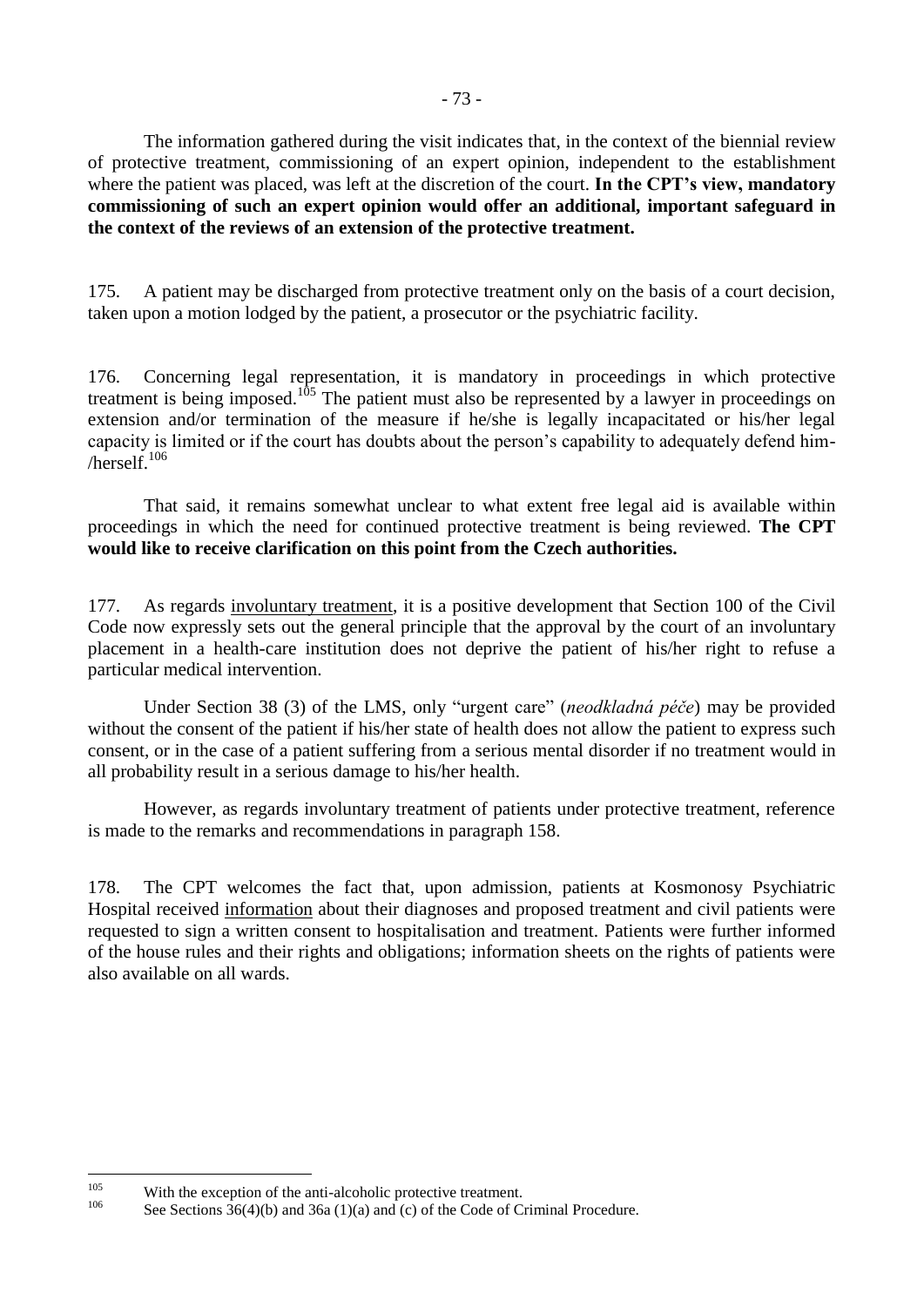That said, the delegation observed in one case that a person had been admitted to the hospital as a voluntary patient on the basis of his written consent.<sup>107</sup> However, according to the individual file, the person concerned had been brought by the police as he had been destroying furniture in a bar, was drunk and, during the admission procedure, provided incoherent answers and was not oriented in time. In the CPT's view, consent to hospitalisation and treatment provided by a patient in the state described can hardly be regarded as free and informed. **The CPT recommends that in cases where the mental state, including alcohol or drug intoxication, prevents a person from making a valid statement, the request should be postponed until the person is in a suitable mental state. In any case, however, the 24-hours statutory time limit for reporting to the court cases of involuntary hospitalisation must be respected.**

179. The existing arrangements for patients' contact with the outside world were satisfactory. Patients were able to send and receive correspondence, to make telephone calls and to receive visits from their family and friends.

However, an examination of the relevant register revealed that one patient had complained, *inter alia*, of the fact that a letter sent by her mother had been intercepted by the staff of the establishment and had not been delivered to her. **The CPT would like to receive clarification as to the legal basis for the withholding of correspondence from civil psychiatric patients.**

180. An effective complaints procedure is a basic safeguard against ill-treatment in psychiatric establishments. Specific arrangements should exist to enable patients to lodge formal complaints with a clearly designated body and to communicate on a confidential basis with an appropriate authority outside the establishment.

The delegation noted that on all wards of Kosmonosy Psychiatric Hospital, information sheets containing detailed information on avenues of complaint open to patients<sup>108</sup> were available. However, patients were apparently not informed of the possibility to submit confidential complaints to an independent body, such as the Ombudsman. **The CPT recommends that this shortcoming be remedied.**

 $107$ <sup>107</sup> The status of the patient was later changed to involuntary as means of restraint were applied against his will. <sup>108</sup> I.e. to the health-care staff, director of the establishment, health-care authority, health-insurance agency and the Czech Medical Chamber.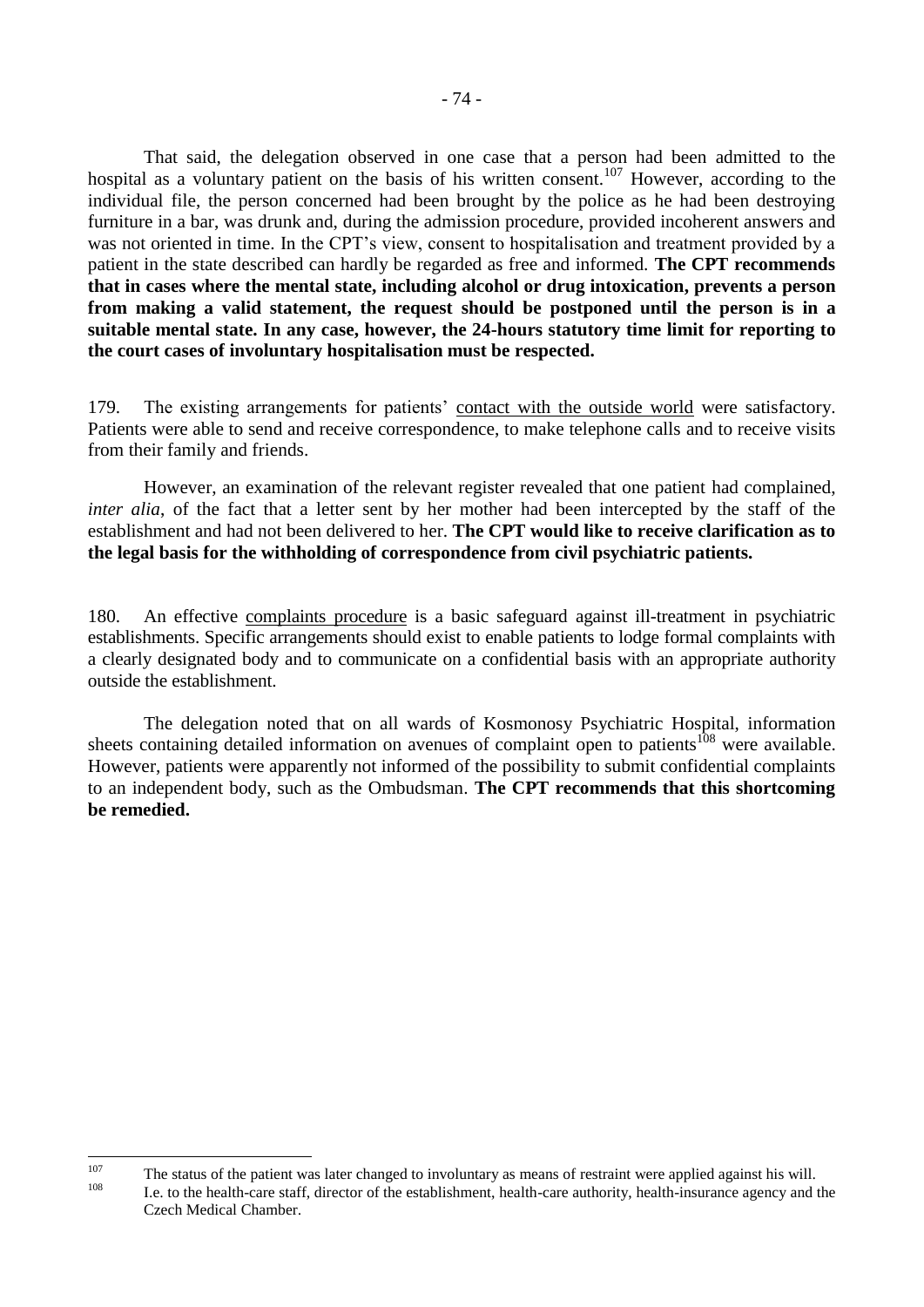### **F. The use of surgical castration in the context of the treatment of sex offenders**

181. The use of surgical castration in the context of the treatment of sex offenders has been the subject of a longstanding dialogue between the CPT and the Czech authorities.<sup>109</sup>

The Committee has repeatedly expressed its fundamental objections to the use of this intervention as a means of treatment of sex offenders. The reasons are manifold: it is a mutilating, irreversible intervention with serious physical effects and direct or indirect mental health consequences, which is not in conformity with recognised international standards and the positive effect of which in respect of re-offending has not been based on sound scientific evaluation. Moreover, effective alternative therapies for treatment of sex offenders are currently available and the intervention can thus not be considered as a medical necessity in the context of treatment of sex offenders. The Committee also expressed doubts whether, given the context in which the intervention was offered, consent to surgical castration would always be truly free and informed. In conclusion, it considers that surgical castration of detained sex offenders could easily be considered as amounting to degrading treatment and, consequently, has repeatedly called upon the Czech authorities to put an end to the application of surgical castration in the context of treatment of sex offenders.

182. In their response to the report on the 2010 visit, the Czech Government stated that they had decided to retain surgical castration as a form of treatment of detained patients on a voluntary basis. At the same time, they indicated that additional safeguards had been introduced in the new legal framework laid down by the Law on Specific Medical Services which entered into force on 1 April 2012. 110

Notably, surgical castration can no longer be carried out on prisoners (whether sentenced or on remand)<sup>111</sup> or on persons deprived of their legal capacity. The intervention may be permitted upon the written request of the patient concerned who must at least be 25 years old, must have committed a violent sexually-motivated crime, an expert medical examination must have shown the existence of specific sexual deviance and a high probability that he would commit a violent sexually motivated crime again in the future and if other methods of treatment have proven unsuccessful. The patient's application form should include detailed information on the intervention and must be accompanied by a recommendation from the attending physician as well as by an independent medical evaluation.

A central commission has been established within the Ministry of Health to decide on patients' requests; it is composed of experts in psychology, psychiatry, sexology and urology, together with a lawyer specialising in medical law, who must not have any links to the facility in which the patient has been placed. The commission must hear the patient in person and must inform him again of the nature, permanent consequences and possible risks of the surgical intervention. If the patient is subject to in-patient protective treatment or security detention, he must be informed that the castration will not give him a right to be released and that his request must be approved by the court. The castration may only be performed if the patient re-confirms his consent in writing immediately before the intervention.

<sup>109</sup> See, most recently, the report on the 2010 visit to the Czech Republic (doc. CPT/Inf (2014) 3, paragraphs 121-123) and the related Government response (doc. CPT/Inf (2014) 4, pages 62-67).

 $110$  Law no. 373/2011.

In contrast, it may still be carried out on patients subject to a court-ordered measure of in-patient protective treatment as well as on inmates in security detention.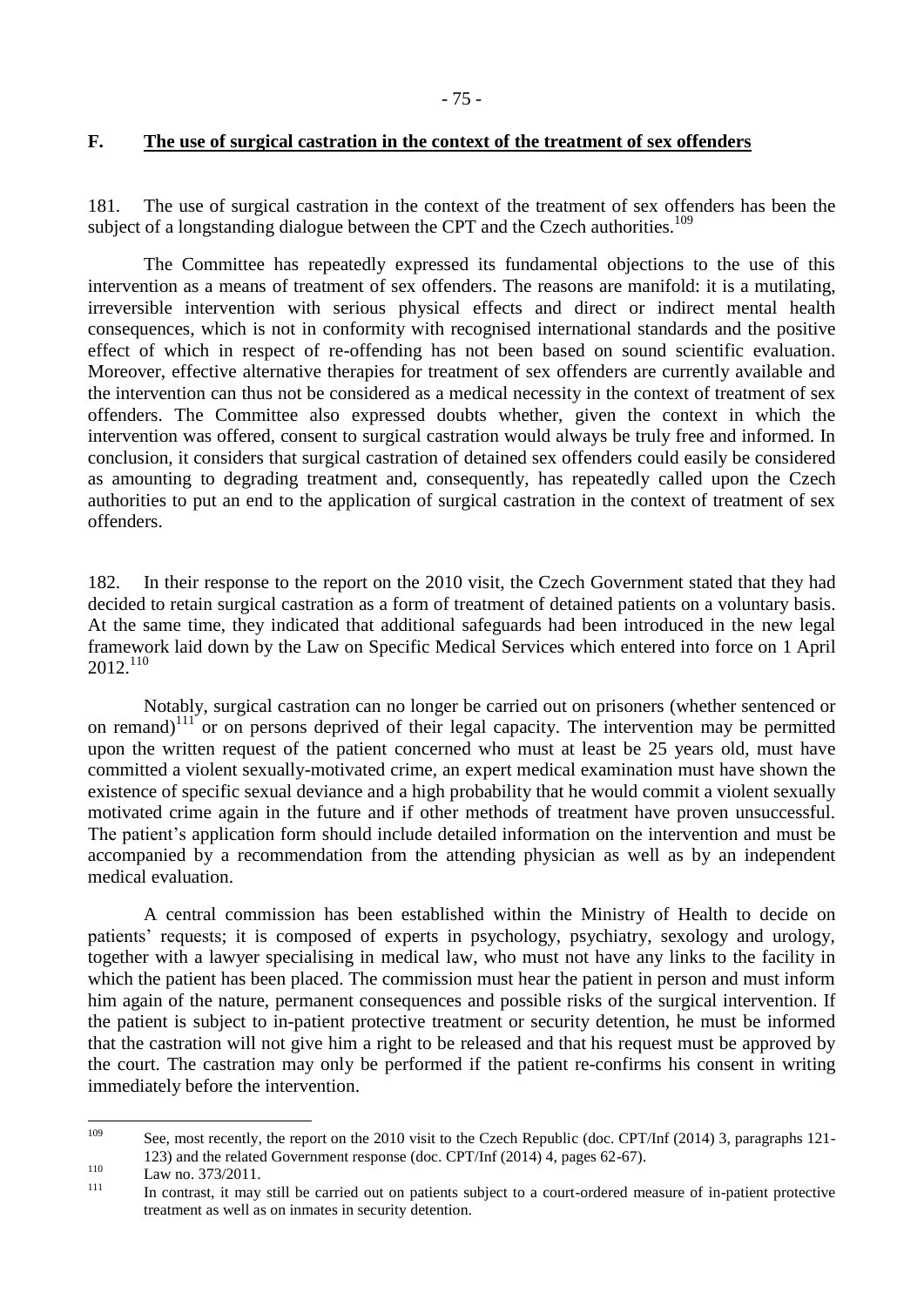183. At the beginning of the 2014 visit, the Czech authorities informed the delegation that since the entry into force of the LSMS (on 1 April 2012), no surgical castration of sex offenders had been carried out.<sup>112</sup> On the other hand, the delegation was also informed that two requests for the intervention had recently been lodged, of which one had been approved by the commission and, given that the patient concerned was in security detention, also by the court. The other had been rejected by the central commission.

184. The CPT takes note of the new legal framework and acknowledges the significant decrease in the resort to surgical castration in the context of treatment of sex offenders in recent years, in particular since the new legislation came into force.

However, this in itself cannot remove the CPT's fundamental objections to the intervention as summarised above and the Committee regrets that the legislative overhaul of the provision of medical services has not been used to exclude it definitively from the treatment options for sex offenders. Consequently, **the CPT urges the Czech authorities to put a definitive end to the use of surgical castration in the context of treatment of sex offenders and to amend the relevant legal provisions accordingly.**

112

In comparison, the information available to the CPT indicates that some 70 surgical castrations of sex offenders were carried out in the period of 2000 – 2006 and approximately 13 between 2007 and 2011.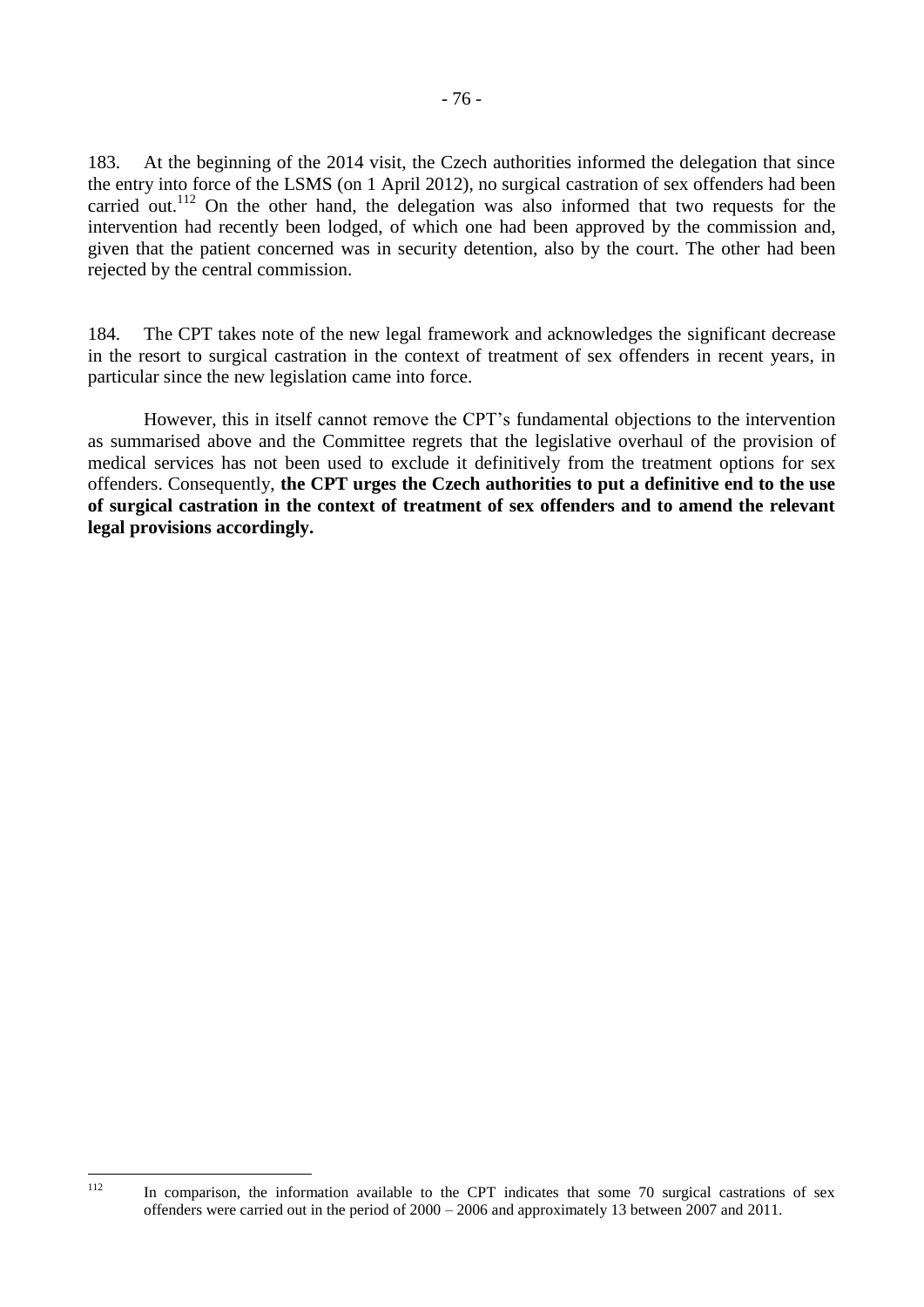# **APPENDIX**

### **LIST OF THE NATIONAL AUTHORITIES, OTHER BODIES AND ORGANISATIONS MET BY THE CPT'S DELEGATION**

| A.                                           | <b>Ministerial authorities</b>                       |                                                                                                 |  |  |
|----------------------------------------------|------------------------------------------------------|-------------------------------------------------------------------------------------------------|--|--|
|                                              | <b>Ministry of Justice</b>                           |                                                                                                 |  |  |
| Helena VÁLKOVÁ                               |                                                      | Minister of Justice                                                                             |  |  |
|                                              | Division of Prisons and Criminal Policies            |                                                                                                 |  |  |
|                                              | Pavel ŠTERN                                          | Deputy Minister for Prisons and Criminal Policies                                               |  |  |
| Milan HOSPODKA                               |                                                      | Director of Probation and Mediation Service                                                     |  |  |
|                                              | Division of International and Constitutional Affairs |                                                                                                 |  |  |
|                                              | Petr JÄGER                                           | Deputy Minister for International and Constitutional<br><b>Affairs</b>                          |  |  |
|                                              | <b>Court of Human Rights</b>                         | Office of the Government Agent for the representation of the Czech Republic before the European |  |  |
|                                              | Petr KONŮPKA                                         | Deputy Government Agent                                                                         |  |  |
| Viktor KUNDRÁK                               |                                                      | Legal Expert                                                                                    |  |  |
| Division of Judicial and Legislative Affairs |                                                      |                                                                                                 |  |  |
|                                              | Jana PŘIBYLOVÁ                                       | Head of the Civil Proceedings Department                                                        |  |  |
|                                              | Tomáš PROCHÁZKA                                      | Legal Expert, Department of Criminal Legislation                                                |  |  |
| Marie MIKEŠOVÁ                               |                                                      | Legal Expert, Department of Judicial Control                                                    |  |  |
|                                              | <b>International Cooperation Department</b>          |                                                                                                 |  |  |
|                                              | Helena LIŠUCHOVÁ                                     | Acting Head of International Cooperation Department                                             |  |  |
|                                              | Lenka HABRNÁLOVÁ                                     | Legal Expert                                                                                    |  |  |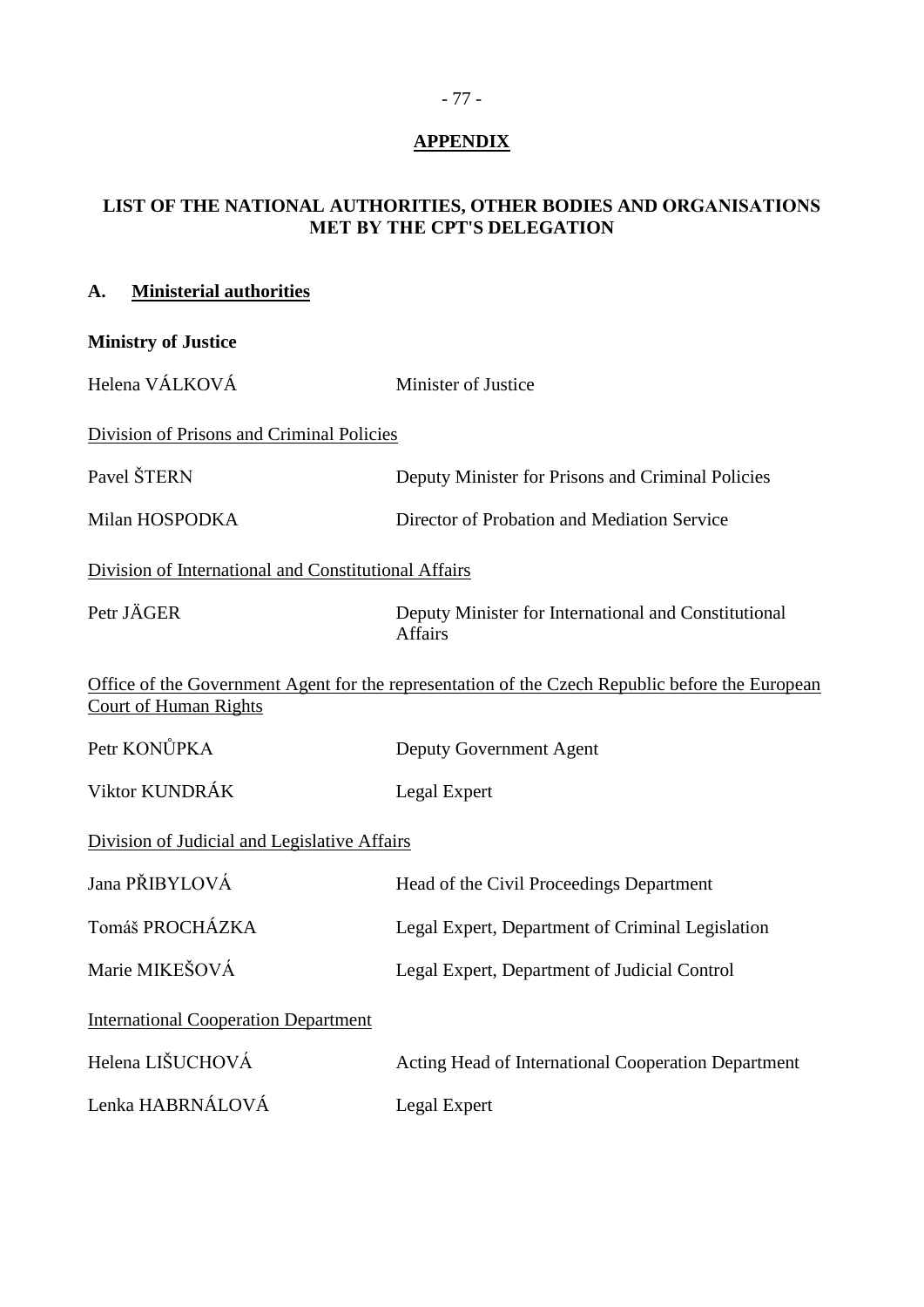- 78 -

Directorate General of the Prison Service of the Czech Republic

| Petr DOHNAL                     | Director General of the Prison Service of the Czech<br>Republic                             |  |  |  |
|---------------------------------|---------------------------------------------------------------------------------------------|--|--|--|
| Pavel ONDRÁŠEK                  | Acting Director General of the Prison Service of the<br>Czech Republic                      |  |  |  |
| Miroslav LOULA                  | Director, Private Office of the Director General                                            |  |  |  |
| Pavel HORÁK                     | Director, Penitentiary System and the Execution<br>Department                               |  |  |  |
| Petr VLK                        | Director, Prison and Judicial Security Department                                           |  |  |  |
| Miroslav KUFA                   | Counsellor of the Prison Service for Crisis Management                                      |  |  |  |
| Michal ŘEHÁČEK                  | Deputy Director of the Penitentiary System                                                  |  |  |  |
| Michal PETRAS                   | Methodologist of the Special Treatment, Penitentiary<br>System and the Execution Department |  |  |  |
| Hana LÖFFELMANNOVÁ              | <b>Publicist and Analyst</b>                                                                |  |  |  |
| <b>Ministry of the Interior</b> |                                                                                             |  |  |  |
| Monika PÁLKOVÁ                  | Deputy Minister of the Interior                                                             |  |  |  |
| Kateřina STEHLÍKOVÁ             | Head of Unit, Asylum and Migration Policy Department                                        |  |  |  |
| Lubomír JANKŮ                   | <b>Counsellor, Security Policy Department</b>                                               |  |  |  |
| Marcela ČERNÁ                   | Counsellor, Asylum and Migration Policy Department                                          |  |  |  |
| Martin MADĚRA                   | Counsellor, Asylum and Migration Policy Department                                          |  |  |  |
| Jana RÁZGOVÁ                    | Counsellor, International Relations and EU Department                                       |  |  |  |
| <b>Benedikt VANGELI</b>         | <b>Counsellor, Security Policy Department</b>                                               |  |  |  |
| Presidium of the Police         |                                                                                             |  |  |  |
| Petr PETŘÍK                     | <b>Deputy Police President</b>                                                              |  |  |  |
| Martin HRINKO                   | Director, Directorate of Uniformed Police                                                   |  |  |  |
| Michaela HÝBNEROVÁ              | Head of Unit, Internal Audit Department                                                     |  |  |  |
| Jaroslav NOVÁK                  | Police Officer, Directorate of Uniformed Police                                             |  |  |  |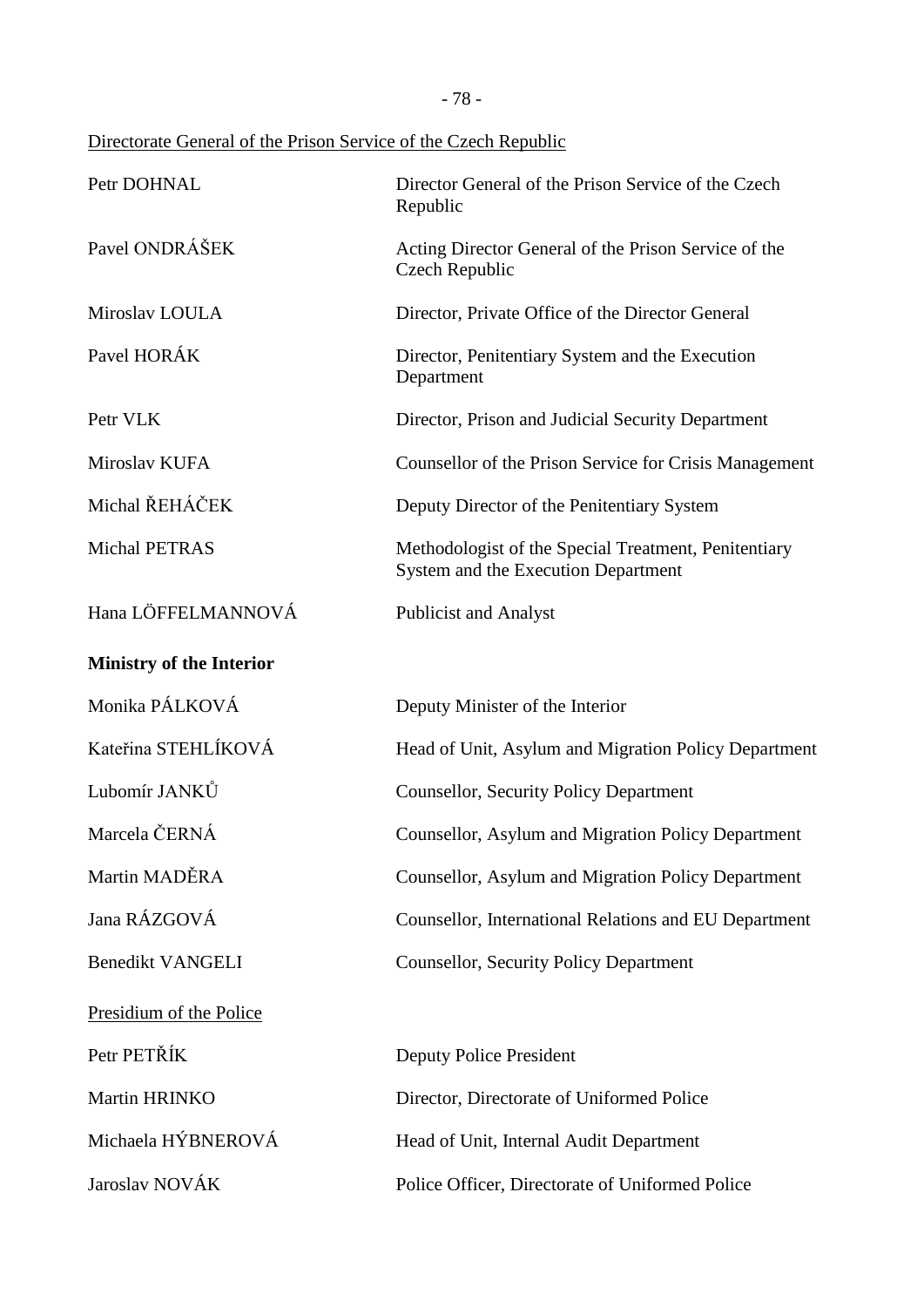### Administration of Refugee Facilities

| Miloslav KOUDELNÝ         | Director                                                                            |
|---------------------------|-------------------------------------------------------------------------------------|
| Petr PONDĚLÍČEK           | Head of Unit, Social Work Department                                                |
| <b>Ministry of Health</b> |                                                                                     |
| <b>Josef VYMAZAL</b>      | Deputy Minister for Health Care                                                     |
| Ivan DUŠKOV               | Head of Unit, Strategic Project Management Office                                   |
| Tomáš JUNG                | Head of Health Programmes Unit                                                      |
| Martin HOLLY              | Director of Bohnice Psychiatric Hospital and Chairman of<br>the Psychiatric Society |
| Irena KÖHLEROVÁ           | Counsellor                                                                          |

## **Ministry of Labour and Social Affairs**

| Pavel JANEČEK                                                               | Head of the International Cooperation Unit                                                                                                          |  |  |  |
|-----------------------------------------------------------------------------|-----------------------------------------------------------------------------------------------------------------------------------------------------|--|--|--|
| Brigita VERNEROVÁ                                                           | Expert, International Cooperation Unit                                                                                                              |  |  |  |
| Jana Marie LANDOVÁ                                                          | Head of the Inspection of Providing Social Services and<br>Social Work Unit                                                                         |  |  |  |
| Milena PRŮŽKOVÁ                                                             | Director, Department for Non-Insurance Social Benefits<br>for People with Disabilities, Inspection for Providing<br>Social Services and Social Work |  |  |  |
| Hana ČIBEROVÁ                                                               | <b>Expert, Department of Social Services</b>                                                                                                        |  |  |  |
| Petr MACH                                                                   | <b>Expert, Department of Social Services</b>                                                                                                        |  |  |  |
| Office of the Minister of Human Rights, Equal Opportunities and Legislation |                                                                                                                                                     |  |  |  |
| <b>Jiří DIENSTBIER</b>                                                      | Minister of Human Rights, Equal Opportunities and<br>Legislation                                                                                    |  |  |  |
| Martina ŠTĚPÁNKOVÁ                                                          | Director, Human Rights Section                                                                                                                      |  |  |  |
| Jakub MACHAČKA                                                              | Head of the Secretariat of the Government Council for<br>Human Rights                                                                               |  |  |  |
| Zuzana VANÍČKOVÁ                                                            | Counsellor, Secretariat of the Government Council for<br>Human Rights                                                                               |  |  |  |